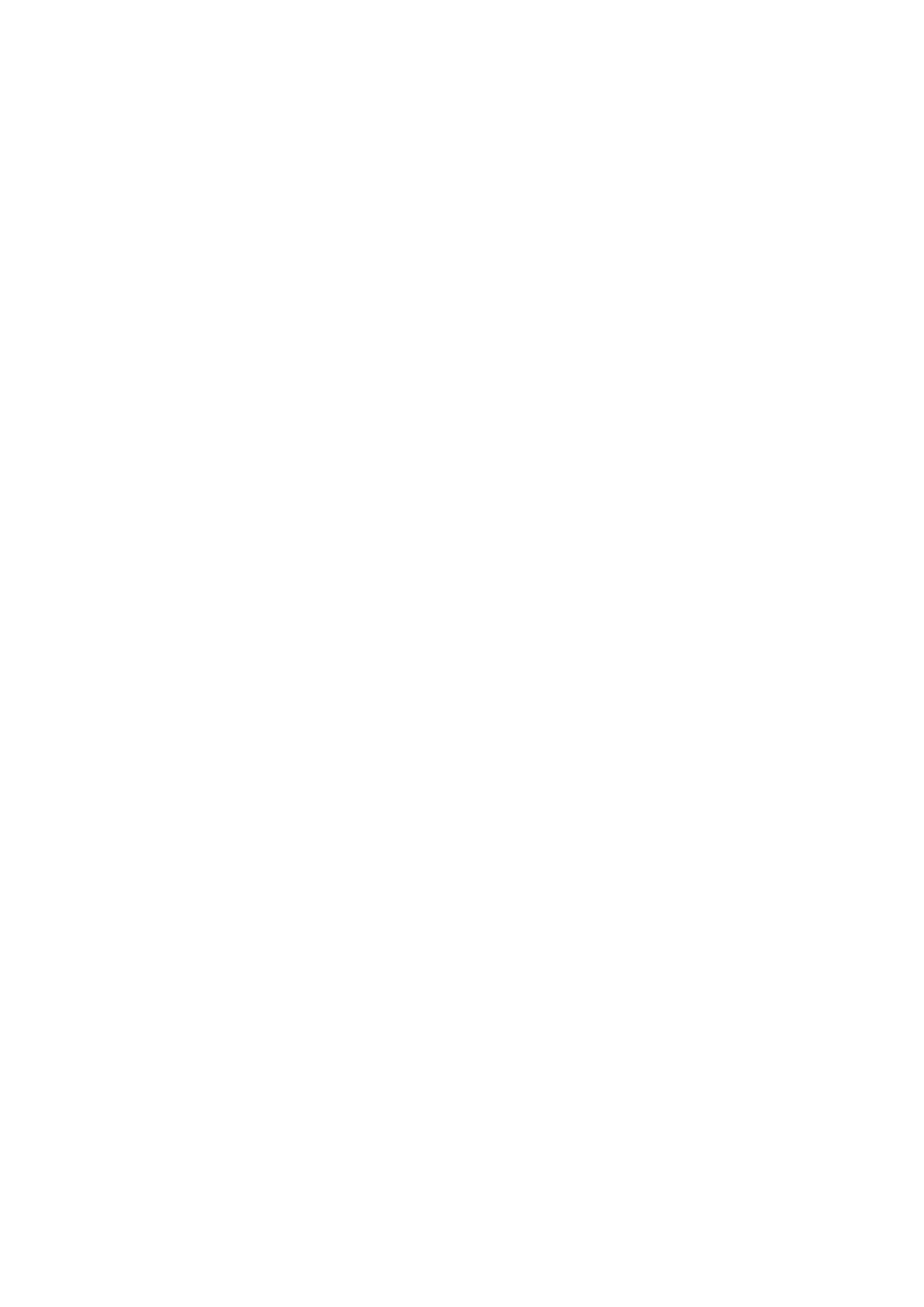# Contents

| Abstract<br>1                       |
|-------------------------------------|
| Introduction<br>1                   |
| <b>Definitions</b><br>1             |
| $\overline{4}$<br>Eisenstein series |
| 6                                   |
| 9                                   |
| 11                                  |
| 13                                  |
| 15                                  |
| 20                                  |
| Valence formula<br>24               |
| 24<br><b>Preliminaries</b>          |
| 26                                  |
| 29                                  |
| 34                                  |
| 46<br>Applications                  |
| 46                                  |
| 47                                  |
| 50                                  |
| 53                                  |
| Asymptotic analysis<br>55           |
| Conclusion<br>57                    |
| Acknowledgements<br>58              |
| References<br>59                    |
| Appendix<br>61                      |
| 61                                  |
| 61                                  |
| 62                                  |
| 64                                  |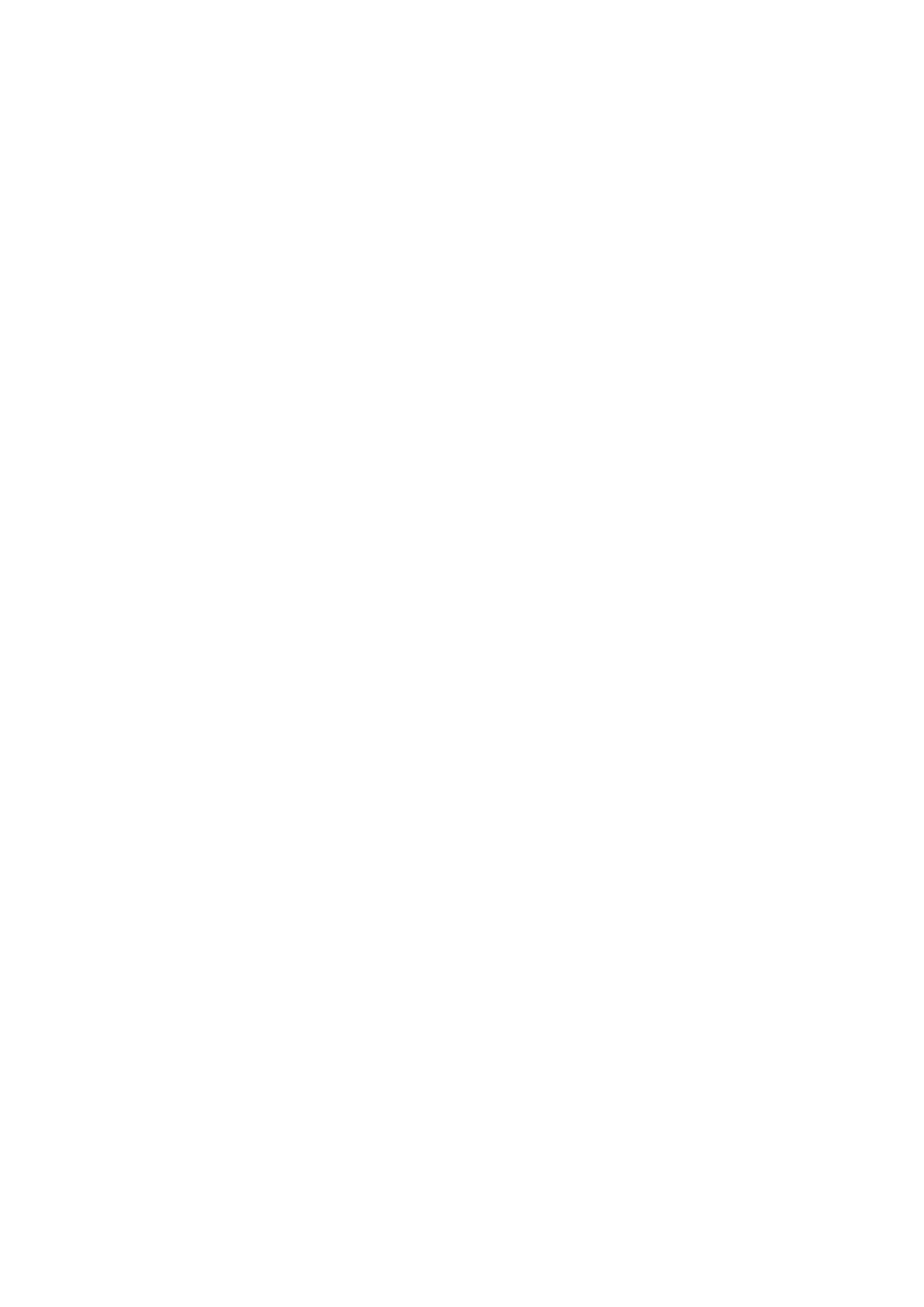#### Abstract

Let  $\mathcal{M}_k(\Gamma)$  denote the space of modular forms of weight k for some finite index subgroup  $\Gamma \subset SL_2(\mathbb{Z})$ . Noting that this forms a finite-dimensional  $\mathbb C$  vector space, we are interested in computing the dimension of such spaces. Whilst this has been done in full generality using algebro-geometric theorems like Riemann-Roch, we take an alternate approach and use contour integrals to determine bounds on the dimension, as well as giving explicit results for some basic subgroups Γ.

# Introduction

The study of modular forms span many different fields of mathematics, which include numerous applications in number theory, combinatorics and algebraic geometry, just to name a few [3]. Indeed, modular forms have been instrumental in resolving many classical problems, from calculating the number of ways to represent a positive integer n using r squares [2, p. 44] [6, p. 19], to being at the centre of Wiles's proof of Fermat's Last Theorem [5].

The modern definition of modular forms came about in the first half of the nineteenth century in the context of elliptic functions  $[3, p, 1]$ . Since then, many generalisations have been extensively studied over the past century, including Hilbert, Siegel and Drinfeld modular forms among numerous others [1, 7, 8].

For this project, we study the classical approach to modular forms and prove that the space of modular forms of weight k for some finite index subgroup  $\Gamma \subseteq SL_2(\mathbb{Z})$  is finite-dimensional. This result is well-known for  $\Gamma = SL_2(\mathbb{Z})$  and can be established by evaluating a contour integral around the fundamental domain. We generalise this idea by considering, as an example, a contour integral around the fundamental domain for  $\Gamma = \Gamma(2)$ .

We finally prove a general valence formula for any finite index subgroup  $\Gamma$  which we use to obtain explicit bounds on the dimension. Using these results, we calculate the dimension for some simple examples of congruence subgroups, as well as compare our results obtained with the general dimension formulae derived in the literature using Riemann surface theory [6, 24].

# Definitions

We first recall some preliminary definitions:

Let  $M_2(\mathbb{Z})$  denote the set of 2 by 2 matrices with integer entries. We define the **modular group** as the elements of  $M_2(\mathbb{Z})$  with determinant 1.

$$
SL_2(\mathbb{Z}) = \left\{ \begin{pmatrix} a & b \\ c & d \end{pmatrix} \in M_2(\mathbb{Z}) : ad - bc = 1 \right\}
$$
 (1)

It can easily be proven [6, p. 2] that  $SL_2(\mathbb{Z})$  is generated by two matrices S and T where

$$
S = \begin{pmatrix} 0 & -1 \\ 1 & 0 \end{pmatrix} \quad \text{and} \quad T = \begin{pmatrix} 1 & 1 \\ 0 & 1 \end{pmatrix}.
$$
 (2)

(see Appendix for proof by induction).

We denote the **upper half plane** on  $\mathbb{C}$  as  $\mathcal{H}$ , defined as the set of complex numbers with strictly positive imaginary part.

$$
\mathcal{H} = \{ \tau \in \mathbb{C} : \operatorname{Im}(\tau) > 0 \}
$$
 (3)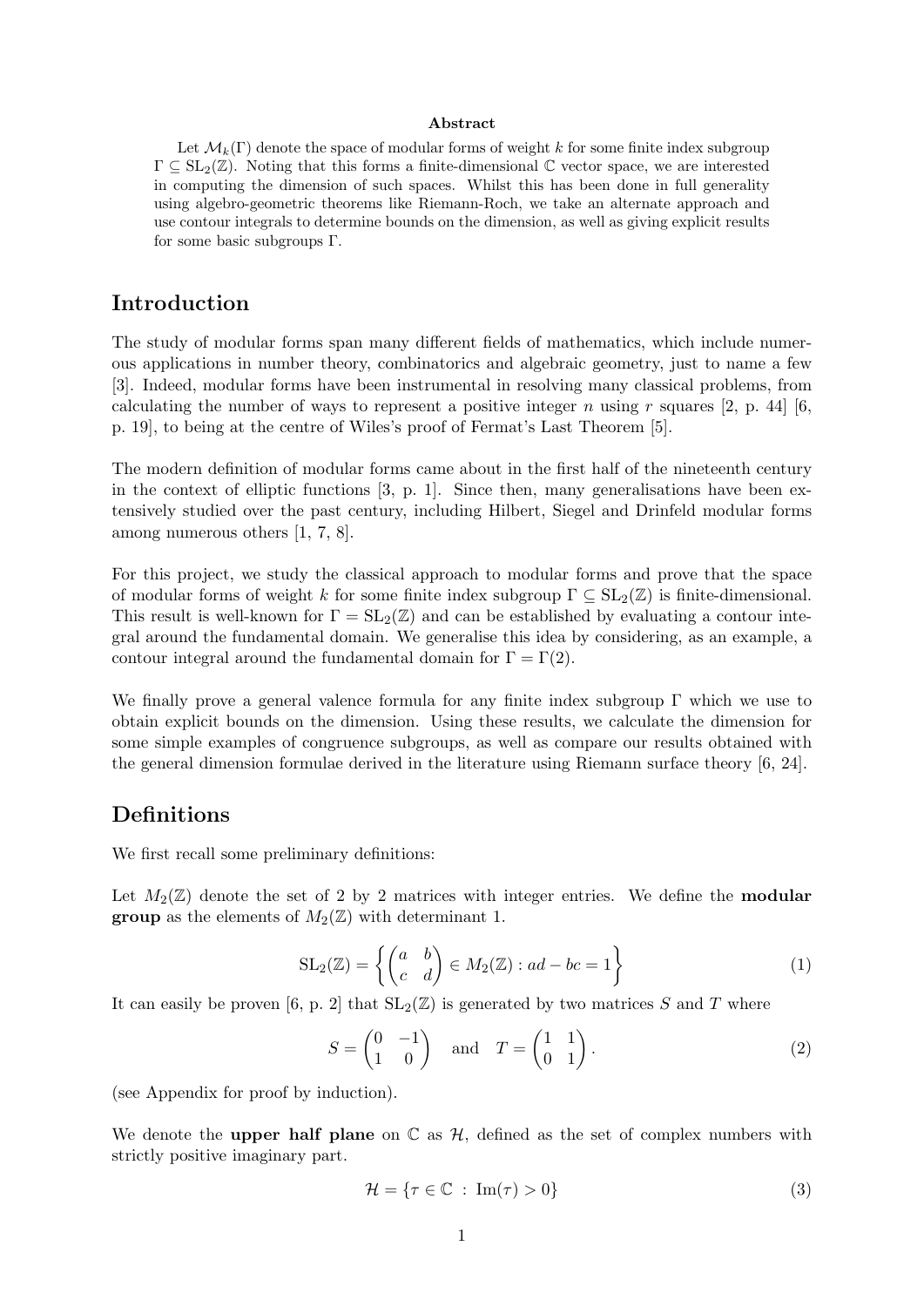We can thus define a group action of  $SL_2(\mathbb{Z})$  on H, known as fractional linear transformations, where

$$
\gamma(\tau) = \begin{pmatrix} a & b \\ c & d \end{pmatrix} \tau := \frac{a\tau + b}{c\tau + d} \quad \text{for all } \gamma = \begin{pmatrix} a & b \\ c & d \end{pmatrix} \in SL_2(\mathbb{Z}). \tag{4}
$$

One can easily check that the above definition indeed defines a group action. Note that

$$
\operatorname{Im}\left(\frac{a\tau+b}{c\tau+d}\right) = \frac{1}{2i}\left(\frac{a\tau+b}{c\tau+d} + \frac{a\bar{\tau}+b}{c\bar{\tau}+d}\right) = \frac{(ad-bc)\operatorname{Im}(\tau)}{|c\tau+d|^2}.
$$
\n(5)

Thus, as all elements in  $SL_2(\mathbb{Z})$  have unit (and therefore positive) determinant, we obtain that if  $\tau \in H$ , then  $\gamma(\tau) \in H$ .

It is worth noting that the fractional linear transformation given by some matrix  $\gamma \in SL_2(\mathbb{Z})$  is equivalent to that given by  $-\gamma$ . Indeed, we have

$$
\gamma(\tau) = \frac{a\tau + b}{c\tau + d} = \frac{-a\tau - b}{-c\tau - d} = (-\gamma)(\tau). \tag{6}
$$

Thus, we do not have a direct correspondence between fractional linear transformations and matrices in  $SL_2(\mathbb{Z})$ . This therefore suggests defining a group where we quotient out the sign of the matrix from  $SL_2(\mathbb{Z})$ .

We thus define the **projective special linear group** of 2 by 2 matrices with integer coefficients and unit determinant as  $PSL_2(\mathbb{Z}) = SL_2(\mathbb{Z})/\{I, -I\}$ . This way, we have a natural 1-to-1 correspondence between elements of  $PSL_2(\mathbb{Z})$  and fractional linear transformations.

We can now finally define modular forms for  $SL_2(\mathbb{Z})$ .

**Definition 1:** [6, p. 4] Let  $k \in \mathbb{Z}$ . A modular form of weight k for  $SL_2(\mathbb{Z})$  is a function  $f: \mathcal{H} \to \mathbb{C}$  satisfying the following three conditions:

1. f is holomorphic on  $H$ .

2. 
$$
f(\gamma(\tau)) = f\left(\frac{a\tau + b}{c\tau + d}\right) = (c\tau + d)^k f(\tau)
$$
 for all  $\gamma = \begin{pmatrix} a & b \\ c & d \end{pmatrix} \in SL_2(\mathbb{Z})$ 

3. 
$$
f(\tau)
$$
 is bounded as  $\text{Im}(\tau) \to \infty$ .

Recall that a function is **holomorphic** if it is complex differentiable in a neighborhood of every point in its domain. We shall often refer to condition 2 above as the modularity condition.

We shall denote the set of all modular forms of weight k for  $SL_2(\mathbb{Z})$  as  $\mathcal{M}_k(SL_2(\mathbb{Z}))$ . One can easily note that if  $f, g \in \mathcal{M}_k(SL_2(\mathbb{Z}))$ , then by linearity of the modularity condition, we have  $\alpha f + \beta g \in \mathcal{M}_k(\mathrm{SL}_2(\mathbb{Z}))$  for any  $\alpha, \beta \in \mathbb{C}$ . Thus,  $\mathcal{M}_k(\mathrm{SL}_2(\mathbb{Z}))$  forms a vector space over  $\mathbb{C}$ .

We can furthermore prove the following lemma regarding products of modular forms.

**Lemma 2:** [6, p. 8] Let  $f_1$  be a modular form of weight k for  $SL_2(\mathbb{Z})$  and let  $f_2$  be a modular form of weight  $k_2$  for  $SL_2(\mathbb{Z})$ . Then  $f_1f_2$  is a modular form of weight  $k_1 + k_2$  for  $SL_2(\mathbb{Z})$ .

*Proof:* We note that the product  $f_1f_2$  is clearly holomorphic on H and that  $f_1f_2(\tau)$  is bounded as Im( $\tau$ )  $\rightarrow \infty$ . Thus, all that remains is to prove the modularity condition. Let  $\gamma = \begin{pmatrix} a & b \\ c & d \end{pmatrix} \in$  $SL_2(\mathbb{Z})$ . Note that

$$
f_1 f_2(\tau) = f_1(\tau) f_2(\tau) = (c\tau + d)^{k_1} f_1(\tau) (c\tau + d)^{k_2} f_2(\tau) = (c\tau + d)^{k_1 + k_2} f_1 f_2(\tau)
$$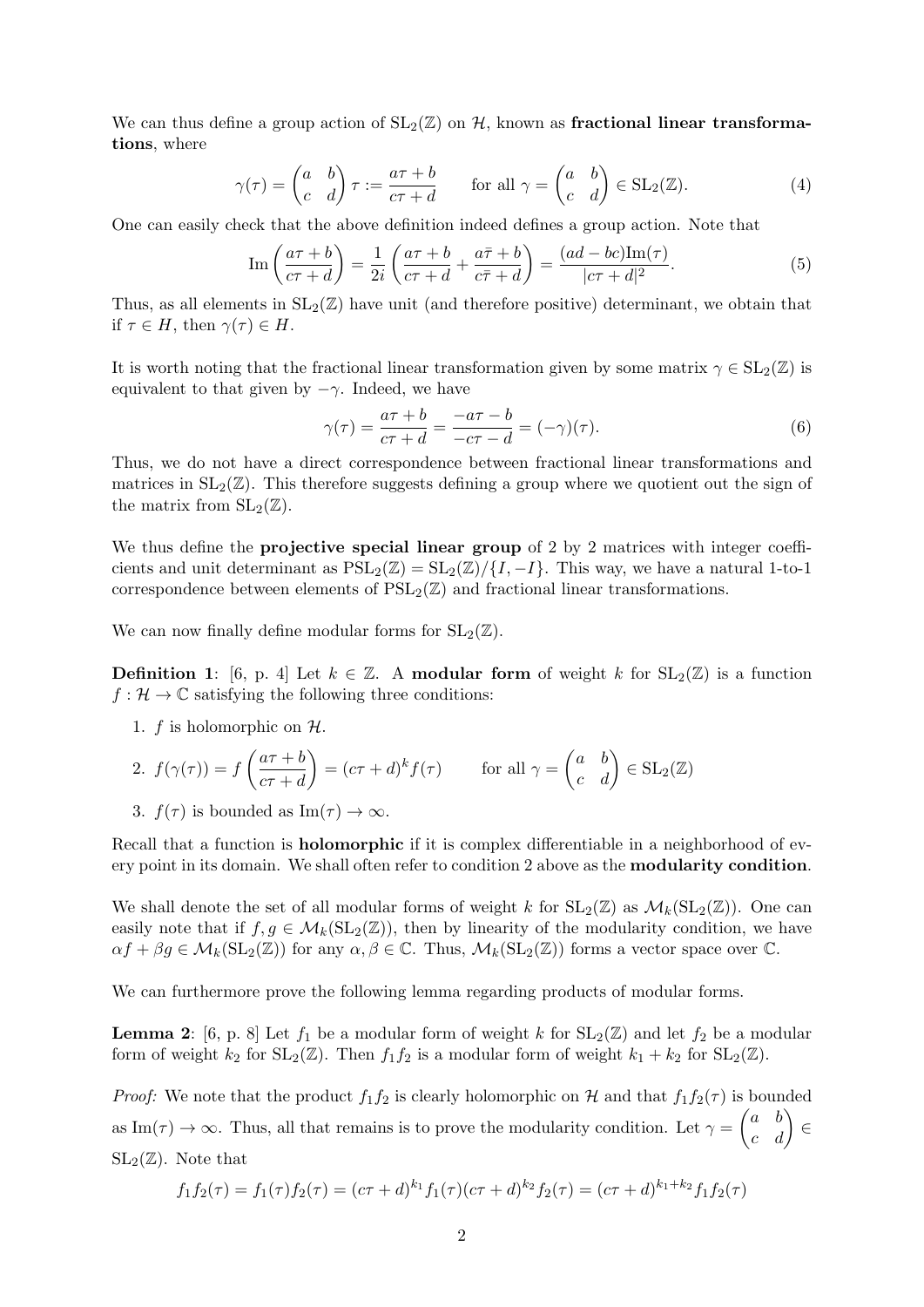Thus,  $f_1f_2$  satisfies the modularity condition for weight  $k_1 + k_2$  and therefore  $f_1f_2$  is a modular form of weight  $k_1 + k_2$  for  $SL_2(\mathbb{Z})$ .  $\Box$ 

When proving a given holomorphic function  $f$  is a modular form, we note that it is sufficient to check the modularity condition only for matrices S and T. Indeed we prove that the second condition is equivalent to the following simpler definition:

**Lemma 3:** [6, p. 14] Let f be a complex-valued function which is holomorphic on H and is bounded as  $\text{Im}(\tau) \to \infty$ . Then f is a modular form of weight k for  $SL_2(\mathbb{Z})$  if and only if it satisfies the following equations

$$
f(\tau + 1) = f(\tau)
$$
 and  $f\left(\frac{-1}{\tau}\right) = \tau^k f(\tau).$  (7)

*Proof:* We first note that substituting  $T$  and  $S$  into the modularity condition given in definition 1 yields the two equations respectively given in  $(7)$ . Thus, if f is a modular form, then f satisfies  $(7).$ 

Conversely, assume  $f$  satisfies both equations given in  $(7)$ .

We proceed by showing in general that if the modularity condition is satisfied for some two matrices  $\gamma_1, \gamma_2 \in SL_2(\mathbb{Z})$ , then it is satisfied for  $\gamma_1 \gamma_2$  and for  $\gamma_1^{-1}$ .

Let  $\gamma_1 = \begin{pmatrix} a_1 & b_1 \\ a_1 & d \end{pmatrix}$  $c_1$   $d_1$  $\Big) \in SL_2(\mathbb{Z})$  and  $\gamma_2 = \begin{pmatrix} a_2 & b_2 \\ a & d \end{pmatrix}$  $c_2$   $d_2$  $\left( \begin{array}{cc} \text{SL}_2(\mathbb{Z}) & \text{Note that } \gamma_1^{-1} = \begin{pmatrix} d_1 & -b_1 \\ -c_1 & a_1 \end{pmatrix} \end{array} \right)$  $-c_1$   $a_1$  $\bigg)$ , as  $\det(\gamma_1) = 1$ . We thus have

$$
f(\gamma_1 \gamma_2 \tau) = (c_1(\gamma_2 \tau) + d_1)^k f(\gamma_2 \tau)
$$
  
=  $\left(c_1 \left(\frac{a_2 \tau + b_2}{c_2 \tau + d_2}\right) + d_1\right)^k (c_2 \tau + d_2)^k f(\tau)$   
=  $(c_1(a_2 \tau + b_2) + d_1(c_2 \tau + d_2))^k f(\tau)$   
=  $((c_1 a_2 + d_1 c_2) \tau + c_1 b_2 + d_1 d_2)^k f(\tau)$ 

thus the modularity condition is satisfied for  $\gamma_1 \gamma_2$ . Similarly checking  $\gamma_1^{-1}$ , we note

$$
f(\gamma_1(\gamma_1^{-1}\tau)) = (c_1(\gamma_1^{-1}\tau) + d_1)^k f(\gamma_1^{-1}\tau)
$$
  
\n
$$
\implies f(\tau) = \left(c_1 \left(\frac{d_1\tau - b_1}{-c_1\tau + a_1}\right) + d_1\right)^k f(\gamma_1^{-1}\tau)
$$
  
\n
$$
\implies (-c_1\tau + a_1)^k f(\tau) = (c_1(d_1\tau - b_1) + d_1(-c_1\tau + a_1))^k f(\gamma_1^{-1}\tau)
$$
  
\n
$$
\implies (-c_1\tau + a_1)^k f(\tau) = (a_1d_1 - b_1c_1)^k f(\gamma_1^{-1}\tau)
$$

As the determinant is one, we obtain:  $f(\gamma_1^{-1}\tau) = (-c_1\tau + a_1)^k f(\tau)$  which proves that the modularity condition is satisfied for  $\gamma_1^{-1}$ .

This therefore proves in general that if the modularity condition is satisfied for some finite set of matrices, then it is satisfied by the group generated by those matrices. Since  $\langle S, T \rangle = \text{SL}_2(\mathbb{Z}),$ it is thus sufficient to check the modularity condition for just  $S$  and  $T$ . Thus f satisfies the modularity condition for all  $\gamma \in SL_2(\mathbb{Z})$  $\Box$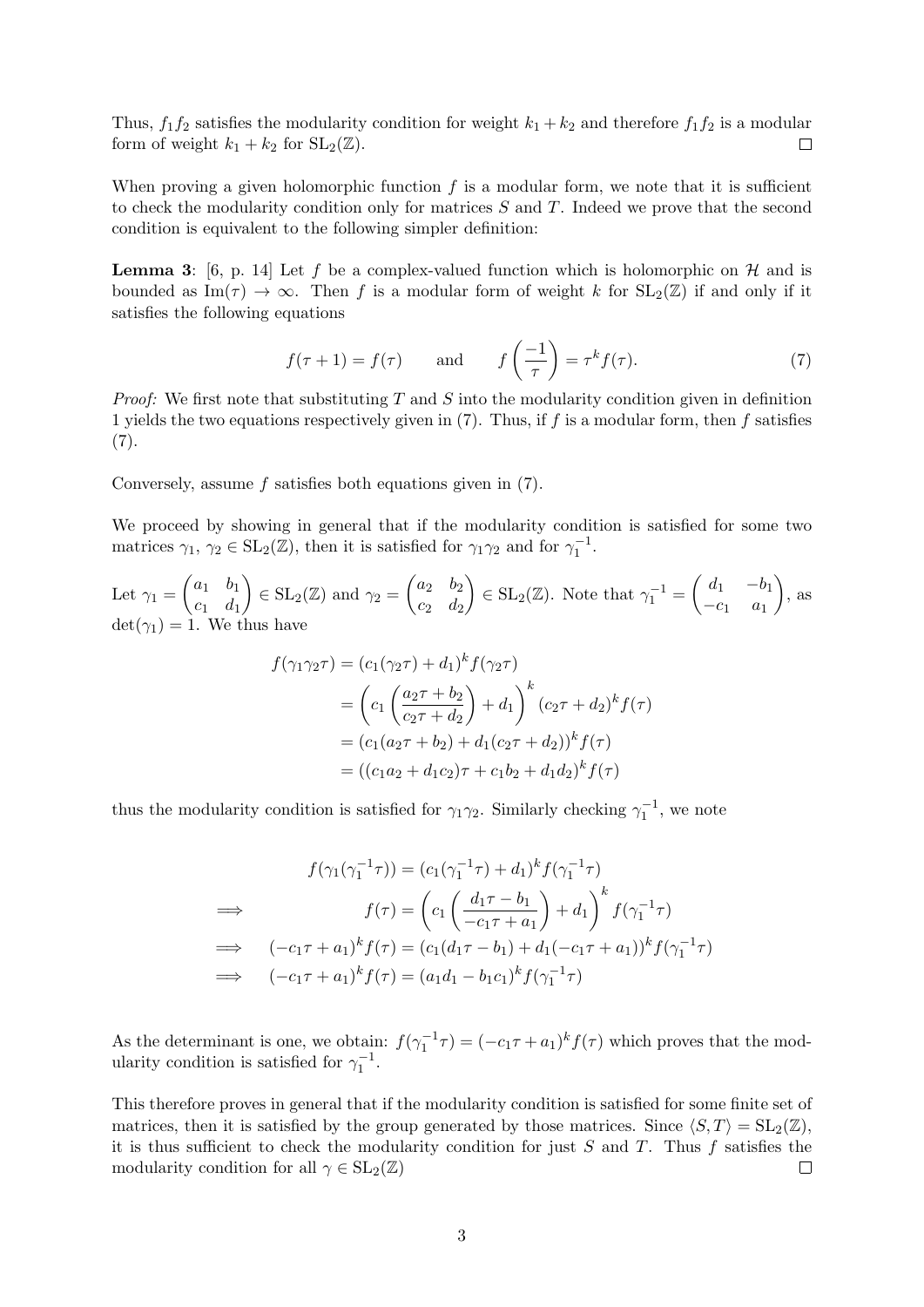We conclude by noting some simple examples of modular forms.

**Examples:** For weight  $k = 0$ , we have that the modularity condition becomes  $f\left(\frac{a\tau+b}{c\tau+d}\right)$  $\frac{a\tau+b}{c\tau+d}$ ) =  $f(\tau)$ . Thus, any **constant function** is a modular form of weight 0 for  $SL_2(\mathbb{Z})$ . In fact, we shall later prove that the only modular forms of weight 0 for  $SL_2(\mathbb{Z})$  are the constant functions.

Using  $-I = \begin{pmatrix} -1 & 0 \\ 0 & 0 \end{pmatrix}$  $0 -1$  $\Big) \in SL_2(\mathbb{Z})$  in the modularity condition yields  $f(\tau) = (-1)^k f(\tau).$  (8)

Thus, if k is odd, we have  $f(\tau) = 0$  for all  $\tau \in \mathcal{H}$ , and hence there are no non-zero modular forms of odd weight for  $SL_2(\mathbb{Z})$ .

For non-trivial examples of modular forms, we turn to Eisenstein series.

#### Eisenstein series

Let  $k \geq 4$  be an even integer. We define [6, p. 4]

$$
G_k(\tau) = \sum_{\substack{(m,n)\in\mathbb{Z}^2\\(m,n)\neq(0,0)}} \frac{1}{(m\tau+n)^k}.
$$
\n(9)

To check that this defines a modular form, we verify each of the three conditions given in Definition 1.

First, note that  $G_k(\tau)$  converges absolutely on H for  $k > 2$ . Hence the order of the summation does not matter, and thus the definition given in equation (9) is well-defined. We also note that the sum converges uniformly on compact subsets of  $\mathcal{H}$ , and thus  $G_k$  is holomorphic [6, p. 4].

For simplicity of notation, we define  $Z' = \mathbb{Z}^2 \setminus \{(0,0)\}\.$  To prove the modularity condition, we use Lemma 3 and note

$$
G_k(\tau + 1) = \sum_{(m,n)\in Z'} \frac{1}{(m\tau + m + n)^k} = \sum_{(m,n)\in Z'} \frac{1}{(m'\tau + n')^k} = G_k(\tau)
$$

where the second equality follows from absolute convergence, thus we may rearrange terms, noting that  $(m, n) \mapsto (m, m + n)$  is a bijection from  $\mathbb{Z}^2 \setminus \{(0, 0)\}$  to  $\mathbb{Z}^2 \setminus \{(0, 0)\}.$ 

Furthermore, we have

$$
G_k\left(\frac{-1}{\tau}\right) = \sum_{(m,n)\in Z'} \frac{1}{(m(\frac{-1}{\tau})+n)^k} = \sum_{(m,n)\in Z'} \frac{\tau^k}{(-m+n\tau)^k}
$$

$$
= \tau^k \sum_{(m,n)\in Z'} \frac{1}{(n\tau-m)^k} = \tau^k \sum_{(m',n')\in Z'} \frac{1}{(m'\tau+n')^k}
$$

$$
= \tau^k G_k(\tau)
$$

where, as before, the second last equality follows from rearranging terms. Thus  $G_k$  satisfies the modularity condition for both S and T, and thus satisfies the condition for all  $\gamma \in SL_2(\mathbb{Z})$ .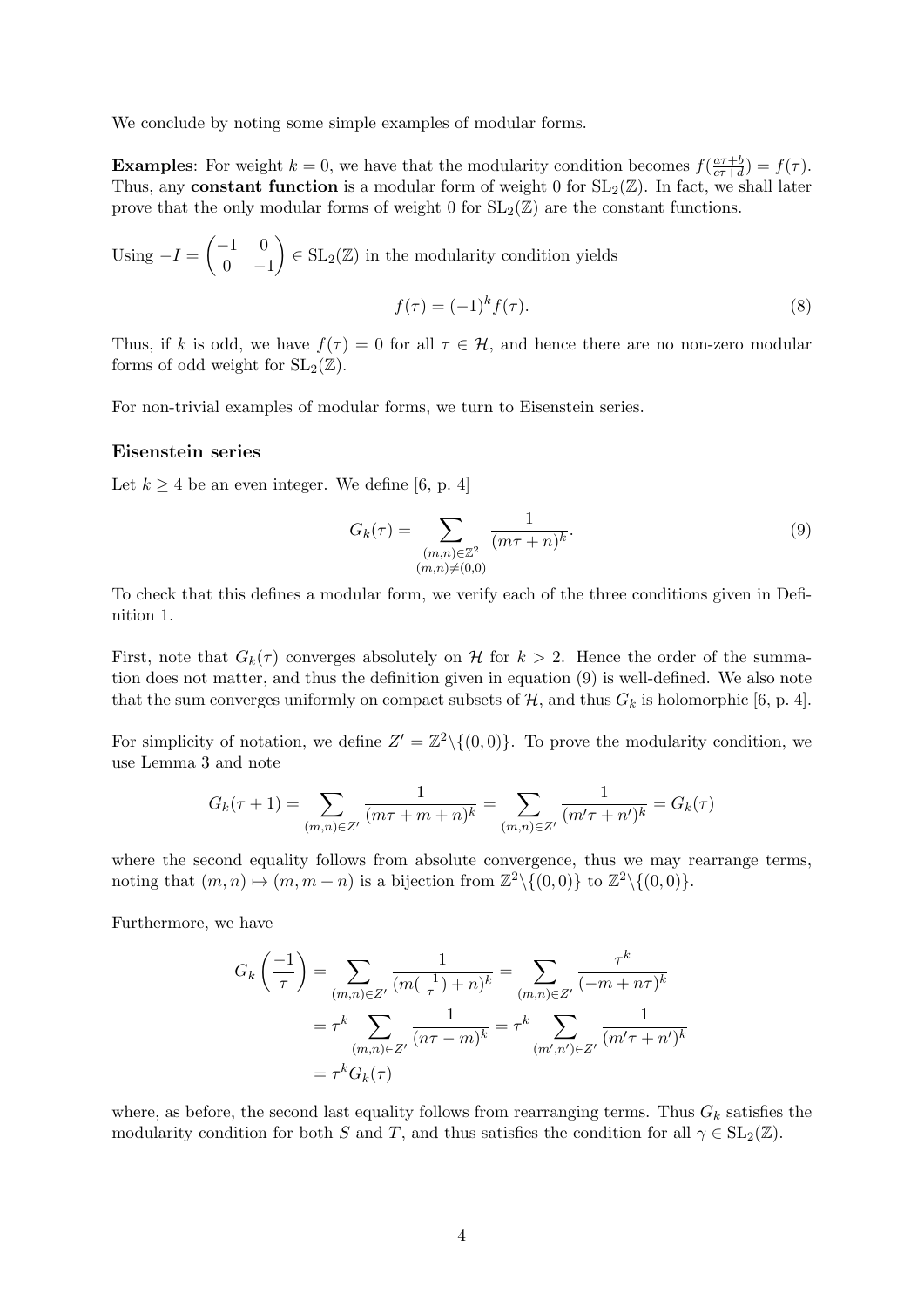Finally, to investigate the behaviour as  $\text{Im}(\tau) \to \infty$ , we can rewrite  $G_k(\tau)$  by splitting the sum

$$
G_k(\tau) = \sum_{n \in \mathbb{Z} \setminus \{0\}} \frac{1}{n^k} + \sum_{m \in \mathbb{Z} \setminus \{0\}} \sum_{n \in \mathbb{Z}} \frac{1}{(m\tau + n)^k}
$$
  
= 
$$
2 \sum_{n=1}^{\infty} \frac{1}{n^k} + 2 \sum_{m=1}^{\infty} \sum_{n \in \mathbb{Z}} \frac{1}{(m\tau + n)^k}
$$
(10)

where the first equality follows by extracting the terms with  $m = 0$ , and the second equality follows by noting that  $n^{-k} = (-n)^{-k}$  and  $(m\tau + n)^{-k} = (-m\tau - n)^{-k}$  as k is even.

For each  $m \in \mathbb{Z}^+$ , we define a function  $b_m(\tau)$  denoting the inner sums in equation (10), where

$$
b_m(\tau) = \sum_{n \in \mathbb{Z}} \frac{1}{(m\tau + n)^k} \quad \text{for all } \tau \in \mathcal{H}
$$

We can prove that, for each  $m \in \mathbb{Z}^+$ , we have  $b_m(\tau)$  converges to 0 as Im( $\tau$ )  $\rightarrow \infty$ . As  $G_k(\tau) = G_k(\tau + 1)$ , we may assume that  $|\text{Re}(\tau)| \leq 1$ . Note that

$$
\left|\frac{1}{(m\tau+n)^k}\right| = \frac{1}{|m\tau+n|^k} \le \frac{1}{\max(|\text{Re}(m\tau+n)|, |\text{Im}(m\tau+n)|)^k}
$$

$$
= \frac{1}{\max(|m\text{Re}(\tau)+n|, |m\text{Im}(\tau)|)^k}.
$$

Note that, as  $|Re(\tau)| \leq 1$ , we have  $m|Re(\tau)| \leq m$ . Thus, when  $|n| > |m| + |mIm(\tau)|$ , we have  $|m\text{Re}(\tau) + n| \ge |m\text{Im}(\tau)|$ . Therefore, for  $|n| > |m| + |m\text{Im}(\tau)|$ , we have

$$
\left| \frac{1}{(m\tau + n)^k} \right| \le \frac{1}{\max(|m\text{Re}(\tau) + n|, |m\text{Im}(\tau)|)^k} = \frac{1}{|m\text{Re}(\tau) + n|^k}
$$

and for  $|n| \leq |m| + |m\text{Im}(\tau)|$ , we have

$$
\left|\frac{1}{(m\tau+n)^k}\right| \le \frac{1}{\max(|m\text{Re}(\tau)+n|,|m\text{Im}(\tau)|)^k} \le \frac{1}{|m\text{Im}(\tau)|^k}
$$

Therefore, denoting  $r = |m| + |m\text{Im}(\tau)|$ , we obtain

$$
|b_m(\tau)| = \left| \sum_{n \in \mathbb{Z}} \frac{1}{(m\tau + n)^k} \right| \le \sum_{n \in \mathbb{Z}} \left| \frac{1}{(m\tau + n)^k} \right|
$$
  

$$
\le \sum_{|n| \le r} \frac{1}{|m \text{Im}(\tau)|^k} + \sum_{|n| > r} \frac{1}{|m \text{Re}(\tau) + n|^k}
$$
  

$$
= \frac{2(|m| + |m \text{Im}(\tau)|) + 1}{|m \text{Im}(\tau)|^k} + \sum_{|n| > r} \frac{1}{|m \text{Re}(\tau) + n|^k}.
$$

Letting Im( $\tau$ )  $\rightarrow \infty$ , we have that the first term goes to 0, as  $k \geq 4$ . For the second term we note that  $\sum_{|n|>m} |m\text{Re}(\tau)+n|^{-k}$  converges for  $k \geq 4$ , thus the tail of the infinite sum must converge to 0, noting that  $r \to \infty$  as Im( $\tau$ )  $\to \infty$ .

Therefore, we obtain

$$
\lim_{\mathrm{Im}(\tau)\to\infty}|b_m(\tau)|=0
$$

which thus implies

$$
\lim_{\mathrm{Im}(\tau)\to\infty}b_m(\tau)=0
$$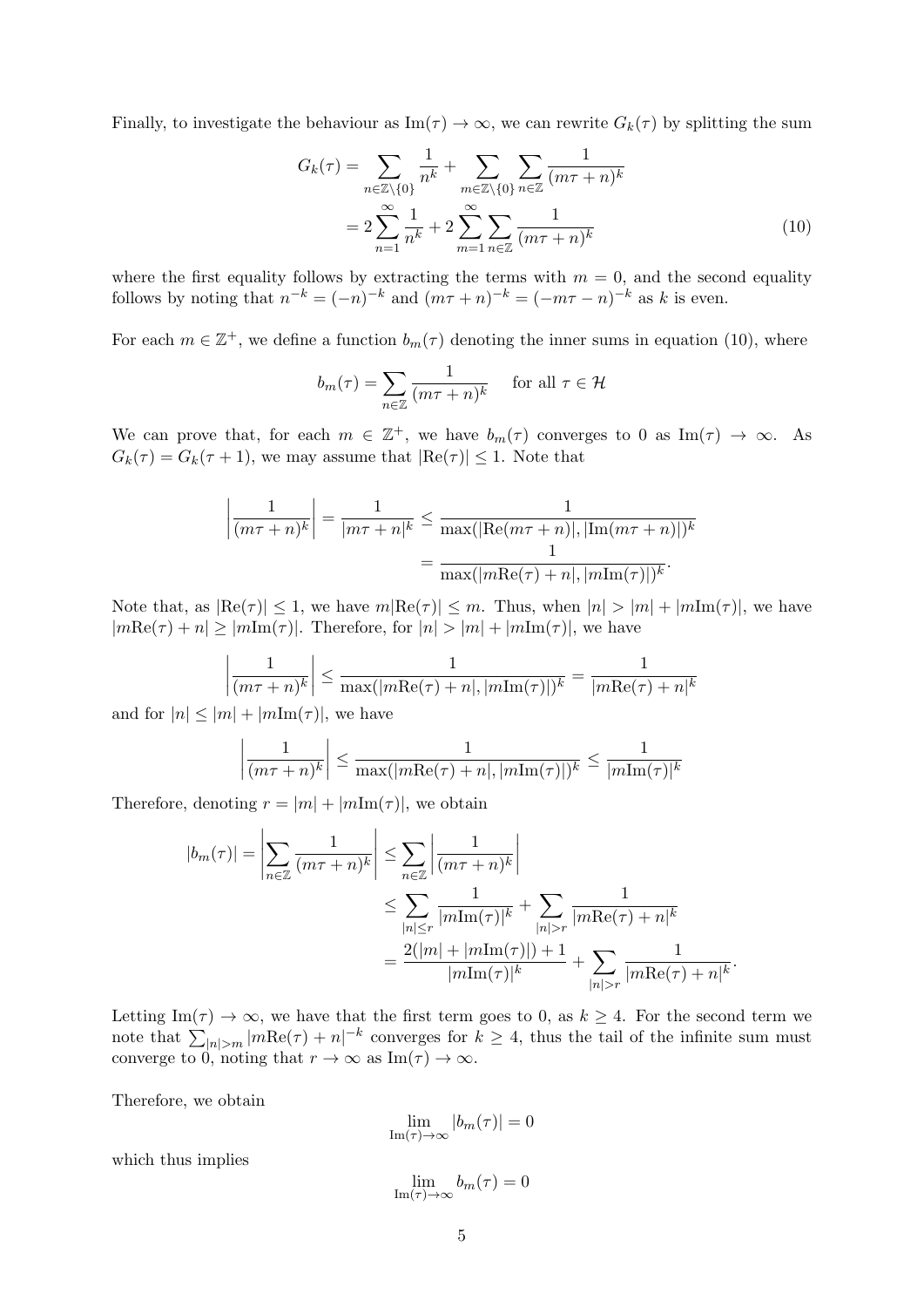as absolute convergence implies convergence. Hence, each of the inner sums in equation (10) converges to 0. To prove that the entire second term converges to 0, we make use of the fact that  $G_k(\tau)$  not only converges uniformly on compact sets, but in fact converges uniformly on infinite half-strips  $\Omega_{A,B}$  [6, p. 8] defined as

$$
\Omega_{A,B} = \{ \tau \in \mathcal{H} \mid |\text{Re}(\tau)| \le A, \text{Im}(\tau) \ge B \}
$$

where  $A$  and  $B$  are two fixed positive real numbers. This uniform converges ensures that

$$
\sum_{m=1}^{\infty} b_m(\tau) = \sum_{m=1}^{\infty} \sum_{n \in \mathbb{Z}} \frac{1}{(m\tau + n)^k}
$$

converges to 0 as Im( $\tau$ )  $\rightarrow \infty$ .

Therefore, we obtain the following explicit limit value for  $G_k(\tau)$  as  $\text{Im}(\tau) \to \infty$ 

$$
\lim_{\mathrm{Im}(\tau)\to\infty} G_k(\tau) = 2\sum_{n=1}^{\infty} \frac{1}{n^k} = 2\zeta(k)
$$
\n(11)

where  $\zeta$  denotes the Riemann-zeta function. In particular, we have that  $G_k(\tau)$  is bounded as  $\text{Im}(\tau) \to \infty$ , and thus satisfies condition 3 in Definition 1.

This therefore gives a non-trivial example of a modular form of weight  $k \geq 4$  where k is even. Note that if k is odd, then  $G_k$  is simply the zero function as expected, noting the observation in equation (8).

## Congruence subgroups

One can generalise the notion of a modular form for  $SL_2(\mathbb{Z})$  to subgroups  $\Gamma$  of  $SL_2(\mathbb{Z})$ .

We first introduce the slash operator of weight  $k$ 

$$
(f|_{k}\gamma)(\tau) := (cz+d)^{-k}f(\gamma\tau) = \frac{1}{(c\tau+d)^{k}}f\left(\frac{a\tau+b}{c\tau+d}\right).
$$
 (12)

Note that in the special case of  $\Gamma = SL_2(\mathbb{Z})$ , we have  $(f|_k \gamma)(\tau) = f(\tau)$  for all  $\tau \in \mathcal{H}$  and all  $\gamma \in SL_2(\mathbb{Z})$  by the modularity condition. We now define modular forms for arbitrary subgroups  $Γ$  of  $SL_2(\mathbb{Z})$ .

**Definition 4:** [6, p. 17] Let  $k \in \mathbb{Z}$  and let  $\Gamma$  be a finite index subgroup of  $SL_2(\mathbb{Z})$ . A modular form of weight k for  $\Gamma$  is a function  $f : \mathcal{H} \to \mathbb{C}$  satisfying the following three conditions:

1.  $f$  is holomorphic on  $H$ .

2. 
$$
f(\gamma(\tau)) = f\left(\frac{a\tau + b}{c\tau + d}\right) = (c\tau + d)^k f(\tau)
$$
 for all  $\gamma = \begin{pmatrix} a & b \\ c & d \end{pmatrix} \in \Gamma$   
3.  $(f|_{k}\gamma)(\tau)$  is bounded as  $\text{Im}(\tau) \to \infty$  for all  $\gamma \in \text{SL}_2(\mathbb{Z})$ 

In the special case that  $\Gamma = SL_2(\mathbb{Z})$ , we easily observe that the above definition is identical to that given in Definition 1. We also observe that, if  $f$  is a modular form of weight  $k$  for some subgroup Γ, then it is also a modular form of weight k for any smaller subgroup Γ' where  $\Gamma' \subseteq \Gamma$ .

We shall denote the set of all modular forms of weight k for  $\Gamma$  as  $\mathcal{M}_k(\Gamma)$ . As with  $SL_2(\mathbb{Z})$ , we have that  $\mathcal{M}_k(\Gamma)$  forms a vector space over  $\mathbb{C}$ . One can also easily prove that if  $f_1 \in \mathcal{M}_{k_1}(\Gamma)$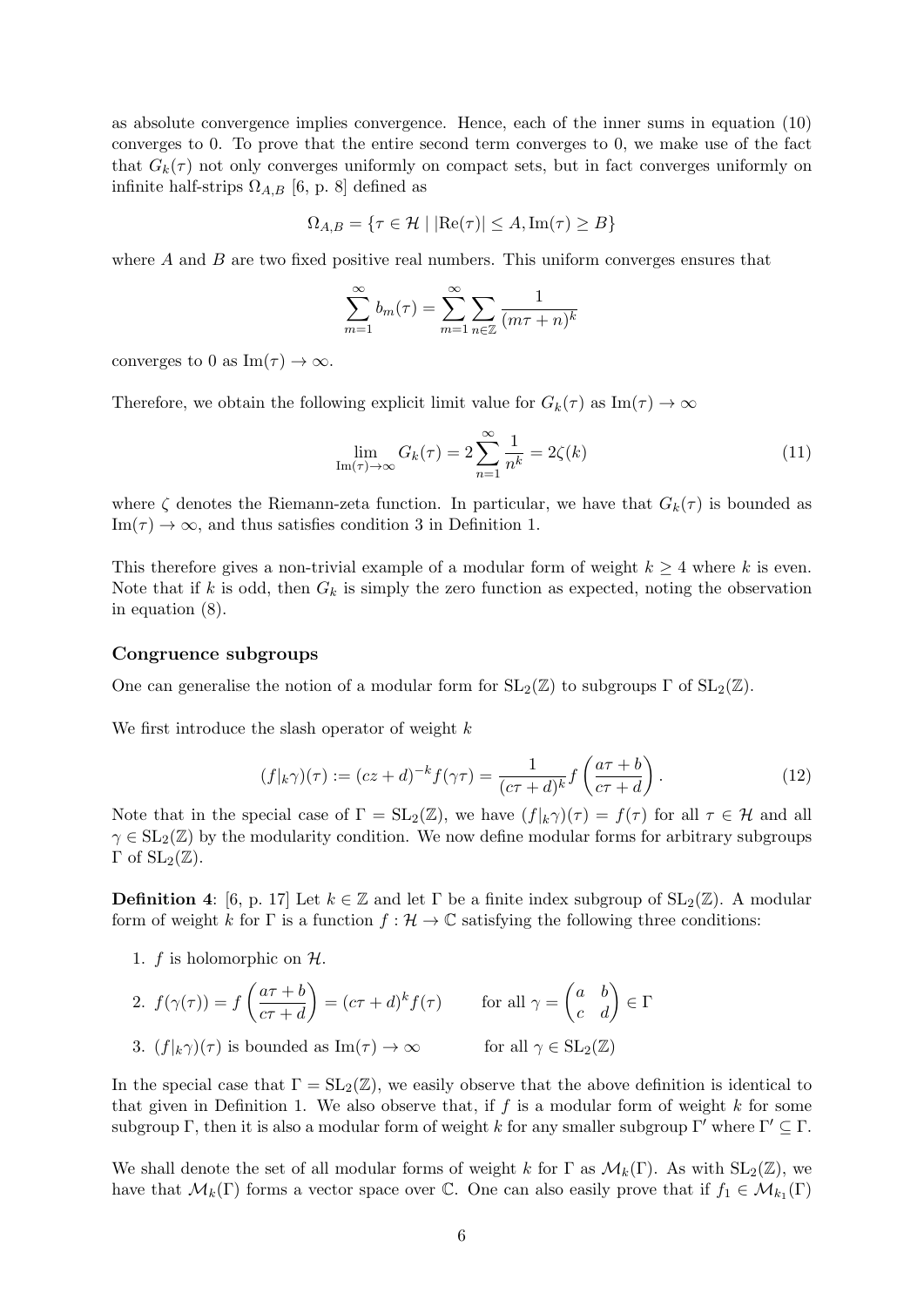and  $f_2 \in \mathcal{M}_{k_2}(\Gamma)$  then  $f_1 f_2 \in \mathcal{M}_{k_1+k_2}(\Gamma)$ .

**Definition 5:** [6, p. 13] Let N be a positive integer. We define the **principal congruence** subgroup of level  $N$  as

$$
\Gamma(N) = \left\{ \begin{pmatrix} a & b \\ c & d \end{pmatrix} \in SL_2(\mathbb{Z}) : \begin{pmatrix} a & b \\ c & d \end{pmatrix} \equiv \begin{pmatrix} 1 & 0 \\ 0 & 1 \end{pmatrix} (\text{mod } N) \right\}.
$$
 (13)

Note that the matrix congruence is entry-wise. In other words,  $a, c \equiv 1 \pmod{N}$  and  $b, c \equiv 0$  $(mod N).$ 

We shall prove that  $\Gamma(N)$  has finite index in  $SL_2(\mathbb{Z})$  and obtain an explicit expression for the index.

**Theorem 6**: [6, p. 13] Let N be a positive integer. Then  $\Gamma(N)$  has finite index in  $SL_2(\mathbb{Z})$  with the index given by

$$
[\text{SL}_2(\mathbb{Z}):\Gamma(N)] = N^3 \prod_{p|N} \left(1 - \frac{1}{p^2}\right). \tag{14}
$$

*Proof:* We define a natural homomorphism  $\phi : SL_2(\mathbb{Z}) \to SL_2(\mathbb{Z}\setminus N\mathbb{Z})$  given by the natural mapping

$$
\phi \begin{pmatrix} a & b \\ c & d \end{pmatrix} \mapsto \begin{pmatrix} [a]_N & [b]_N \\ [c]_N & [d]_N \end{pmatrix}
$$

where  $[x]_N$  denotes the congruence class of x modulo N. It can easily be seen that  $\phi$  is a homomorphism. Calculating the kernel, we obtain

$$
\phi(\gamma) = I \iff \begin{pmatrix} [a]_N & [b]_N \\ [c]_N & [d]_N \end{pmatrix} = I \iff \gamma \in \Gamma(N).
$$

Thus Γ(N) is the kernel of  $\phi$ , and thus Γ(N) is a normal subgroup in SL<sub>2</sub>(Z). Furthermore, we can show that  $\phi$  is surjective.

Firstly, if  $N = 1$ , then  $SL_2(\mathbb{Z}/N\mathbb{Z})$  consists of a single element whereby  $\phi$  is a constant map and thus trivially surjective. We therefore now assume  $N > 1$ .

Indeed, let  $\delta = \begin{pmatrix} [a]_N & [b]_N \\ [a]_N & [b]_N \end{pmatrix}$  $[c]_N$   $[d]_N$ ) be an arbitrary element in  $SL_2(\mathbb{Z}\backslash N\mathbb{Z})$ . Thus, we have  $ad - bc \equiv 1 \pmod{N} \implies ad - bc + qN = 1$ 

for some  $q \in \mathbb{Z}$ . Therefore  $gcd(a, b, N) = 1$  and in particular we have  $gcd(a, b)$  is coprime to N. Note that we may assume a, b, c, d are all positive integers, as  $[x]_N = [x + N]_N$  for any integer x. We define  $q = \gcd(a, b)$  and consider the following:

Let  $\{p_{g_1}, p_{g_2}, \ldots, p_{g_k}\}\$  be the set of all primes dividing g and let  $\{p_{a_1}, p_{a_2}, \ldots, p_{a_l}\}\$  be the set of all primes dividing a and not dividing q (note that either or both sets may be empty). Let t be an integer satisfying the following congruence conditions:

$$
t \equiv 0 \pmod{p_{a_i}} \quad \text{for all } i \in \{1, 2, \dots, l\} \quad \text{and}
$$

$$
t \equiv 1 \pmod{p_{g_i}} \quad \text{for all } i \in \{1, 2, \dots, k\}
$$

Note that each of the prime moduli are pairwise distinct by definition. Thus, by the Chinese Remainder theorem, such a  $t \in \mathbb{Z}$  must exist.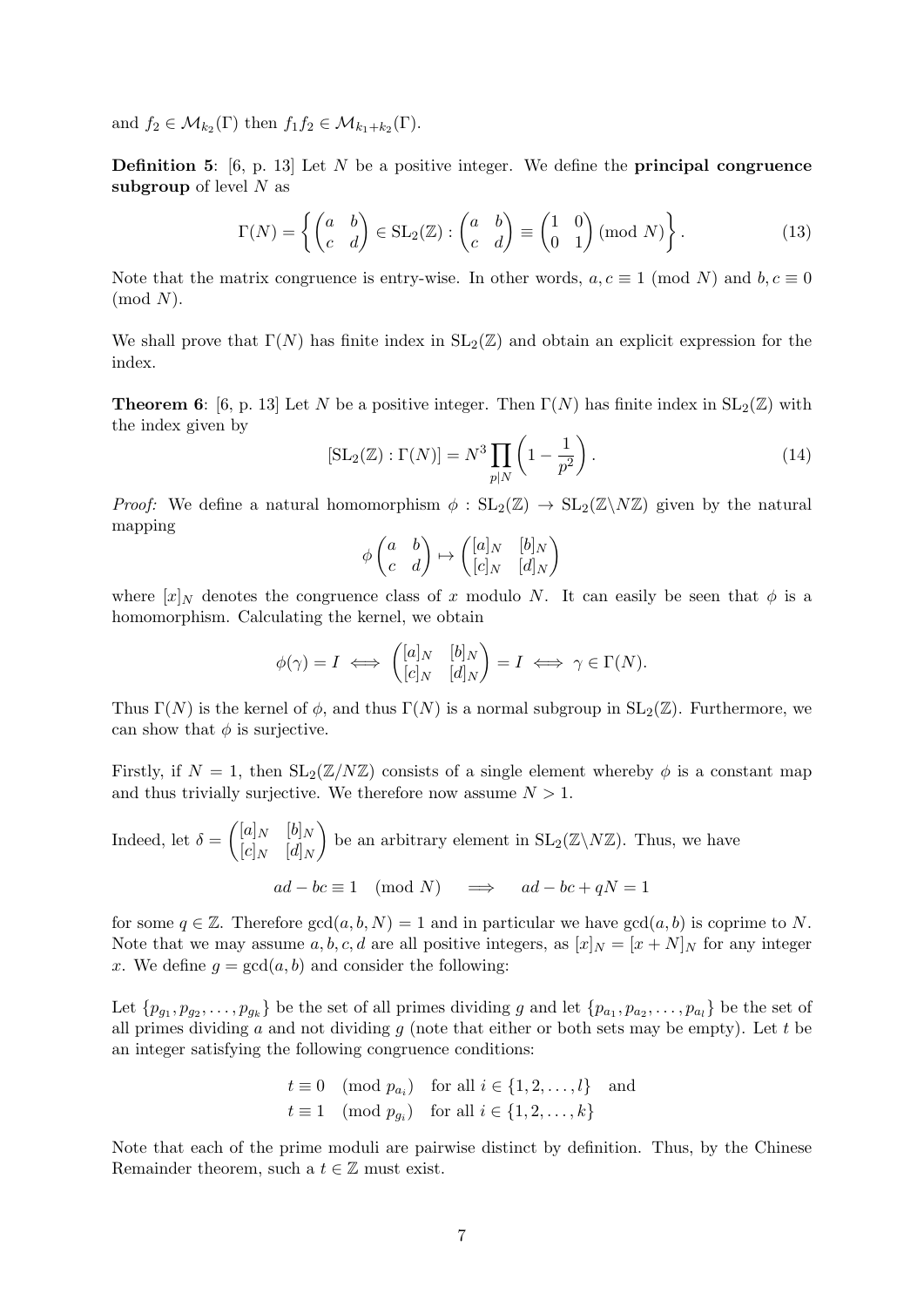Now, define  $b' = b + tN$ . We now claim that  $gcd(a, b') = 1$ . Indeed, assume for contradiction that there exists some prime q such that  $q|a$  and  $q|b'$ . We consider two cases:

**Case 1:** q divides g. Thus,  $q | gcd(a, b)$  which implies  $q | b$ , hence  $q | b' - b = tN$ . However, by construction of t we have  $t \equiv 1 \pmod{q}$ . Thus  $N \equiv tN \equiv 0 \pmod{q}$  and hence q divides N. Therefore  $q | gcd(a, b, N)$  which contradicts  $gcd(a, b, N) = 1$ .

**Case 2:** q does not divide g. As  $q|a$ , we have by construction of t that  $q|t$ . Thus  $q|b'-tN = b$ . Therefore, as q|a and q|b, this implies  $q$ |gcd $(a, b)$ , contradicting our assumption that q  $\not g$ .

Therefore, we conclude that  $gcd(a, b') = 1$ . Thus by Bézout's identity, there exist  $x, y \in \mathbb{Z}$  such that  $ax - b'y = 1$ . Now, define  $c \in \mathbb{Z}$  and  $d \in \mathbb{Z}$  by:

$$
c' = c + y(1 - (ad - b'c))
$$
  

$$
d' = d + x(1 - (ad - b'c))
$$

and define  $\gamma = \begin{pmatrix} a & b' \\ b' & b' \end{pmatrix}$  $c'$  d' ). We prove that  $\gamma \in SL_2(\mathbb{Z})$ . Indeed

$$
det(\gamma) = ad' - b'c'
$$
  
=  $a(d + c(1 - (ad - b'c))) - b'(c + y(1 - (ad - b'c)))$   
=  $ad - b'c + (ax - b'y)(1 - (ad - b'c))$   
=  $ad - b'c + (1 - (ad - b'c)) = 1$ 

and thus  $\gamma \in SL_2(\mathbb{Z})$ . Furthermore, we note

$$
c' = c + y(1 - (ad - b'c)) \equiv c + yqN \equiv c \pmod{N}
$$
  
\n
$$
d' = d + x(1 - (ad - b'c)) \equiv d + xqN \equiv d \pmod{N}.
$$

Thus we finally obtain

$$
\phi(\gamma) = \phi \begin{pmatrix} a & b' \\ c' & d' \end{pmatrix} = \phi \begin{pmatrix} a & b+tN \\ c' & d' \end{pmatrix} = \begin{pmatrix} [a]_N & [b+tN]_N \\ [c']_N & [d']_N \end{pmatrix} = \begin{pmatrix} [a]_N & [b]_N \\ [c]_N & [d]_N \end{pmatrix} = \delta.
$$

Thus, this proves  $\phi$  is surjective.

We therefore obtain by the first isomorphism theorem that  $\phi$  induces the isomorphism:

$$
SL_2(\mathbb{Z})/\Gamma(N) \cong SL_2(\mathbb{Z}/N\mathbb{Z}).
$$

Hence, noting that  $|\text{SL}_2(\mathbb{Z}/N\mathbb{Z})| \leq |M_2(\mathbb{Z}/N\mathbb{Z})| = N^4$ , we have that  $\text{SL}_2(\mathbb{Z}/N\mathbb{Z})$  is a finite group and thus  $\Gamma(N)$  has finite index in  $SL_2(\mathbb{Z})$ .

Indeed, the index can specifically be given as the order of  $SL_2(\mathbb{Z}/N\mathbb{Z})$  where:

$$
[\text{SL}_2(\mathbb{Z}):\Gamma(N)] = |\text{SL}_2(\mathbb{Z}/N\mathbb{Z})| = N^3 \prod_{p|N} \left(1 - \frac{1}{p^2}\right)
$$
 (15)

where the order of  $SL_2(\mathbb{Z}/N\mathbb{Z})$  is given in the Appendix.

**Definition 7:** [6, p. 13] Let  $\Gamma$  be a subgroup of  $SL_2(\mathbb{Z})$ . We say that  $\Gamma$  is a **congruence** subgroup if  $\Gamma(N) \subseteq \Gamma$  for some positive integer N. In this case,  $\Gamma$  is a congruence subgroup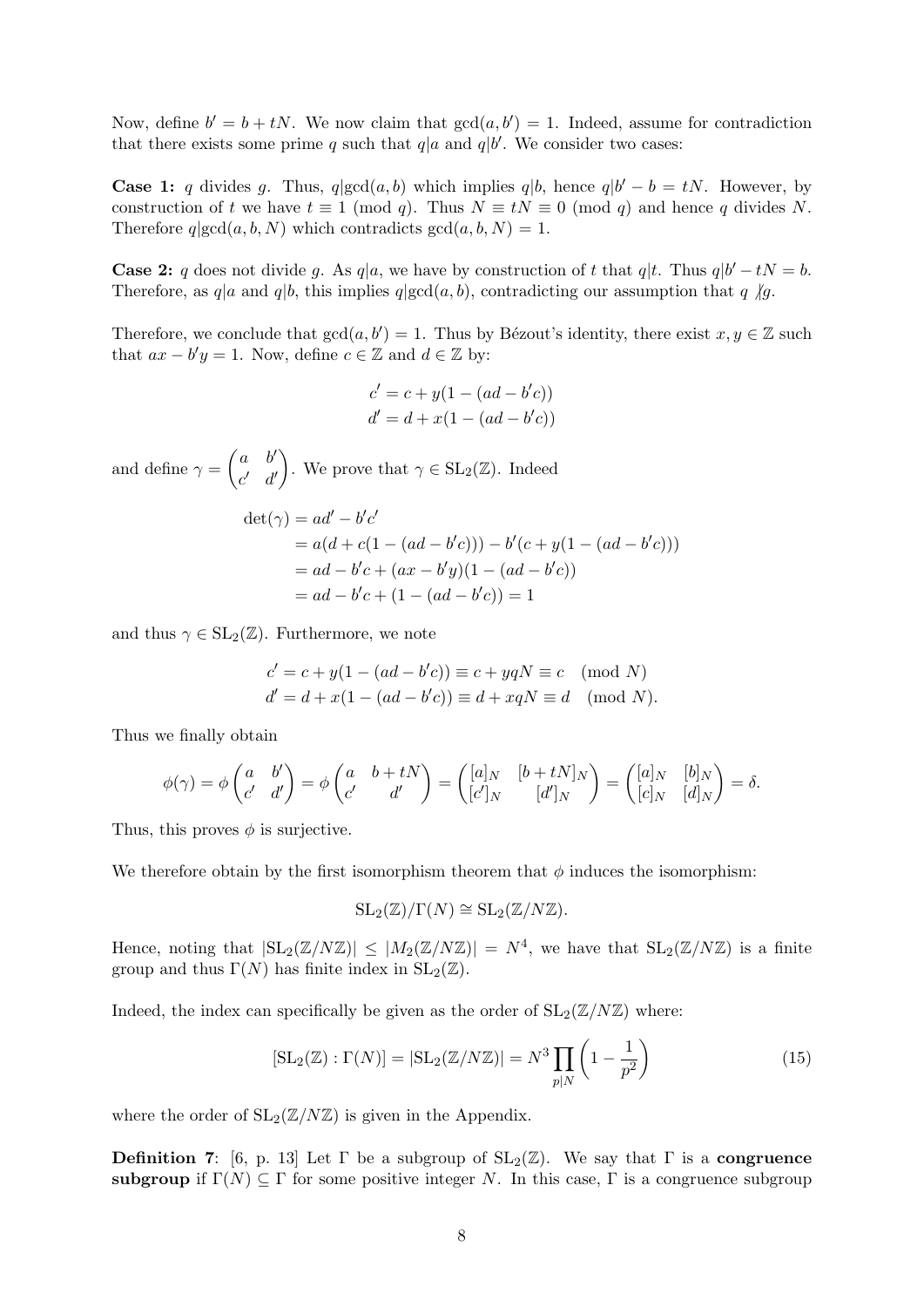of level N.

Note that since  $\Gamma(N)$  has finite index in  $SL_2(\mathbb{Z})$ , this implies that every congruence subgroup is a finite index subgroup of  $SL_2(\mathbb{Z})$ . Two important congruence subgroups of note are

$$
\Gamma_0(N) = \left\{ \begin{pmatrix} a & b \\ c & d \end{pmatrix} \in SL_2(\mathbb{Z}) : \begin{pmatrix} a & b \\ c & d \end{pmatrix} \equiv \begin{pmatrix} * & * \\ 0 & * \end{pmatrix} (\text{mod } N) \right\}
$$
(16)

where '\*' simply means unspecified (i.e. the only condition for matrices in  $\Gamma_0(N)$  are that N divides c)

$$
\Gamma_1(N) = \left\{ \begin{pmatrix} a & b \\ c & d \end{pmatrix} \in SL_2(\mathbb{Z}) : \begin{pmatrix} a & b \\ c & d \end{pmatrix} \equiv \begin{pmatrix} 1 & * \\ 0 & 1 \end{pmatrix} \pmod{N} \right\}.
$$
 (17)

We conclude this section by simply quoting the index of  $\Gamma_0(N)$  and  $\Gamma_1(N)$  in  $SL_2(\mathbb{Z})$ , where the relevant proofs can be obtained from [10, p. 22].

$$
[\text{SL}_2(\mathbb{Z}):\Gamma_0(N)] = N \prod_{p|N} \left(1 + \frac{1}{p}\right)
$$
 (18)

$$
[\text{SL}_2(\mathbb{Z}) : \Gamma_1(N)] = N^2 \prod_{p|N} \left(1 - \frac{1}{p^2}\right)
$$
 (19)

## $q$  - expansions

Recall that any modular form for  $SL_2(\mathbb{Z})$  satisfies  $f(\tau + 1) = f(\tau)$ . Thus f is always periodic with period 1. We can therefore describe f in terms of a new variable  $q := \exp 2\pi i \tau$ . We denote  $\tilde{f}(q) = f(\tau).$ 

We easily note this is well-defined. Indeed, let  $q = \exp 2\pi i \tau$  and  $q' = \exp 2\pi i \tau'$ . Then

$$
q = q' \implies \exp 2\pi i \tau = \exp 2\pi i \tau' \implies \tau = \tau' + n \quad \text{for some } n \in \mathbb{Z}
$$
  
\n
$$
\implies f(\tau) = f(\tau' + n) \implies f(\tau) = f(\tau') \quad \text{(by periodicity)}
$$
  
\n
$$
\implies \tilde{f}(q) = \tilde{f}(q').
$$

Also note, if  $\tau = x + iy \in \mathcal{H}$ , then

$$
|q| = |\exp 2\pi i \tau| = |\exp 2\pi i x| |\exp - 2\pi y| = |\exp - 2\pi y| \le 1
$$
\n(20)

where the last equality follows since  $y > 0$ . Thus, the change of variables sends the upper half plane H, to the punctured open unit disc  $D' = \{q \in \mathbb{C} \mid 0 < |q| < 1\}.$ 

We also note that as Im( $\tau$ )  $\rightarrow \infty$ , we have  $q \rightarrow 0$ . Hence the condition that  $f(\tau)$  is bounded as Im( $\tau$ )  $\rightarrow \infty$  implies that  $\tilde{f}(q)$  is bounded as  $q \rightarrow 0$ . Therefore, by the Riemann Removable Singularity Theorem, we have that  $\lim_{q\to 0} \tilde{f}(q)$  exists and furthermore, that the extension of  $\tilde{f}$  to the point  $q = 0$  defined by  $\tilde{f}(0) := \lim_{q\to 0} \tilde{f}(q)$  is analytic on the unit disc  $D = \{q \in \mathbb{C} \mid 0 \leq |q| < 1\}.$ 

Therefore, f has a Fourier expansion, given as

$$
f(\tau) = \tilde{f}(q) = \sum_{n=0}^{\infty} a_n(f) q^n \quad \text{where } q = e^{2\pi i \tau}.
$$
 (21)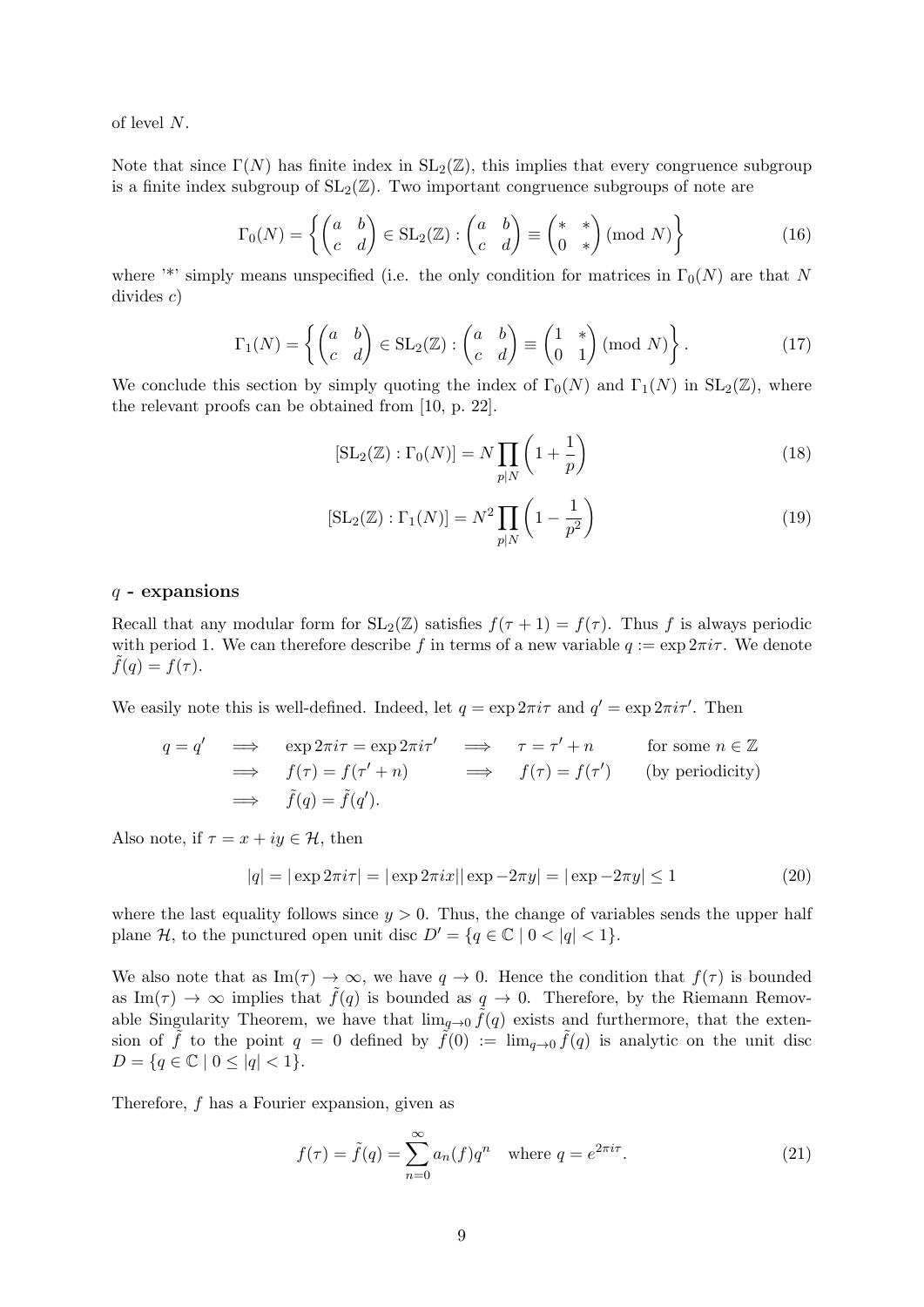As an example, we recall the Eisenstein series  $G_k(\tau)$  of weight k for k even,  $k \geq 4$ . One can prove that the q-expansion of  $G_k(\tau)$  can be given as [6, p. 5]

$$
\tilde{G}_k(q) = 2\zeta(k) + 2\frac{(2\pi i)^k}{(k-1)!} \sum_{n=1}^{\infty} \sigma_{k-1}(n) q^n
$$
\n(22)

where  $\sigma_{k-1}(n)$  denotes the sum of the  $(k-1)$ -th powers of the positive divisors of n

$$
\sigma_{k-1}(n) = \sum_{\substack{d|n\\d>0}} d^{k-1}
$$

We also note the **normalised Eisenstein series**, defined as  $E_k(\tau) = G_k(\tau)/(2\zeta(k))$ , where the constant coefficient in the q-expansion normalises to 1. Noting that  $\zeta$  evaluated at the even integers gives [6, p. 10]

$$
\zeta(k) = (-1)^{k/2+1} \frac{B_k(2\pi)^k}{2(k!)} \quad \text{for } k \text{ even, } k \ge 2
$$

we thus obtain

$$
\tilde{E}_k(q) = 1 + \frac{(2\pi i)^k}{\zeta(k)(k-1)!} \sum_{n=1}^{\infty} \sigma_{k-1}(n) q^n
$$

$$
= 1 - \frac{2k}{B_k} \sum_{n=1}^{\infty} \sigma_{k-1}(n) q^n
$$

Therefore, the coefficients in the q-expansion of the normalised Eisenstein series  $E_k$  are all rational with a common denominator. The first few coefficients for  $E_4$  and  $E_6$  are given as

$$
\tilde{E}_4(q) = 1 + 240q + 2160q^2 + 6720q^3 + \mathcal{O}(q^4)
$$
  

$$
\tilde{E}_6(q) = 1 - 504q - 16632q^2 - 122976q^3 + \mathcal{O}(q^4)
$$

We are often interested in the set of modular forms which has a constant conefficient of 0 in their  $q$ -expansion. This leads to the following definition:

**Definition 8:** [6, p. 6] Let  $k \in \mathbb{Z}$ . A cusp form of weight k for  $SL_2(\mathbb{Z})$  is a modular form f of weight k for  $SL_2(\mathbb{Z})$  such that  $a_0(f) = 0$  (i.e. the leading coefficient in the Fourier expansion of  $f$  is 0).

The space of all cusp forms of weight k is denoted  $\mathcal{S}_k(\operatorname{SL}_2(\mathbb{Z}))$ . Since  $\mathcal{S}_k(\operatorname{SL}_2(\mathbb{Z}))$  is closed under C-linear combinations, we have that  $\mathcal{S}_k(\mathrm{SL}_2(\mathbb{Z}))$  is a subspace of  $\mathcal{M}_k(\mathrm{SL}_2(\mathbb{Z}))$ .

One can prove that the lowest weight cusp form for  $SL_2(\mathbb{Z})$  occurs at weight  $k = 12$ . Indeed, we note that  $E_4^3$  and  $E_6^2$  are linearly independent in  $\mathcal{M}_{12}(\mathrm{SL}_2(\mathbb{Z}))$ , where both have leading coefficients of 1. We therefore define the cusp form  $\Delta \in \mathcal{S}_{12}(\mathrm{SL}_2(\mathbb{Z}))$  where

$$
\Delta = \frac{E_4^3 - E_6^2}{1728} \tag{23}
$$

(we include the factor 1728 to normalise  $\Delta$ , ensuring that the linear coefficient is 1). Doing a q-expansion of  $\Delta$  yields

$$
\tilde{\Delta}(q) = q - 24q^2 + 252q^3 - 1472q^4 + 4830q^5 + \mathcal{O}(q^6).
$$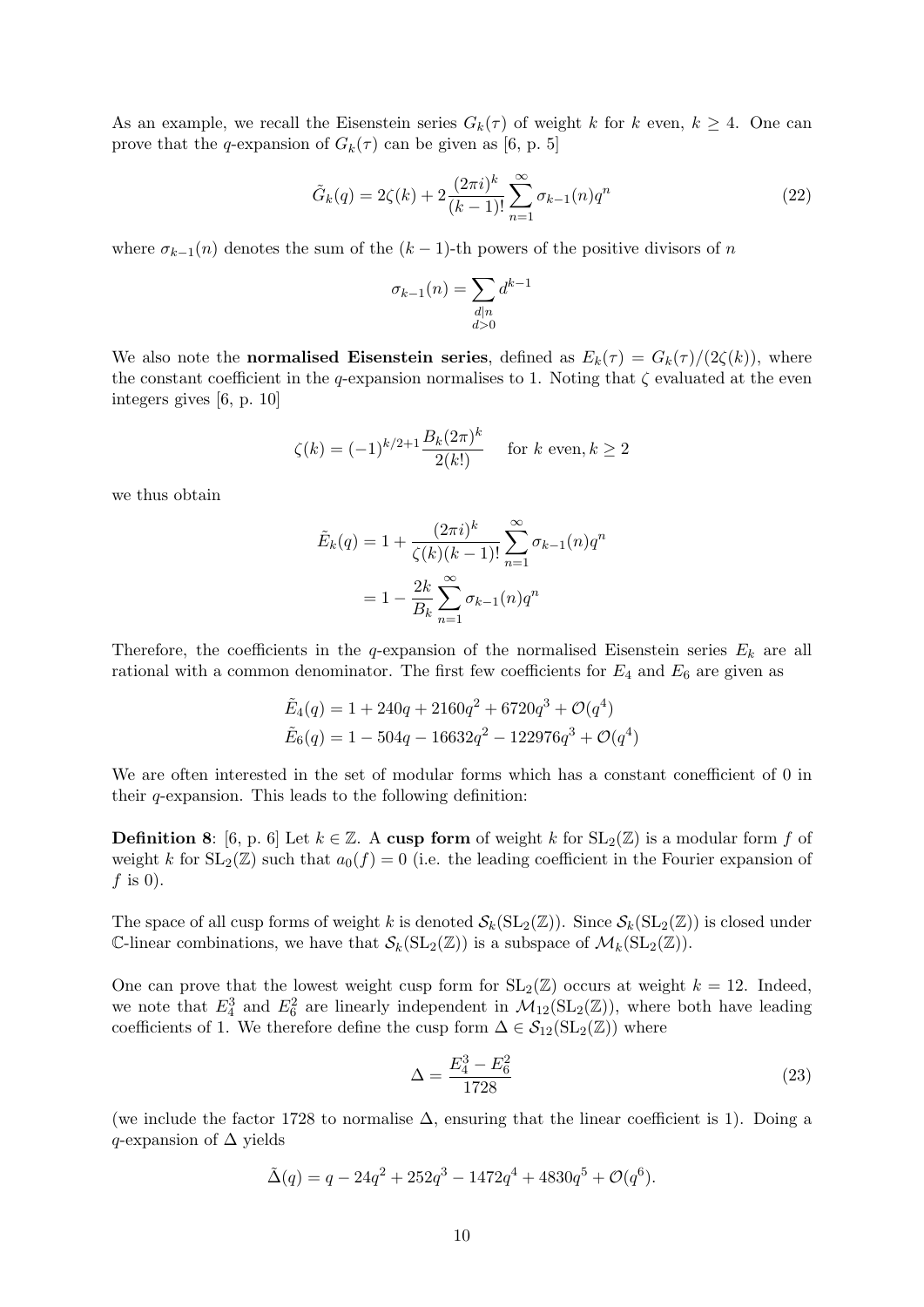Finally, we remark that  $\Delta$  has an infinite product representation given by [10, p. 99]

$$
\tilde{\Delta}(q) = q \prod_{n=1}^{\infty} (1 - q^n)^{24}.
$$
\n(24)

We shall study product representations of other cusp forms in more detail when computing the dimension of  $\mathcal{M}_k(\Gamma)$  for various other subgroups  $\Gamma$ .

## Fundamental domains

When working with a modular form f for  $\Gamma$ , we note that the function value at some point z  $\in \mathbb{C}$  determines the function value at the set of all points  $\Gamma z = \{ \gamma z \mid \gamma \in \Gamma \}$  by the modularity condition. We are thus interested in a minimal set of points on the complex plane that fully determines f on the upper half plane  $H$ .

**Definition 9:** Let f be a modular form of weight k for some finite index subgroup Γ. We define a **fundamental domain** of f as a subset  $\mathcal{F} \subseteq \mathbb{C}$  satisfying the following two conditions:

- 1. Γ $\mathcal{F} = \{ \gamma z \mid \gamma \in \Gamma \text{ and } z \in \mathcal{F} \} = \mathcal{H}$
- 2.  $\text{int}(\mathcal{F}) \cap \text{int}(\gamma \mathcal{F}) = \emptyset$  for all  $\gamma \in \Gamma \{I, -I\}$

Some authors [17, p. 14] also include the condition that  $\mathcal F$  is the closure of its interior, and that  ${\mathcal F}$  is connected.

We can restate the first condition as simply that every orbit induced under the group action of Γ on *H* has at least one representative element in *F*. The second condition states that no two elements in the interior of  $\mathcal F$  should belong to the same orbit (i.e. the only possible exceptions are the boundaries).

Clearly, there are infinitely many choices for a fundamental domain  $\mathcal F$ . Most authors [10, p.25], however, work with the following fundamental domain for  $SL_2(\mathbb{Z})$ , shown in Figure 1.

$$
\mathcal{F} = \{ \tau \in \mathcal{H} \mid |\text{Re}(\tau)| \le \frac{1}{2} \text{ and } |\tau| \ge 1 \}
$$
\n(25)

To give a graphical picture of the first condition for the fundamental domain F, we plot  $\gamma(F)$  for various matrices  $\gamma \in SL_2(\mathbb{Z})$ , as shown in Figure 2. Note that our fundamental domain simply corresponds to  $\mathcal{F} = I(\mathcal{F})$ , however any other translate of  $\mathcal{F}$  would suffice as a fundamental domain.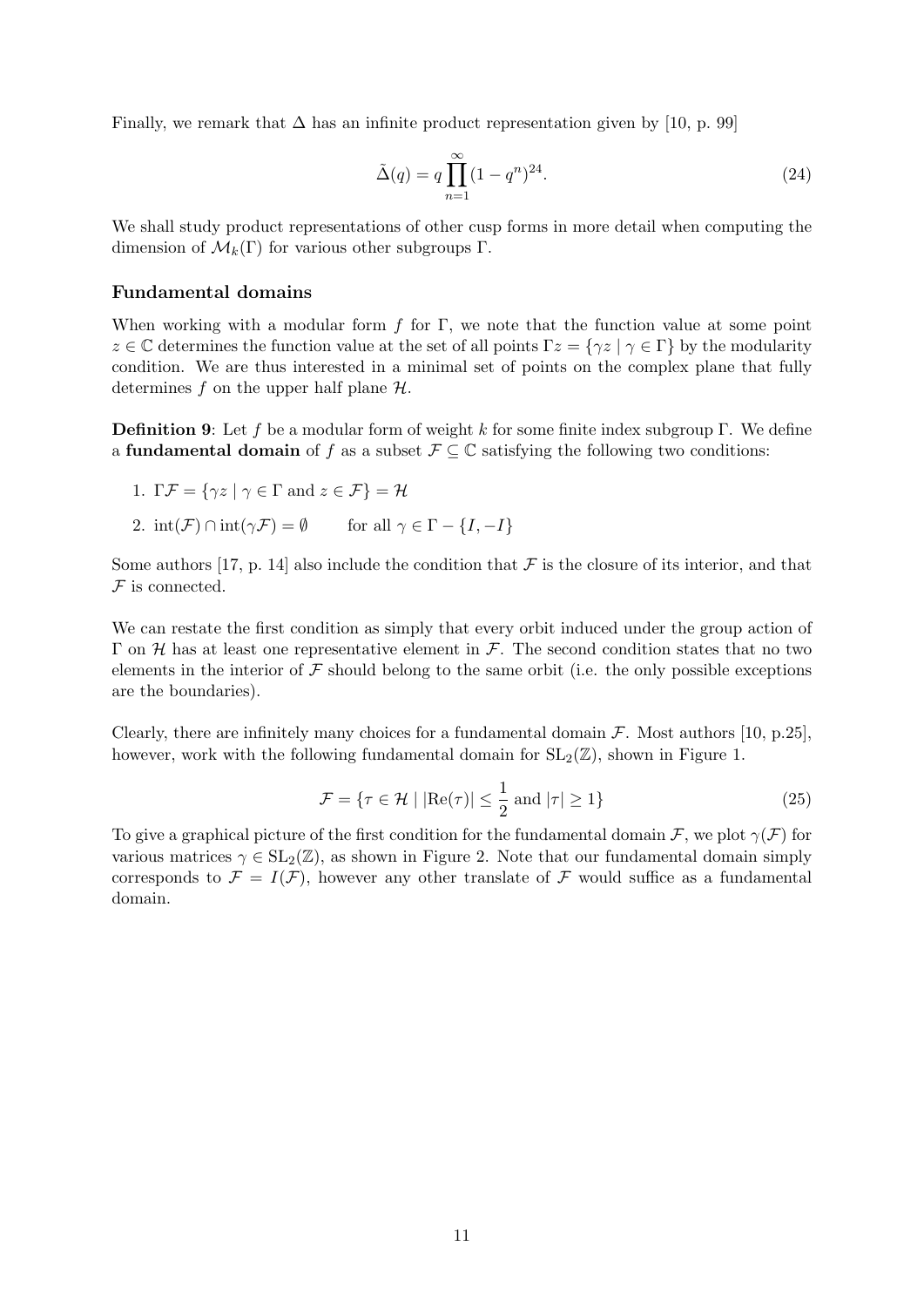

Figure 1: Fundamental Domain  $\mathcal F$  for  $SL_2(\mathbb Z)$ 



Figure 2: Partition of  ${\mathcal H}$  into translates  $\gamma({\mathcal F})$  as  $\gamma$  ranges over  $\mathrm{SL}_2(\mathbb{Z})$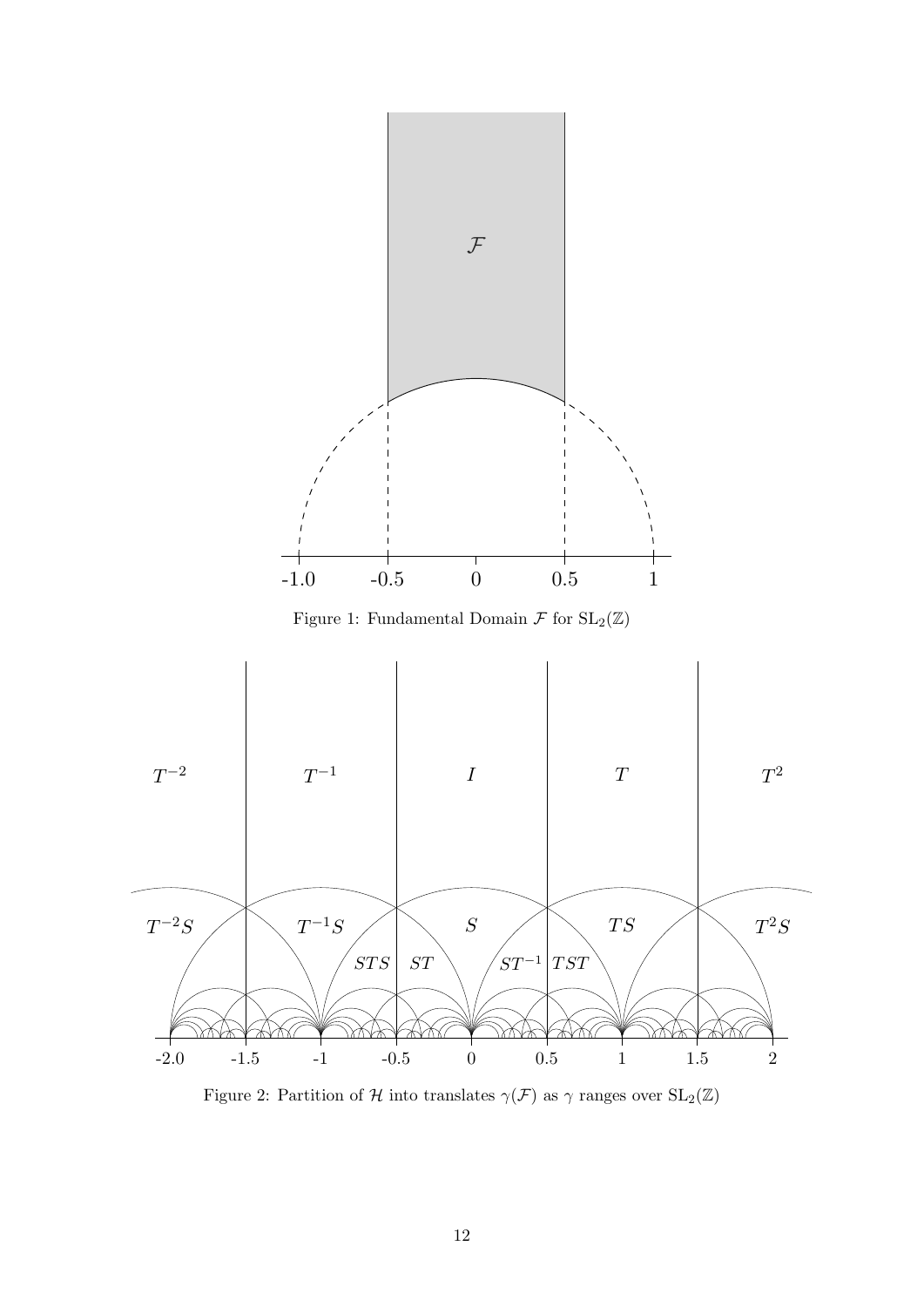## Elliptic points

We remarked earlier the motivation for defining  $PSL_2(\mathbb{Z}) = SL_2(\mathbb{Z})/ \{I, -I\}$ , noting that both matrices I and  $-I$  act trivially at every point  $\tau \in \mathcal{H}$ . That is  $I\tau = (-I)\tau = \tau$  for all  $\tau \in \mathcal{H}$ . We are furthermore interested in calculating the points  $\tau \in \mathcal{H}$  for which there exist matrices  $\gamma \in SL_2(\mathbb{Z})$  other than I and  $-I$  such that  $\gamma(\tau) = \tau$ .

**Definition 10:** Let  $\Gamma$  be a subgroup of  $SL_2(\mathbb{Z})$ . We define the **stabiliser subgroup** of  $\Gamma$  with respect to  $\tau$  (also denoted the isotropy subgroup of  $\tau$ ) as

$$
\Gamma_{\tau} = \{ \gamma \in \Gamma \; : \; \gamma(\tau) = \tau \}.
$$

We note that  $\Gamma_{\tau}$  is a subgroup of  $SL_2(\mathbb{Z})_{\tau}$ . Our aim is to calculate  $|SL_2(\mathbb{Z})_{\tau}|$  for all  $\tau \in \mathcal{H}$ . One can easily show that, for any  $\delta \in SL_2(\mathbb{Z})$ , we have  $SL_2(\mathbb{Z})_{\delta \tau} = \delta SL_2(\mathbb{Z})_{\tau} \delta^{-1}$  [20, p. 225], and thus  $|SL_2(\mathbb{Z})_{\delta\tau}| = |SL_2(\mathbb{Z})_{\tau}|$ . Therefore, we may restrict our attention without loss of generality to points in the fundamental domain  $\mathcal{F}.$ 

Let  $\tau \in \mathcal{F}$ . Clearly  $\{I, -I\} \subseteq SL_2(\mathbb{Z})_{\tau}$ . Let us assume there exists some  $\gamma_0 \in \Gamma$  such that  $\gamma_0 \in SL_2(\mathbb{Z})_{\tau}$  and  $\gamma_0 \notin \{I, -I\}$ . Thus

$$
\gamma_0(\tau) = \tau \quad \Longrightarrow \quad \begin{pmatrix} a & b \\ c & d \end{pmatrix} \tau = \tau \quad \Longrightarrow \quad \frac{a\tau + b}{c\tau + d} = \tau
$$

$$
\Longrightarrow \quad c\tau^2 + (d - a)\tau - b = 0.
$$

Assume for contradiction that  $c = 0$ . Then either  $a = d$  or  $\tau = b/(d - a)$ . As  $\tau \in \mathcal{H}$  (and thus  $\tau \notin \mathbb{Q}$ , we have the former case  $a = d$ , and therefore  $b = 0$ . Since  $\det(\gamma_0) = 1$ , this implies  $ad = 1$  and hence  $a = d = 1$  or  $a = d = -1$ . We therefore obtain

$$
\gamma_0 = \begin{pmatrix} 1 & 0 \\ 0 & 1 \end{pmatrix} = I \quad \text{or} \quad \gamma_0 = \begin{pmatrix} -1 & 0 \\ 0 & -1 \end{pmatrix} = -I
$$

which contradicts  $\gamma_0 \notin \{I, -I\}$ . Thus  $c \neq 0$ . Hence, we obtain

$$
\tau = \frac{a - d \pm \sqrt{(a - d)^2 + 4bc}}{2c}.
$$

As det( $\gamma_0$ ) = ad – bc = 1, this yields

$$
\tau = \frac{a - d \pm \sqrt{(a - d)^2 + 4(ad - 1)}}{2c} = \frac{a - d \pm \sqrt{(a + d)^2 - 4}}{2c}
$$

.

Since  $\tau \in \mathcal{H}$ , we have

$$
(a+d)^2 - 4 < 0 \quad \implies \quad |a+d| < 2 \quad \implies \quad a+d \in \{-1,0,+1\}.
$$

We therefore consider the different cases for  $a + d$ . **Case 1:**  $a + d = 0$ . We therefore obtain

$$
\tau = \frac{a - d \pm \sqrt{(a + d)^2 - 4}}{2c} = \frac{a}{c} \pm \frac{i}{c}.
$$

As  $\tau \in \mathcal{F}$ , we require  $\text{Im}(\tau) \geq$  $\sqrt{3}$  $\frac{\sqrt{3}}{2}$ , which thus implies  $|c| = 1$ . Furthermore, we have  $|\text{Re}(\tau)| \leq 1/2$ , hence  $a = 0$ , which gives us  $\tau = i$ .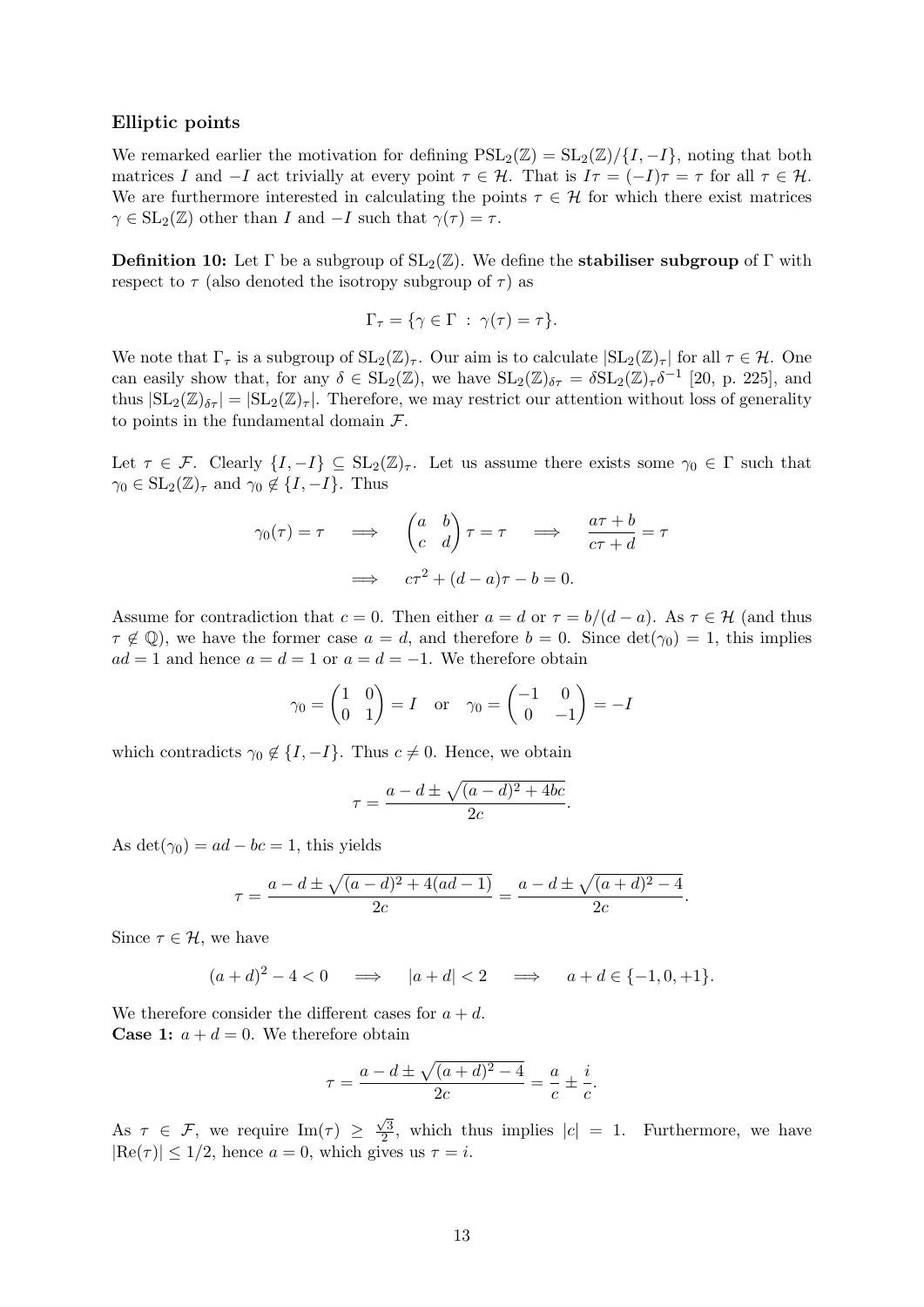**Case 2:**  $a + d = \pm 1$ . We thus obtain

$$
\tau = \frac{a - d \pm \sqrt{(a + d)^2 - 4}}{2c} = \frac{2a \pm 1}{2c} \pm \frac{\sqrt{3}}{2c}i.
$$

As before, the condition  $\text{Im}(\tau) \geq$  $\sqrt{3}$  $\frac{\sqrt{3}}{2}$  implies that  $|c| = 1$ . Also, as  $|\text{Re}(\tau)| \leq 1/2$ , this implies  $|2a \pm 1| \leq 1$ . However, as  $2a \pm 1$  is odd, we thus have the equality  $|2a \pm 1| = 1$  which therefore gives us √

$$
\tau = \pm \frac{1}{2} + \frac{\sqrt{3}}{2}i
$$

We define  $\omega = -\frac{1}{2} + \frac{1}{2}$  $\sqrt{3}$  $\frac{\sqrt{3}}{2}i$  and note that  $S\omega = \frac{1}{2} + \frac{1}{2}$  $\sqrt{3}$  $\frac{\sqrt{3}}{2}i$ . We have thus proven that if  $\tau \in \mathcal{H}$  has non-trivial stabiliser subgroup  $SL_2(\mathbb{Z})_{\tau}$ , then  $\tau$  must either be in the orbit of i or  $\omega$ .

We now explicitly calculate  $\mathrm{SL}_2(\mathbb{Z})_i$ . Let  $\gamma = \begin{pmatrix} a & b \\ c & d \end{pmatrix} \in \mathrm{SL}_2(\mathbb{Z})_i$  such that  $\gamma \notin \{I, -I\}$ . By the calculation above, we have  $a = d = 0$ . As  $\det(\gamma) = 1$ , this impies  $bc = -1$  and thus  $\gamma \in \{S, -S\}$ . Noting that both  $S$  and  $-S$  stabilise i, we thus obtain

$$
SL_2(\mathbb{Z})_i = \{I, -I, S, -S\}.
$$

In a similar manner, we calculate  $\mathrm{SL}_2(\mathbb{Z})_\omega$ . Let  $\gamma = \begin{pmatrix} a & b \\ c & d \end{pmatrix} \in \mathrm{SL}_2(\mathbb{Z})_\omega$  such that  $\gamma \notin \{I, -I\}$ . We again consider two cases.

**Case 1:**  $a + d = 1$ . We therefore have

$$
\omega = \frac{2a - 1}{2c} \pm \frac{\sqrt{3}}{2}i.
$$

Thefore, if  $c = 1$ , we have  $a = 0$  and  $d = 1$ . As before, since  $\det(\gamma) = 1$ , this yields  $b = -1$ . If  $c = -1$ , we have  $a = 1$  and  $d = 0$ , and again since  $\det(\gamma) = 1$ , this yields  $b = 1$ .

**Case 2:**  $a + d = -1$ . We therefore have

$$
\omega = \frac{2a+1}{2c} \pm \frac{\sqrt{3}}{2}i.
$$

If  $c = 1$ , we obtain  $a = -1$ ,  $d = 0$ , and  $b = -1$ . Otherwise, if  $c = -1$ , we obtain  $a = 0$ ,  $d = -1$ and  $b = 1$ .

Therefore, considering all cases. we obtain

$$
\gamma \in \left\{ \begin{pmatrix} 0 & -1 \\ 1 & 1 \end{pmatrix}, \begin{pmatrix} 1 & 1 \\ -1 & 0 \end{pmatrix}, \begin{pmatrix} -1 & -1 \\ 1 & 0 \end{pmatrix}, \begin{pmatrix} 0 & 1 \\ -1 & -1 \end{pmatrix} \right\}.
$$

One can easily verify all the above elements stabilise  $\omega$ . Therefore, we finally obtain

$$
SL_2(\mathbb{Z})_{\omega} = \left\{ I, -I, \begin{pmatrix} 0 & -1 \\ 1 & 1 \end{pmatrix}, -\begin{pmatrix} 0 & -1 \\ 1 & 1 \end{pmatrix}, \begin{pmatrix} 1 & 1 \\ -1 & 0 \end{pmatrix}, -\begin{pmatrix} 1 & 1 \\ -1 & 0 \end{pmatrix} \right\}
$$

We thus have the following result

$$
|\mathrm{SL}_2(\mathbb{Z})_{\tau}| = \begin{cases} 4 & \text{if } \gamma(\tau) = i \text{ for some } \gamma \in \mathrm{SL}_2(\mathbb{Z}) \\ 6 & \text{if } \gamma(\tau) = \omega \text{ for some } \gamma \in \mathrm{SL}_2(\mathbb{Z}) \\ 2 & \text{otherwise} \end{cases}
$$
(26)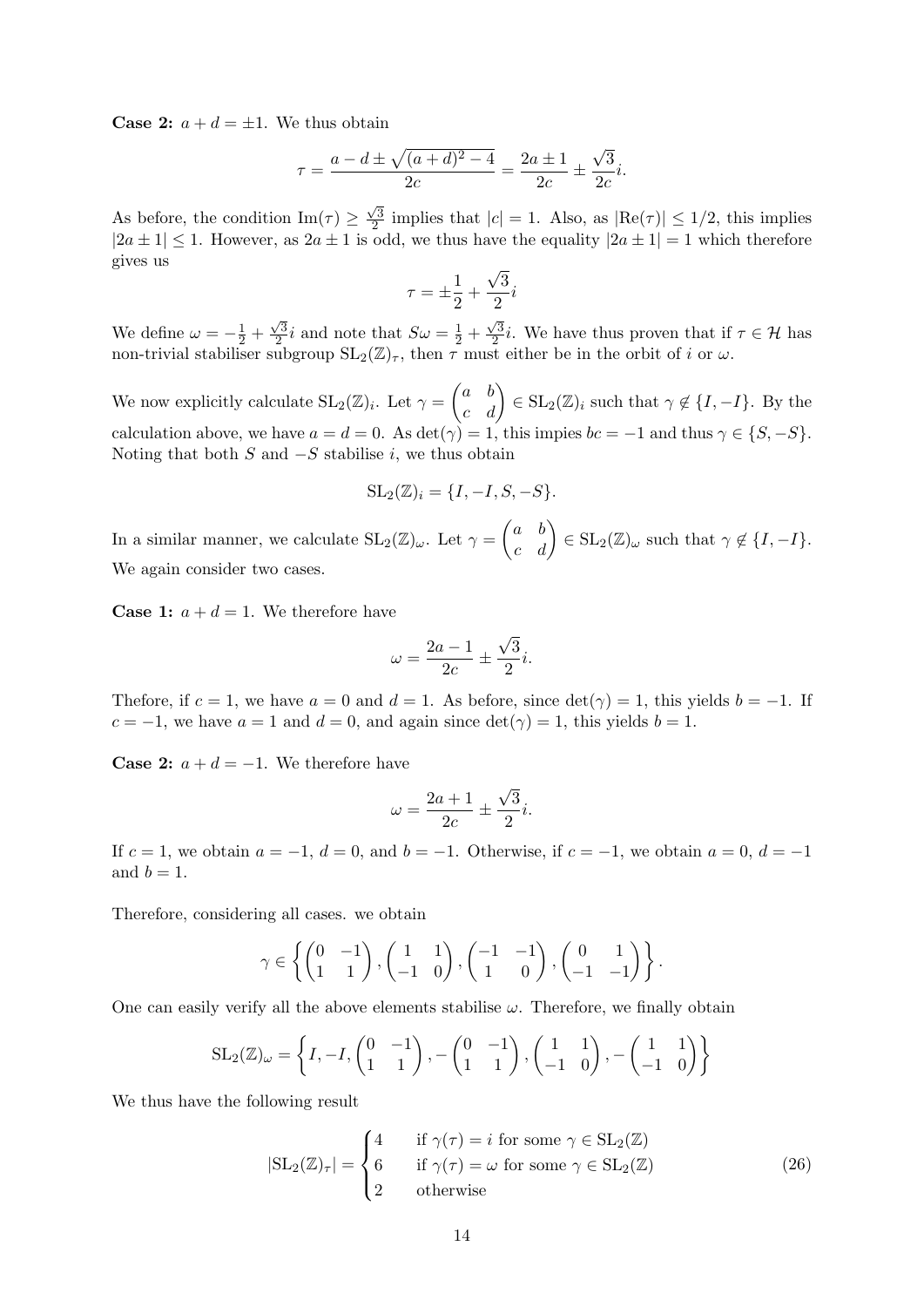which can also stated as

$$
|\mathrm{PSL}_2(\mathbb{Z})_{\tau}| = \begin{cases} 2 & \text{if } \gamma(\tau) = i \text{ for some } \gamma \in \mathrm{PSL}_2(\mathbb{Z}) \\ 3 & \text{if } \gamma(\tau) = \omega \text{ for some } \gamma \in \mathrm{PSL}_2(\mathbb{Z}) \\ 1 & \text{otherwise} \end{cases} \tag{27}
$$

We conclude that  $SL_2(\mathbb{Z})_\tau$  and thus  $\Gamma_\tau$  is always finite for any subgroup  $\Gamma$  of  $SL_2(\mathbb{Z})$ .

**Definition 11:** [6, p. 48] Let  $\Gamma$  be a subgroup of  $SL_2(\mathbb{Z})$ . A point  $\tau \in \mathcal{H}$  is an elliptic point if the stabiliser subgroup  $\Gamma_{\tau}$  is non-trivial. That is, there exists  $\gamma \in \Gamma_{\tau}$  such that  $\gamma \notin \{I, -I\}$ .

Let  $\bar{\Gamma}_{\tau} = {\pm I} {\Gamma}_{\tau} / {\pm I}$ . We furthermore denote  $\tau \in \mathcal{H}$  as an elliptic point of order 2 if  $|\bar{\Gamma}_{\tau}| = 2$  and denote  $\tau \in \mathcal{H}$  as an elliptic point of order 3 if  $|\bar{\Gamma}_{\tau}| = 3$ . From (27), we have that all elliptic points either have order 2 or 3 and that all elliptic points of order 2 and 3 lie in the orbit of i and  $\omega$  respectively.

We end this section with a simple remark that if  $\Gamma$  is finite index in  $SL_2(\mathbb{Z})$ , then  $\Gamma \backslash \mathcal{H}$  contains finitely many elliptic points  $[20, p. 225]$ . Indeed, let R be a finite set of coset representatives for  $\Gamma \setminus SL_2(\mathbb{Z})$ . If  $\Gamma \tau$  is an elliptic point, then we must have

$$
\Gamma \tau \in \{\Gamma \gamma_r(i), \Gamma \gamma_r(\omega) : \gamma_r \in R\}.
$$



Figure 3: Some of the elliptic points denoted on  $H$ . The points in the orbit of i are drawn in red, and the points in the orbit of  $\omega$  are drawn in blue.

## Modular curves and cusps

For any congruence subgroup  $\Gamma$  in  $SL_2(\mathbb{Z})$ , we define the **modular curve**  $Y(\Gamma)$  as the set of orbits induced by the action of  $\Gamma$  on  $\mathcal{H}$  [6, p. 45]

$$
Y(\Gamma) = \Gamma \backslash \mathcal{H} = \{ \Gamma \tau \mid \tau \in \mathcal{H} \}. \tag{28}
$$

One can prove that  $Y(\Gamma)$  forms a Riemann surface which is Haussdorf [6, p. 47]. However,  $Y(\Gamma)$ on its own is not compact. To compactify this surface, we need to extend the action of  $\Gamma$  on  $\mathcal H$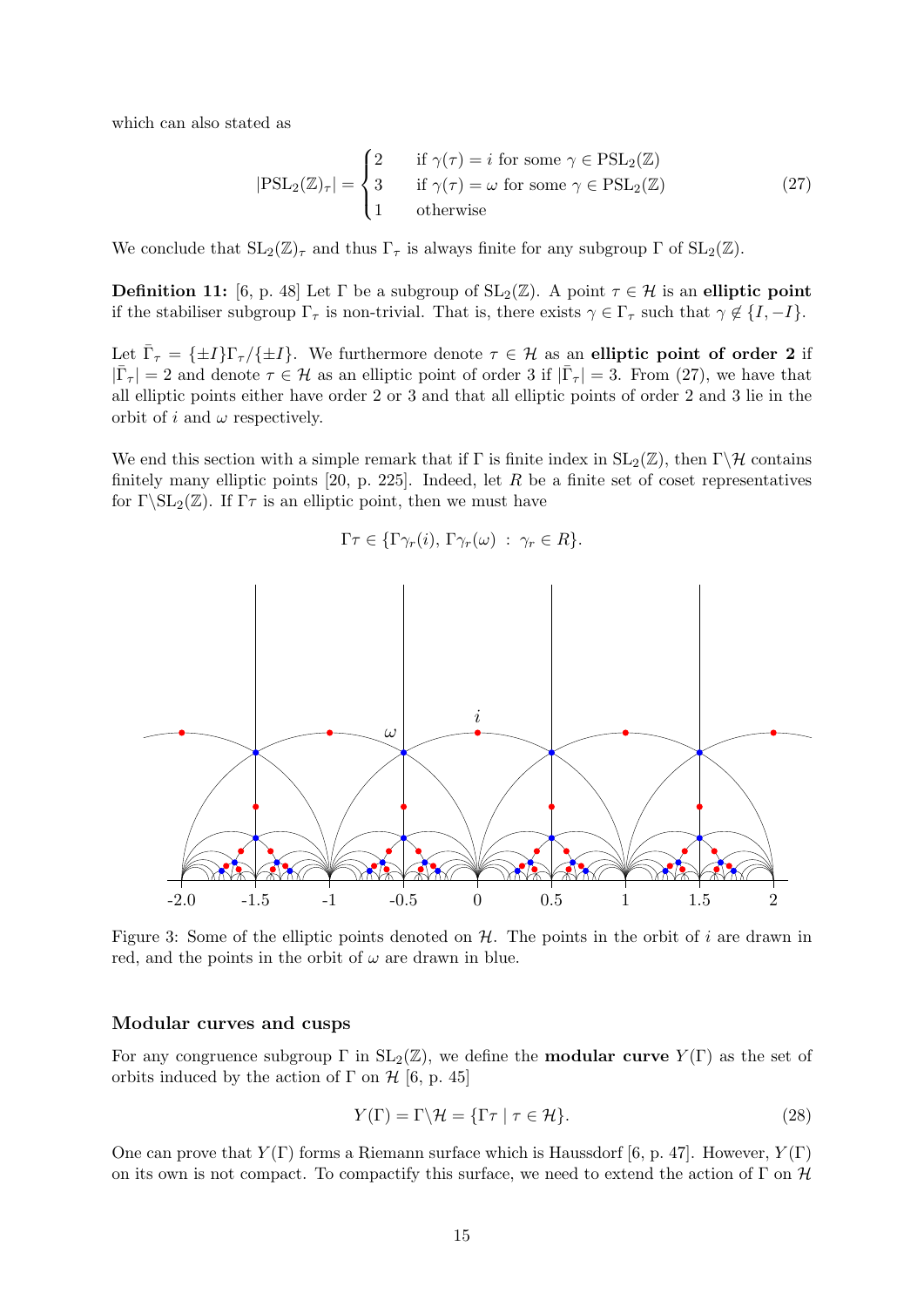to include the projective line over the the rationals Q.

We note the projective line over  $\mathbb O$  is the set

$$
\mathbb{P}^1(\mathbb{Q}) = \mathbb{Q} \cup \{\infty\}.
$$

We noted previously that the action of  $SL_2(\mathbb{Z})$  on H gives fractional linear transformations on H. We can extend this action to  $\mathbb{P}^1(\mathbb{Q})$  as well, where we define

$$
\gamma\left(\frac{p}{q}\right) = \begin{pmatrix} a & b \\ c & d \end{pmatrix} \frac{p}{q} := \frac{ap + bq}{cp + dq} \quad \text{for all } \gamma = \begin{pmatrix} a & b \\ c & d \end{pmatrix} \in SL_2(\mathbb{Z})
$$

and we define

$$
\begin{pmatrix} a & b \\ c & d \end{pmatrix} \infty = \frac{a}{c} \quad \text{and} \quad \begin{pmatrix} a & b \\ c & d \end{pmatrix} \frac{-d}{c} = \infty.
$$

We therefore have that  $SL_2(\mathbb{Z})$  also acts on  $\mathbb{P}^1(\mathbb{Q})$ . Indeed, for an arbitrary subgroup  $\Gamma$ , we let  $\Gamma$  act on  $\mathcal{H} \cup \mathbb{P}^1(\mathbb{Q}) = \mathcal{H} \cup \mathbb{Q} \cup \{\infty\}$ . Taking the extended quotient induced by this action give us the compactified Riemann surface  $X(\Gamma)$  [6, p. 58], defined as

$$
X(\Gamma) = \Gamma \backslash \mathcal{H} \cup \mathbb{P}^1(\mathbb{Q}) = Y(\Gamma) \cup \Gamma \backslash \mathbb{P}^1(\mathbb{Q}) = Y(\Gamma) \cup \Gamma \backslash (\mathbb{Q} \cup \{\infty\}).
$$
\n(29)

We therefore note that  $X(\Gamma)$  consists of adjoining the points  $\Gamma\backslash\mathbb{P}^1(\mathbb{Q})$  to the modular curve  $Y(\Gamma)$ , thus compactifying the Riemann surface. We define these points  $\Gamma \backslash \mathbb{P}^1(\mathbb{Q})$  as the **cusps** of  $X(\Gamma)$ , which we shall also denote as Cusps(Γ).

The cusps are hence simply the set of orbits in  $\mathbb{P}^1(\mathbb{Q})$  induced by the action of Γ. We first determine the cusps for  $SL_2(\mathbb{Z})$ .

**Proposition 12:**  $X(SL_2(\mathbb{Z}))$  contains a single cusp.

*Proof:* We simply prove that  $SL_2(\mathbb{Z})$  acts transitively on  $\mathbb{P}^1(\mathbb{Q})$ . Indeed, let  $c \in \mathbb{Q}$  be given, and denote  $c = \frac{p}{q}$  $\frac{p}{q}$  where p and q are coprime. Thus, by Bézout's identity, there exists  $r, s \in \mathbb{Z}$  such that  $pr - qs = 1$ . Now, define  $\gamma := \begin{pmatrix} p & s \\ q & r \end{pmatrix}$ . By definition of r and s we have that  $\gamma \in SL_2(\mathbb{Z})$ . Note

$$
\gamma(\infty) = \begin{pmatrix} p & s \\ q & r \end{pmatrix} \infty = \frac{p}{q} = c. \tag{30}
$$

Thus, c is in the orbit of  $\infty$ , for all  $c \in \mathbb{Q}$ . Hence, the action of  $SL_2(\mathbb{Z})$  induces a single orbit on  $\mathbb{P}^1(\mathbb{Q})$ , and thus  $SL_2(\mathbb{Z})$  acts transitively.  $\Box$ 

We can furthermore prove that for any finite-index subgroup  $\Gamma$ ,  $X(\Gamma)$  consists of finitely many cusps.

**Theorem 13:** [6, p. 58] Let  $\Gamma$  be a finite index subgroup of  $SL_2(\mathbb{Z})$ . Then  $X(\Gamma)$  contains finitely many cusps.

*Proof:* [2, p. 34] We first note that the stabiliser of  $SL_2(\mathbb{Z})$  with respect to  $\infty$  is

$$
SL_2(\mathbb{Z})_{\infty} = \left\{ \pm \begin{pmatrix} 1 & b \\ 0 & 1 \end{pmatrix} \mid b \in \mathbb{Z} \right\}.
$$
 (31)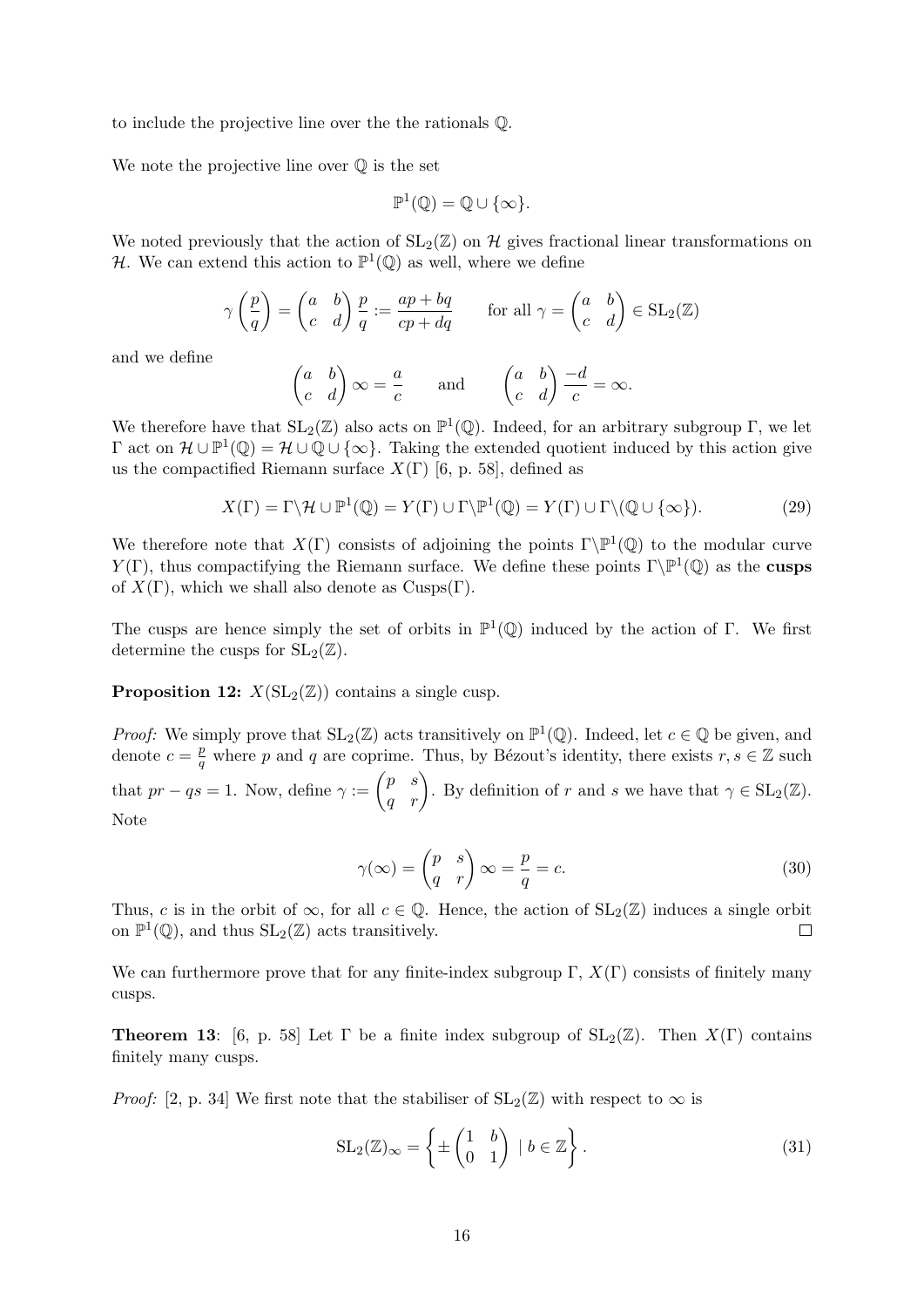Indeed, let  $\gamma = \begin{pmatrix} a & b \\ c & d \end{pmatrix} \in SL_2(\mathbb{Z})_{\infty}$ . Then

$$
\gamma \infty = \infty \quad \Longrightarrow \quad \begin{pmatrix} a & b \\ c & d \end{pmatrix} \infty = \infty \quad \Longrightarrow \quad \frac{a}{c} = \infty \quad \Longrightarrow \quad c = 0.
$$

Thus, as  $\det(\gamma) = 1$ , we have  $ad = 1$  and hence  $a = d = 1$  or  $a = d = -1$ . We therefore have  $\gamma = \pm \begin{pmatrix} 1 & b \\ 0 & 1 \end{pmatrix}$ . Conversely, it can easily be seen that any such  $\gamma$  of that form stabilises  $\infty$ , thus proving (31).

Thus, by the Orbit-Stabilizer theorem, we obtain a bijection between  $SL_2(\mathbb{Z})\backslash SL_2(\mathbb{Z})_{\infty}$  and  $\mathbb{P}^1(\mathbb{Q})$  given by the map  $\gamma SL_2(\mathbb{Z})_{\infty} \mapsto \gamma(\infty)$ .

We now consider the function  $\phi : \Gamma \backslash SL_2(\mathbb{Z}) \to \Gamma \backslash \mathbb{P}^1(\mathbb{Q})$  defined by

$$
\Gamma \gamma \mapsto \Gamma \gamma(\infty). \tag{32}
$$

Note that  $\phi$  is well-defined by associativity of the group action induced by  $SL_2(\mathbb{Z})$ . Furthermore, we have that  $\phi$  is surjective, as  $SL_2(\mathbb{Z})$  acts transitively on  $\mathbb{P}^1(\mathbb{Q})$ . Thus the order of  $\Gamma \backslash \mathbb{P}^1(\mathbb{Q})$ is no greater than the order of  $\Gamma \backslash SL_2(\mathbb{Z})$ , and as Γ has finite index in  $SL_2(\mathbb{Z})$  this implies  $X(\Gamma)$ contains finitely many cusps.  $\Box$ 

We shall proceed to define the **width** at each of the cusps of  $\Gamma$ . Let  $s \in \mathbb{P}^1(\mathbb{Q})$  and let  $\Gamma s \in \text{Cusps}(\Gamma)$  be a cusp of  $\Gamma$ . We consider the stabiliser of s in  $\Gamma$ , defined as

$$
\Gamma_s = \{ \gamma \in \Gamma \mid \gamma(s) = s \}. \tag{33}
$$

Note that by Proposition 12, there exists  $\gamma_s \in SL_2(\mathbb{Z})$  such that  $\gamma_s(\infty) = s$ . We now prove that  $\Gamma_s = \Gamma \cap \gamma_s \mathrm{SL}_2(\mathbb{Z})_\infty \gamma_s^{-1}$ . Indeed, for any  $\gamma \in \Gamma$ , we have

$$
\gamma \in \Gamma_s \iff \gamma(s) = s \iff \gamma \gamma_s(\infty) = \gamma_s(\infty) \iff \gamma_s^{-1} \gamma \gamma_s(\infty) = \infty
$$
  

$$
\iff \gamma_s^{-1} \gamma \gamma_s \in SL_2(\mathbb{Z})_{\infty}
$$
  

$$
\iff \gamma \in \gamma_s SL_2(\mathbb{Z})_{\infty} \gamma_s^{-1}.
$$

Thus, we have  $\Gamma_s = \Gamma \cap \gamma_s \mathrm{SL}_2(\mathbb{Z})_\infty \gamma_s^{-1}$ . This implies that  $\Gamma_s$  is a subgroup of  $\gamma_s \mathrm{SL}_2(\mathbb{Z})_\infty \gamma_s^{-1}$ . We can furthermore define the natural map

$$
\pi: \Gamma_s \setminus (\gamma_s \operatorname{SL}_2(\mathbb{Z})_\infty \gamma_s^{-1}) \to \Gamma \setminus \operatorname{SL}_2(\mathbb{Z})
$$
\n(34)

where, for some  $\delta \in SL_2(\mathbb{Z})_{\infty}$ , we define  $\pi(\Gamma_s \gamma_s \delta \gamma_s^{-1}) = \Gamma \gamma_s \delta \gamma_s^{-1}$ . Note that as  $\Gamma_s \subseteq \Gamma$ , we have that  $\pi$  is well-defined. Furthermore, we can prove  $\pi$  injective. Indeed, let  $\delta_1, \delta_2 \in SL_2(\mathbb{Z})_{\infty}$ . Then

$$
\pi(\Gamma_s \gamma_s \delta_1 \gamma_s^{-1}) = \pi(\Gamma_s \gamma_s \delta_2 \gamma_s^{-1}) \implies \Gamma \gamma_s \delta_1 \gamma_s^{-1} = \Gamma \gamma_s \delta_2 \gamma_s^{-1}
$$

$$
\implies \gamma_s \delta_1 \delta_2^{-1} \gamma_s^{-1} \in \Gamma.
$$

Furthermore, as  $\delta_1 \delta_2^{-1} \in SL_2(\mathbb{Z})_{\infty}$ , we note

$$
\gamma_s \delta_1 \delta_2^{-1} \gamma_s^{-1} \in \gamma_s \operatorname{SL}_2(\mathbb{Z})_\infty \gamma_s^{-1}.\tag{35}
$$

Thus, we have

$$
\gamma_s \delta_1 \delta_2^{-1} \gamma_s^{-1} \in \Gamma \cap \gamma_s \mathrm{SL}_2(\mathbb{Z})_\infty \gamma_s^{-1} = \Gamma_s \implies \Gamma \gamma_s \delta_1 \gamma_s^{-1} = \Gamma \gamma_s \delta_2 \gamma_s^{-1}
$$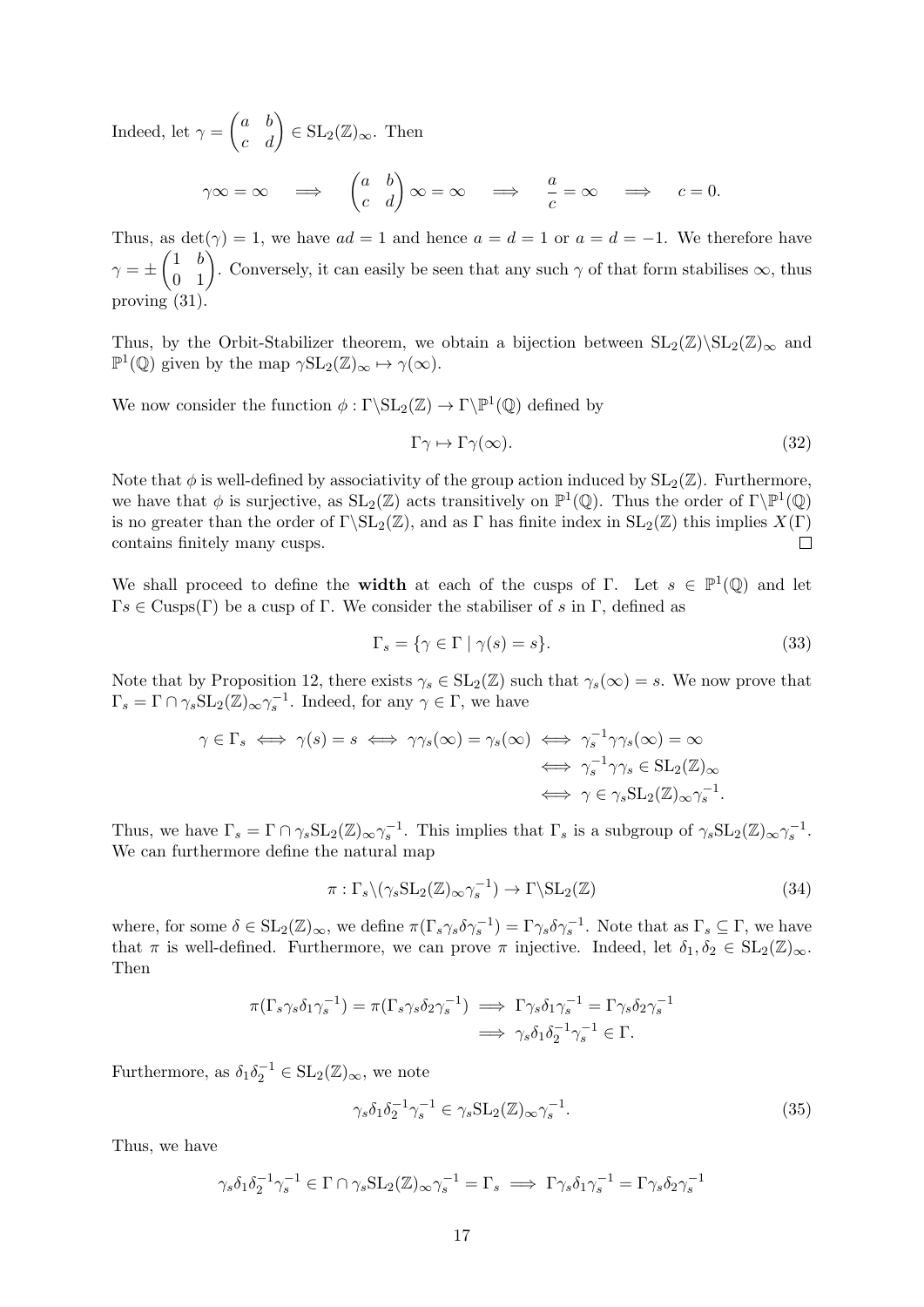thus proving  $\pi$  injective. As Γ has finite index in  $SL_2(\mathbb{Z})$ , we therefore obtain that  $\Gamma_s$  has finite index in  $\gamma_s \text{SL}_2(\mathbb{Z})_{\infty} \gamma_s^{-1}$ . We now conjugate by  $\gamma_s$  and define the subgroup

$$
H_s = \gamma_s^{-1} \Gamma \gamma_s \cap \text{SL}_2(\mathbb{Z})_\infty. \tag{36}
$$

Thus,  $H_s$  is a finite index subgroup of  $SL_2(\mathbb{Z})_{\infty}$ . Noting that

$$
SL_2(\mathbb{Z})_{\infty} = \{\pm I\} \times \left\{ \begin{pmatrix} 1 & b \\ 0 & 1 \end{pmatrix} \mid b \in \mathbb{Z} \right\} \cong \mathbb{Z}_2 \times \mathbb{Z}
$$
 (37)

we obtain three possible cases for  $H_s$  (as shown in the Appendix by calculation of the subgroups of  $\mathbb{Z}_2 \times \mathbb{Z}$ ).

1.  $H_s$  is an infinite cyclic group generated by  $\begin{pmatrix} 1 & h \\ 0 & 1 \end{pmatrix}$  where  $h \ge 1$ .

2.  $H_s$  is an infinite cyclic group generated by  $\begin{pmatrix} -1 & h \\ 0 & h \end{pmatrix}$  $0 -1$ where  $h \geq 1$ .

3.  $H_s$  is an infinite group isomorphic to  $\mathbb{Z}_2 \times h\mathbb{Z}$ , generated by  $\begin{pmatrix} -1 & 0 \\ 0 & 0 \end{pmatrix}$  $0 -1$  $\binom{}{}$  and  $\binom{1 \quad h}{0 \quad 1}$  where  $h \geq 1$ .

We furthermore note that h is the index of  $\{\pm I\}H_s$  in  $SL_2(\mathbb{Z})_{\infty}$ . With this, we can now define the width at a cusp.

**Definition 14**: [2, p. 35] Let  $\Gamma$  be a finite-index subgroup of  $SL_2(\mathbb{Z})$  and let  $\mathfrak{c} \in \text{Cusps}(\Gamma)$ . We define the **width** of the cusp c as the index of  $\{\pm I\}H_c$  in  $SL_2(\mathbb{Z})$  (i.e. the positive integer h as given above). We denote the width of c (with respect to Γ) as  $h_{\Gamma}(\mathfrak{c})$ 

We furthermore define the cusp c as **irregular** if  $H_c$ <br>  $\begin{pmatrix} -1 & h_{\Gamma}(\mathfrak{c}) \\ 0 & \text{if } \Omega \end{pmatrix}$  (i.e., asso 2 shown above) otherwise we We furthermore define the cusp c as **irregular** if  $H_c$  is an infinite cyclic group generated by  $0 \t -1$ (i.e. case 2 shown above), otherwise we define the cusp  $\mathfrak c$  as **regular**.

We also remark that, if  $\Gamma$  is a normal subgroup of  $SL_2(\mathbb{Z})$ , then we have  $\Gamma = \gamma^{-1} \Gamma \gamma$  for all  $\gamma \in SL_2(\mathbb{Z})$ . This therefore implies that  $H_{\mathfrak{c}}$  is the same for all cusps  $\mathfrak{c} \in \text{Cusps}(\Gamma)$ , and thus the widths of all cusps are identical as well as all cusps either being all regular or all irregular.

To illustrate this, we consider the example of  $\Gamma_1(4)$ .

**Example:** Let  $\Gamma = \Gamma_1(4)$ . Note that  $-I \notin \Gamma$ . We can computationally verify that  $\Gamma$  has index 12 in  $SL_2(\mathbb{Z})$  and thus has index 6 in  $PSL_2(\mathbb{Z})$ . A set of coset representatives R for  $\Gamma$  in  $SL_2(\mathbb{Z})$ can be given as

$$
R = \{I, -I, S, -S, ST, -ST, ST^{-1}, -ST^{-1}, ST^2, -ST^2, ST^2S, -ST^2S\}
$$
(38)

where a set of coset representatives Q for  $\Gamma$  in  $PSL_2(\mathbb{Z})$  can be given as

$$
Q = \{ \pm I, \pm S, \pm ST, \pm ST^{-1}, \pm ST^2, \pm ST^2S \}. \tag{39}
$$

Noting the surjectivity of the map  $\phi$  given in equation (32), we can thus find all cusps by calculating  $\gamma(\infty)$  for all  $\gamma \in R$ . Note

$$
\pm I(\infty) = \infty
$$
  

$$
\pm S(\infty) = \pm ST(\infty) = \pm ST^{-1}(\infty) = \pm ST^{2}(\infty) = 0
$$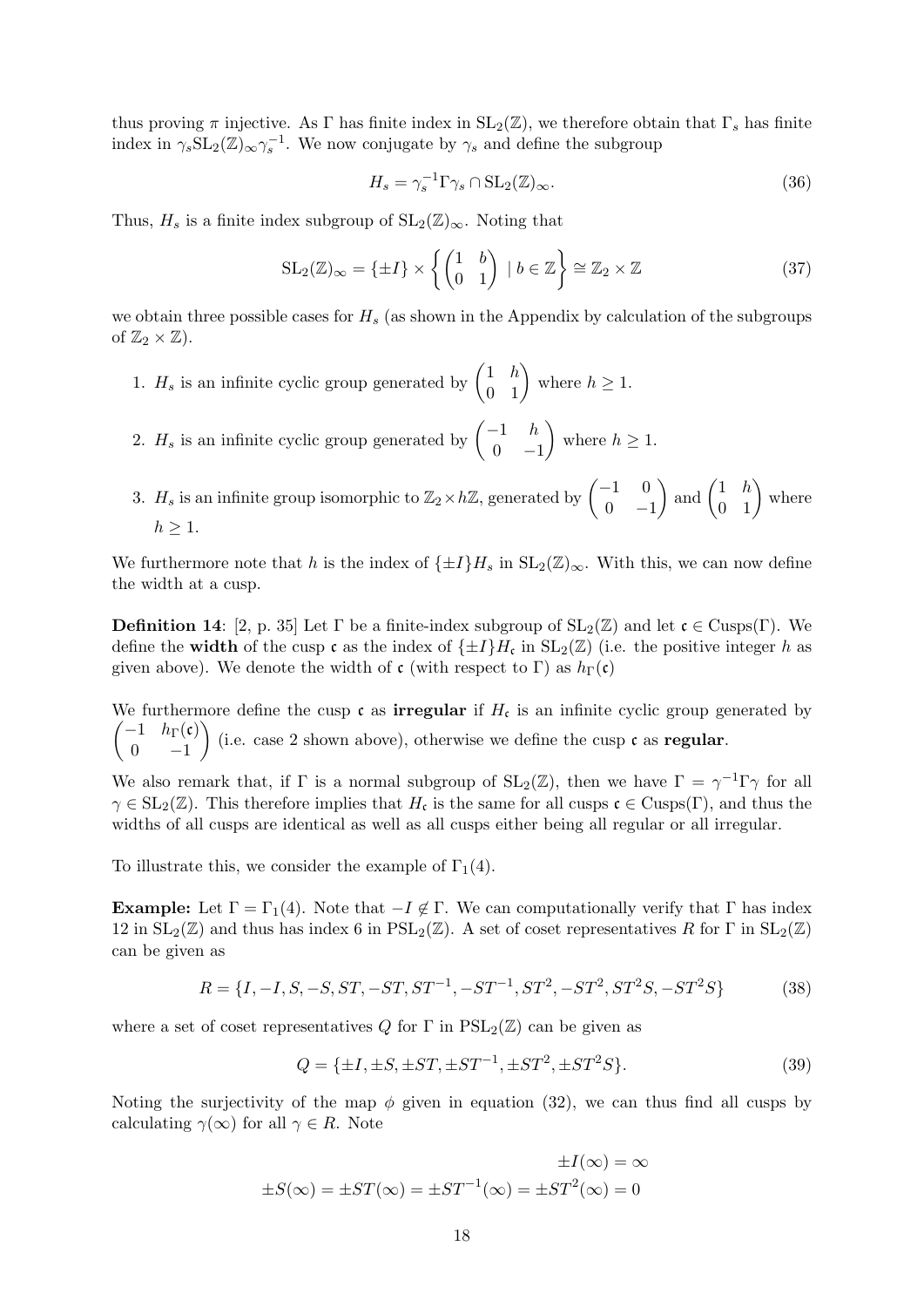$$
\pm ST^2S(\infty) = -\frac{1}{2}.
$$

Note that as  $T \in \Gamma$ , we have that  $1/2 = T(-1/2) = TST^2S(\infty)$ . Thus  $1/2$  and  $-1/2$  correspond to the same cusp under the group action induced by Γ. It is also easy to see that if  $\gamma'(\infty) = 0$ , then  $\gamma' \notin \Gamma$ . Similarly,  $\infty$  and  $1/2$  are not in the same orbit as well as 0 and  $1/2$  not being in the same orbit.



Figure 4: Fundamental Domain for  $\Gamma_1(4)$ . Note that there are six coset translates of I corresponding to the 6 cosets of  $\Gamma_1(4)$  in  $PSL_2(\mathbb{Z})$ . One can also visually notice the 3 cusps at  $\infty$ , 0 and  $-1/2$  corresponding to the three sets of cosets  $\{I\}$ ,  $\{ST^{-1}, S, ST, ST^2\}$  and  $\{ST^2S\}$ respectively.

We therefore have that  $X(\Gamma_1(4))$  consists of exactly 3 cusps, namely

$$
Cusps(\Gamma_1(4)) = {\Gamma(\infty), \Gamma(0), \Gamma(1/2)}.
$$
\n(40)

We now calculate the widths at each of the cusps and determine whether it is regular or irregular. For  $c = \infty$ , we have  $I(\infty) = \infty$ . Therefore

$$
H_{\infty} = I^{-1} \Gamma I \cap \mathrm{SL}_2(\mathbb{Z})_{\infty} = \left\{ \begin{pmatrix} 1 & b \\ 0 & 1 \end{pmatrix} \mid b \in \mathbb{Z} \right\} = \langle T \rangle.
$$
 (41)

Thus  $H_{\infty}$  is an infinite cyclic group generated by T, and therefore the cusp at  $\infty$  is *regular* and has width  $h_{\Gamma_0(4)}(\infty) = 1$ . For  $c = 0$ . we have  $S(\infty) = 0$ . Thus

$$
H_0 = S^{-1} \Gamma S \cap \text{SL}_2(\mathbb{Z})_\infty. \tag{42}
$$

To calculate  $H_0$ , we let  $\gamma = \pm \begin{pmatrix} 1 & b \\ 0 & 1 \end{pmatrix} \in SL_2(\mathbb{Z})_{\infty}$ . We note that

$$
\gamma \in S^{-1} \Gamma S \implies S \gamma S^{-1} \in \Gamma
$$

$$
\implies \mp \begin{pmatrix} 0 & -1 \\ 1 & 0 \end{pmatrix} \begin{pmatrix} 1 & b \\ 0 & 1 \end{pmatrix} \begin{pmatrix} 0 & -1 \\ 1 & 0 \end{pmatrix} \in \Gamma
$$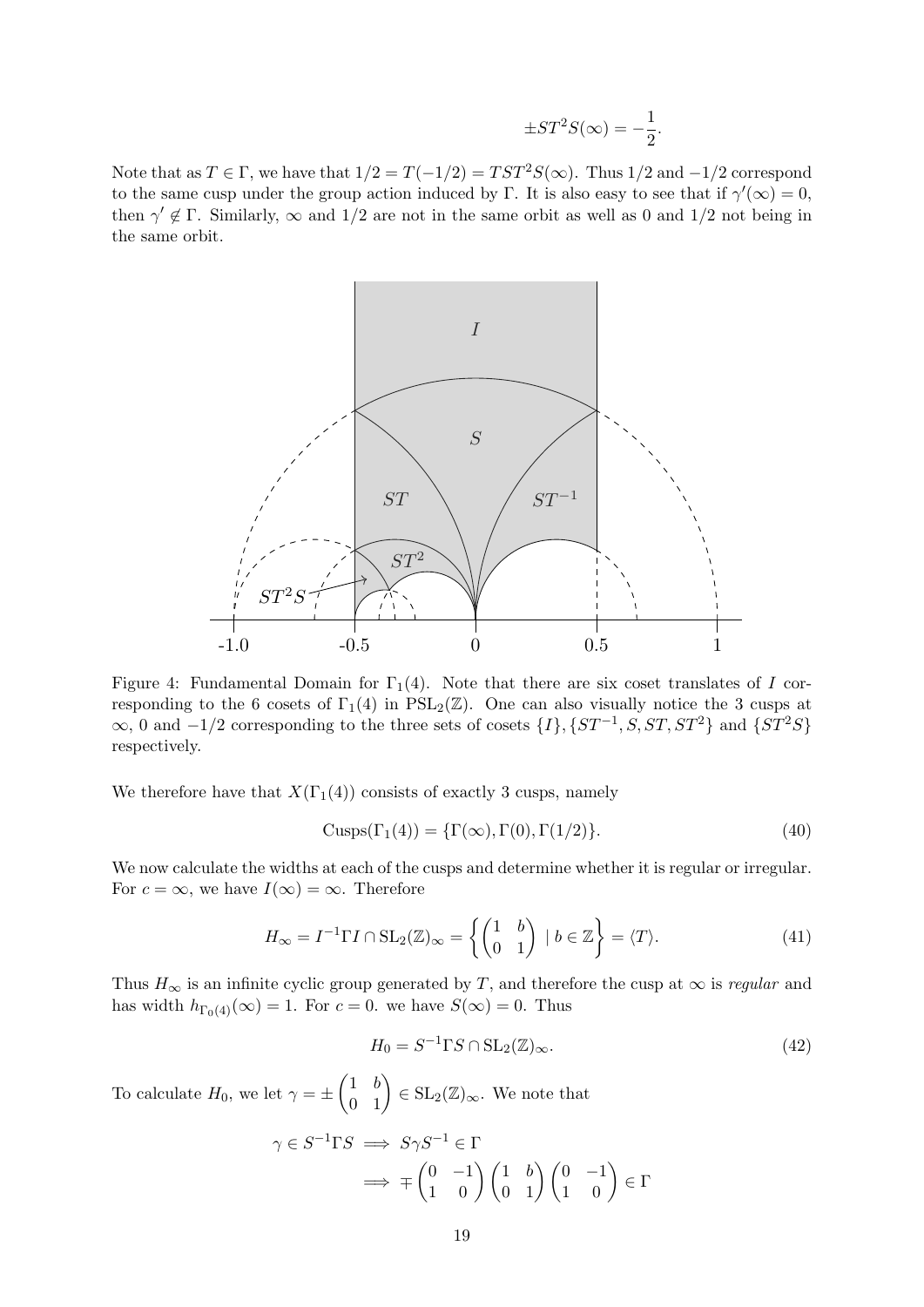$$
\implies \pm \begin{pmatrix} 1 & 0 \\ -b & 1 \end{pmatrix} \in \Gamma.
$$

Note that the above condition holds if and only if  $b$  is a multiple of 4 with the positive sign chosen. Hence, we obtain that  $H_0 = S^{-1} \Gamma S \cap SL_2(\mathbb{Z})_\infty$  is an infinite cyclic group generated by  $\begin{pmatrix} 1 & 4 \\ 0 & 1 \end{pmatrix}$ , therefore obtaining that 0 is a *regular* cusp with width  $h_{\Gamma_0(4)}(0) = 4$ .

We finally consider the cusp at 1/2. As before, we have that  $ST^2S(\infty) = -1/2$ . Thus

$$
H_{1/2} = (ST^2S)^{-1}\Gamma(ST^2S) \cap \mathrm{SL}_2(\mathbb{Z}).
$$

We let  $\gamma = \pm \begin{pmatrix} 1 & b \\ 0 & 1 \end{pmatrix} \in SL_2(\mathbb{Z})_{\infty}$ . Note that

$$
\gamma \in (ST^2S)^{-1}\Gamma(ST^2S) \implies (ST^2S)\gamma(ST^2S)^{-1} \in \Gamma
$$

$$
\implies \pm \begin{pmatrix} -1 & 0 \\ 2 & -1 \end{pmatrix} \begin{pmatrix} 1 & b \\ 0 & 1 \end{pmatrix} \begin{pmatrix} -1 & 0 \\ 2 & -1 \end{pmatrix}^{-1} \in \Gamma
$$

$$
\implies \pm \begin{pmatrix} -1 & 0 \\ 2 & -1 \end{pmatrix} \begin{pmatrix} 1 & b \\ 0 & 1 \end{pmatrix} \begin{pmatrix} -1 & 0 \\ -2 & -1 \end{pmatrix} \in \Gamma
$$

$$
\implies \pm \begin{pmatrix} 1+2b & b \\ -4b & 1-2b \end{pmatrix} \in \Gamma
$$

From the definition of  $\Gamma_1(4)$ , b must therefore satisfy the following system of congruences

$$
\pm(1+2b) \equiv 1 \pmod{4}, \qquad \pm(-4b) \equiv 0 \pmod{4}, \qquad \pm(1-2b) \equiv 1 \pmod{4}.
$$

Noting that the first and last condition are equivalent and that we always have  $\mp 4b \equiv 0 \pmod{1}$ 4) for all  $b \in \mathbb{Z}$ , we thus have

$$
\gamma \in (ST^2S)^{-1}\Gamma(ST^2S) \iff \pm(1+2b) \equiv 1 \pmod{4}.
$$

One can easily verify that this congruence is satisfied if and only if either b is even and the positive sign is chosen, or if  $b$  is odd and the negative sign is chosen. We therefore finally obtain

$$
H_{1/2} = \left\{ \begin{pmatrix} 1 & b \\ 0 & 1 \end{pmatrix} \mid b \in 2\mathbb{Z} \right\} \cup \left\{ \begin{pmatrix} -1 & b \\ 0 & -1 \end{pmatrix} \mid b \in 2\mathbb{Z} + 1 \right\} = \left\langle -\begin{pmatrix} 1 & 1 \\ 0 & 1 \end{pmatrix} \right\rangle.
$$

Thus,  $H_{1/2}$  is an infinite cyclic group generated by  $-\begin{pmatrix} 1 & 1 \\ 0 & 1 \end{pmatrix}$ . Therefore, the cusp at 1/2 is *irregular* with width  $h_{\Gamma_0(4)}(\frac{1}{2})$  $(\frac{1}{2})=1.$ 

It is worth noting that irregular cusps occur rather infrequently. Indeed, the cusp at 1/2 for  $\Gamma_1(4)$  is the *only* irregular cusp that occurs out of all the congruence subgroups  $\Gamma(N)$ ,  $\Gamma_0(N)$ and  $\Gamma_1(N)$  [6, p. 103].

## Eisenstein series revisited

We defined the Eisenstein series  $G_k(\tau)$  and its normalisation  $E_k(\tau)$ , explicitly giving a nontrivial example of a modular form of even weight  $k \geq 4$  for  $SL_2(\mathbb{Z})$ . We now generalise this construction to other subgroups  $\Gamma$  of  $SL_2(\mathbb{Z})$ .

Let  $\gamma=\begin{pmatrix} a&b\ c&d \end{pmatrix}\in\mathrm{SL}_2(\mathbb{Z})$  We define the **factor of automorphy** of  $\gamma$  as a function  $j(\gamma,\tau)\in\mathbb{C}$ where

$$
j(\gamma, \tau) = (c\tau + d) \quad \text{for all } \tau \in \mathcal{H}.
$$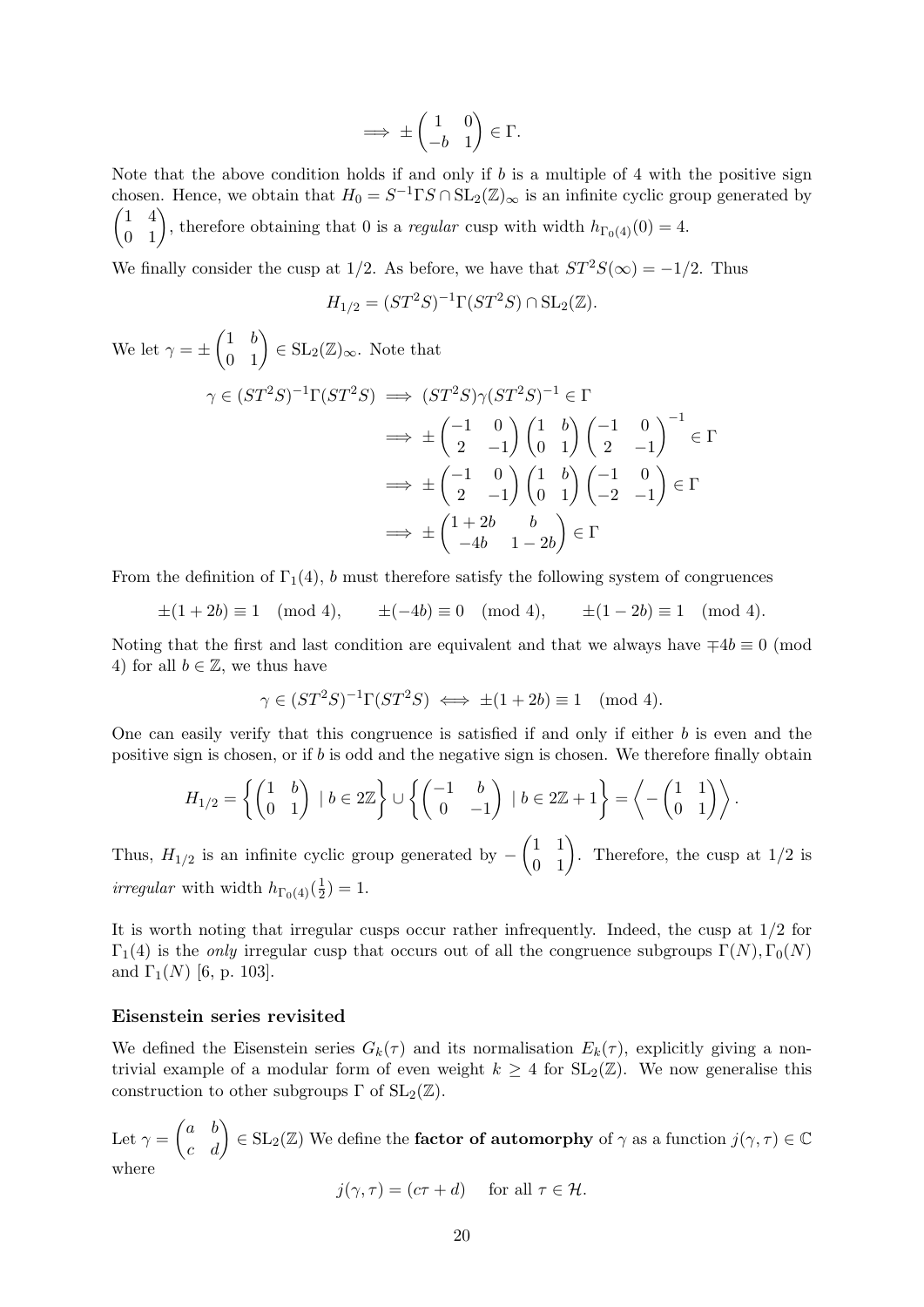We note that the factor of automorphy  $j(\gamma, \tau)$  satisfies the following property.

**Lemma 15:** For any  $\gamma_1, \gamma_2 \in SL_2(\mathbb{Z})$ , we have

$$
j(\gamma_1, \gamma_2 \tau) = j(\gamma_2, \tau)^{-1} j(\gamma_1 \gamma_2, \tau)
$$
  
\n*Proof:* Let  $\gamma_1 = \begin{pmatrix} a_1 & b_1 \\ c_1 & d_1 \end{pmatrix} \in SL_2(\mathbb{Z})$  and  $\gamma_2 = \begin{pmatrix} a_2 & b_2 \\ c_2 & d_2 \end{pmatrix} \in SL_2(\mathbb{Z})$ . We thus have  
\n
$$
j(\gamma_1, \gamma_2 \tau) = c_1 \left( \frac{a_2 \tau + b_2}{c_2 \tau + d_2} \right) + d_2 = (c_2 \tau + d_2)^{-1} (c_1(a_2 \tau + b_2) + d_1(c_2 \tau + d_2))
$$
\n
$$
= (c_2 \tau + d_2)^{-1} ((a_2 c_1 + d_1 c_2) \tau + (b_2 c_1 + d_1 d_2))
$$
\n
$$
= j(\gamma_2, \tau)^{-1} j(\gamma_1 \gamma_2, \tau)
$$

which proves the lemma.

We also define  $P_\infty$  as the subgroup generated by  $T$ 

$$
P_{\infty} = \langle T \rangle = \left\{ \begin{pmatrix} 1 & b \\ 0 & 1 \end{pmatrix} \, : \, b \in \mathbb{Z} \right\}.
$$

We now note the following expression for  $G_k(\tau)$ . Letting  $(m, n) = (gc, gd)$  where  $g = \gcd(m, n)$ and  $c$  and  $d$  are coprime, we obtain

$$
G_k(\tau) = \sum_{(m,n)\in Z'} \frac{1}{(m\tau+n)^k} = \sum_{g=1}^{\infty} \sum_{\substack{(m,n)\in Z'\\ \gcd(m,n)=g}} \frac{1}{(m\tau+n)^k}
$$

$$
= \sum_{g=1}^{\infty} \sum_{\substack{(c,d)\in Z'\\ \gcd(c,d)=1}} \frac{1}{g^k (c\tau+d)^k}
$$

$$
= \sum_{g=1}^{\infty} \frac{1}{g^k} \sum_{\substack{(c,d)\in Z'\\ \gcd(c,d)=1}} \frac{1}{(m\tau+n)^k}
$$

$$
= \zeta(k) \sum_{\substack{(c,d)\in Z'\\ \gcd(c,d)=1}} \frac{1}{(m\tau+n)^k}
$$

We can rewrite the final sum by noting that the function  $\phi : P_\infty \backslash \mathrm{SL}_2(\mathbb{Z}) \to \{ (c,d) \in \mathbb{Z}^2 \ :$  $gcd(c, d) = 1$ } given by

$$
\phi(P_{\infty}\gamma) = (c, d) \quad \text{for all } \gamma = \begin{pmatrix} a & b \\ c & d \end{pmatrix} \in SL_2(\mathbb{Z})
$$

induces a bijection between the two sets. Indeed, well-definedness can be verified by noting that

$$
\begin{pmatrix} 1 & k \\ 0 & 1 \end{pmatrix} \begin{pmatrix} a & b \\ c & d \end{pmatrix} = \begin{pmatrix} a + kc & b + kd \\ c & d \end{pmatrix} \quad \text{for all } k \in \mathbb{Z}.
$$
 (43)

To prove injectivity, let  $\gamma_1 = \begin{pmatrix} a_1 & b_1 \\ a_2 & d_2 \end{pmatrix}$  $c_1$   $d_1$  $\Big) \in SL_2(\mathbb{Z})$  and  $\gamma_2 = \begin{pmatrix} a_2 & b_2 \\ a_2 & d_2 \end{pmatrix}$  $c_2$   $d_2$  $\Big) \in SL_2(\mathbb{Z})$ . Assuming  $\phi(P_{\infty}\gamma_1) = \phi(P_{\infty}\gamma_2)$ , this implies  $c_1 = c_2$  and  $d_1 = d_2$ . Defining  $c := c_1 = c_2$  and  $d := d_1 = d_2$ , we obtain

$$
\gamma_1 \gamma_2^{-1} = \begin{pmatrix} a_1 & b_1 \\ c & d \end{pmatrix} \begin{pmatrix} a_2 & b_2 \\ c & d \end{pmatrix}^{-1} = \begin{pmatrix} a_1 & b_1 \\ c & d \end{pmatrix} \begin{pmatrix} d & -b_2 \\ -c & a_2 \end{pmatrix} = \begin{pmatrix} 1 & a_2b_1 - a_1b_2 \\ 0 & 1 \end{pmatrix} \in P_{\infty}
$$

 $\Box$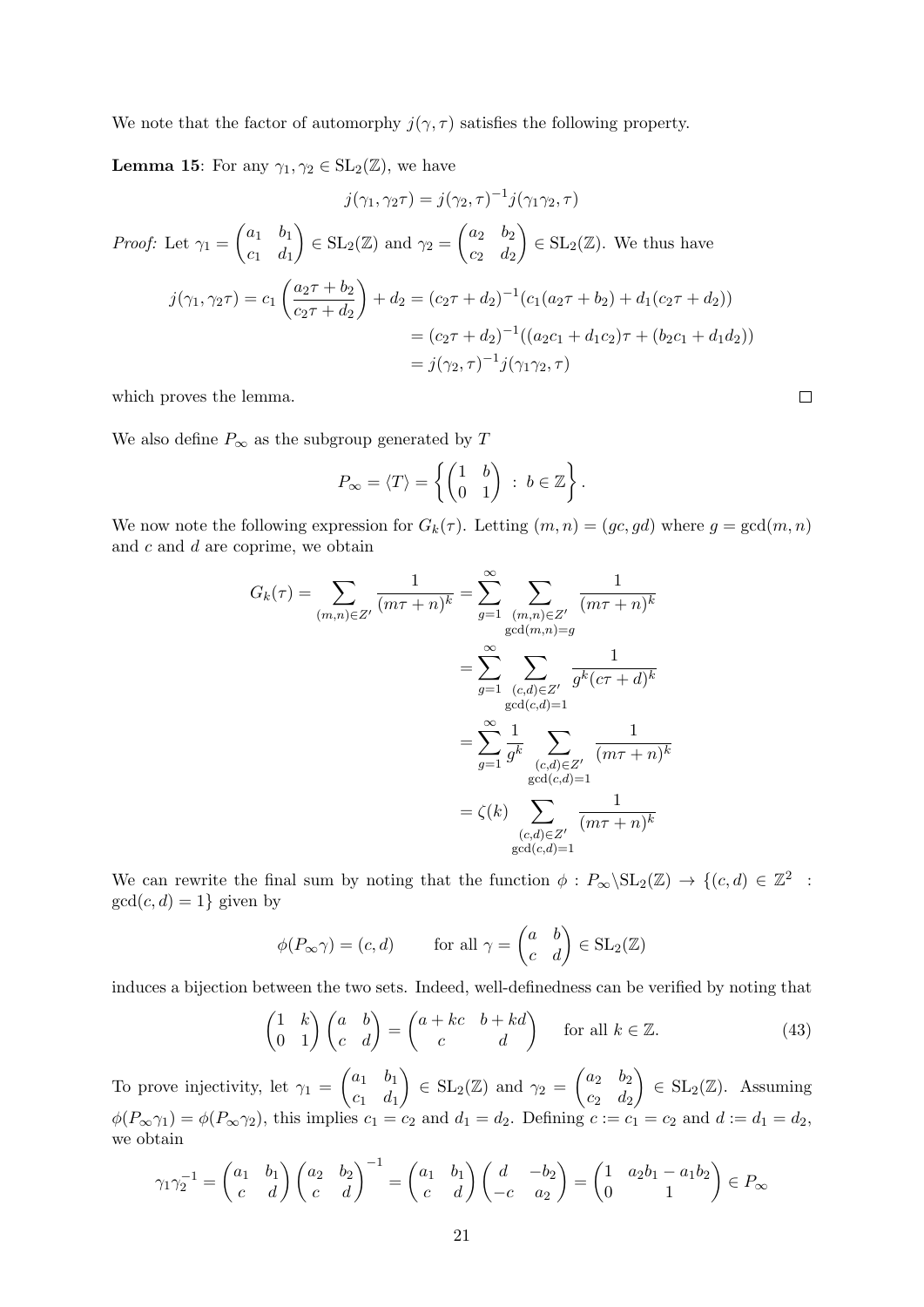which implies  $P_{\infty}\gamma_1 = P_{\infty}\gamma_2$ , thus proving injectivity. Finally, surjectivity is obtained from Bézout's identity. We therefore obtain:

$$
G_k(\tau) = \zeta(k) \sum_{\substack{(c,d) \in Z' \\ \gcd(c,d) = 1}} \frac{1}{(m\tau + n)^k} = \zeta(k) \sum_{\gamma \in P_{\infty} \setminus \mathrm{SL}_2(\mathbb{Z})} j(\gamma, \tau)^{-k}
$$

where the final sum is well-defined since  $j(h\gamma, \tau) = j(\gamma, \tau)$  for all  $h \in P_{\infty}$ , as shown in (43).

This therefore motivates defining an Eisenstein series for any congruence subgroup  $\Gamma$  of  $SL_2(\mathbb{Z})$ .

**Definition 16:** [17, p. 60] Let  $\Gamma$  be a subgroup of  $SL_2(\mathbb{Z})$ . We define the **normalised Eisen**stein series of weight k attached to Γ and to the cusp  $\infty$  as

$$
E_{k,\Gamma,\infty}(\tau) = \sum_{\gamma \in (P_{\infty} \cap \Gamma) \backslash \Gamma} j(\gamma,\tau)^{-k}.
$$
\n(44)

We prove that  $E_{k,\Gamma,\infty}$  is a modular form. Indeed, note that the natural map  $(P_{\infty} \cap \Gamma) \backslash \Gamma \to$  $P_\infty$ \SL<sub>2</sub>(Z) is injective [17, p.60] and thus the sum converges by convergence of  $E_k(\tau)$ . Thus,  $E_{k,\Gamma,\infty}$  is holomorphic on H.

To prove the modularity condition, let  $\gamma_0 \in \Gamma$ . Thus [15, p. 53]

$$
E_{k,\Gamma,\infty}(\gamma_0\tau) = \sum_{\gamma \in (P_{\infty} \cap \Gamma) \backslash \Gamma} j(\gamma,\gamma_0\tau)^{-k} = j(\gamma_0,\tau)^k \sum_{\gamma \in (P_{\infty} \cap \Gamma) \backslash \Gamma} j(\gamma\gamma_0,\tau)^{-k}
$$

Now, since  $\gamma_0 \in \Gamma$ , we have that multiplication by  $\gamma_0$  simply permutes the set of cosets. Thus, the set  $\{\gamma\gamma_0 : \gamma \in (P_\infty \cap \Gamma) \backslash \Gamma\}$  forms a set of coset representatives for  $(P_\infty \cap \Gamma)$  in  $\Gamma$ . Therefore

$$
E_{k,\Gamma,\infty}(\gamma_0\tau) = j(\gamma_0,\tau)^k \sum_{\gamma \in (P_{\infty} \cap \Gamma) \backslash \Gamma} j(\gamma,\tau)^{-k} = j(\gamma_0,\tau)^k E_{k,\Gamma,\infty}(\tau)
$$
(45)

We finally note that  $E_{k,\Gamma,\infty}$  is bounded as  $\text{Im}(\tau) \to \infty$ , as the sum  $E_{k,\Gamma,\infty}$  is simply a sub-series of  $E_k$ . Thus, we have  $E_{k,\Gamma,\infty} \in \mathcal{M}_k(\Gamma)$ .

We now investigate the behaviour of  $E_{k,\Gamma,\infty}$  at each of the cusps of Γ. We first consider the behaviour as  $\text{Im}(\tau) \to \infty$ . Let  $\gamma = \begin{pmatrix} a & b \\ c & d \end{pmatrix} \in \text{SL}_2(\mathbb{Z})$ . We note [17, p. 60]

$$
\lim_{\mathrm{Im}(\tau)\to\infty} j(\gamma,\tau)^{-k} = \lim_{\mathrm{Im}(\tau)\to\infty} (c\tau+d)^{-k} = \begin{cases} d^{-k} & \text{if } c=0\\ 0 & \text{if } c\neq 0 \end{cases} \tag{46}
$$

Now, as shown in (31), we have that  $c = 0 \iff \gamma \in \{\pm I\}P_{\infty}$ . Thus, we can evaluate

$$
\lim_{\text{Im}(\tau) \to \infty} E_{k,\Gamma,\infty}(\tau) = \lim_{\text{Im}(\tau) \to \infty} \sum_{\gamma \in (P_{\infty} \cap \Gamma) \backslash \Gamma} j(\gamma,\tau)^{-k}
$$
\n
$$
= \lim_{\text{Im}(\tau) \to \infty} \sum_{\gamma \in (P_{\infty} \cap \Gamma) \backslash (\{\pm I\}P_{\infty} \cap \Gamma)} j(\gamma,\tau)^{-k}
$$
\n
$$
= \begin{cases}\n1 & \text{if } P_{\infty} \cap \Gamma = \{\pm I\}P_{\infty} \cap \Gamma \\
2 & \text{if } P_{\infty} \cap \Gamma \subsetneq \{\pm I\}P_{\infty} \cap \Gamma \text{ and } k \text{ even} \\
0 & \text{if } P_{\infty} \cap \Gamma \subsetneq \{\pm I\}P_{\infty} \cap \Gamma \text{ and } k \text{ odd}\n\end{cases}
$$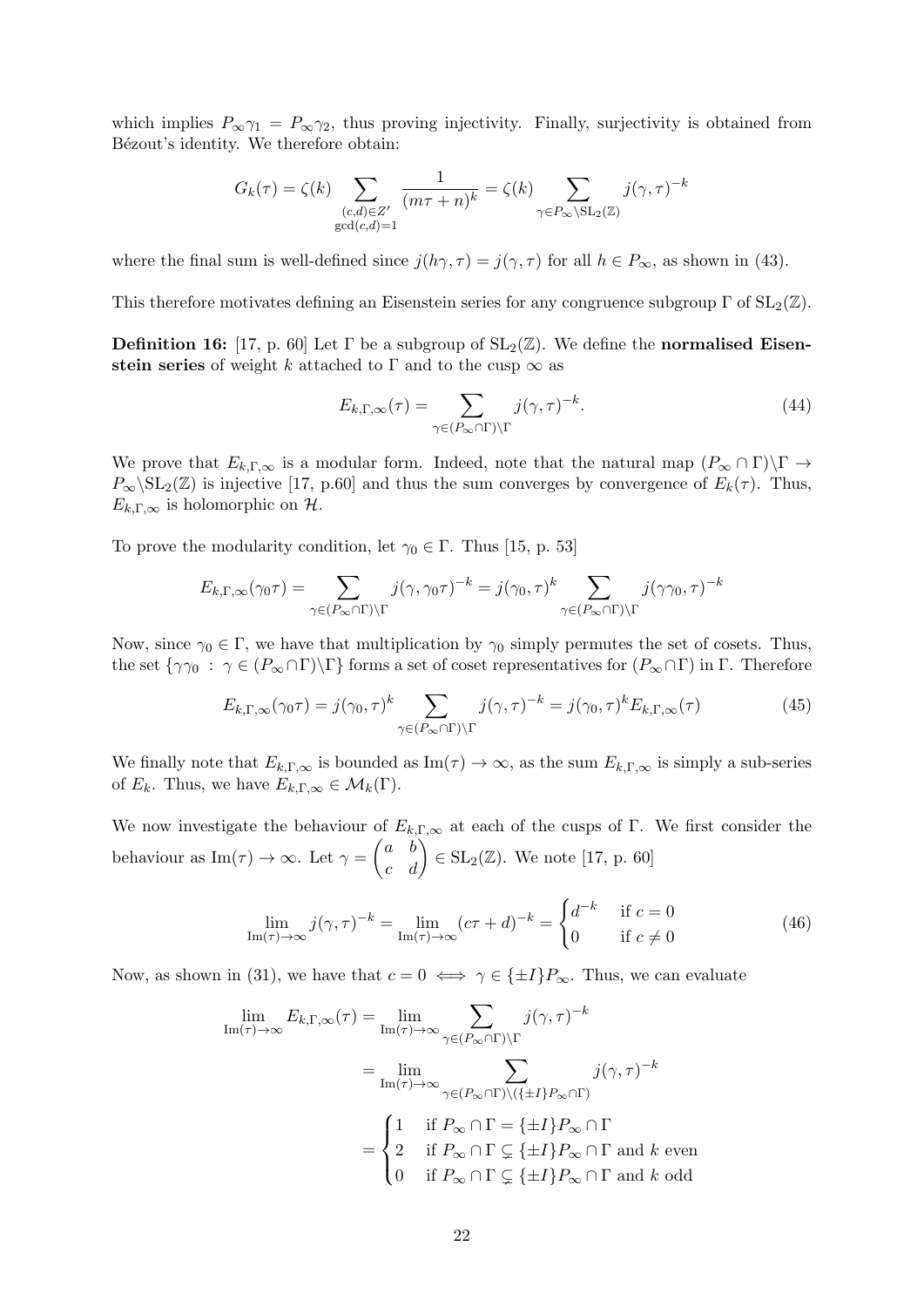We therefore obtain that, if k is even, then  $E_{k,\Gamma,\infty}$  is nonzero at the cusp  $\infty$ . Let us now consider a cusp c different from  $\infty$ , and let  $\gamma_c \in SL_2(\mathbb{Z})$  such that  $\Gamma \gamma_c(\infty) = \mathfrak{c}$ . We note

$$
\lim_{\mathrm{Im}(\tau) \to \infty} E_{k,\Gamma,\infty} |_{k} \gamma_c(\tau) = \lim_{\mathrm{Im}(\tau) \to \infty} j(\gamma_c, \tau)^{-k} \sum_{\gamma \in (P_{\infty} \cap \Gamma) \backslash \Gamma} j(\gamma, \gamma_c \tau)^{-k}
$$

$$
= \lim_{\mathrm{Im}(\tau) \to \infty} \sum_{\gamma \in (P_{\infty} \cap \Gamma) \backslash \Gamma} j(\gamma \gamma_c, \tau)^{-k}
$$

Now, as c is a cusp different from  $\infty$ , we have, for any  $\gamma \in \Gamma$ 

$$
\gamma(\mathfrak{c}) \neq \infty \implies \gamma \gamma_s(\infty) \neq \infty \implies \gamma \gamma_s \notin \{\pm I\} P_{\infty} \implies \lim_{\mathrm{Im}(\tau) \to \infty} j(\gamma, \tau)^{-k} = 0
$$

where the last equality follows by (46). Therefore, we have

$$
\lim_{\mathrm{Im}(\tau) \to \infty} E_{k,\Gamma,\infty} |_{k} \gamma_c(\tau) = \lim_{\mathrm{Im}(\tau) \to \infty} \sum_{\gamma \in (P_{\infty} \cap \Gamma) \backslash \Gamma} j(\gamma \gamma_c, \tau)^{-k} = 0 \tag{47}
$$

We thus have that, for k even,  $E_{k,\Gamma,\infty}$  is non-zero at the cusp  $\infty$  and zero at all other cusps  $\mathfrak{c} \in \text{Cusps}(\Gamma)$ ,  $\mathfrak{c} \neq \infty$ .

We can further generalise the construction given in Definition 16 to construct Eisenstein series that are non-vanishing at a single given cusp  $c_0$  and vanishing at all other cusps. Indeed, this can be done by simply translating  $E_{k,\Gamma,\infty}$  by an element  $\gamma_c$  where  $\Gamma\gamma_c(\infty) = \mathfrak{c}_0$ .

**Definition 17:** [17, p. 61] Let  $\Gamma$  be a subgroup of  $SL_2(\mathbb{Z})$ , let  $\mathfrak{c} \in \text{Cusps}(\Gamma)$  and let  $\gamma_c \in SL_2(\mathbb{Z})$ such that  $\Gamma_{\gamma_c}(\infty) = \mathfrak{c}$ . We define the normalised Eisenstein series of weight k attached to Γ and to the cusp c as

$$
E_{k,\Gamma,\mathfrak{c}} := E_{k,\gamma_c^{-1}\Gamma\gamma_c,\infty}|_k\gamma_c^{-1} = \sum_{\gamma \in ((\gamma_c P_{\infty}\gamma_c^{-1}) \cap \Gamma) \backslash \Gamma} j(\gamma_c^{-1}\gamma,\tau)^{-k}
$$
(48)

We therefore have, for any finite-index subgroup  $\Gamma$ , an explicit construction for an Eisenstein series attached to each cusp of Γ. Since we also have that  $E_{k,\Gamma,\mathfrak{c}}$  iz non-zero at the cusp  $\mathfrak{c}$  and zero at all other cusps, we note that the set of modular forms

$$
\{E_{k,\Gamma,\mathfrak{c}}\;:\;\mathfrak{c}\in\mathrm{Cusps}(\Gamma)\}
$$

is thus linearly independent in  $\Gamma$  for even weight k. This fact will be fundamental in establishing a lower bound on the dimension of  $\mathcal{M}_k(\Gamma)$ .

We conclude by expressing  $E_{k,\Gamma,\mathfrak{c}}$  more concretely for the case  $\Gamma = \Gamma_0(N)$ . We thus define the Eisenstein series of weight k and level N as  $[15, p. 52]$ 

$$
E_{k,N}(\tau) := E_{k,\Gamma_0(N),\infty} = \sum_{\gamma \in P_{\infty} \backslash \Gamma_0(N)} j(\gamma,\tau)^{-k} = \frac{1}{2} \sum_{\substack{(c,d) \in \mathbb{Z}^2 \ \gcd(c,d) = 1 \ c \equiv 0 \bmod N}} \frac{1}{(c\tau + d)^k}
$$
(49)

For completeness, we can express the q-expansion of  $E_{k,N}$  as follows [15, p. 61]

$$
\tilde{E}_{k,N}(q) = 1 - \frac{2k\phi(N)}{N^k B_k} \prod_{p|N} \left(1 - \frac{1}{p^k}\right)^{-1} \sum_{n=1}^{\infty} \sigma_{k-1,N}(n) q^n
$$

where

$$
\sigma_{k,N}(n) = \sum_{d|N} \frac{\mu(N/\text{gcd}(d,N))}{\phi(N/\text{gcd}(d,N))} d^k.
$$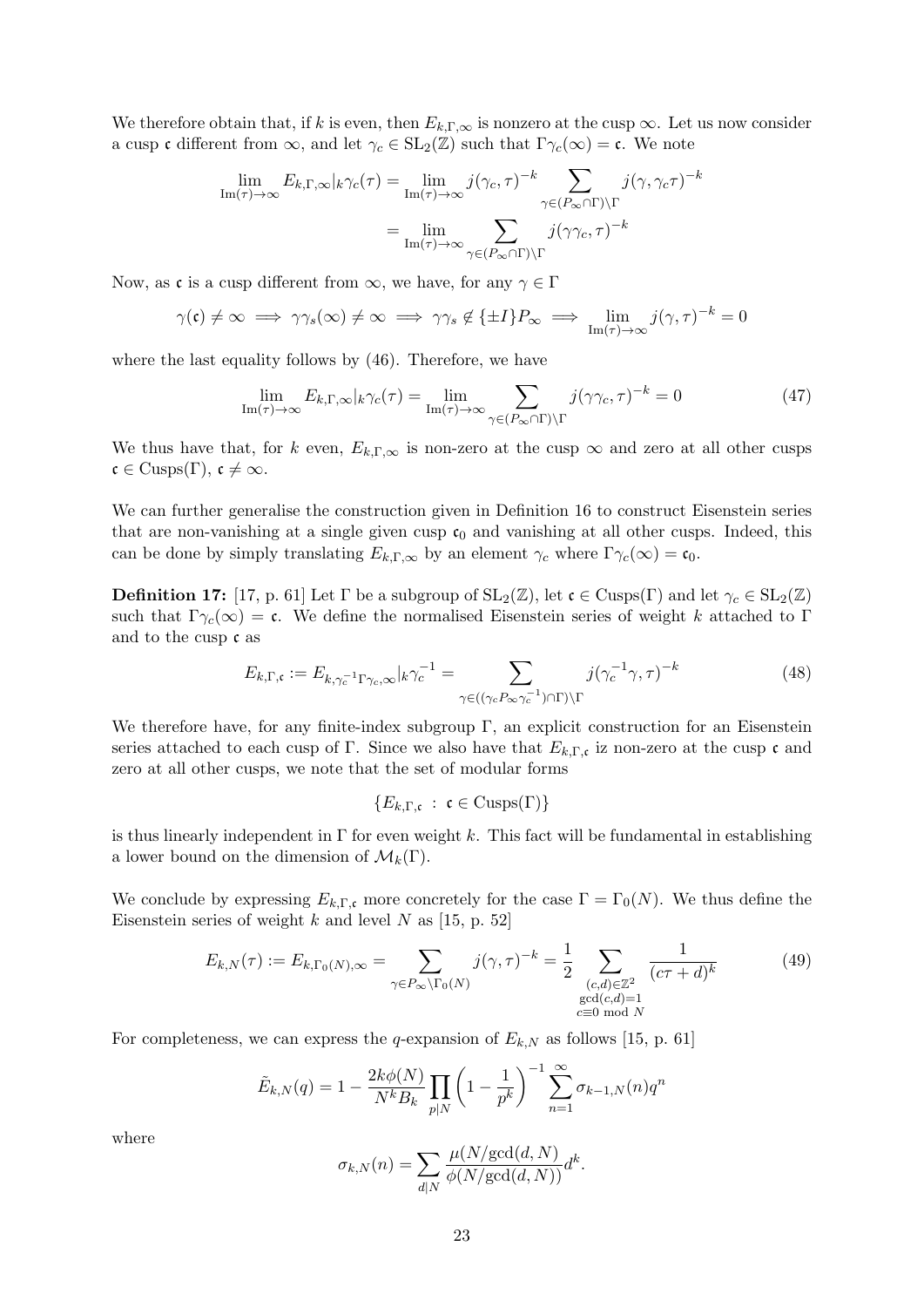# Valence formula

We first recall some notions from complex analysis:

**Definition 18:** [4, p. 105] Let f be a complex-valued function which is meromorphic in some neighbourhood of a point  $z_0 \in \mathbb{C}$ . Then there exists a *unique* integer *n* such that the function  $q(z)$  defined as

$$
g(x) = \frac{f(z)}{(z - z_0)^n}
$$

is holomorphic and non-zero in a neighbourhood around  $z_0$ . We define the **order** at the point  $z_0$  as the integer n, denoted as  $\operatorname{ord}_{z_0}(f) = n$ .

Moreover, it can easily be seen that, if  $f_1$  and  $f_2$  and both complex-valued functions meromorphic in some neighbourhood of  $z_0$ , then

$$
\mathrm{ord}_{z_0}(f_1f_2)=\mathrm{ord}_{z_0}(f_1)+\mathrm{ord}_{z_0}(f_2).
$$

**Theorem 19:** [4, p. 123] (Cauchy's Argument Principle) Let  $f$  be a meromorphic function on the complex plane. Let  $D \subseteq \mathbb{C}$  be a non-zero and analytic region in the domain of f and suppose C is a positively oriented piece-wise smooth simple closed curve in  $D$ . Let E be the region enclosed by  $C$ . Then

$$
\frac{1}{2\pi i} \int_{\mathcal{C}} \frac{f'(z)}{f(z)} dz = \sum_{z \in E} \text{ord}_{z}(f).
$$

Specifically, if  $z_0$  is some point in the domain of f, we can define  $\mathcal{C}_{n,z_0}$  as a positively oriented circle contour centred at  $z_0$  with radius  $\frac{1}{n}$ . Then

$$
\lim_{n \to \infty} \frac{1}{2\pi i} \int_{\mathcal{C}_{n,z_0}} \frac{f'(z)}{f(z)} dz = \text{ord}_{z_0}(f). \tag{50}
$$

One can also prove more generally [12, p. 116], if  $\mathcal{C}_{n,z_0}$  is an arc of radius  $\frac{1}{n}$  centred at  $z_0$  with an angle of  $\Delta\theta$ , then

$$
\lim_{n \to \infty} \frac{1}{2\pi i} \int_{\mathcal{C}_{n,z_0}} \frac{f'(z)}{f(z)} dz = \text{ord}_{z_0}(f) \frac{\Delta \theta}{2\pi}.
$$
\n(51)

We now note some further properties of orders for modular forms. Let  $\Gamma$  be a subgroup of  $SL_2(\mathbb{Z})$ . We can furthermore define the order of some orbit  $\Gamma z$  in  $\Gamma \backslash \mathcal{H}$  as:

$$
\operatorname{ord}_{\Gamma_z}(f) = \operatorname{ord}_z(f) \tag{52}
$$

One can easily verify that this is well-defined. Indeed, if  $z_1, z_2 \in \mathcal{H}$  were in the same orbit, then there exists some  $\gamma \in \Gamma$  where  $\gamma(z_1) = z_2$ . Thus

$$
\text{ord}_{z_1}(f) = \text{ord}_{z_1}((cz+d)^k f) = \text{ord}_{z_1}(f\gamma) = \text{ord}_{z_2}(f) \tag{53}
$$

noting that  $(cz+d)^k$  is non-zero analytic on H, and thus does not change the order. Therefore, the order of f at some point only depends on the orbit.

We finally define the order at a cusp. Let  $\mathfrak{c} \in \text{Cusps}(\Gamma)$  and let  $\gamma_c \in SL_2(\mathbb{Z})$  be such that  $\gamma_c(\infty) = \mathfrak{c}$ . Note that  $f|_k \gamma_c(\tau)$  is bounded as Im( $\tau$ )  $\rightarrow \infty$ . Thus, similar to the q-expansion we did for f, we can do a q-expansion for  $f|_k\gamma_c$ .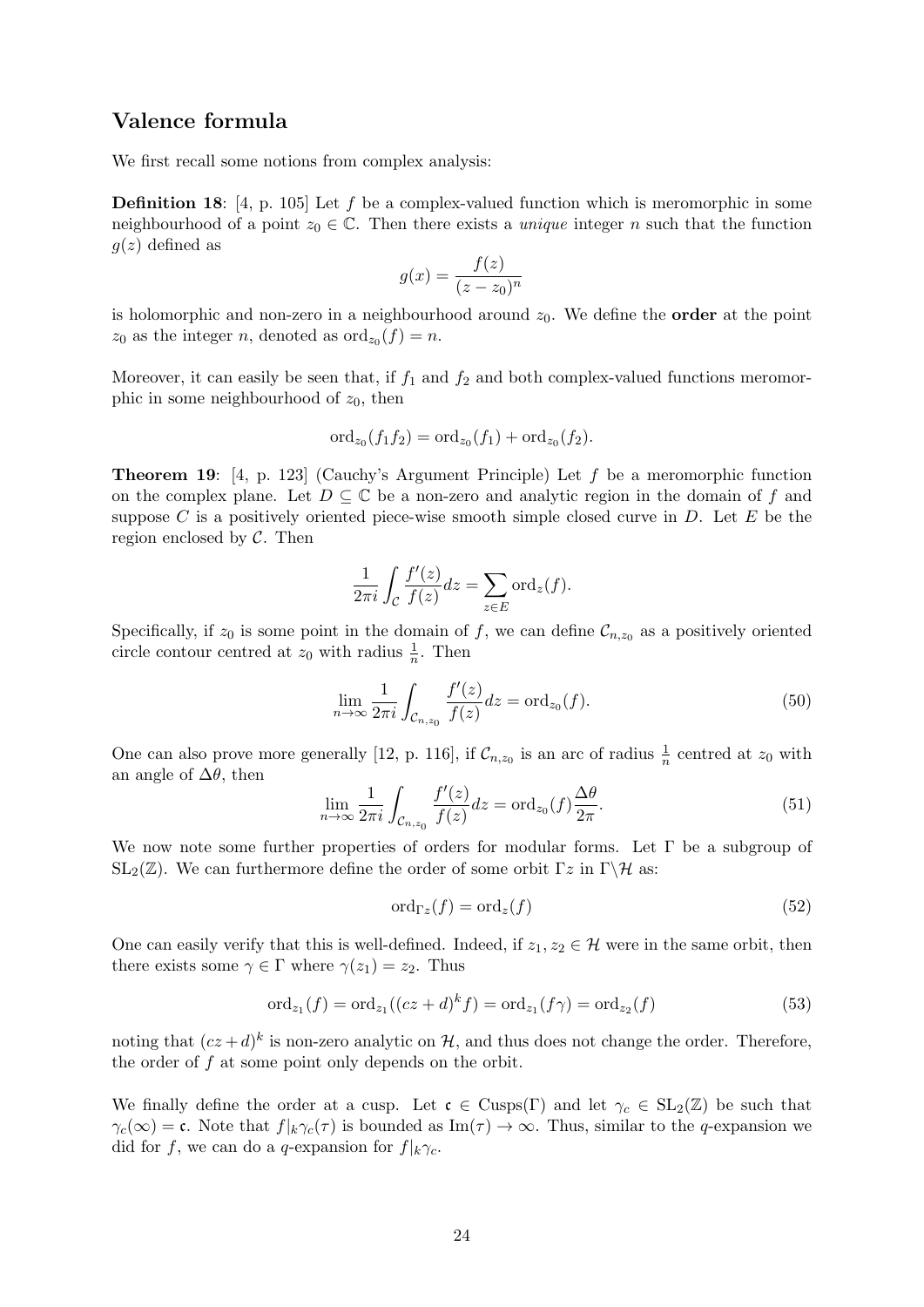Let  $\tilde{h}_{\Gamma}(\mathfrak{c})$  be the least positive integer such that  $\begin{pmatrix} 1 & \tilde{h}_{\Gamma}(\mathfrak{c}) \\ 0 & 1 \end{pmatrix} \in \gamma_c^{-1} \Gamma \gamma_c$ . Noting that the width of a cusp is well-defined, we have the  $\tilde{h}_{\Gamma}(\mathfrak{c})$  is well-defined and furthermore that

$$
\tilde{h}_{\Gamma}(\mathfrak{c}) = \begin{cases} h_{\Gamma}(\mathfrak{c}) & \text{if } \mathfrak{c} \text{ is regular} \\ 2h_{\Gamma}(\mathfrak{c}) & \text{if } \mathfrak{c} \text{ is irregular} \end{cases}
$$

by definition of  $h_{\Gamma}(\mathfrak{c})$ . Therefore

$$
\begin{pmatrix} 1 & \tilde{h}_{\Gamma}(\mathfrak{c}) \\ 0 & 1 \end{pmatrix} \in \gamma_c^{-1} \Gamma \gamma_c \quad \Longrightarrow \quad \gamma_c \begin{pmatrix} 1 & \tilde{h}_{\Gamma}(\mathfrak{c}) \\ 0 & 1 \end{pmatrix} \in \Gamma \gamma_c \quad \Longrightarrow \quad \Gamma \gamma_c \begin{pmatrix} 1 & \tilde{h}_{\Gamma}(\mathfrak{c}) \\ 0 & 1 \end{pmatrix} = \Gamma \gamma_c.
$$

We therefore obtain that

$$
f|_k\gamma_c = f|_k\gamma_c \begin{pmatrix} 1 & \tilde{h}_\Gamma(\mathfrak{c}) \\ 0 & 1 \end{pmatrix}
$$

and thus  $f|_k\gamma_c(z) = f|_k\gamma_c(z+\tilde{h}_{\Gamma}(\mathfrak{c}))$ . Thus,  $f|_k\gamma_c$  is periodic with period  $\tilde{h}_{\Gamma}(\mathfrak{c})$ , which therefore implies we can do a q-expansion

$$
q_{\mathfrak{c}} = \exp\left(2\pi i z/\tilde{h}_{\Gamma}(\mathfrak{c})\right)
$$

where we define  $\tilde{f}_c(q_c) = f|_k \gamma_c(z)$ . As before, we note that this change of variables sends the upper half plane H to the punctured open unit disc D'. However, as  $f|_{k}\gamma_c(z)$  is bounded as  $\text{Im}(z) \to \infty$ , this implies  $\tilde{f}_c(q_c)$  is bounded as  $q \to 0$ . Thus  $\lim_{q\to 0} \tilde{f}_c(q_c)$  exists and we therefore have a Fourier expansion

$$
f|_{k}\gamma_{c} = \tilde{f}_{c}(q_{c}) = \sum_{n=0}^{\infty} a_{c,n}(f)q_{c}^{n}.
$$

We can now define the **order** of f at the cusp c as the least positive integer n such that  $a_{\mathfrak{c},n}(f) \neq 0$ . We denote this as ord<sub>Γ,c</sub>(f).

**Definition 20:** [6, p. 17] Let  $k \in \mathbb{Z}$ . A cusp form of weight k for  $\Gamma$  is a modular form f of weight k for Γ such that  $a_{\epsilon,0}(f) = 0$  for all  $\mathfrak{c} \in \text{Cusps}(\Gamma)$  (i.e. the leading coefficient in the Fourier expansion of  $f$  at each cusp is 0).

If  $a_{\mathfrak{c},0}(f) = 0$  for some particular cusp c, then we often say that f vanishes at the cusp c. We denote the space of all cusp forms of weight k for  $\Gamma$  as  $\mathcal{S}_k(\Gamma)$ . Noting that  $\mathcal{S}_k(\Gamma)$  is closed under C-linear combinations, we obtain that  $\mathcal{S}_k(\Gamma)$  is a subspace of  $\mathcal{M}_k(\Gamma)$ .

We now prove an important property about the orders at the cusps which shall be used later when proving the general valence formula.

**Lemma 21:** Let Γ and Γ' be two finite index subgroups of  $SL_2(\mathbb{Z})$  such that  $\Gamma' \subseteq \Gamma$ . Let f be a modular form of weight k for  $\Gamma$ . Let  $\mathfrak{c}' \in \text{Cusps}(\Gamma')$  and define c as the cusp in  $\Gamma$  which is the image of  $\mathfrak{c}'$  under the natural map  $\pi : \text{Cusps}(\Gamma') \to \text{Cusps}(\Gamma)$  where  $\Gamma'c \mapsto \Gamma c$  for all  $c \in \mathbb{P}^1(\mathbb{Q})$ . Then we have

$$
\frac{\mathrm{ord}_{\Gamma',\mathfrak{c}'}(f)}{\tilde{h}_{\Gamma'}(\mathfrak{c}')}=\frac{\mathrm{ord}_{\Gamma,\mathfrak{c}}(f)}{\tilde{h}_{\Gamma}(\mathfrak{c})}
$$

*Proof:* We first note that, since  $\Gamma' \subseteq \Gamma$ , we have f is also a modular form of weight k for  $\Gamma'$ . This also implies that  $\pi$  is well-defined. Let  $\gamma_{c'} \in SL_2(\mathbb{Z})$  be such that  $\Gamma' \gamma_{c'}(\infty) = \mathfrak{c}'$ . By definition of **c**, we thus also have  $\Gamma \gamma_{c'}(\infty) = \mathfrak{c}$ . Thus

$$
\begin{pmatrix} 1 & h_{\Gamma'}(\mathfrak{c}') \\ 0 & 1 \end{pmatrix} \in \{\pm I\} \gamma_c^{-1} \Gamma' \gamma_c \subseteq \{\pm I\} \gamma_c^{-1} \Gamma \gamma_c
$$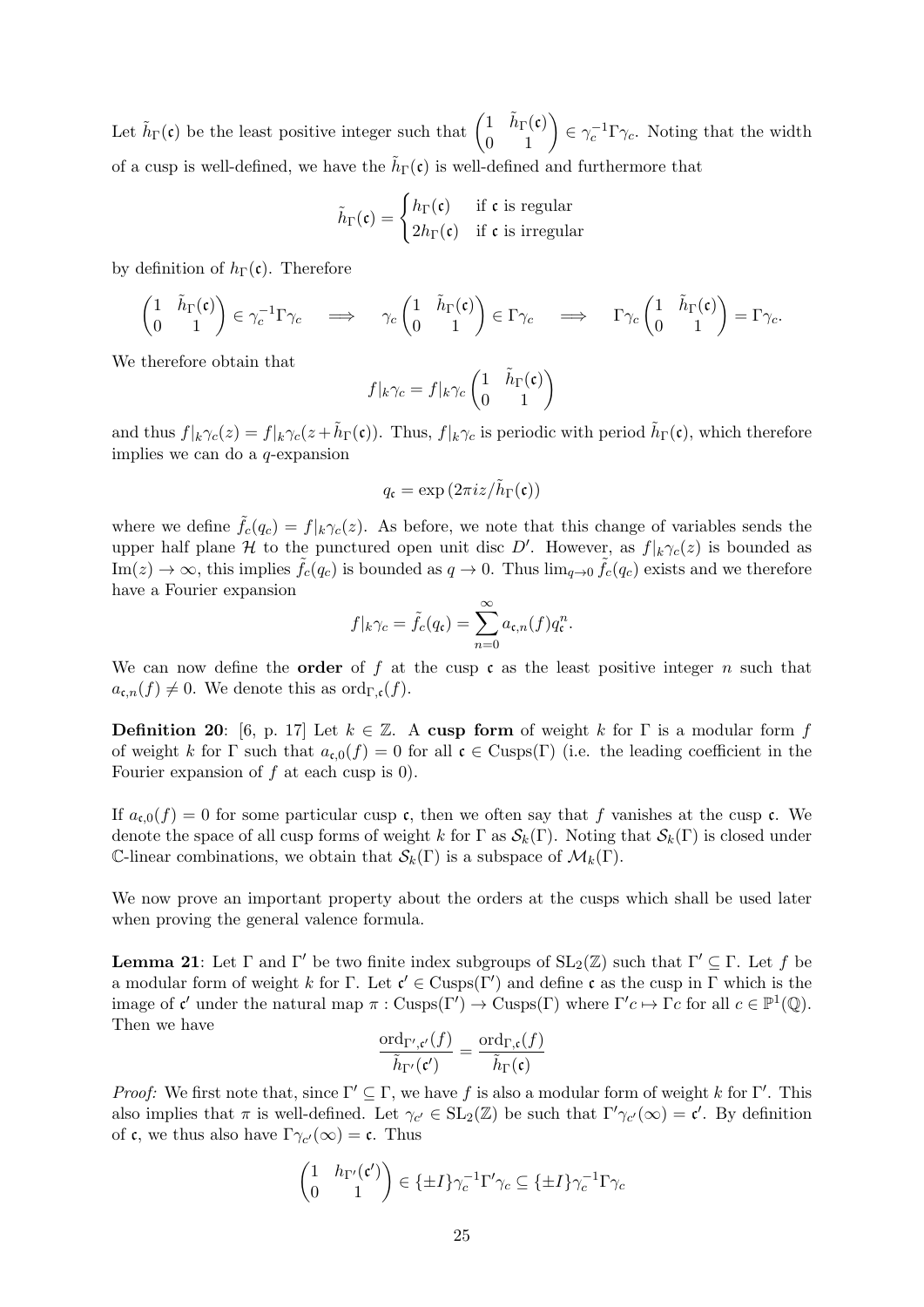As  $\pm \gamma_c^{-1} \Gamma \gamma_c$  is generated by  $\begin{pmatrix} 1 & h_{\Gamma}(\mathfrak{c}) \\ 0 & 1 \end{pmatrix}$ , we therefore have that  $h_{\Gamma}(\mathfrak{c})$  divides  $h'_{\Gamma}(\mathfrak{c})$ . Likewise, we also obtain that  $\tilde{h}_{\Gamma}(\mathfrak{c})$  divides  $\tilde{h}'_{\Gamma}(\mathfrak{c}')$ .

Now, let  $m = \tilde{h}_{\Gamma}(\mathfrak{c}')/\tilde{h}_{\Gamma}(\mathfrak{c})$ . Note that  $f|_k \gamma_c$  is periodic with period  $\tilde{h}_{\Gamma}(\mathfrak{c})$ , thus doing a qexpansion of  $f|_k \gamma_c$  for Γ, we note that

$$
f|_{k}\gamma_c(q) = \sum_{n=0}^{\infty} a_{c,n}(f)q^n \quad \text{where } q = \exp\left(\frac{2\pi i z n}{\tilde{h}_{\Gamma}(\mathfrak{c})}\right)
$$

Now, let  $N = \text{ord}_{\Gamma,c}(f)$ . By definition of the order, We can therefore rewrite the q-expansion as

$$
\tilde{f}|_{k}\gamma_{c}(q) = \sum_{n=0}^{\infty} a_{\mathfrak{c},n}(f)q = \sum_{n=N}^{\infty} a_{c,n}(f)q = \sum_{n=N}^{\infty} a_{c,n}(f) \exp\left(\frac{2\pi i z n}{\tilde{h}_{\Gamma}(\mathfrak{c})}\right)
$$

$$
= \sum_{n=N}^{\infty} a_{c,n}(f) \exp\left(\frac{2\pi i z n m}{\tilde{h}_{\Gamma'}(\mathfrak{c}')} \right)
$$

$$
= \sum_{n=N}^{\infty} a'_{c',n}(f) \exp\left(\frac{2\pi i z n}{\tilde{h}_{\Gamma'}(\mathfrak{c}')} \right)
$$

where the last equality follows by doing a q-expansion for  $\Gamma'$ , where  $a'_{c,n}(f) = 0$  if m does not divide n.

Noting that  $a'_{c',m}(\mathbf{f}) = a_{c,n} \neq 0$ , we therefore have that the order of f at the cusp c' for  $\Gamma'$  is

$$
\mathrm{ord}_{\Gamma',c'}(f)=mN=\frac{h_{\Gamma}'}{h_{\gamma}}\mathrm{ord}_{\Gamma,c}(f)
$$

which therefore implies

$$
\frac{\mathrm{ord}_{\Gamma',c'}(f)}{\tilde{h}_{\Gamma'}(c')}=\frac{\mathrm{ord}_{\Gamma,c}(f)}{\tilde{h}_{\Gamma}(c)}.
$$

This concludes the proof.

## Valence formula for  $SL_2(\mathbb{Z})$

By integrating around the fundamental domain  $\mathcal F$  of  $SL_2(\mathbb{Z})$ , we can derive a useful valence formula which will be used in a later section to derive bounds for the dimension of  $\mathcal{M}_k(SL_2(\mathbb{Z}))$ .

**Theorem 22:** [25, p. 30] Let f be a non-zero modular form of weight k for  $SL_2(\mathbb{Z})$ . Let  $\omega = e^{2\pi i/3}$  be the cubed root of unity in H. Then

$$
\operatorname{ord}_{\infty}(f) + \frac{1}{2}\operatorname{ord}_{i}(f) + \frac{1}{3}\operatorname{ord}_{\omega}(f) + \sum_{z \in SL_{2}(\mathbb{Z}) \backslash \mathcal{H} \atop z \neq \omega, i} \operatorname{ord}_{z}(f) = \frac{k}{12}
$$
(54)

where  $SL_2(\mathbb{Z})\backslash\mathcal{H}$  denotes the set of all orbits induced by the group action of  $SL_2(\mathbb{Z})$  on  $\mathcal{H}$ .

*Proof:* [23, p. 85] Let f be a non-zero modular form of weight k for  $SL_2(\mathbb{Z})$ . Note that, as f is holomorphic at infinity, there exists  $R > 0$  such that for all  $\text{Im}(\tau) > R$  the value of  $f(\tau)$  is nonzero.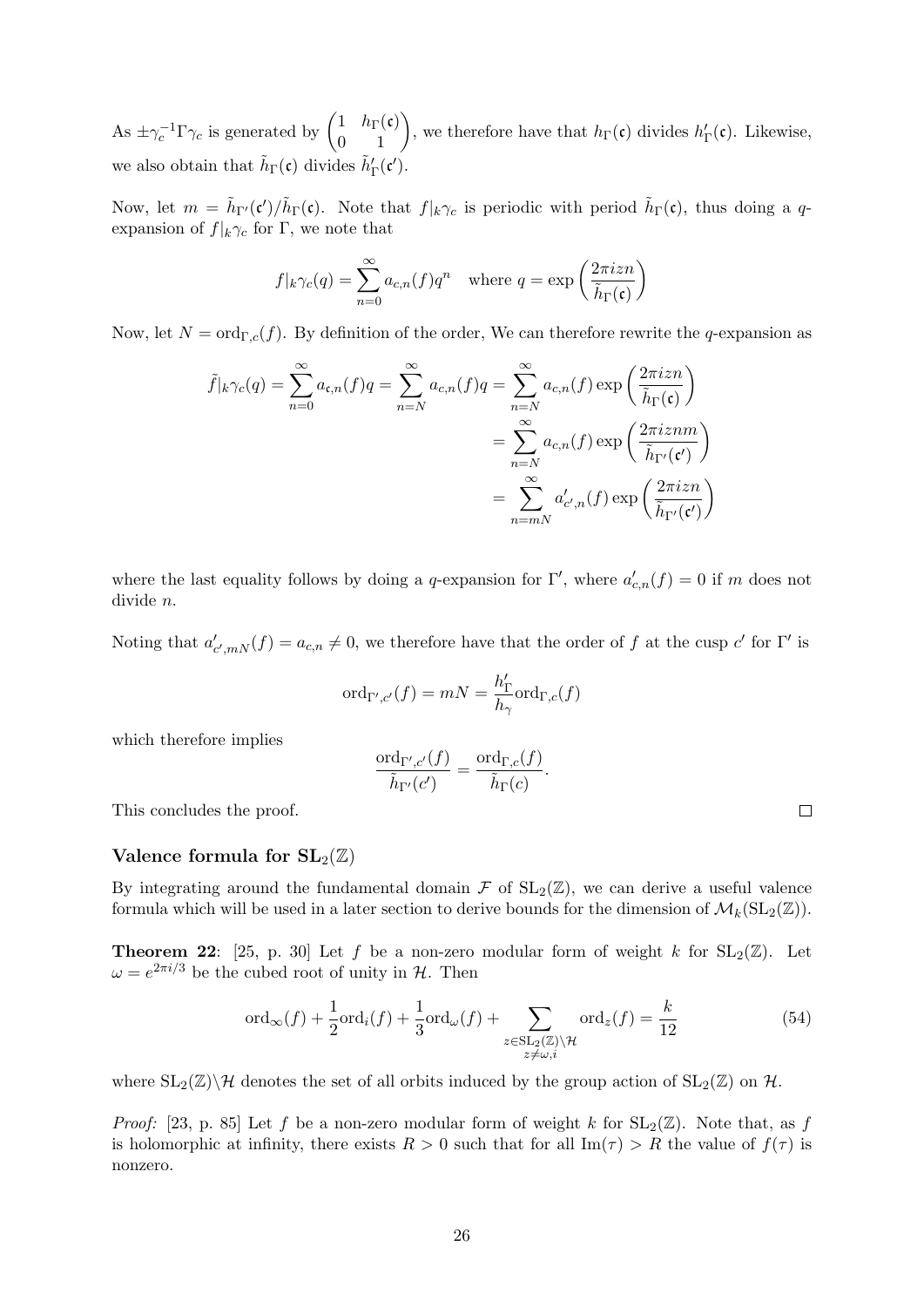For each  $n \in \mathbb{N}$ , we define a contour integral  $\mathcal{C}_n$  around the fundamental domain  $\mathcal F$  as shown in Figure 5. The imaginary part of the line segment  $E_n A_n$  is  $R + n$  and the radius for each arc  $B_n B'_n$ ,  $C_n C'_n$  and  $D_n D'_n$  is  $\frac{\epsilon}{n}$  where  $\epsilon > 0$  is chosen sufficiently small so that no poles or zeros are contained within each circle centred at  $\omega$ , *i*, and  $\omega'$  with radius  $\epsilon$  (where  $w' = Sw = -\bar{\omega}$ ). As all poles/zeros are isolated, this can always be done.

In general, there may exist zeros or poles along with boundary of  $\mathcal F$ . For each zero/pole, we simply shift the contour around each zero/pole, such that it only occurs once in the interior of  $\mathcal{C}_n$ . For example, as shown in Figure 5, the points  $\lambda_1, \lambda_2$  and  $\lambda_3$  are all potential zeros/poles along the boundary of  $\mathcal{F}$ .



Figure 5: Contour integral of  $\mathcal{C}_n$  around the fundamental domain  $\mathcal F$  for  $SL_2(\mathbb Z)$ .

We now apply the argument principle to the region enclosed by the contour integral  $\mathcal{C}_n$ . Let  $\mathcal G$ denote the region enclosed by  $C_n$ . This yields

$$
\frac{1}{2\pi i} \oint_{\mathcal{C}_n} \frac{f'(z)}{f(z)} dz = \sum_{z \in \text{int}(\mathcal{G})} \text{ord}_z(f).
$$

We note that every orbit in  $SL_2(\mathbb{Z})\backslash\mathcal{H}$  has exactly one representative in F, with the exception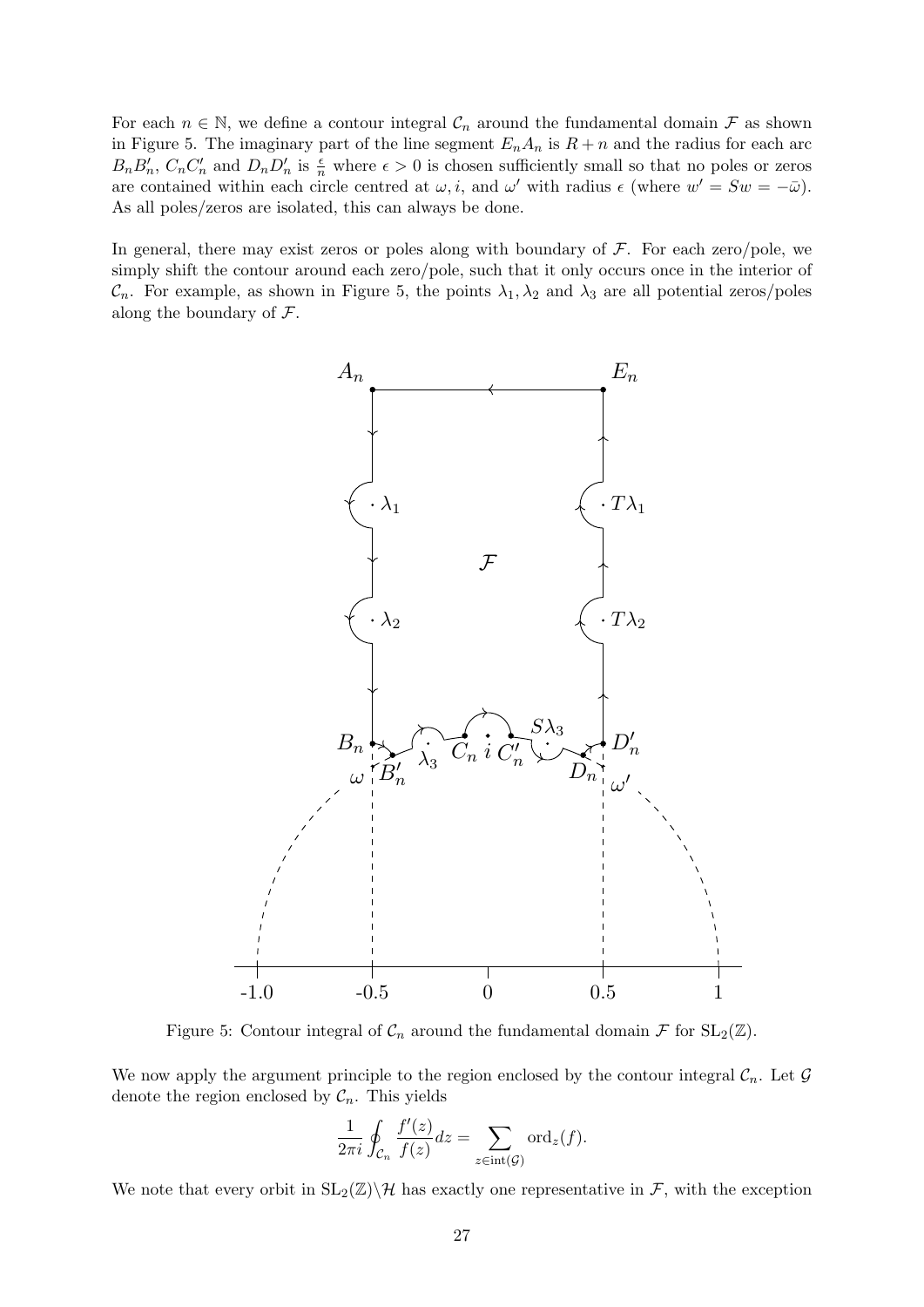of the boundary. However, as  $\mathcal{C}_n$  is shifted around any zeros/poles along the boundary such that they occur exactly once in  $G$  (with the exception of i and  $\omega$ ), we obtain

$$
\frac{1}{2\pi i} \oint_{\mathcal{C}_n} \frac{f'(z)}{f(z)} dz = \sum_{\substack{z \in \text{SL}_2(\mathbb{Z}) \backslash \mathcal{H} \\ z \neq \omega, i}} \text{ord}_z(f). \tag{55}
$$

We now calculate the integral over each piece-wise smooth segment of  $\mathcal{C}_n$  separately. For  $A_nB_n$ and  $D'_nE_n$ , we note that  $f(z) = f(z + 1)$  and doing a change of variables  $z \mapsto z + 1$ , we obtain

$$
\int_{A_n}^{B_n} \frac{f'(z)}{f(z)} dz = \int_{A_n}^{B_n} \frac{f'(z+1)}{f(z+1)} dz = \int_{E_n}^{D'_n} \frac{f'(z)}{f(z)} dz = -\int_{D'_n}^{E_n} \frac{f'(z)}{f(z)} dz.
$$

Thus, we have the cancellation

$$
\int_{A_n}^{B_n} \frac{f'(z)}{f(z)} dz + \int_{D'_n}^{E_n} \frac{f'(z)}{f(z)} dz = 0
$$
\n(56)

To evaluate the integral along  $E_n A_n$ , we apply the change of variables  $q = e^{2\pi i z}$  thus  $dq =$  $2\pi i e^{2\pi i z} dz = 2\pi i q dz$ . We also note

$$
\frac{f'(z)}{f(z)} = \frac{\frac{d}{dq}\tilde{f}(q)\frac{dq}{dz}}{\tilde{f}(q)} = \frac{\tilde{f}'(q)}{\tilde{f}(q)}2\pi i q
$$

Thus, denoting  $\tilde{A}_n$  and  $\tilde{B}_n$  as the points  $\exp(2\pi i A_n)$  and  $\exp(2\pi i E_n)$  respectively, we have

$$
\int_{E_n}^{A_n} \frac{f'(z)}{f(z)} dz = \int_{\tilde{E}_n}^{\tilde{A}_n} \frac{\tilde{f}'(q)}{\tilde{f}(q)} 2\pi i q \frac{dq}{2\pi i q} = \int_{\tilde{E}_n}^{\tilde{A}_n} \frac{\tilde{f}'(q)}{\tilde{f}(q)} dq
$$

Hence, as  $n \to \infty$ , the integral approaches a small circle (with radius  $e^{2\pi(R+n)}$ ) around  $q=0$  in the negative orientation. Thus

$$
\lim_{n \to \infty} \frac{1}{2\pi i} \int_{E_n}^{A_n} \frac{f'(z)}{f(z)} dz = -\text{ord}_0(\tilde{f}) = -\text{ord}_{\infty}(f). \tag{57}
$$

To evaluate the three arcs  $B_n B'_n$ ,  $C_n C'_n$  and  $D_n D'_n$ , we apply equation (51). Note that the arc  $B_n B'_n$  is centred at  $\omega$  with negative orientation, and as  $n \to \infty$ , the local angle  $\Delta \theta_B$  approaches π  $\frac{\pi}{6}$ . Thus

$$
\lim_{n \to \infty} \frac{1}{2\pi i} \int_{B_n}^{B'_n} \frac{f'(z)}{f(z)} dz = \frac{\text{ord}_{\omega}(f)}{6}.
$$
\n(58)

Similarly, noting that the arc  $C_n C'_n$  approaches a half-circle as  $n \to \infty$  and that the local angle  $\Delta\theta_D$  approaches  $\frac{\pi}{6}$ , we also obtain (using equation (51))

$$
\lim_{n \to \infty} \frac{1}{2\pi i} \int_{C_n}^{C'_n} \frac{f'(z)}{f(z)} dz = \frac{\text{ord}_i(f)}{2} \quad \text{and} \quad \lim_{n \to \infty} \frac{1}{2\pi i} \int_{D_n}^{D'_n} \frac{f'(z)}{f(z)} dz = \frac{\text{ord}_\omega(f)}{6}.
$$
 (59)

All that now remains is to the evaluate the integral from  $B'_n$  to  $C_n$  and from  $C'_n$  to  $D_n$ . For this, we note that  $f(z) = z^{-k} f(-1/z)$ . Using this transformation with the product rule for differentiation, we therefore obtain

$$
\frac{f'(z)}{f(z)} = \frac{-kz^{-k-1}f(-1/z) + z^{-k}f'(-1/z)z^{-2}}{z^{-k}f(-1/z)} = -\frac{k}{z} + \frac{1}{z^2}\frac{f'(-1/z)}{f(-1/z)}.
$$
(60)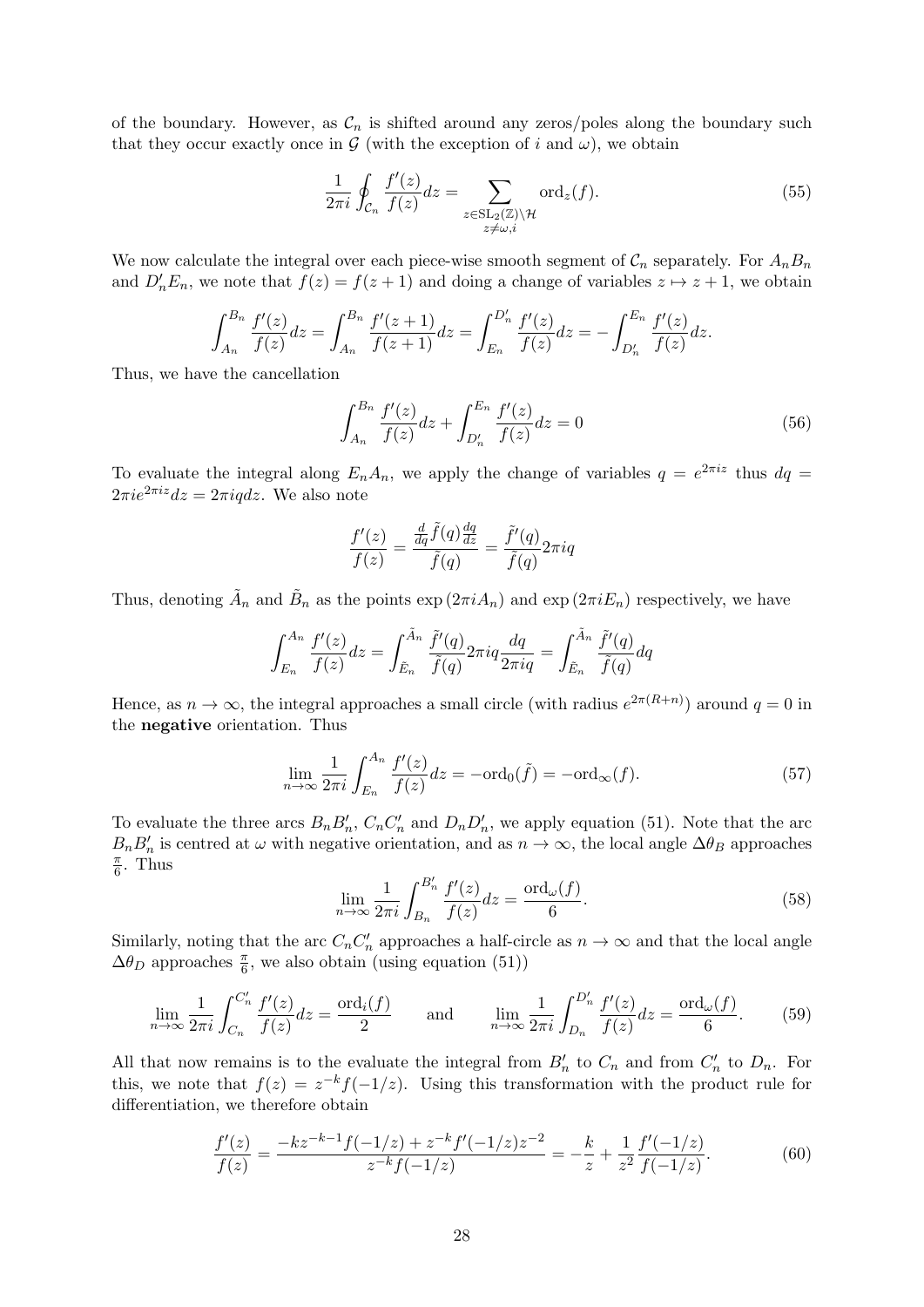Changing variables  $u = -1/z$ , we obtain  $du = z^{-2}dz$ , and thus

$$
\int_{B'_n}^{C_n} \frac{f'(z)}{f(z)} dz = \int_{B'_n}^{C_n} -\frac{k}{z} + \frac{1}{z^2} \frac{f'(-1/z)}{f(-1/z)} dz
$$
  
=  $-k \int_{B'_n}^{C_n} \frac{1}{z} dz + \int_{B'_n}^{C_n} \frac{1}{z^2} \frac{f'(-1/z)}{f(-1/z)} dz$   
=  $-k \int_{B'_n}^{C_n} \frac{1}{z} dz + \int_{D_n}^{C'_n} \frac{f'(u)}{f(u)} du.$ 

To evaluate the first integral above, we note that  $B'_n \to \omega$  and  $C_n \to i$  as  $n \to \infty$ . Thus

$$
\lim_{n \to \infty} \int_{B'_n}^{C_n} \frac{1}{z} dz = \int_{\omega}^{i} \frac{1}{z} dz
$$

along an arc in the negatively oriented direction. Doing a change of variables  $z = \exp i\theta$  where  $dz = i \exp i\theta d\theta$  and noting that  $\omega = \exp i(2\pi/3)$  and  $i = \exp i(\pi/2)$ , we have

$$
\int_{\omega}^{i} \frac{1}{z} dz = \int_{2\pi/3}^{\pi/2} i d\theta = i \left( \frac{\pi}{2} - \frac{2\pi}{3} \right) = -\frac{i\pi}{6}
$$

We therefore obtain:

$$
\lim_{n \to \infty} \int_{B'_n}^{C_n} \frac{f'(z)}{f(z)} dz + \lim_{n \to \infty} \int_{C'_n}^{D_n} \frac{f'(z)}{f(z)} dz = -k \lim_{n \to \infty} \int_{B'_n}^{C_n} \frac{1}{z} dz
$$

$$
= -k \left( -\frac{i\pi}{6} \right) = \frac{i\pi k}{6}
$$
(61)

Putting all the separate contributions from (56) through to (59) and (61) together, we finally obtain

$$
\lim_{n \to \infty} \frac{1}{2\pi i} \oint_{C_n} \frac{f'(z)}{f(z)} dz = \lim_{n \to \infty} \frac{1}{2\pi i} \left( \int_{A_n}^{B_n} \frac{f'(z)}{f(z)} dz + \int_{B_n}^{B'_n} \frac{f'(z)}{f(z)} dz + \int_{B'_n}^{C_n} \frac{f'(z)}{f(z)} dz + \int_{C'_n}^{D'_n} \frac{f'(z)}{f(z)} dz \right) + \int_{C'_n}^{D_n} \frac{f'(z)}{f(z)} dz + \int_{D_n}^{D'_n} \frac{f'(z)}{f(z)} dz + \int_{D'_n}^{E_n} \frac{f'(z)}{f(z)} dz + \int_{E_n}^{A_n} \frac{f'(z)}{f(z)} dz \right)
$$

$$
= \frac{1}{2\pi i} \left( 0 + \frac{i\pi k}{6} \right) - \text{ord}_{\infty}(f) - \frac{\text{ord}_{\omega}(f)}{6} - \frac{\text{ord}_{\omega}(f)}{2} - \frac{\text{ord}_{\omega}(f)}{6}
$$

$$
= \frac{k}{12} - \frac{1}{2} \text{ord}_{\omega}(f) - \frac{1}{3} \text{ord}_{i}(f) - \text{ord}_{\infty}(f) \tag{62}
$$

Equating (62) with equation (55) obtained from the argument principle, yields the desired valence formula as given in equation (54).  $\Box$ 

## Valence formula for  $\Gamma(2)$

In principle, one can do the same process we did for  $SL_2(\mathbb{Z})$  for any finite index subgroup  $\Gamma$  of  $SL_2(\mathbb{Z})$  to obtain a similar valence formula. To illustrate this in further generality, we compute a valence formula for  $Γ(2)$ .

To assist with the integration, we first prove the following lemma, which generalises the result obtained when integrating over the segments  $B'_nC_n$  and  $C'_nD_n$  in the  $SL_2(\mathbb{Z})$  case.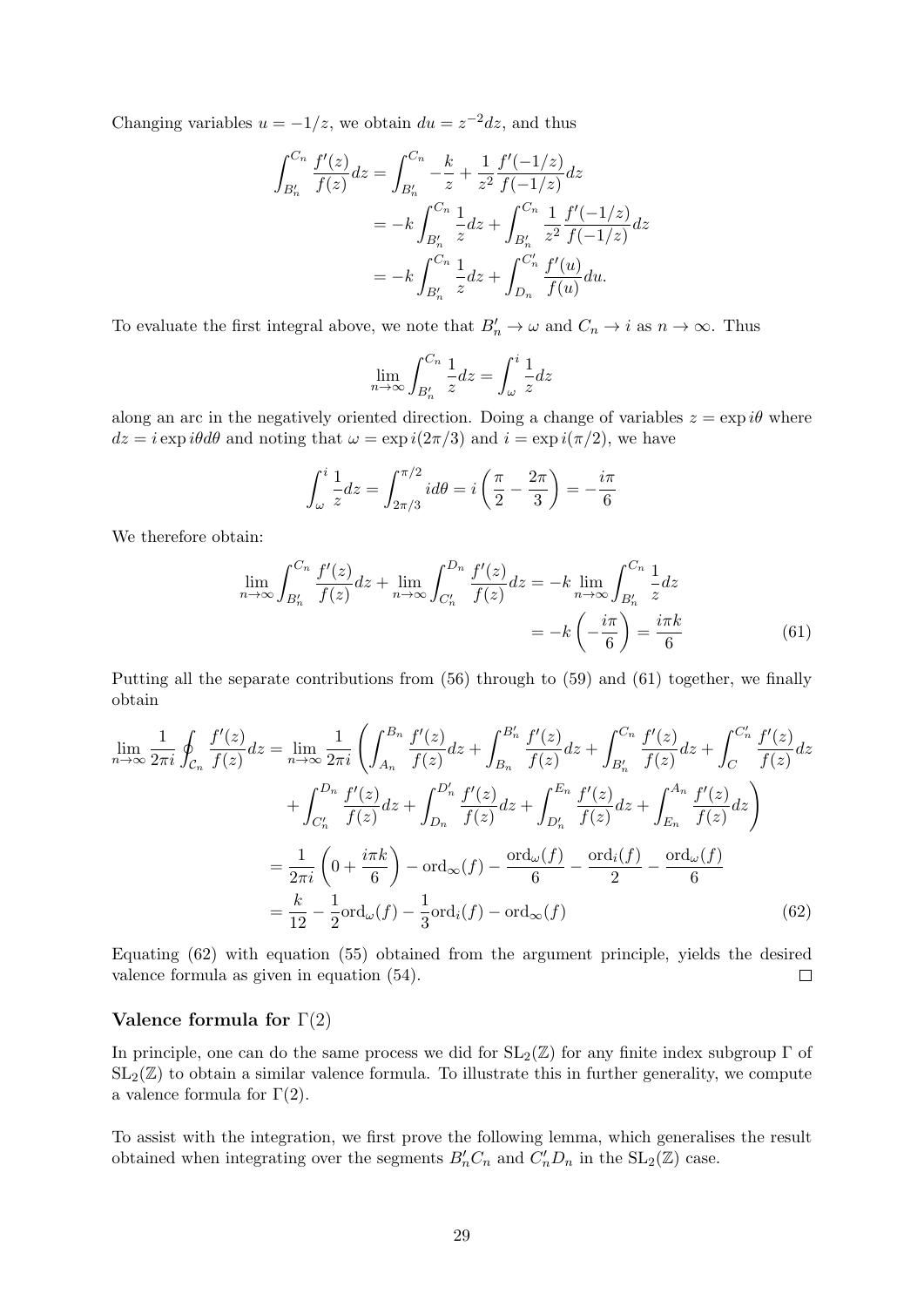**Lemma 23:** Let f be a modular form of weight k for Γ. Let  $\mathcal{D}_1$  and  $\mathcal{D}_2$  be two oriented curves in H such that  $\gamma \mathcal{D}_1 = -\mathcal{D}_2$  for some  $\gamma = \begin{pmatrix} a & b \\ c & d \end{pmatrix} \in \Gamma$  (i.e.  $\gamma$  sends the curve  $\mathcal{D}_1$  to the curve  $\mathcal{D}_2$  with the opposite orientation) where  $c \neq 0$ . Then

$$
\int_{\mathcal{D}_1} \frac{f'(z)}{f(z)} dz + \int_{\mathcal{D}_2} \frac{f'(z)}{f(z)} dz = -k \int_{\mathcal{D}_1} \frac{1}{z + d/c} dz.
$$
\n(63)

*Proof:* As  $\gamma \in \Gamma$ , by the modularity condition we have that  $f(\gamma z) = (cz + d)^k f(z)$ . Thus, by the product rule for differentiation, we have

$$
f'(z) = -ck(cz+d)^{-k-1}f(\gamma z) + (cz+d)^{-k}f'(\gamma z)\frac{d}{dz}(\gamma z).
$$

Thus, we obtain

$$
\frac{f'(z)}{f(z)} = \frac{-ck(cz+d)^{-k-1}f(\gamma z) + (cz+d)^{-k}f'(\gamma z)\frac{d}{dz}(\gamma z)}{(cz+d)^{-k}f(\gamma z)}
$$

$$
= \frac{-ck}{cz+d} + \frac{f'(\gamma z)}{f(\gamma z)}\frac{d}{dz}(\gamma z).
$$
(64)

Integrating both sides of (64) over  $\mathcal{D}_1$  and doing a change of variables from  $\gamma z \to z$  in the last integral yields:

$$
\int_{\mathcal{D}_1} \frac{f'(z)}{f(z)} dz = -k \int_{\mathcal{D}_1} \frac{c}{cz + d} dz + \int_{\mathcal{D}_1} \frac{f'(\gamma z)}{f(\gamma z)} \frac{d}{dz}(\gamma z) dz
$$
  
\n
$$
\implies \qquad \int_{\mathcal{D}_1} \frac{f'(z)}{f(z)} dz + \int_{\mathcal{D}_2} \frac{f'(z)}{f(z)} dz = -k \int_{\mathcal{D}_1} \frac{1}{z + d/c} dz
$$

which proves the lemma.

**Theorem 24:** Let f be a non-zero modular form of weight k for  $\Gamma(2)$ . Then

$$
\operatorname{ord}_{\infty}(f) + \operatorname{ord}_{0}(f) + \operatorname{ord}_{1}(f) + \sum_{z \in \Gamma(2) \backslash \mathcal{H}} \operatorname{ord}_{z}(f) = \frac{k}{2}
$$
(65)

 $\Box$ 

*Proof:* We first establish a fundamental domain for  $\Gamma(2)$ . It can be verified that a set of coset representatives for  $\Gamma(2)$  can be given as  $R := \{I, T, S, TS, ST^{-1}, TST\}$ . Indeed one can verify manually that  $AB^{-1} \notin \Gamma$  for all  $A, B \in R$ , which thus verifies that each element in R yields a distinct coset. As  $[\text{SL}_2(\mathbb{Z}) : \Gamma(2)] = 6$ , this confirms that R is a complete set of coset representatives. This hence provides a connected fundamental domain for  $\Gamma(2)$ , around which we can integrate.

We furthermore note that  $\Gamma(2)$  has three cusps, where the natural representatives chosen (given our fundamental domain) are  $\infty$ , 0 and 1.

Let f be a non-zero modular form of weight k for  $\Gamma(2)$ . Since f is holomorphic at infinity, there exists  $R > 0$  such that for all  $\text{Im}(\tau) > R$ , the value of  $f(\tau)$  is nonzero.

We define a contour integral  $\mathcal{C}_n$  around the fundamental domain for each  $n \in \mathbb{N}$ , as shown in Figure 6. As with the case for  $SL_2(\mathbb{Z})$ , we can deal with any zeros or poles along the boundary by modifying the contour to circle around any zero/poles, ensuring that each orbit with non-zero order in  $\Gamma(2)\backslash \mathcal{H}$  has exactly one representative in the region enclosed by  $\mathcal{C}_n$ , with the exception of  $\Gamma(2)\omega$ . We also let the imaginary part of  $A_nG_n$  be  $R+n$  and let each arc be sufficiently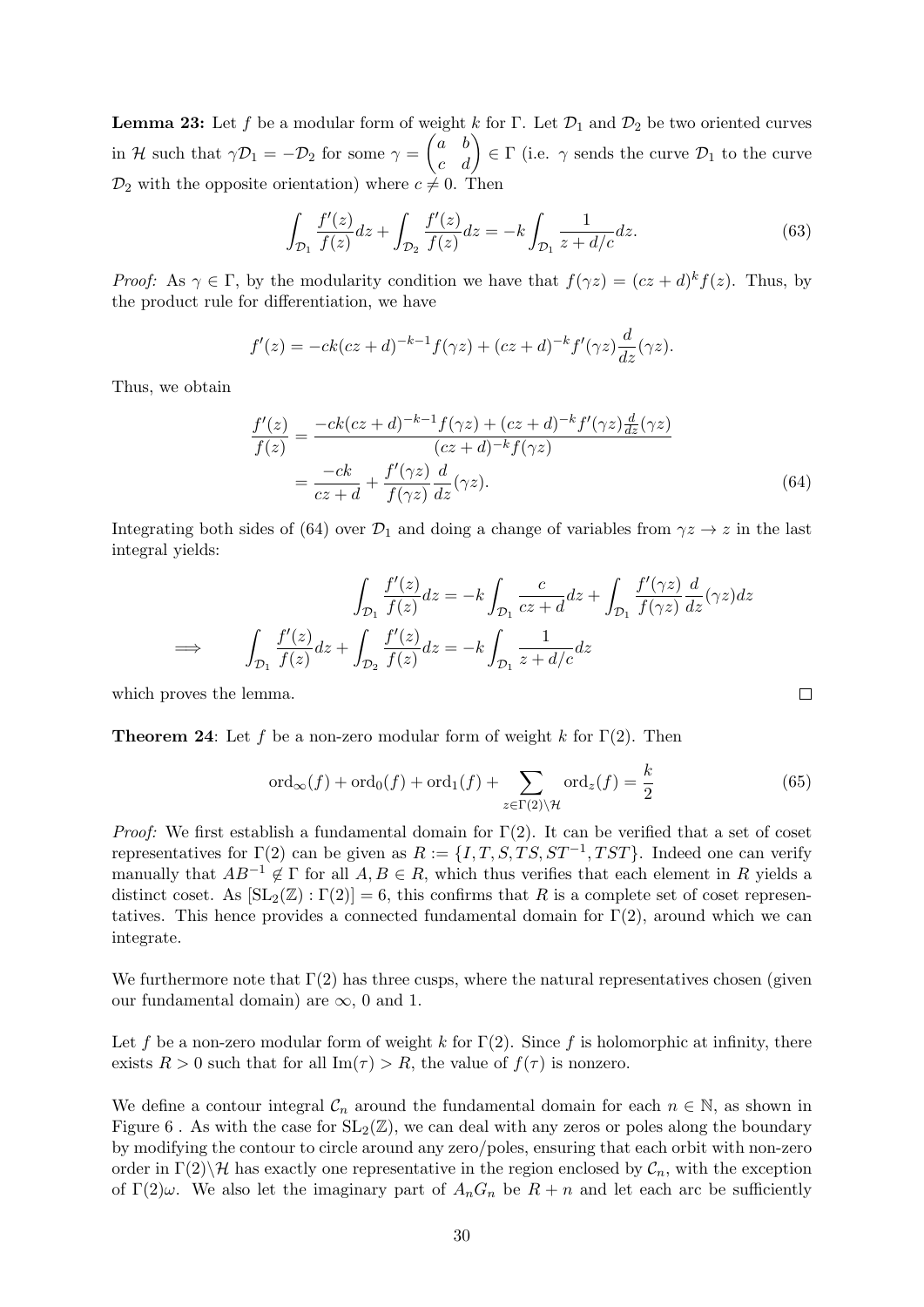

Figure 6: Contour integral of  $C_n$  for  $\Gamma(2)$ 

small so as to isolate any other poles/zeros.

We shall assume without loss of generality that this modification is done accordingly for any zeros/poles along  $C_n$ . (Note, this is not explicitly draw in on Figure 6.)

As with  $SL_2(\mathbb{Z})$ , we first apply the argument principle to the region enclosed by  $\mathcal{C}_n$ . Using a similar argument to that for  $SL_2(\mathbb{Z})$ , we obtain

$$
\frac{1}{2\pi i} \oint_{\mathcal{C}_n} \frac{f'(z)}{f(z)} dz = \sum_{\substack{z \in \Gamma(2) \backslash \mathcal{H} \\ z \neq \omega}} \text{ord}_z(f). \tag{66}
$$

As before, we now simply integrate over each piece-wise smooth segment of  $C_n$  separately. Firstly, we consider the integral over  $A_n B_n$  and  $F'_n G_n$ . Noting that  $T^2 \in \Gamma(2)$ , we have that  $f(z) = f(z + 2)$ , and thus doing a change of variables  $z \to z + 2$ , we obtain

$$
\int_{A_n}^{B_n} \frac{f'(z)}{f(z)} dz = \int_{A_n}^{B_n} \frac{f'(z+2)}{f(z+2)} dz = \int_{G_n}^{F'_n} \frac{f'(z)}{f(z)} dz = -\int_{F'_n}^{G_n} \frac{f'(z)}{f(z)} dz.
$$
 (67)

Thus, we have the cancellation

$$
\int_{A}^{B} \frac{f'(z)}{f(z)} dz + \int_{F'}^{G} \frac{f'(z)}{f(z)} dz = 0.
$$
\n(68)

We now evaluate the integral along  $G_nA_n$  in a similar manner to the case for  $SL_2(\mathbb{Z})$ . Here, we apply the change of variables  $q = \exp \pi i z$ , noting that f is periodic with period 2 since  $T^2 \in \Gamma(2)$ . We therefore note

$$
\frac{f'(z)}{f(z)} = \frac{\frac{d}{dq}\tilde{f}(q)\frac{dq}{dz}}{\tilde{f}(q)} = \frac{\tilde{f}'(q)}{\tilde{f}(q)}\pi i q.
$$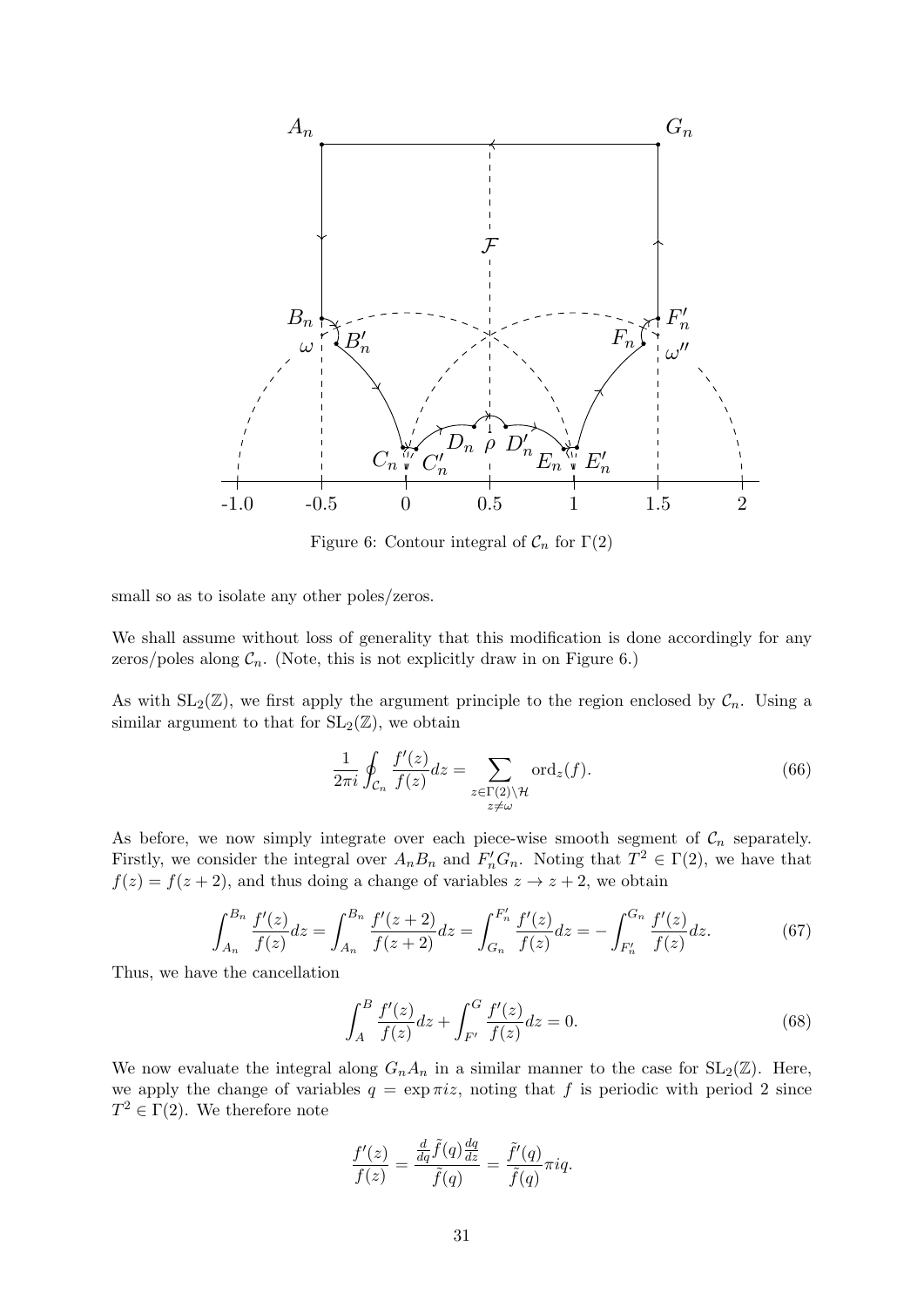Thus, denoting  $\tilde{A}_n$  and  $\tilde{G}_n$  as the points  $\exp(\pi i A_n)$  and  $\exp(\pi i G_n)$  respectively, we have

$$
\int_{G_n}^{A_n} \frac{f'(z)}{f(z)} dz = \int_{\tilde{G}_n}^{\tilde{A}_n} \frac{\tilde{f}'(q)}{\tilde{f}(q)} \pi i q \frac{dq}{\pi i q} = \int_{\tilde{G}_n}^{\tilde{A}_n} \frac{\tilde{f}'(q)}{\tilde{f}(q)} dq.
$$
(69)

Hence, as  $n \to \infty$ , the integral approaches a small circle (with radius  $e^{2\pi(R+n)}$ ) around  $q=0$  in the negative orientation. Thus

$$
\lim_{n \to \infty} \int_{G_n}^{A_n} \frac{f'(z)}{f(z)} dz = -\text{ord}_0(\tilde{f}) = -\text{ord}_{\infty}(f). \tag{70}
$$

To evaluate the arcs around the other two cusps, we first do an initial change of variables to transform the arcs to horizontal segments in  $\mathcal{H}$  with imaginary part tending towards infinity. We then apply a second change of variables, doing a  $q$ -substitution by using the definition of the order at the cusps. As shown in equation (60), we have

$$
\frac{(f|_{k}S)'(z)}{(f|_{k}S)(z)} = \frac{-k}{z} + \frac{1}{z^{2}} \frac{f'(-1/z)}{f(-1/z)} = \frac{-k}{z} + \frac{1}{z^{2}} \frac{f'(Sz)}{f(Sz)}.
$$

Thus, changing variables from  $z$  to  $Sz$ , we obtain

$$
\int_{C_n}^{C'_n} \frac{f'(z)}{f(z)} dz = \int_{SC_n}^{SC'_n} \frac{f'(Sz)}{f(Sz)} d(Sz) = \int_{SC_n}^{SC'_n} z^2 \left( \frac{(f|_k S)'(z)}{(f|_k S)(z)} + \frac{k}{z} \right) \frac{1}{z^2} dz
$$
  
= 
$$
\int_{SC_n}^{SC'_n} \frac{(f|_k S)'(z)}{(f|_k S)(z)} dz + \int_{SC_n}^{SC'_n} \frac{k}{z} dz.
$$

To evaluate the second integral, we note that  $|k/z|$  decreases to 0 as  $\text{Im}(z) \to \infty$ . Thus, noting that  $SC_nSC_n'$  is a horizontal line segment in H with fixed length of 2, we obtain

$$
\lim_{n \to \infty} \int_{SC_n}^{SC_n'} \frac{k}{z} dz = 0.
$$

To evaluate the first integral, we do a  $q$ -expansion in a similar way to that done for the segment  $G_nA_n$ . Therefore, by definition of the order of the cusp at 0, noting that  $S(\infty) = 0$ , we obtain

$$
\lim_{n \to \infty} \int_{C_n}^{C'_n} \frac{f'(z)}{f(z)} dz = \lim_{n \to \infty} \int_{SC_n}^{SC'_n} \frac{(f|_k S)'(z)}{(f|_k S)(z)} dz = \lim_{n \to \infty} \int_{\tilde{S}C_n}^{\tilde{S}C'_n} \frac{(\tilde{f}|_k S)'(q)}{(\tilde{f}|_k S)(q)} dq
$$
  
=  $-\text{ord}_0(\tilde{f}|_k S) = -\text{ord}_\infty(f|_k S) = -\text{ord}_0(f).$ 

The arc  $E_n E_n'$  around the cusp 1 can be evaluated in a similar manner. We note that  $TS(\infty) = 1$ . Therefore, doing an initial substitution  $z \mapsto TSz$ , followed by a q-substitution yields

$$
\lim_{n \to \infty} \int_{E_n}^{E'_n} \frac{f'(z)}{f(z)} dz = \lim_{n \to \infty} \int_{TSE_n}^{TSE'_n} \frac{(f|_kTS)'(z)}{(f|_kTS)(z)} dz = \lim_{n \to \infty} \int_{\tilde{T}SE_n}^{\tilde{T}SE'_n} \frac{(\tilde{f}|_kTS)'(q)}{(\tilde{f}|_kTS)(q)} dq
$$

$$
= -\text{ord}_0(\tilde{f}|_kTS) = -\text{ord}_\infty(f|_kTS) = -\text{ord}_1(f)
$$

We now evaluate the integral around the elliptic point  $\rho = 1/2 + i/\sqrt{12} = (-ST^{-2}S)(\omega)$ . As  $-ST^{-2}S \in \Gamma(2)$ , we have that  $\rho$  is in the orbit of  $\omega$ . Proceeding similarly to the evaluation of the elliptic points in  $SL_2(\mathbb{Z})\backslash\mathcal{H}$ , we note that the arc  $D_nD'_n$  tends towards a local angle of  $\Delta\theta_D = 2\pi/3$ . We thus obtain

$$
\lim_{n \to \infty} \frac{1}{2\pi i} \int_{D_n}^{D'_n} \frac{f'(z)}{f(z)} dz = -\frac{2\text{ord}_{\omega}(f)}{3}.
$$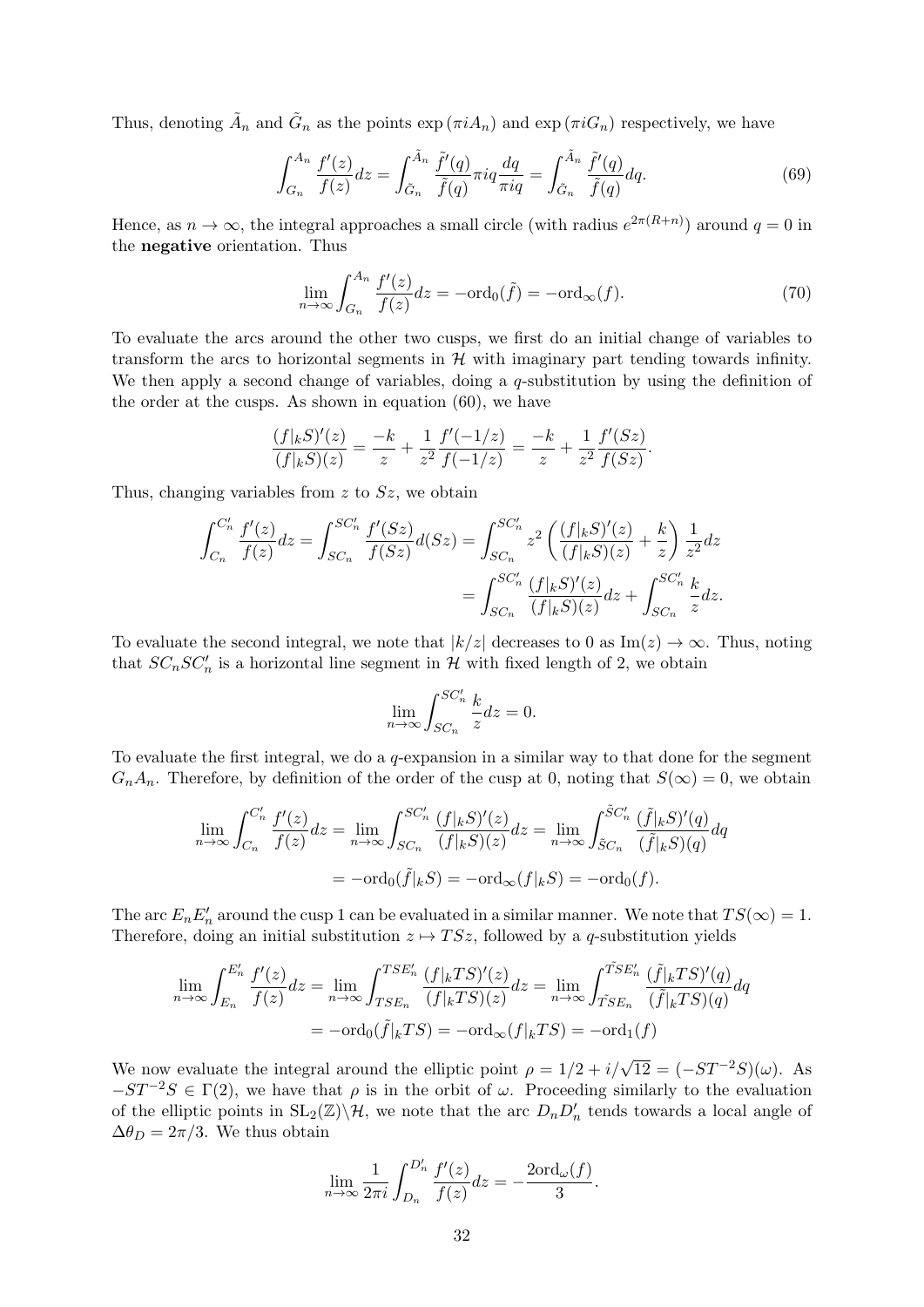Evaluating the arcs around the other two elliptic points (both of which are in the orbit of  $\omega$ and have a local angle of  $2\pi/3$ , yields

$$
\lim_{n \to \infty} \frac{1}{2\pi i} \int_{C_n}^{C'_n} \frac{f'(z)}{f(z)} dz = -\frac{2\text{ord}_{\omega}(f)}{3} \quad \text{and} \quad \lim_{n \to \infty} \frac{1}{2\pi i} \int_{E_n}^{E'_n} \frac{f'(z)}{f(z)} dz = -\frac{2\text{ord}_{\omega}(f)}{3}.
$$

To evaluate the integral along  $B'_nC_n$  and  $C'_nD_n$ , we apply Lemma 23. We let  $\gamma_1 = \begin{pmatrix} 1 & 0 \\ 2 & 1 \end{pmatrix} \in$  $\Gamma(2)$  and note that  $\gamma_1(B'_nC_n) = D_nC'_n$ . Thus, we have

$$
\int_{B'_n}^{C_n} \frac{f'(z)}{f(z)} dz + \int_{C'_n}^{D_n} \frac{f'(z)}{f(z)} dz = -k \int_{B'_n}^{C_n} \frac{1}{z + 1/2} dz.
$$
 (71)

Similarly, we let  $\gamma_2 = \begin{pmatrix} 1 & -2 \\ 2 & 2 \end{pmatrix}$ 2 −3 ), and note that  $\gamma_2 \in \Gamma(2)$  and  $\gamma_2(E'F) = (ED')$ . Thus, again by Lemma 23, we obtain

$$
\int_{D'_n}^{E_n} \frac{f'(z)}{f(z)} dz + \int_{E'_n}^{F_n} \frac{f'(z)}{f(z)} dz = -k \int_{E'_n}^{F_n} \frac{1}{z - 3/2} dz.
$$
 (72)

We now apply a change of variables in the first integral with  $z \mapsto z - 1/2$ . Thus the contour of integration becomes a negatively orientated arc from i  $\frac{1}{\sqrt{3}}$  $\frac{\sqrt{3}}{2}$  to 1/2. Similarly, we apply a change of variables in the second integral with  $z \mapsto z + 3/2$ .

We thus obtain

$$
-k\int_{B'}^{C} \frac{1}{z+1/2} - k\int_{E'}^{F} \frac{1}{z-3/2} = -k\int_{-1/2}^{i\sqrt{3}/2} \frac{1}{z} dz + \int_{i\sqrt{3}/2}^{1/2} \frac{1}{z} dz.
$$
 (73)

Noting that the only pole of  $\frac{1}{z}$  is at  $z = 0$ , we transform the contour such that it forms a half circle in the negative orientation, as shown in Figure 7.



Figure 7: Transformation of the contour to a negatively orientated half circle in  $H$  centred at 0 with radius  $r = 1/2$ .

We can now easily compute the integral by doing the standard change of variables  $z = \frac{1}{2}$  $rac{1}{2}$  exp  $i\theta$ , thus  $dz = \frac{1}{2}$  $\frac{1}{2}i \exp i\theta \, d\theta.$ 

$$
\int_{-1/2}^{i\sqrt{3}/2} \frac{1}{z} dz + \int_{i\sqrt{3}/2}^{1/2} \frac{1}{z} dz = \int_{\pi}^{0} i d\theta = -\pi i
$$
 (74)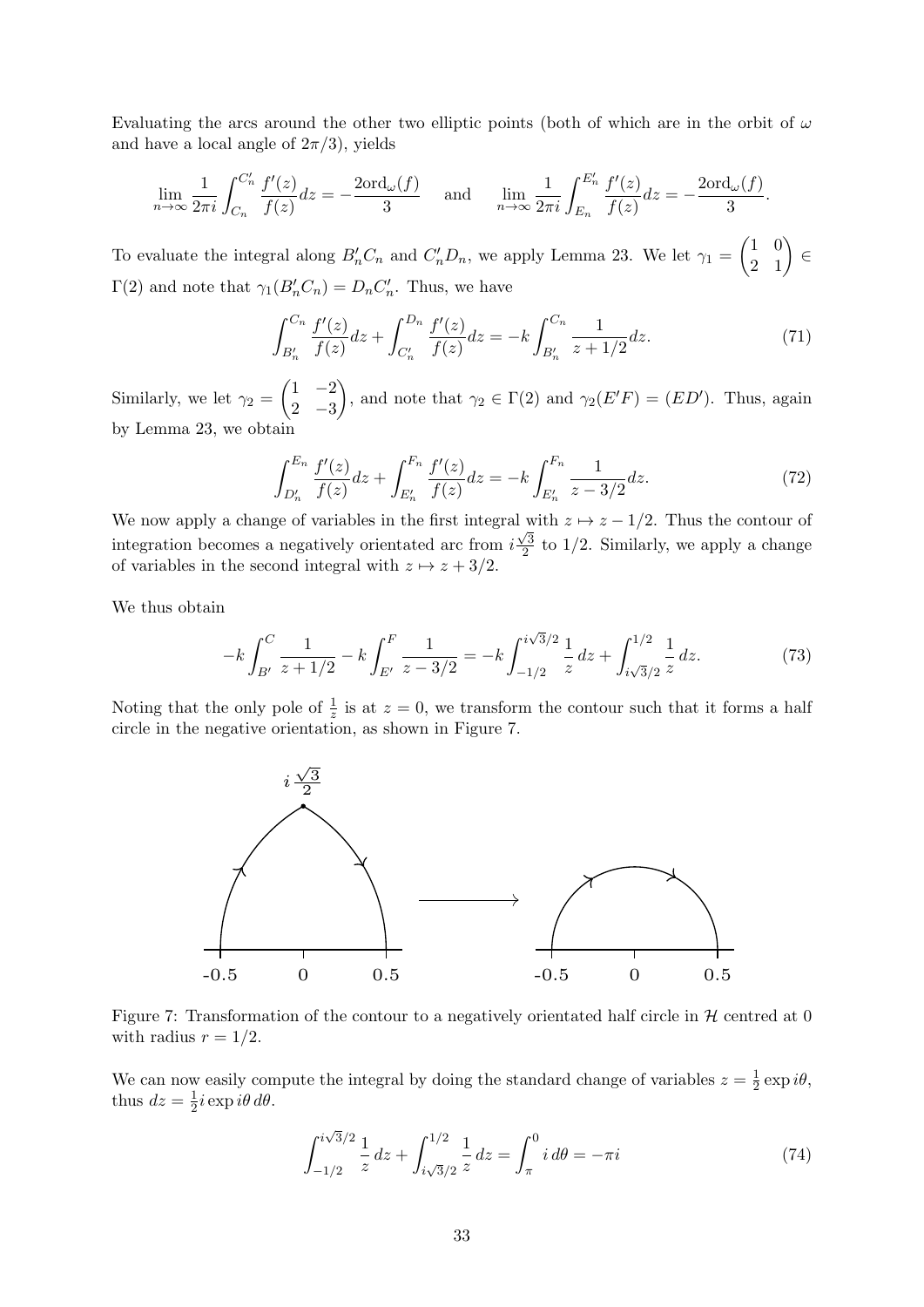Therefore, the total contribution of the integral over the segments  $B'_nC_n, C'_nD_n, D'_n, E_n$  and  $E'_n F_n$  gives us

$$
\int_{B'_n}^{C_n} \frac{f'(z)}{f(z)} dz + \int_{C'_n}^{D_n} \frac{f'(z)}{f(z)} dz + \int_{D'_n}^{E_n} \frac{f'(z)}{f(z)} dz + \int_{E'_n}^{F_n} \frac{f'(z)}{f(z)} dz = k\pi i
$$

Finally, putting each of the separate contributions together gives us

$$
\lim_{n \to \infty} \frac{1}{2\pi i} \oint_{\mathcal{C}_n} \frac{f'(z)}{f(z)} dz = \frac{1}{2\pi i} (0 + i\pi k) - \text{ord}_{\infty}(f) - \text{ord}_{0}(f) - \text{ord}_{1}(f) - \text{ord}_{\omega}(f)
$$

$$
= \frac{k}{2} - \text{ord}_{\infty}(f) - \text{ord}_{0}(f) - \text{ord}_{1}(f) - \text{ord}_{\omega}(f) \tag{75}
$$

Equating (75) with equation (66) obtained from the argument principle yields

$$
\sum_{\substack{z \in \Gamma(2) \setminus \mathcal{H} \\ z \neq \omega}} \text{ord}_z(f) = \frac{k}{2} - \text{ord}_{\infty}(f) - \text{ord}_0(f) - \text{ord}_1(f) - \text{ord}_{\omega}(f)
$$
  

$$
\implies \text{ord}_{\infty}(f) + \text{ord}_0(f) + \text{ord}_1(f) + \sum_{z \in \Gamma(2) \setminus \mathcal{H}} \text{ord}_z(f) = \frac{k}{2}
$$

where the final equality arises from absorbing  $\text{ord}_{\omega}(f)$  into the sum obtained from the argument principle. This hence proves the valence formula for  $\Gamma(2)$ .  $\Box$ 

## Valence formula for general Γ

In principle, a similar procedure to that done for  $\Gamma(2)$  can be used to evaluate the contour integral around the fundamental domain for any finite index subgroup. Indeed, given a finite index subgroup  $\Gamma$  the main steps to follow are:

- 1. Determine a (connected) fundamental domain for Γ. This can be done either by manually searching for a set of coset representatives for  $\Gamma\setminus SL_2(\mathbb{Z})$ , or alternatively by using Farey symbols [13].
- 2. Integrate along a contour  $\mathcal C$  around the fundamental domain.
- 3. Modify  $\mathcal C$  accordingly to pass around zeros/poles on the boundary.
- 4. Identify which matrices  $\gamma \in \Gamma$  send boundary segments of F to other boundary segments.
- 5. Use Lemma 23 to evaluate the integral along these boundary segments.
- 6. Use Equation (51) to evaluate the contours around the elliptic points.
- 7. Apply a q-substitution to evaluate the arcs around the cusps.
- 8. Equate the total contribution obtained from each piece-wise smooth segment with that obtained from using the argument principle on the contour integral.

Generalising the above procedure to arbitrary congruence subgroups, even for certain types of subgroups such as  $\Gamma_0(p)$  where the fundamental domain is simple and well-known, is a highly non-trivial task. Instead of having to work with the fundamental domain directly, we can instead prove a generalised valence formula without any prior knowledge required of the fundamental domain.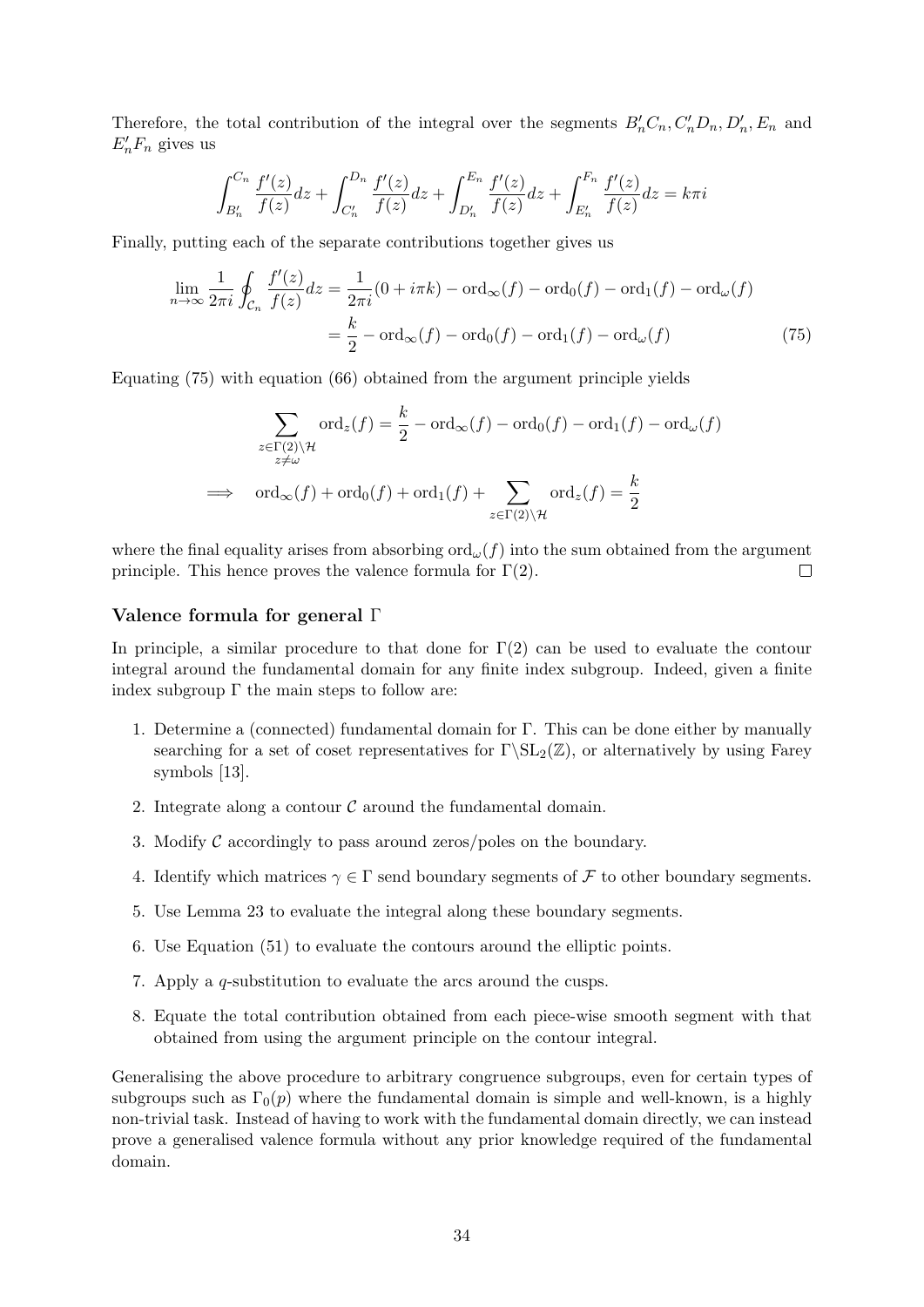We first prove the following group-theoretic result:

**Lemma 25:** [2, p. 35] Let G be a group acting transitively on a set X (i.e. there is only one orbit). Let H be a finite index subgroup of G. Note that H acts on X, and define  $G_x$ (respectively  $H_x$ ) to be the stabilizer subgroup of G (respectively H) with respect to x.

Denoting R as a set of orbit representatives for the quotient  $H\backslash X$ , we get

$$
\sum_{x \in R} [G_x : H_x] = [G : H]. \tag{76}
$$

Note that if G and H are finite groups, then equation  $(76)$  is simply a consequence of the Orbit-Stabiliser theorem. For our purposes, however, we shall require the result for any groups  $G, H$  where  $H$  has finite index in  $G$ .

*Proof*: [2, p. 35] We first note that, by definition,  $H_x$  is a subgroup of  $G_x$ . We now define the map  $\sigma : H_x \backslash G_x \to H \backslash G$  where  $\sigma(H_x g) = Hg$  for all  $g \in G_x$ . Clearly  $\sigma$  is well-defined. Furthermore, let  $g_1, g_2 \in G_x$  be such that  $\sigma(H_x g_1) = \sigma(H_x g_2)$ . We thus obtain

$$
\sigma(H_x g_1) = \sigma(H_x g_2) \implies Hg_1 = Hg_2
$$
  
\n
$$
\implies g_1 g_2^{-1} \in H \text{ and } g_1 g_2^{-1} \in G_x
$$
  
\n
$$
\implies g_1 g_2^{-1} \in H_x
$$
  
\n
$$
\implies H_x g_1 = H_x g_2.
$$

Hence,  $\sigma$  is an injective map. As H has finite index in G, this implies  $H_x$  has finite index in  $G_x$ . We thus obtain  $|H_x\backslash G_x| = |\text{Im}(\sigma)| = |H\backslash HG_x|$ 

Now let  $x_0 \in X$  be given, and define the map  $\phi : H \backslash G \to H \backslash X$  where  $\phi(Hg) = (Hgx_0)$ . We first note that  $\phi$  is surjective due to the group action of G on X being transitive.

Now, for each  $x \in X$ , we note that there exists  $g_x \in G$  such that  $g_x x_0 = x$  as G acts transitively on X. We also define two subsets  $F_{H_x}$  and  $F'_{H_x}$  of  $H \backslash G$ , where

$$
F_{H_x} = \{ Hg \in H \backslash G \mid Hgx = Hx \}
$$

and

$$
F'_{H_x} = \{ Hg \in H \backslash G \mid Hgx_0 = Hx \}.
$$

Note that, by definition,  $F'_{H_x} = \phi^{-1}(\lbrace Hx \rbrace)$ . We now define a map  $\tau : F_{H_x} \to F'_{H_x}$  where  $\tau(Hg) = Hgg_x$ . We note that this map is well-defined as

$$
Hg \in F_{H_x} \implies Hgx = Hx \implies Hgg_x x_0 = Hx \implies Hgg_x \in F'_{H_x}
$$

Furthermore, we note that  $\tau$  is bijective. Indeed, if  $g_1, g_2 \in G$  such that  $\tau(Hg_1) = \tau(Hg_2)$ , then

$$
\tau(Hg_1) = \tau(Hg_2) \implies Hg_1g_x = Hg_2g_x
$$
  
\n
$$
\implies g_1g_x(g_2g_x)^{-1} \in H
$$
  
\n
$$
\implies g_1g_2^{-1} \in H
$$
  
\n
$$
\implies Hg_1 = Hg_2
$$

thus proving  $\tau$  injective. To prove surjectivity, let  $Hg \in F'_{H_x}$  and note that

$$
\tau(Hgg_x^{-1}) = Hgg_x^{-1}g_x = Hg.
$$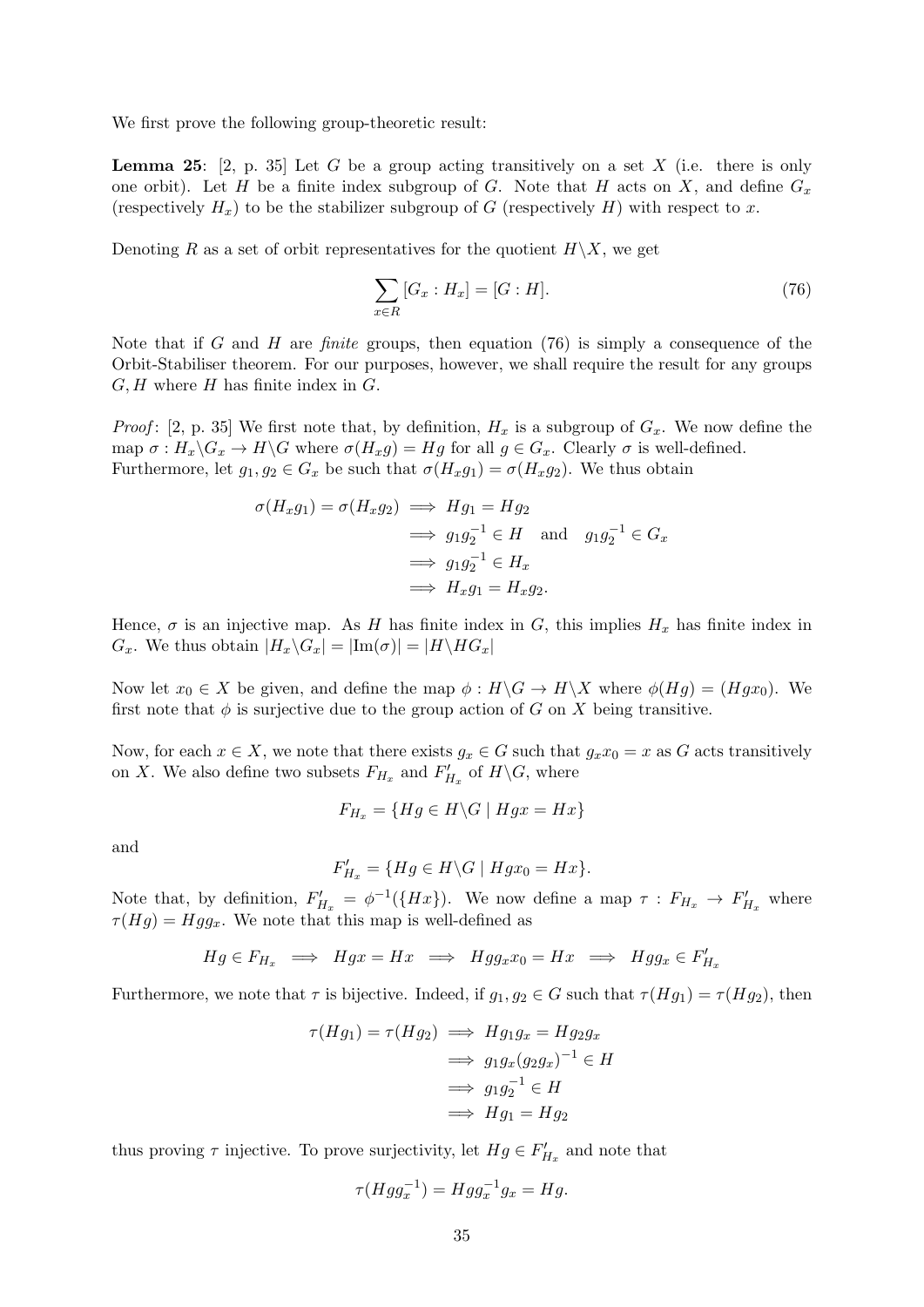Thus, we have  $\tau$  a bijective map and hence  $|F'_{H_x}| = |F_{H_x}|$ . We note that  $F_{H_x}$  is by definition the image of  $\sigma$ . Thus, we obtain

$$
|F'_{H_x}| = |F_{H_x}| = |\text{Im}(\sigma)| = [G_x : H_x]
$$
\n(77)

for each  $x \in X$ . Finally, we conclude by summing over a set the coset represnetatives R for  $H\backslash X$ 

$$
[G:H] = |H\backslash G| = \sum_{x \in R} |\phi^{-1}(\{Hx\})| = \sum_{x \in R} |F'_{H_x}| = \sum_{x \in R} [G_x : H_x]
$$

which thus proves the lemma.

We are now ready to prove the main theorem, which generalises the valence formula obtained from  $SL_2(\mathbb{Z})$  and  $\Gamma(2)$ . Our proof shall mostly follow the one given by Bruin–Dahmen [2, p. 41].

**Theorem 26:** [2, p. 40] Let f be a non-zero modular form of integer weight k for some finite index subgroup Γ. For each cusp  $\mathfrak{c} \in \text{Cusps}(\Gamma)$ , define

$$
\epsilon_{\Gamma,\mathfrak{c}} = \begin{cases} 1 & \text{if } -I \notin \Gamma \text{ and } \mathfrak{c} \text{ is regular} \\ 2 & \text{if } -I \in \Gamma \text{ or } \mathfrak{c} \text{ is irregular} \end{cases}
$$

Then we have

$$
\sum_{z \in \Gamma \backslash \mathcal{H}} \frac{\text{ord}_z(f)}{|\Gamma_z|} + \sum_{\mathfrak{c} \in \text{Cusps}(\Gamma)} \frac{\text{ord}_{\Gamma,\mathfrak{c}}(f)}{\epsilon_{\Gamma,\mathfrak{c}}} = \frac{k}{24} [\text{SL}_2(\mathbb{Z}) : \Gamma]. \tag{78}
$$

.

We also have an analogous result for the projective special linear group  $PSL_2(\mathbb{Z})$  where we define

$$
\bar{\epsilon}_{\Gamma,\mathfrak{c}} = \begin{cases} 1 & \text{if } \mathfrak{c} \text{ is regular} \\ 2 & \text{if } \mathfrak{c} \text{ is irregular} \end{cases}
$$

and we have

$$
\sum_{z \in \Gamma \backslash \mathcal{H}} \frac{\text{ord}_z(f)}{|\overline{\Gamma}_z|} + \sum_{\mathfrak{c} \in \text{Cusps}(\Gamma)} \frac{\text{ord}_{\Gamma,\mathfrak{c}}(f)}{\overline{\epsilon}_{\Gamma,\mathfrak{c}}} = \frac{k}{12} [\text{PSL}_2(\mathbb{Z}) : \overline{\Gamma}]. \tag{79}
$$

*Proof:* [2, p. 41] We first prove that if  $\gamma_1$  and  $\gamma_2$  represent the same coset of  $\Gamma$  in  $SL_2(\mathbb{Z})$  then  $(f|_{k}\gamma_1)(z) = (f|_{k}\gamma_2)(z).$ 

Let  $\gamma_1 = \begin{pmatrix} a_1 & b_1 \\ a_1 & d \end{pmatrix}$  $c_1$   $d_1$  $\Big) \in SL_2(\mathbb{Z})$  and  $\gamma_2 = \begin{pmatrix} a_2 & b_2 \\ a & d \end{pmatrix}$  $c_2$   $d_2$  $\Big\} \in SL_2(\mathbb{Z})$ . Note that  $\Gamma_{\gamma_1} = \Gamma_{\gamma_2}$  implies  $\gamma_1 \gamma_2^{-1} \in \Gamma$ . Thus, we have

$$
f(\gamma_1 \gamma_2^{-1} z) = ((c_1 d_2 - c_2 d_1) z + (a_2 d_1 - b_2 c_1))^k f(z).
$$
\n(80)

Changing variables from z to  $\gamma_2 z = \frac{az+b_2}{cz+d_2}$  $rac{a_2z+b_2}{c_2z+d_2}$  yields

$$
f(\gamma_1 \gamma_2^{-1} \gamma_2 z) = \left( (c_1 d_2 - c_2 d_1) \left( \frac{a_2 z + b_2}{c_2 z + d_2} \right) + (a_2 d_1 - b_2 c_1) \right)^k f(\gamma_2 z)
$$
  
\n
$$
\implies f(\gamma_1 z) = \left( \frac{(c_1 z + d_1)(a_2 d_2 - b_2 c_2)}{c_2 z + d_2} \right)^k f(\gamma_2 z)
$$
  
\n
$$
\implies (c_1 z + d_1)^{-k} f(\gamma_1 z) = (c_2 z + d_2)^{-k} f(\gamma_2 z)
$$
  
\n
$$
\implies (f|_k \gamma_1)(z) = (f|_k \gamma_2)(z).
$$

 $\Box$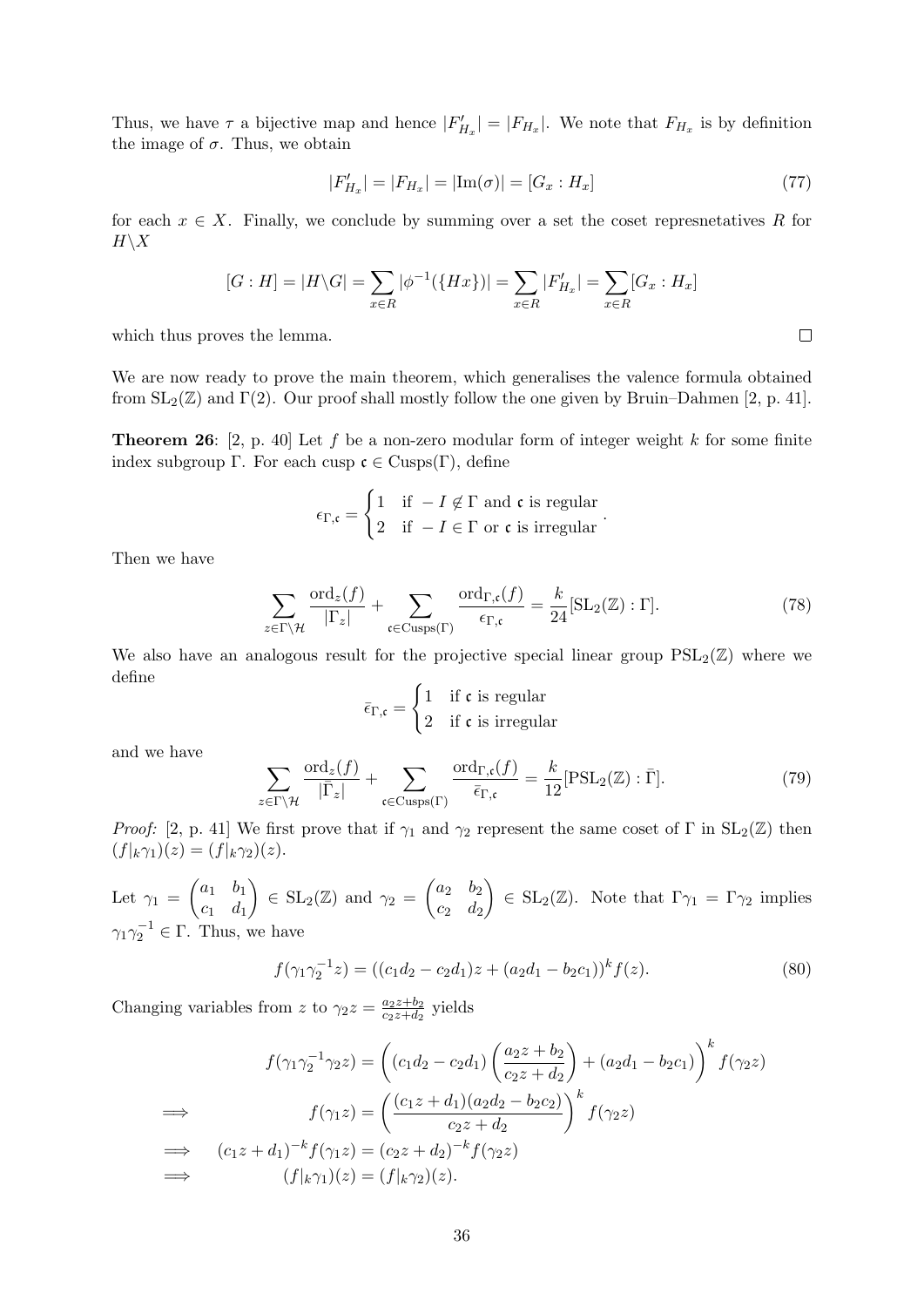Hence, the slash operator depends only on the coset  $\gamma$  represents and not on any particular representative.

We now prove that, for any  $\gamma_0 \in SL_2(\mathbb{Z})$ , we have

$$
(f|_{k}\gamma)(\gamma_0 z) = (c_0 z + d_0)^k (f|_{k}\gamma\gamma_0)(z). \tag{81}
$$

Note that

$$
(f|_{k}\gamma)(\gamma_{0}z) = (c\gamma_{0}z + d)^{-k} f(\gamma\gamma_{0}z)
$$
  
=  $\left(c\frac{a_{0}z + b_{0}}{c_{0}z + d_{0}} + d\right)^{-k} f(\gamma\gamma_{0}z)$   
=  $(c_{0}z + d_{0})^{k} (c(a_{0}z + b_{0}) + d(c_{0}z + d_{0}))^{-k} f(\gamma\gamma_{0}z)$   
=  $(c_{0}z + d_{0})^{k} ((ca_{0} + dc_{0})z + (cb_{0} + dd_{0}))^{-k} f(\gamma\gamma_{0}z)$   
=  $(c_{0}z + d_{0})^{k} (f|_{k}\gamma\gamma_{0})(z)$ 

which thus proves  $(81)$ .

Let R be a set of coset representatives for the quotient  $\Gamma \setminus SL_2(\mathbb{Z})$ . Note that since  $\Gamma$  has finite index in  $SL_2(\mathbb{Z})$ , R is finite as  $|R| = |SL_2(\mathbb{Z}) : \Gamma|$ . We thus define the product F as

$$
F(z) = \prod_{\gamma \in R} (f|_{k}\gamma)(z). \tag{82}
$$

Note that  $F(z)$  is invariant under a choice of coset representatives, as shown previously.

We prove that  $F(z)$  is a modular form of weight  $k[\text{SL}_2(\mathbb{Z}) : \Gamma]$  for  $\text{SL}_2(\mathbb{Z})$ . Firstly, as R is finite, F is a finite product of holomorphic functions on  $H$ . Thus F is holomorphic on  $H$ .

To prove the modularity condition, let  $\gamma_0 \in SL_2(\mathbb{Z})$  and define  $Q = R\gamma_0 = {\gamma'\gamma_0|\gamma' \in R}$ . Note that Q is also a set of coset representatives for the quotient  $\Gamma \backslash SL_2(\mathbb{Z})$ . We thus note

$$
F(\gamma_0 z) = \prod_{\gamma' \in R} (f|_k \gamma')(\gamma_0 z) = \prod_{\gamma' \in R} (c_0 z + d_0)^k (f|_k (\gamma' \gamma_0) z)
$$
  
=  $(c_0 z + d_0)^{k[\text{SL}_2(\mathbb{Z}):\Gamma]} \prod_{\gamma' \in Q} (f|_k (\gamma') z).$ 

Thus, F satisfies the modularity condition for any  $\gamma_0 \in SL_2(\mathbb{Z})$  (as a modular form of weight  $k[\operatorname{SL}_2(\mathbb{Z}):\Gamma]).$ 

To check that F is holomorphic at  $\infty$ , we simply note that  $(f|_k \gamma)(z)$  is bounded as Im $(z) \to \infty$ . Thus the product over a set of finite coset representatives is bounded and hence  $F(z)$  is bounded as  $\text{Im}(z) \to \infty$ , therefore proving that  $F(z)$  is a modular form of weight  $k[\text{SL}_2(\mathbb{Z}) : \Gamma]$  for  $\text{SL}_2(\mathbb{Z})$ .

As  $F(z)$  is a modular form for  $SL_2(\mathbb{Z})$ , we can thus apply the valence formula obtained for  $SL_2(\mathbb{Z})$ , by Theorem 22. This gives us

$$
\operatorname{ord}_{\infty}(F) + \frac{1}{2}\operatorname{ord}_{i}(F) + \frac{1}{3}\operatorname{ord}_{\omega}(F) + \sum_{w \in W} \operatorname{ord}_{w}(F) = \frac{k}{12} [\operatorname{SL}_{2}(\mathbb{Z}) : \Gamma]. \tag{83}
$$

We now rewrite equation (83), noting that the only elliptic points (points with non-trivial stabiliser) in  $SL_2(\mathbb{Z})\backslash\mathcal{H}$  are i and  $\omega$ . Thus, by (26), we have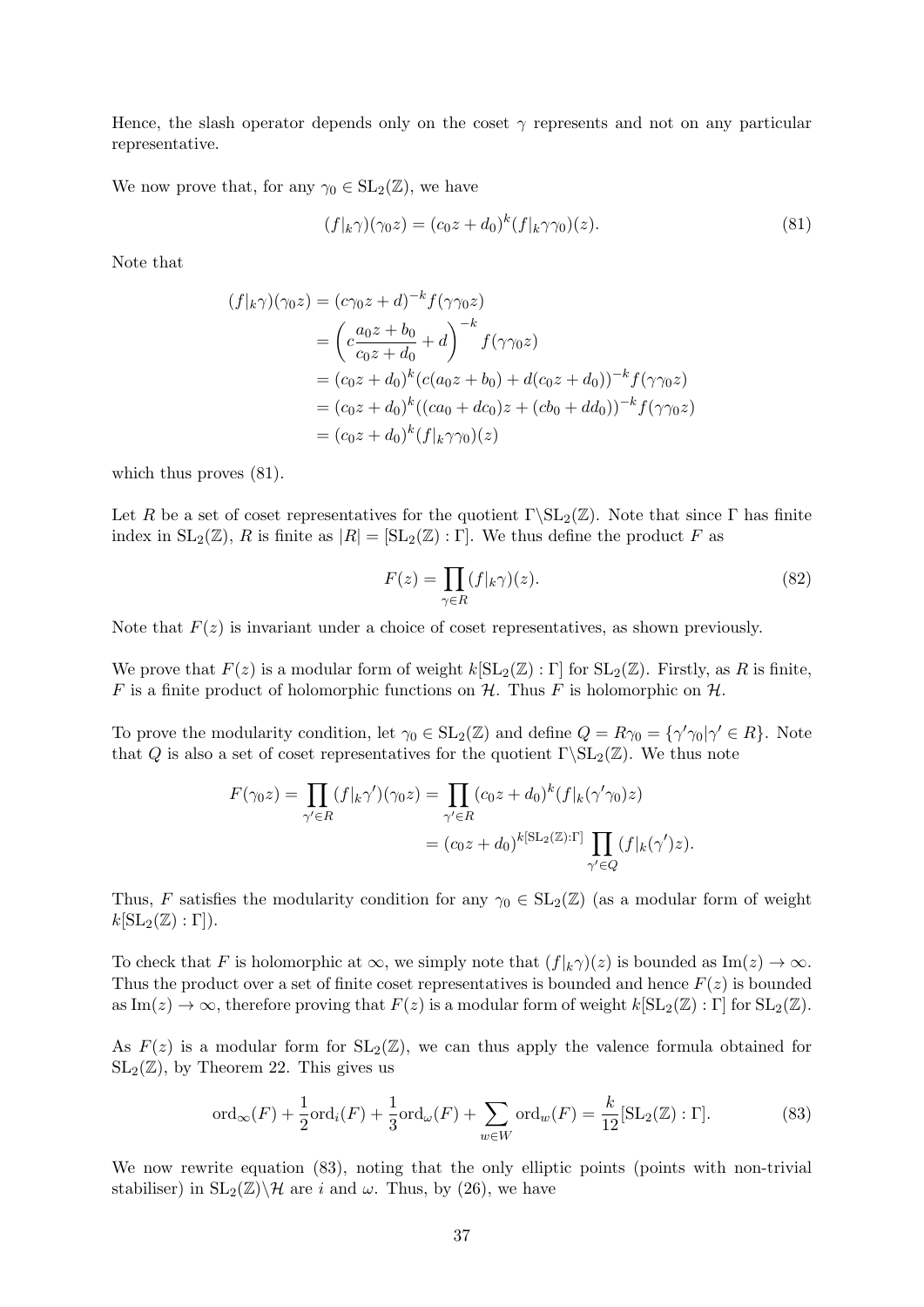$$
\frac{1}{2}\text{ord}_{\infty}(F) + \sum_{z \in \text{SL}_2(\mathbb{Z}) \backslash \mathcal{H}} \frac{\text{ord}_z(F)}{|\text{SL}_2(\mathbb{Z})_z|} = \frac{k}{24} [\text{SL}_2(\mathbb{Z}) : \Gamma] \tag{84}
$$

We now calculate the order of F at a point  $z \in \mathcal{H}$ .

$$
\begin{split} \text{ord}_{z}(F) &= \text{ord}_{z} \left( \prod_{\gamma \in R} (f|_{k}\gamma)(z) \right) = \sum_{\gamma \in R} \text{ord}_{z}((f|_{k}\gamma)(z)) \\ &= \sum_{\gamma \in R} \text{ord}_{z} \left( (cz+d)^{-k} f(\gamma z) \right) \\ &= \sum_{\gamma \in R} \text{ord}_{\gamma z}(f) \\ &= \sum_{w \in \Gamma \backslash \mathrm{SL}_{2}(\mathbb{Z})z} [\text{SL}_{2}(\mathbb{Z})_{w} : \Gamma_{w}] \text{ ord}_{w}(f) \end{split} \tag{85}
$$

where the last equality follows from Lemma 25, where we have grouped together the terms  $\gamma$ where  $\gamma z = w$  for each  $w \in \Gamma \backslash \mathrm{SL}_2(\mathbb{Z})z$ .

We now note that  $SL_2(\mathbb{Z})_w$  is finite and the cardinality  $|SL_2(\mathbb{Z})_w|$  also only depends on the orbit of w. Hence, as  $w = \gamma(z)$ , we have  $|SL_2(\mathbb{Z})_w| = |SL_2(\mathbb{Z})_z|$ . We therefore obtain

$$
[\operatorname{SL}_2(\mathbb{Z})_w : \Gamma_w] = \frac{|\operatorname{SL}_2(\mathbb{Z})_w|}{|\Gamma_w|} = \frac{|\operatorname{SL}_2(\mathbb{Z})_z|}{|\Gamma_w|}.
$$

Hence, dividing the identity obtaining in (85) by  $|SL_2(\mathbb{Z})_z|$  yields

$$
\frac{\mathrm{ord}_{z}(F)}{|\mathrm{SL}_{2}(\mathbb{Z})_{z}|}=\sum_{w\in \Gamma \backslash \mathrm{SL}_{2}(\mathbb{Z})z}\frac{[\mathrm{SL}_{2}(\mathbb{Z})_{w}:\Gamma_{w}]}{|\mathrm{SL}_{2}(\mathbb{Z})_{z}|}\mathrm{ord}_{w}(f)=\sum_{w\in \Gamma \backslash \mathrm{SL}_{2}(\mathbb{Z})z}\frac{\mathrm{ord}_{w}(f)}{|\Gamma_{w}|}.
$$

This therefore allows us to evaluate the second term in equation (84), given as

$$
\sum_{z \in \mathrm{SL}_2(\mathbb{Z}) \backslash \mathcal{H}} \frac{\mathrm{ord}_z(F)}{|\mathrm{SL}_2(\mathbb{Z})_z|} = \sum_{z \in \mathrm{SL}_2(\mathbb{Z}) \backslash \mathcal{H}} \sum_{w \in \Gamma \backslash \mathrm{SL}_2(\mathbb{Z})_z} \frac{\mathrm{ord}_w(f)}{|\Gamma_w|} = \sum_{w \in \Gamma \backslash \mathcal{H}} \frac{\mathrm{ord}_w(f)}{|\Gamma_w|}.
$$
(86)

where the last equality follows by considering the natural bijective map  $\phi$  from  $SL_2(\mathbb{Z})\backslash\mathcal{H}\times$  $\Gamma\backslash \mathrm{SL}_2(\mathbb{Z})$  to  $\Gamma\mathcal{H}$  given by  $\phi(\mathrm{SL}_2(\mathbb{Z})z,\Gamma\gamma)=\Gamma\gamma(z)$ .

What remains is to evaluate the first term in equation (84). This is shown in Theorem 27 to be

$$
\frac{1}{2} \text{ord}_{\infty} F = \sum_{c \in \text{Cusps}(\Gamma)} \frac{\text{ord}_{\Gamma,c}(f)}{\epsilon_{\Gamma,c}}.
$$
\n(87)

We can therefore finally conclude that

$$
\sum_{w \in \Gamma \backslash \mathcal{H}} \frac{\text{ord}_w(f)}{|\Gamma_w|} + \sum_{c \in \text{Cusps}(\Gamma)} \frac{\text{ord}_{\Gamma,c}(f)}{\epsilon_{\Gamma,c}} = \sum_{z \in \text{SL}_2(\mathbb{Z}) \backslash \mathcal{H}} \frac{\text{ord}_z(F)}{|\text{SL}_2(\mathbb{Z})_z|} + \frac{1}{2} \text{ord}_{\infty} F = \frac{k}{24} [\text{SL}_2(\mathbb{Z}) : \Gamma] \tag{88}
$$

where the final equality follows from equation (84). This therefore proves the general valence formula for arbitrary finite index subgroups Γ.

The projective analogue can be derived by simply considering two cases: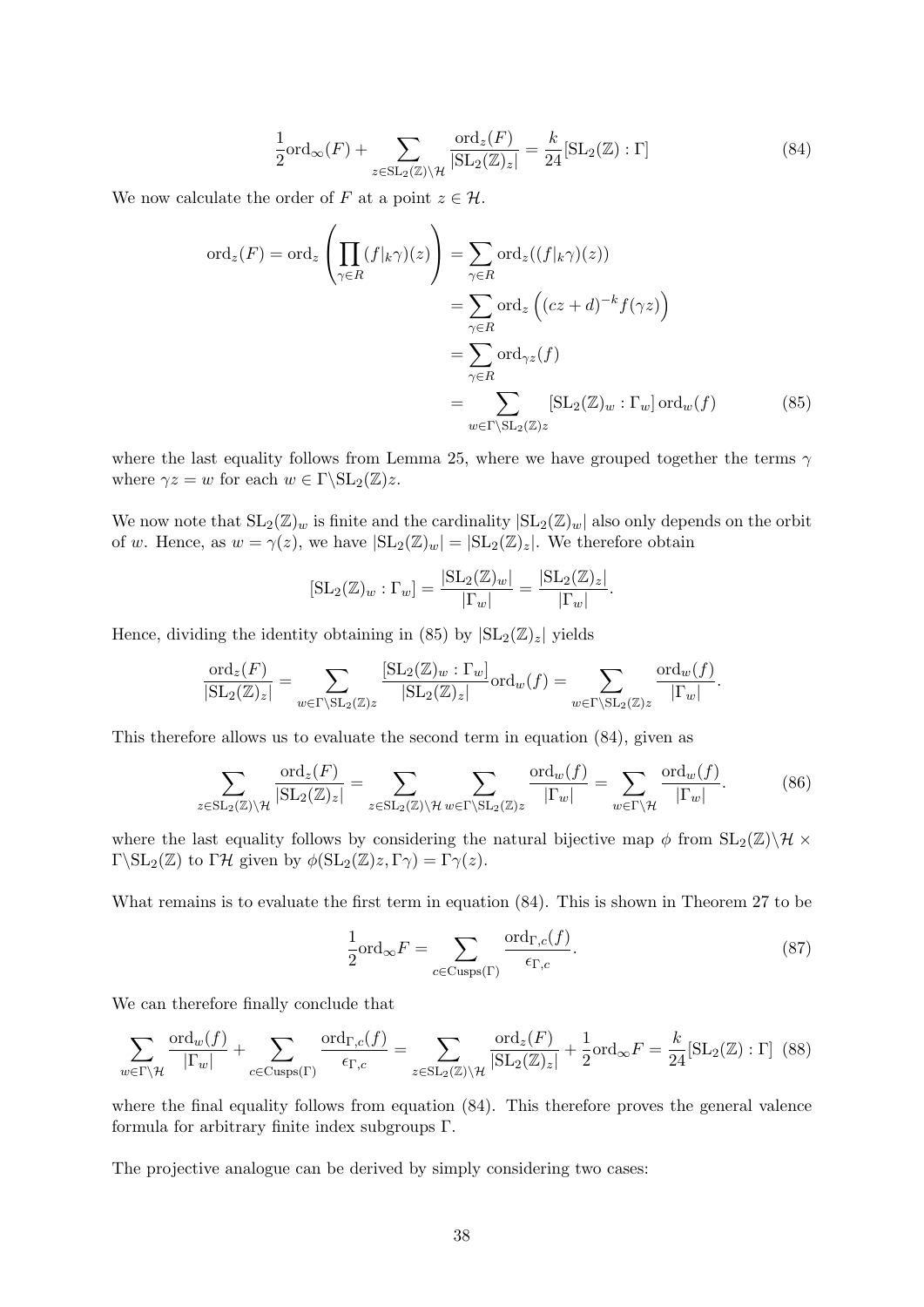**Case 1:**  $-I \in \Gamma$ . We therefore have:  $[\text{SL}_2(\mathbb{Z}) : \Gamma] = [\text{PSL}_2(\mathbb{Z}) : \overline{\Gamma}]$ . We also note that all cusps of  $X(\Gamma)$  are regular, thus  $\epsilon_{\Gamma,c} = 2$  and  $\bar{\epsilon}_{\Gamma,c} = 1$ , therefore  $\epsilon_{\Gamma,c} = 2\bar{\epsilon}_{\Gamma,c}$  for all  $c \in \text{Cusp}( \Gamma)$ . We also note that  $-I$  trivially stabilises all points in  $H$ , thus  $-I \in \Gamma_z$  for all  $z \in \Gamma \backslash H$  and therefore  $|\Gamma_z|=2|\bar{\Gamma}_z|.$ 

Hence, multiplying equation (88) by 2, we obtain

$$
\sum_{w \in \Gamma \backslash \mathcal{H}} \frac{\text{ord}_{w}(f)}{|\Gamma_{w}|/2} + \sum_{c \in \text{Cusps}(\Gamma)} \frac{\text{ord}_{\Gamma,c}(f)}{\epsilon_{\Gamma,c}/2} = \frac{k}{12} [\text{SL}_{2}(\mathbb{Z}) : \Gamma]
$$
  
\n
$$
\implies \sum_{w \in \Gamma \backslash \mathcal{H}} \frac{\text{ord}_{w}(f)}{|\overline{\Gamma}_{w}|} + \sum_{c \in \text{Cusps}(\Gamma)} \frac{\text{ord}_{\Gamma,c}(f)}{\overline{\epsilon}_{\Gamma,c}/2} = \frac{k}{12} [\text{PSL}_{2}(\mathbb{Z}) : \overline{\Gamma}].
$$

**Case 2:**  $-I \notin \Gamma$ . In this case, we note  $[\text{SL}_2(\mathbb{Z}) : \Gamma] = 2[\text{PSL}_2(\mathbb{Z}) : \overline{\Gamma}]$ . We also trivially obtain  $\epsilon_{\Gamma,c} = \bar{\epsilon}_{\Gamma,c}$  by definition, and finally note that since  $-I \notin \Gamma_z$ , we have  $|\Gamma_z| = |\bar{\Gamma}_z|$ .

Therefore, simply rewriting equation (88), with the above observations, we obtain

$$
\sum_{w \in \Gamma \backslash \mathcal{H}} \frac{\text{ord}_{w}(f)}{|\bar{\Gamma}_{w}|} + \sum_{c \in \text{Cusps}(\Gamma)} \frac{\text{ord}_{\Gamma,c}(f)}{\bar{\epsilon}_{\Gamma,c}/2} = \frac{k}{12} [\text{PSL}_{2}(\mathbb{Z}) : \bar{\Gamma}]
$$

which therefore proves the projective analogue of the theorem.

All that remains now is to prove equation (87):

**Theorem 27:** [2, p. 42] Let  $\Gamma$  be a finite index subgroup in  $SL_2(\mathbb{Z})$  and let f be a modular form of weight k for Γ. Define F as given in equation  $(82)$ . Then, we have

$$
\frac{1}{2} \text{ord}_{\infty} F = \sum_{\mathfrak{c} \in \text{Cusps}(\Gamma)} \frac{\text{ord}_{\Gamma,\mathfrak{c}}(f)}{\epsilon_{\Gamma,\mathfrak{c}}}.
$$
 (89)

Proof: [2, p. 42] We shall prove the above theorem in several steps, given from (i) to (viii). First, we define the set  $U \subseteq SL_2(\mathbb{Z})$  where

$$
U = \langle T \rangle = \left\{ \begin{pmatrix} 1 & b \\ 0 & 1 \end{pmatrix} \mid b \in \mathbb{Z} \right\}
$$
 (90)

and consider the quotient

$$
Z = SL_2(\mathbb{Z})/U.
$$
\n(91)

**Step (i)**: We define the map  $\phi: Z \to \mathbb{P}^1(\mathbb{Q})$  given by  $\gamma U \mapsto \gamma(\infty)$ . We first prove that  $\phi$  is well-defined. Indeed let  $\gamma_1, \gamma_2 \in SL_2(\mathbb{Z})$  such that  $\gamma_1 U = \gamma_2 U$ . Thus

$$
\gamma_1 U = \gamma_2 U \implies \gamma_1^{-1} \gamma_2 \in U
$$
  
\n
$$
\implies \gamma_1^{-1} \gamma_2 \in \text{Stab}_{\text{SL}_2(\mathbb{Z})}(\infty) \text{ as } U \subseteq \text{SL}_2(\mathbb{Z})_\infty
$$
  
\n
$$
\implies \gamma_1^{-1} \gamma_2(\infty) = \infty
$$
  
\n
$$
\implies \gamma_1(\infty) = \gamma_2(\infty).
$$

We also easily note that  $\phi$  is also compatible with the group action induced by  $SL_2(\mathbb{Z})$ . Indeed, for any  $\gamma, \gamma_0 \in SL_2(\mathbb{Z})$  we have

$$
\gamma_0 \phi(\gamma U) = \gamma_0 \gamma(\infty) = \phi(\gamma_0 \gamma U).
$$

 $\Box$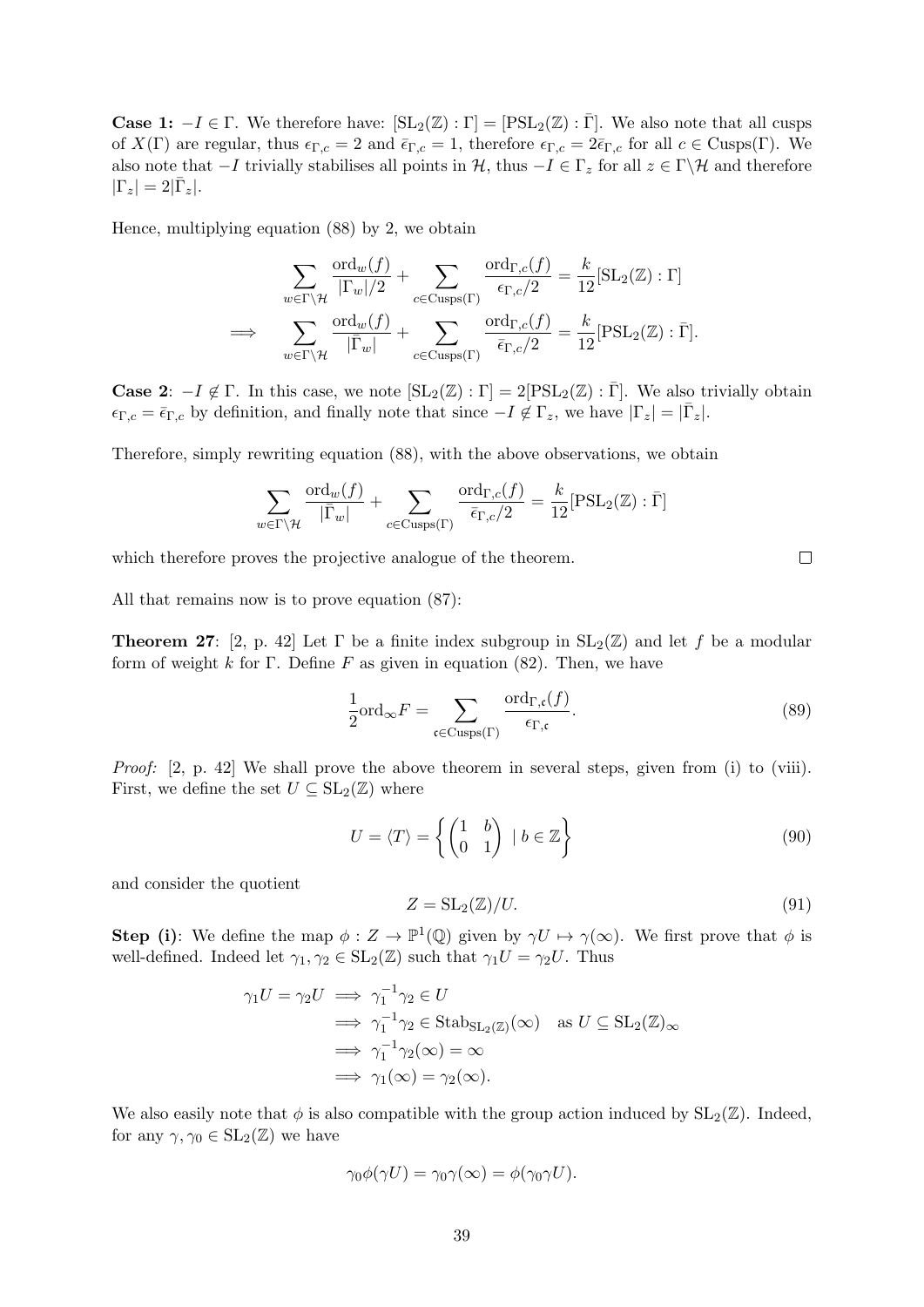Furthermore, we note  $\phi$  is the *unique* map  $Z \to \mathbb{P}^1(\mathbb{Q})$  that is compatible with the group action induced by  $SL_2(\mathbb{Z})$  and that sends U to  $\infty$ . Indeed, let  $\phi'$  be such a map. We thus have that  $\phi'(U) = \infty$  and

$$
\phi'(\gamma U) = \gamma \gamma^{-1} \phi(\gamma U) = \gamma \phi(\gamma^{-1}(\gamma U) = \gamma \phi(U) = \gamma(\infty) = \phi(\gamma U). \tag{92}
$$

**Step (ii)**: We now proceed by defining the natural map  $\phi_q : \Gamma \backslash Z \to \text{Cusps}(\Gamma) = \Gamma \backslash \mathbb{P}^1(\mathbb{Q})$ which we obtain by quotienting both sides of the map  $\phi$  by Γ. The map  $\phi_q$  is therefore given by  $\phi_q(\Gamma \gamma U) = \Gamma \gamma(\infty)$ . As before, we first prove  $\phi_q$  is well-defined.

$$
\Gamma \gamma_1 U = \Gamma \gamma_2 U \implies \gamma_1 \in \Gamma \gamma_2 U
$$
  
\n
$$
\implies \gamma_1 = \delta \gamma_2 \zeta \qquad \text{for some } \delta \in \Gamma, \zeta \in U
$$
  
\n
$$
\implies \gamma_1(\infty) = \delta \gamma_2 \zeta(\infty)
$$
  
\n
$$
\implies \gamma_1(\infty) = \delta \gamma_2(\infty)
$$
  
\n
$$
\implies \Gamma \gamma_1(\infty) = \Gamma \gamma_2(\infty).
$$

We now prove that, for each  $\mathfrak{c} \in \text{Cusps}(\Gamma)$ , the cardinality of  $\phi_q^{-1}(\mathfrak{c})$  is  $2/\epsilon_{\Gamma,\mathfrak{c}}$ .

Let  $\Gamma \gamma_1 U, \Gamma \gamma_2 U \in \Gamma \backslash Z$  such that  $\phi_q(\Gamma \gamma_1 U) = \phi_q(\Gamma \gamma_2 U)$ . Thus:

$$
\phi_q(\Gamma \gamma_1 U) = \phi_q(\Gamma \gamma_2 U) \implies \Gamma \gamma_1(\infty) = \Gamma \gamma_2(\infty)
$$
  
\n
$$
\implies \gamma_2^{-1} \delta \gamma_1 \in SL_2(\mathbb{Z})_{\infty} \qquad \text{for some } \delta \in \Gamma
$$
  
\n
$$
\implies \gamma_2^{-1} \delta \gamma_1 \in \{\pm I\} U
$$
  
\n
$$
\implies \gamma_2^{-1} \delta \gamma_1 \in U \qquad \text{or} \quad \gamma_2^{-1} \delta \gamma_1 \in -U
$$
  
\n
$$
\implies \delta \gamma_1 \in \gamma_2 U \qquad \text{or} \quad \delta \gamma_1 \in -\gamma_2 U
$$
  
\n
$$
\implies \Gamma \gamma_1 U \subseteq \Gamma \gamma_2 U \qquad \text{or} \quad \Gamma \gamma_1 U \subseteq -\Gamma \gamma_2 U
$$

Note that, if  $-I \in \Gamma$ , then we have  $\Gamma = -\Gamma$  and thus  $\Gamma \gamma_1 U = \Gamma \gamma_2 U$ , therefore proving  $\phi_q$ is injective. Otherwise, if  $-I \notin \Gamma$ , then we have two possibilities of either  $\Gamma \gamma_1 U = \Gamma \gamma_2 U$  or  $\Gamma \gamma_1 U = -\Gamma \gamma_2 U$ , noting that  $\Gamma \gamma_2 U \neq -\Gamma \gamma_2 U$ , since  $-I \notin U$ .

If  $\mathfrak{c} = \Gamma \gamma_1(\infty) = \Gamma \gamma_2(\infty)$  is a **regular** cusp, then by definition, we have that either case could occur and thus  $\phi_q^{-1}(\mathfrak{c}) = 2$ .

Conversely, if  $c = \Gamma \gamma_1(\infty) = \Gamma \gamma_2(\infty)$  is an **irregular** cusp, then we note that

$$
\gamma_2^{-1}\delta\gamma_1 \in SL_2(\mathbb{Z})_{\infty} \implies \gamma_1^{-1}\delta\gamma_1 \in \gamma_1^{-1}\gamma_2SL_2(\mathbb{Z})_{\infty}
$$

However, as  $\gamma_1^{-1} \delta \gamma_1 \in H_{\mathfrak{c}} = \left\langle \begin{pmatrix} -1 & h_{\Gamma}(\mathfrak{c}) \\ 0 & -1 \end{pmatrix} \right\rangle$  $\begin{pmatrix} -1 & h_{\Gamma}(\mathfrak{c}) \\ 0 & -1 \end{pmatrix}$ , then we thus obtain that only one of  $\gamma_1^{-1} \delta \gamma_1 \in$  $\gamma_1^{-1}\gamma_2 U$  or  $\gamma_1^{-1}\delta\gamma_1 \in -\gamma_1^{-1}\gamma_2 U$  may be obtained. Thus, we have  $\phi_q^{-1}(\mathfrak{c}) = 1$ .

We therefore obtain

$$
\phi_q^{-1}(\mathfrak{c}) = \begin{cases} 1 & \text{if } -I \in \Gamma \text{ or } \mathfrak{c} \text{ is irregular} \\ 2 & \text{if } -I \notin \Gamma \text{ and } \mathfrak{c} \text{ is regular} \end{cases}
$$

which thus proves that  $\phi_q^{-1}(\mathfrak{c}) = 2/\epsilon_{\Gamma,\mathfrak{c}}$ .

**Step (iii):** We now define the natural map  $\sigma : \Gamma \backslash SL_2(\mathbb{Z}) \to \Gamma \backslash Z$  defined by  $\Gamma \gamma \to \Gamma \gamma U$  where  $\gamma \in SL_2(\mathbb{Z})$ . Note that  $\sigma$  is clearly well-defined. To calculate the cardinality of the fibre of  $\sigma$ ,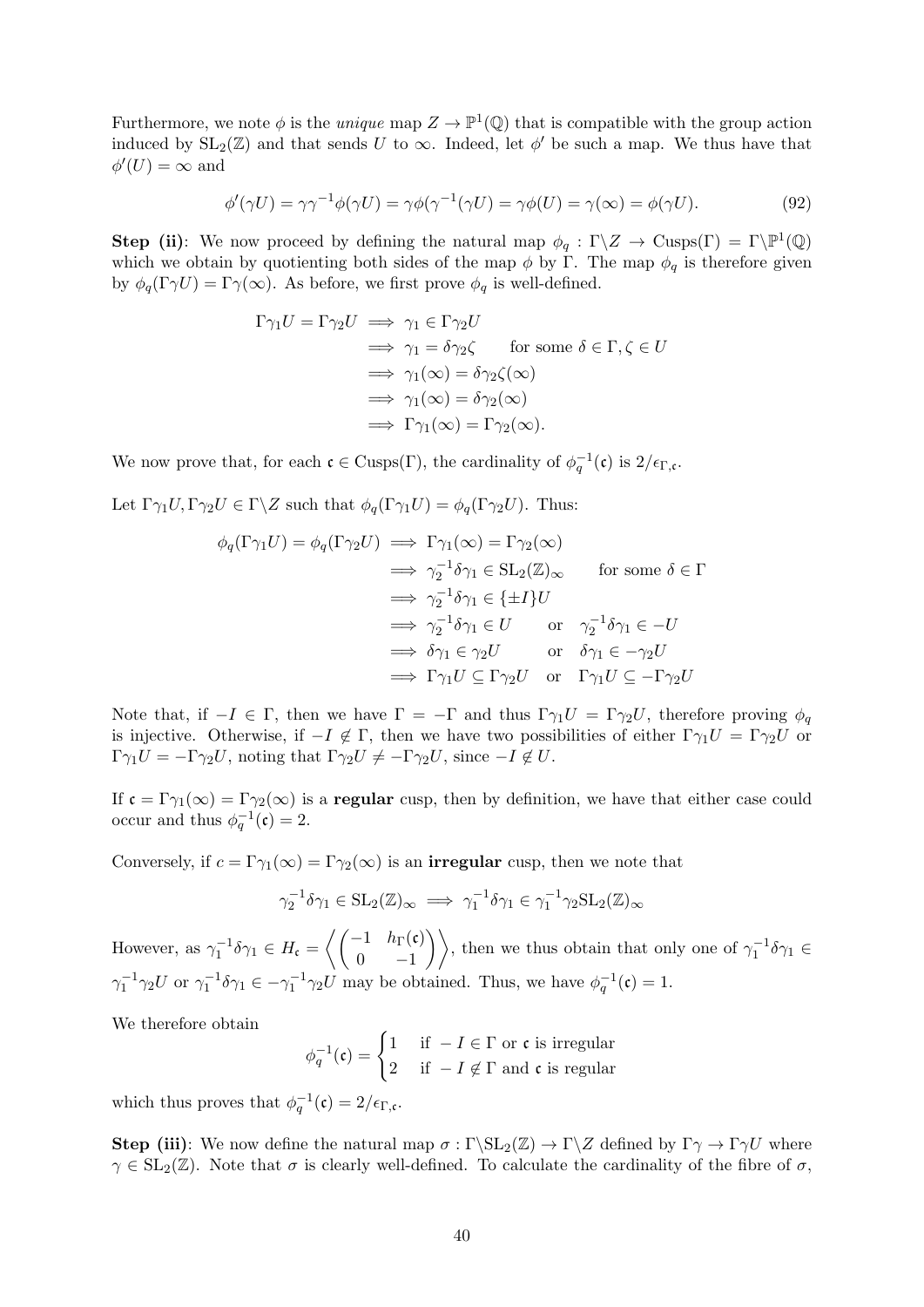we let  $\gamma_0 \in SL_2(\mathbb{Z})$  be given, and calculate  $\sigma^{-1}(\{\Gamma \gamma_0 U\})$ . Indeed, let  $\gamma \in SL_2(\mathbb{Z})$  such that  $\sigma(\Gamma \gamma) = \Gamma \gamma_0 U$ . Thus:

$$
\sigma(\Gamma \gamma) = \Gamma \gamma_0 U \implies \Gamma \gamma U = \Gamma \gamma_0 U
$$

$$
\implies \gamma_0^{-1} \delta \gamma \in U
$$

$$
\implies \gamma_0^{-1} \delta \gamma \in U
$$

Let  $h = h_{\Gamma}(\Gamma \gamma_0(\infty))$  be the width of the cusp  $\Gamma \gamma_0(\infty)$  and define  $H = \left\langle \begin{pmatrix} 1 & h \\ 0 & 1 \end{pmatrix} \right\rangle \subseteq U$ . Note that h is the index of H in U. Let  $\{\gamma_r \in R : r \in R\}$  be a set of coset representatives for H in U. We thus have

$$
\gamma_0^{-1}\delta\gamma \in U \implies \gamma_0^{-1}\delta\gamma \in \bigcup_{r \in R} H\gamma_r
$$

$$
\implies \gamma_0^{-1}\delta\gamma \in H\gamma_r \quad \text{for some } r \in R.
$$

We now consider two cases: If  $\Gamma\gamma_0(\infty)$  is **regular**, then we have  $H \subseteq H_c \subseteq \gamma_0^{-1} \Gamma \gamma_0$ . Thus

$$
\gamma_0^{-1}\delta\gamma \in H\gamma_r \implies \gamma_0^{-1}\delta\gamma \in \gamma_0^{-1}\Gamma\gamma_0\gamma_r \implies \Gamma\gamma = \Gamma\gamma_0\gamma_r.
$$

As there are h possible choices for  $\gamma_r$ , this proves  $|\sigma^{-1}(\{\Gamma \gamma_0 U\})| \leq h$  To prove  $|\sigma^{-1}(\{\Gamma \gamma_0 U\})|$ h, we let  $\gamma_{r,1}, \gamma_{r,2} \in R$  such that  $\Gamma \gamma_0 \gamma_{r,1} = \Gamma \gamma_0 \gamma_{r,2}$ . Thus

$$
\Gamma \gamma_0 \gamma_{r,1} = \Gamma \gamma_0 \gamma_{r,2} \implies \gamma_0 \gamma_{r,1} (\gamma_0 \gamma_{r,2})^{-1} \in \Gamma
$$
  
\n
$$
\implies \gamma_0 \gamma_{r,1} \gamma_{r,2}^{-1} \gamma_0^{-1} \in \gamma
$$
  
\n
$$
\implies \gamma_{r,1} \gamma_{r,2}^{-1} \in \gamma_0^{-1} \Gamma \gamma_0
$$
  
\n
$$
\implies \gamma_{r,1} \gamma_{r,2}^{-1} \in H \quad (\text{as } \gamma_{r,1} \gamma_{r,2} \in \text{SL}_2(\mathbb{Z})_{\infty})
$$
  
\n
$$
\implies H \gamma_{r,1} = H \gamma_{r,2}
$$

We therefore have that  $H\gamma_{r,1} \neq H\gamma_{r,2}$  implies  $\Gamma\gamma_0\gamma_{r,1} \neq \Gamma\gamma_0\gamma_{r,2}$  Thus, as  $H\setminus U$  consists of h distinct cosets, we have that  $|\sigma^{-1}(\{\Gamma \gamma_0 U\})| = h$ .

If If  $\Gamma\gamma_0(\infty)$  is **irregular**, then we have  $H \subseteq {\{\pm I\}}H_c \subseteq \gamma_0^{-1}{\{\pm I\}}\Gamma\gamma_0$ . Thus:

$$
\gamma_0^{-1}\delta\gamma \in H\gamma_r \implies \gamma_0^{-1}\delta\gamma \in \gamma_0^{-1}\{\pm I\}\Gamma\gamma_0\gamma_r \implies \Gamma\gamma = \Gamma\gamma_0\gamma_r \quad \text{or} \quad \Gamma\gamma = -\Gamma\gamma_0\gamma_r
$$

Similarly as before, we have that  $|\sigma^{-1}(\{\Gamma \gamma_0 U\})| \leq 2h$ . To prove equality, as before, we note that the cosets  $\Gamma \gamma_0 \gamma_r$ ,  $r \in R$  are all distinct. Furthermore, we prove that the sets  $\{\Gamma \gamma_0 \gamma_r : r \in R\}$ and  $\{-\Gamma\gamma_0\gamma_r : r \in R\}$  are disjoint. Indeed, we have

$$
\Gamma \gamma_0 \gamma_{r,1} = -\Gamma \gamma_0 \gamma_{r,2} \implies \gamma_{r,1} \gamma_{r,2}^{-1} \in -\gamma_0^{-1} \Gamma \gamma_0
$$
  

$$
\implies \gamma_{r,1} \gamma_{r,2}^{-1} \in -H \quad (\text{as } \gamma_{r,1} \gamma_{r,2} \in \text{SL}_2(\mathbb{Z})_{\infty})
$$

Note that if  $\gamma_{r,1} = \gamma_{r,2}$ , then this implies  $-I \in H_c$  which contradicts  $\Gamma \gamma_0(\infty)$  being an irregular cusp. Otherwise, assuming  $\gamma_{r,1} \neq \gamma_{r,2}$  we have  $\gamma_{r,1} \gamma_{r,2}^{-1} \in H_c \cap U \subseteq H$ , which contradicts  $\gamma_{r,1}$ and  $\gamma_{r,2}$  being distinct coset representatives of H in U.

Thus we obtain  $|\sigma^{-1}(\{\Gamma \gamma_0 U\})| = 2h$  when  $\Gamma \gamma_0(\infty)$  is irregular. We therefore have

$$
|\sigma^{-1}(\{\Gamma\gamma_0 U\})| = \begin{cases} h & \text{if } \Gamma\gamma_0(\infty) \text{ regular} \\ 2h & \text{if } \Gamma\gamma_0(\infty) \text{ irregular} \end{cases}
$$

which thus proves  $|\sigma^{-1}(\{\Gamma \gamma_0 U\})| = \tilde{h}_{\Gamma}(\Gamma \gamma_0(\infty))$  by definition.

At this stage, a summary of the maps defined so far can be given by the diagram below: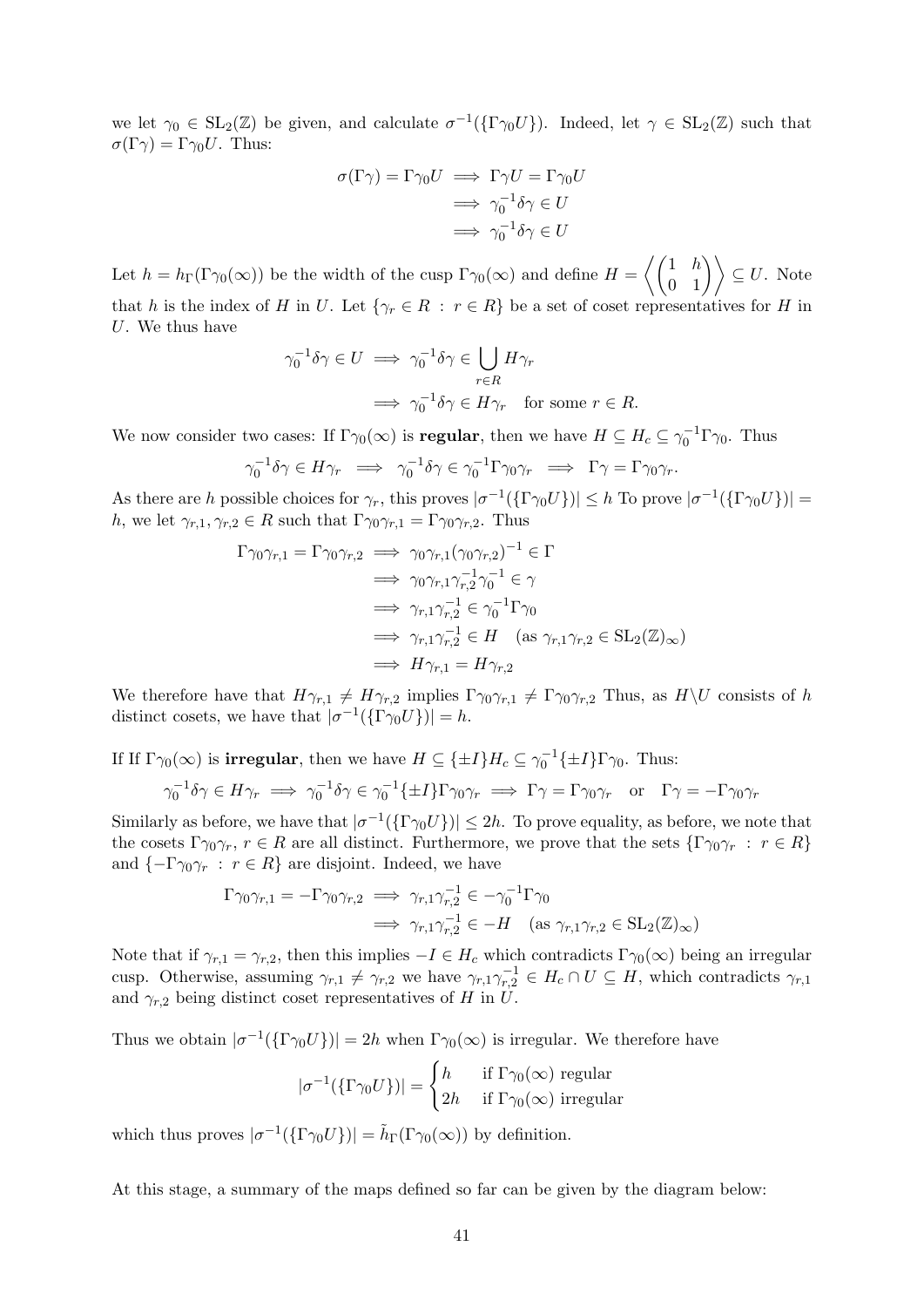$$
Z \xrightarrow{\phi} \mathbb{P}^1(\mathbb{Q})
$$
  

$$
\downarrow \qquad \qquad \downarrow
$$
  

$$
\Gamma \setminus SL_2(\mathbb{Z}) \xrightarrow{\sigma} \Gamma \setminus Z \xrightarrow{\phi_q} \Gamma \setminus \mathbb{P}^1(\mathbb{Q}) = \text{Cusps}(\Gamma)
$$

In summary, we have the unique map  $\phi: Z \to \mathbb{P}^1(\mathbb{Q})$  which is compatible with the group action of  $SL_2(\mathbb{Z})$  and sends U to  $\infty$ . Quotienting both sides of this map with  $\Gamma$  give us  $\phi_q$  which sends  $\Gamma \gamma U$  to  $\Gamma \gamma(\infty)$ , where the fibre of  $\phi_q$  over c, for any cusp c has cardinality  $2/\epsilon_{\Gamma,\mathfrak{c}}$ . We then constructed the natural map  $\sigma : \Gamma \operatorname{SL}_2(\mathbb{Z}) \to \Gamma \operatorname{Z}$  where the fibre over any  $x \in \Gamma \backslash \mathbb{Z}$  has cardinality  $\tilde{h}_{\Gamma}(\phi_q(x))$ .

**Step (iv):** We now prove that, for any finite index subgroup  $\Gamma$  of  $SL_2(\mathbb{Z})$ , there exists a subgroup  $\Gamma'$  of  $SL_2(\mathbb{Z})$  such that  $\Gamma'$  is normal in  $SL_2(\mathbb{Z})$  and  $\Gamma' \subseteq \Gamma$  where  $\Gamma'$  has finite index in  $\Gamma$ .

Note that in the case where  $\Gamma$  is a congruence subgroup, there always exists a positive integer N such that  $\Gamma(N) \subseteq \Gamma$ , where  $\Gamma(N)$  is a normal subgroup of  $SL_2(\mathbb{Z})$ , as shown in Theorem 6. In the more general case, we define  $\Gamma'$  as follows

$$
\Gamma' = \bigcap_{\gamma \in SL_2(\mathbb{Z})} \gamma^{-1} \Gamma \gamma.
$$
\n(93)

Clearly, as  $\gamma^{-1}\Gamma\gamma$  is a subgroup of  $SL_2(\mathbb{Z})$  for each  $\gamma \in SL_2(\mathbb{Z})$ , then  $\Gamma'$  is a subgroup of  $SL_2(\mathbb{Z})$ . Furthermore, it can easily be shown that  $\Gamma'$  is normal. Indeed, let  $\delta \in SL_2(\mathbb{Z})$ . We note

$$
\delta^{-1}\Gamma'\delta = \delta^{-1}\left(\bigcap_{\gamma \in SL_2(\mathbb{Z})} \gamma^{-1}\Gamma\gamma\right)\delta = \bigcap_{\gamma \in SL_2(\mathbb{Z})} (\gamma\delta)^{-1}\Gamma(\gamma\delta) = \Gamma'
$$

as right-multiplication by  $\delta$  is a bijection from  $SL_2(\mathbb{Z})$  to itself. We also note that  $\Gamma'$  is clearly contained in Γ since

$$
\Gamma' = \bigcap_{\gamma \in \mathrm{SL}_2(\mathbb{Z})} \gamma^{-1} \Gamma \gamma = \Gamma \cap \left( \bigcap_{\gamma \in \mathrm{SL}_2(\mathbb{Z}) - \{ I \}} \gamma^{-1} \Gamma \gamma \right) \subseteq \Gamma.
$$

Finally, we prove that Γ' has finite index in Γ. We define a map  $\psi : SL_2(\mathbb{Z}) \to Sym(\Gamma \backslash SL_2(\mathbb{Z}))$ where  $\text{Sym}(\Gamma\backslash\text{SL}_2(\mathbb{Z}))$  denotes the set of permutations of  $\Gamma\backslash\text{SL}_2(\mathbb{Z})$  (i.e. bijective functions on  $\Gamma\backslash SL_2(\mathbb{Z})$ . We define  $\psi$  as:

$$
\psi(\gamma) = f : \Gamma \backslash \mathrm{SL}_2(\mathbb{Z}) \to \Gamma \backslash \mathrm{SL}_2(\mathbb{Z}) \quad \text{where} \quad f(\Gamma \gamma_0) = \Gamma \gamma_0 \gamma \quad \text{for all } \gamma_0 \in \mathrm{SL}_2(\mathbb{Z})
$$

One can easily verify that  $\psi$  is a group homomorphism. We finally prove that the kernel of  $\psi$ is  $\Gamma'$ . Note that:

$$
\delta \in \Gamma' \iff \delta \in \bigcap_{\gamma \in SL_2(\mathbb{Z})} \gamma^{-1} \Gamma \gamma
$$
  
\n
$$
\iff \delta \in \gamma^{-1} \Gamma \gamma \qquad \text{for all } \gamma \in SL_2(\mathbb{Z})
$$
  
\n
$$
\iff \gamma \delta \in \Gamma \gamma \qquad \text{for all } \gamma \in SL_2(\mathbb{Z})
$$
  
\n
$$
\iff \Gamma \gamma \delta = \Gamma \gamma \qquad \text{for all } \gamma \in SL_2(\mathbb{Z})
$$
  
\n
$$
\iff \psi(\delta) \Gamma \gamma = \Gamma \gamma \qquad \text{for all } \gamma \in SL_2(\mathbb{Z})
$$
  
\n
$$
\iff \delta \in \text{ker}(\psi)
$$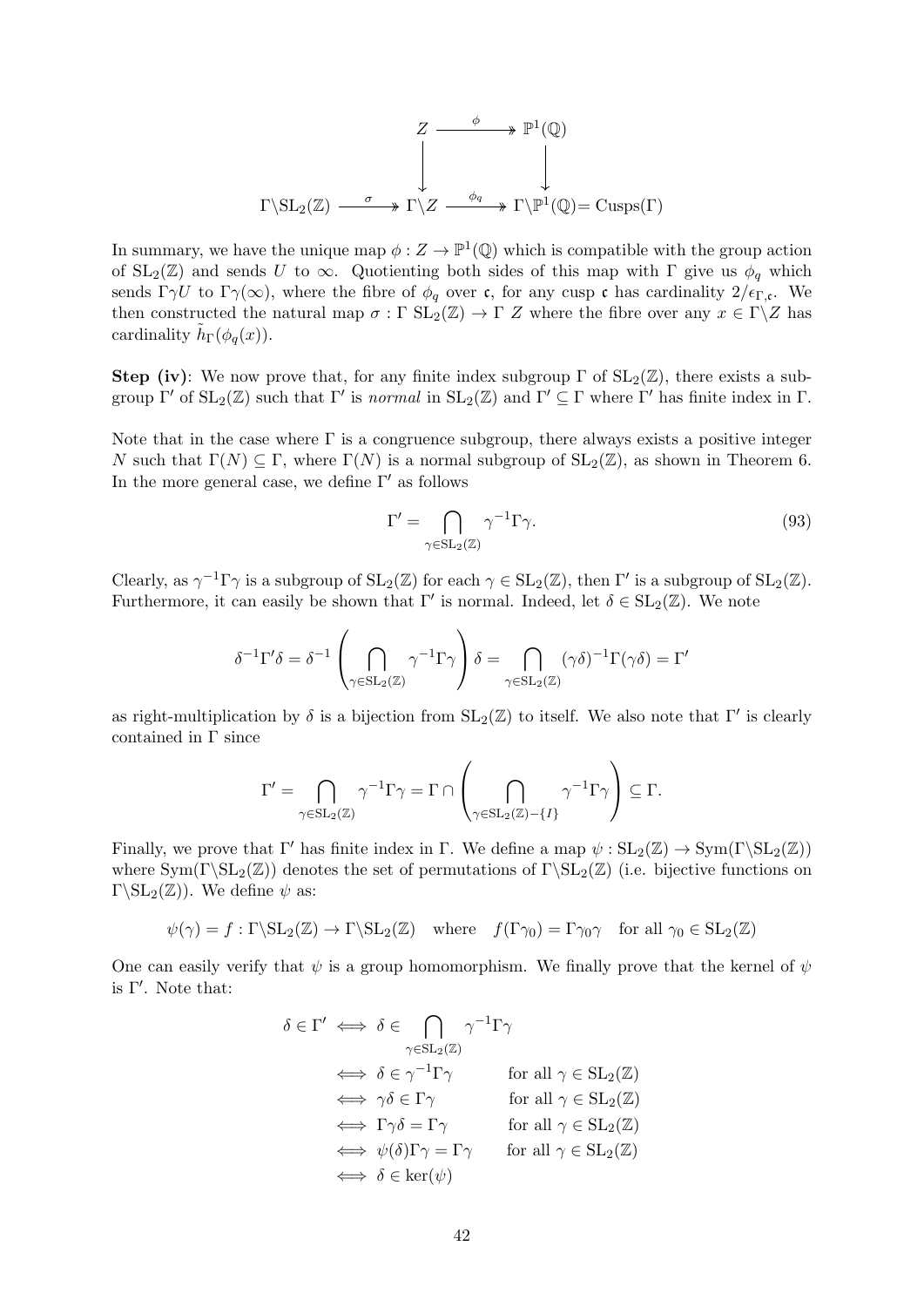Hence, the kernel of the group homomorphism  $\psi$  is  $\Gamma'$ , and thus:

$$
SL_2(\mathbb{Z})/\Gamma' = SL_2(\mathbb{Z})/ker(\psi) \cong Im \psi \leq Sym(\Gamma \backslash SL_2(\mathbb{Z}))
$$

As Γ is finite index in  $SL_2(\mathbb{Z})$ , this implies  $Sym(\Gamma \backslash SL_2(\mathbb{Z}))$  is a *finite* group and thus Γ' has finite index in  $SL_2(\mathbb{Z})$ .

**Step (v)**: Let  $\Gamma'$  be any finite index subgroup of  $SL_2(\mathbb{Z})$  such that  $\Gamma'$  is normal in  $SL_2(\mathbb{Z})$ ,  $Γ' ⊆ Γ$  and Γ' has finite index in Γ. Define the natural map  $π : Γ'\S L_2(\mathbb{Z}) \to Γ\SI_2(\mathbb{Z})$  given by  $\pi(\Gamma' \gamma) = \Gamma \gamma$  for all  $\gamma \in SL_2(\mathbb{Z})$ . Note that  $\pi$  clearly well-defined as  $\Gamma' \subseteq \Gamma$ .

Now, let  $\gamma_0 \in SL_2(\mathbb{Z})$  be given. We calculate the cardinality of  $\pi^{-1}(\{\Gamma\gamma_0\})$ . Let  $\gamma \in SL_2(\mathbb{Z})$ such that  $\pi(\Gamma') = \Gamma_{\gamma_0}$ . Also, noting the  $\Gamma'$  is a subgroup of  $\Gamma$ , let R denote a set of coset representatives for Γ' in Γ. Note that  $|R| = [\Gamma : \Gamma']$ . Thus, we have

$$
\pi(\Gamma'\gamma) = \Gamma \gamma_0 \implies \Gamma \gamma = \Gamma \gamma_0
$$
  
\n
$$
\implies \gamma \gamma_0^{-1} \in \Gamma
$$
  
\n
$$
\implies \gamma \gamma_0^{-1} \in \bigcup_{\gamma_r \in R} \Gamma' \gamma_r
$$
  
\n
$$
\implies \gamma \gamma_0^{-1} \in \Gamma' \gamma_r \quad \text{for some } \gamma_r \in R
$$
  
\n
$$
\implies \Gamma' \gamma = \Gamma' \gamma_r \gamma_0 \quad \text{for some } \gamma_r \in R
$$

which proves that  $|\pi^{-1}(\{\Gamma \gamma_0\})| \leq |R| = [\Gamma : \Gamma']$ . We also note, if  $\gamma_{r,1}, \gamma_{r,2} \in R$  such that  $\Gamma' \gamma_{r,1} \gamma_0 = \Gamma' \gamma_{r,2} \gamma_0$ , then

$$
\Gamma' \gamma_{r,1} \gamma_0 = \Gamma' \gamma_{r,2} \gamma_0 \implies \gamma_{r,1} \gamma_0 (\gamma_{r,2} \gamma_0)^{-1} \in \Gamma'
$$
  
\n
$$
\implies \gamma_{r,1} \gamma_{r,2}^{-1} \in \Gamma'
$$
  
\n
$$
\implies \Gamma' \gamma_{r,1} = \Gamma' \gamma_{r,2}
$$

thus proving that distinct cosets  $\Gamma'\gamma_{r,1} \neq \Gamma'\gamma_{r,2}$  results in  $\Gamma'\gamma_{r,1}\gamma_0 \neq \Gamma'\gamma_{r,2}\gamma_0$ . We therefore obtain that  $|\pi^{-1}(\{\Gamma \gamma_0\})| = [\Gamma : \Gamma']$ .

For the following two steps, we shall derive two different expressions for the sum

$$
\sum_{\Gamma'\gamma\in\Gamma'\backslash\mathrm{SL}_2(\mathbb{Z})}\mathrm{ord}_{\Gamma',\Gamma\gamma(\infty)}(f)
$$

**Step (vi):** We rewrite F as a product over the cosets in  $\Gamma' \setminus SL_2(\mathbb{Z})$ . Noting the result in (v), we obtain

$$
F^{[\Gamma:\Gamma']} = \left(\prod_{\gamma \in \Gamma \backslash \mathrm{SL}_2(\mathbb{Z})} f|_{k}\gamma \right)^{[\Gamma:\Gamma']} = \prod_{\gamma \in \Gamma' \backslash \mathrm{SL}_2(\mathbb{Z})} f|_{k}\gamma
$$

noting that the slash operator  $f|_k \gamma$  depends only on the coset. Now, as Γ' is a normal subgroup in  $SL_2(\mathbb{Z})$ , we have that all cusps  $\mathfrak{c} \in \text{Cusps}(\Gamma')$  have the same width  $h_{\Gamma'}(\mathfrak{c})$  and that all cusps are either all regular or all irregular. We can thus define  $\tilde{h}_{\Gamma'} = \tilde{h}_{\Gamma'}(\mathfrak{c})$  for all  $\mathfrak{c} \in \text{Cusps}(\Gamma')$ . We can therefore do a q-expansion where  $q_{\Gamma'} = \exp(2\pi i z/\tilde{h}_{\Gamma'})$ . We therefore obtain

$$
\prod_{\gamma \in \Gamma' \backslash \mathrm{SL}_2(\mathbb{Z})} f|_k \gamma(z) = \prod_{\gamma \in \Gamma' \backslash \mathrm{SL}_2(\mathbb{Z})} \left( \sum_{n=0}^{\infty} a_{\mathfrak{c},n}(f) q_{\Gamma'}^n \right) = \prod_{\gamma \in \Gamma' \backslash \mathrm{SL}_2(\mathbb{Z})} \left( \sum_{n=\text{ord}_{\Gamma',c}(f)}^{\infty} a_{\mathfrak{c},n}(f) q_{\Gamma'}^n \right)
$$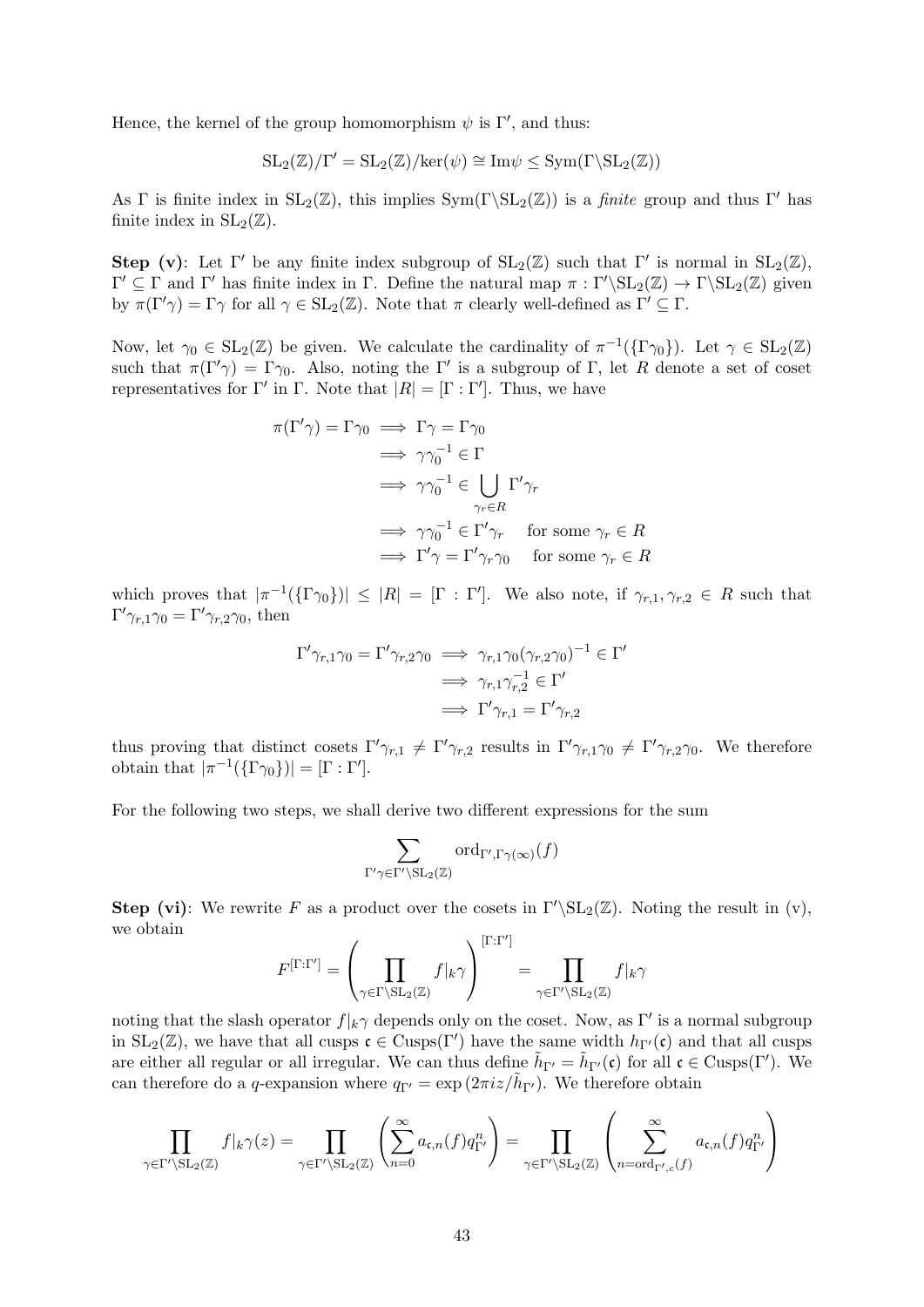where the last equality follows by definition of the order of  $f$  at the cusps. In order for us to do a q-expansion of F at infinity, since F is a modular form for  $SL_2(\mathbb{Z})$ , we must expand over  $q = \exp(2\pi i z) = q_{\Gamma'}^{\tilde{h}_{\Gamma'}}$ . Therefore, noting the first non-zero term in the q-expansion, we obtain

$$
F^{[\Gamma:\Gamma']} = \prod_{\gamma \in \Gamma' \backslash \mathrm{SL}_2(\mathbb{Z})} \left( \sum_{n = \operatorname{ord}_{\Gamma',\mathfrak{c}}(f)}^{\infty} a_{\mathfrak{c},n}(f) q_{\Gamma'}^n \right)
$$
  
\n
$$
= \left( \prod_{\gamma \in \Gamma' \backslash \mathrm{SL}_2(\mathbb{Z})} a_{\mathfrak{c},n}(f) \right) q_{\Gamma'}^{\sum \operatorname{ord}_{\Gamma',\mathfrak{c}}(f)} + \mathcal{O} \left( q_{\Gamma'}^{1 + \sum \operatorname{ord}_{\Gamma',n}(f)} \right)
$$
  
\n
$$
= \left( \prod_{\gamma \in \Gamma' \backslash \mathrm{SL}_2(\mathbb{Z})} a_{\mathfrak{c},n}(f) \right) q^{(\sum \operatorname{ord}_{\Gamma',\mathfrak{c}}(f))/\tilde{h}_{\Gamma'}} + \mathcal{O} \left( q^{1 + (\sum \operatorname{ord}_{\Gamma',\mathfrak{c}}(f))/\tilde{h}_{\Gamma'}} \right)
$$

where the sum in the exponent of q ranges over all  $\gamma \in \Gamma' \backslash SL_2(\mathbb{Z})$ , and noting that only the first-term in the q-expansion is explicitly calculated. Taking orders on both sides, we obtain

$$
\operatorname{ord}_{\infty}\left(F^{[\Gamma:\Gamma']}\right) = \frac{1}{\tilde{h}_{\Gamma'}} \sum_{\gamma \in \Gamma' \backslash \operatorname{SL}_2(\mathbb{Z})} \operatorname{ord}_{\Gamma',\Gamma \gamma(\infty)}(f)
$$

which yields

$$
\sum_{\Gamma'\gamma\in\Gamma'\backslash\mathrm{SL}_2(\mathbb{Z})}\mathrm{ord}_{\Gamma',\Gamma\gamma(\infty)}(f)=[\Gamma:\Gamma']\,\tilde{h}_{\Gamma'}\,\mathrm{ord}_{\infty}(F). \tag{94}
$$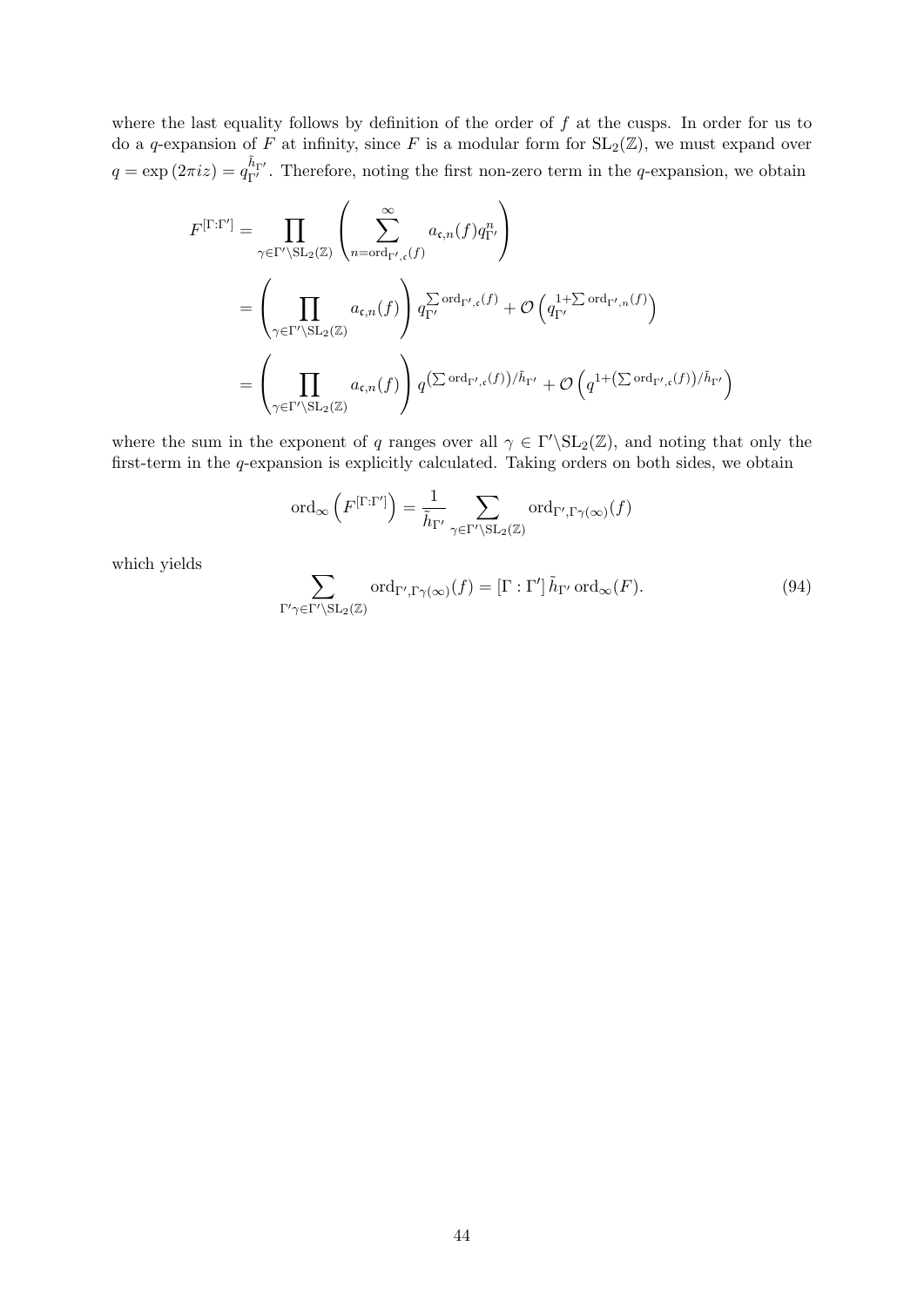Step (vii): Using the results obtained from Lemma 21, as well as step (iii) and (v), we note

$$
\sum_{\gamma \in \Gamma' \setminus SL_2(\mathbb{Z})} \text{ord}_{\Gamma', \Gamma \gamma(\infty)}(f) = [\Gamma : \Gamma'] \sum_{\gamma \in \Gamma \setminus SL_2(\mathbb{Z})} \text{ord}_{\Gamma', \Gamma \gamma(\infty)}(f) \qquad \text{by (iii)}
$$
\n
$$
= [\Gamma : \Gamma'] \sum_{x \in \Gamma \setminus Z} \tilde{h}_{\Gamma}(x) \text{ord}_{\Gamma', \phi_q(x)}(f) \qquad \text{by (v)}
$$
\n
$$
= [\Gamma : \Gamma'] \sum_{x \in \Gamma \setminus Z} \tilde{h}_{\Gamma'}(x) \text{ord}_{\Gamma, \phi_q(x)}(f) \qquad \text{by Lemma 21}
$$
\n
$$
= [\Gamma : \Gamma'] \tilde{h}_{\Gamma'} \sum_{x \in \Gamma \setminus Z} \text{ord}_{\Gamma, \phi_q(x)}(f)
$$

where the last equality follows as  $\tilde{h}_{\Gamma'}(\mathfrak{c})$  is common for all cusps  $\mathfrak{c}$  of  $\Gamma'$ . This therefore yields

$$
\sum_{\Gamma'\gamma\in\Gamma'\backslash\mathrm{SL}_2(\mathbb{Z})}\mathrm{ord}_{\Gamma',\Gamma\gamma(\infty)}(f)=[\Gamma:\Gamma']\,\tilde{h}_{\Gamma'}\sum_{x\in\Gamma\backslash Z}\mathrm{ord}_{\Gamma,\phi_q(x)}(f). \tag{95}
$$

Step (viii): Finally, we equate equations (94) and (95) to give

$$
\begin{aligned} [\Gamma : \Gamma'] \,\tilde{h}_{\Gamma'} \operatorname{ord}_{\infty}(F) &= \sum_{\Gamma' \gamma \in \Gamma' \backslash \mathrm{SL}_2(\mathbb{Z})} \operatorname{ord}_{\Gamma', \Gamma \gamma(\infty)}(f) = [\Gamma : \Gamma'] \,\tilde{h}_{\Gamma'} \,\sum_{x \in \Gamma \backslash Z} \operatorname{ord}_{\Gamma, \phi_q(x)}(f) \\ &\implies \qquad \operatorname{ord}_{\infty}(F) = \sum_{x \in \Gamma \backslash Z} \operatorname{ord}_{\Gamma, \phi_q(x)}(f) \end{aligned}
$$

noting that  $[\Gamma : \Gamma']$   $\tilde{h}_{\Gamma'}$  is non-zero. We now use the result in step (ii), noting that the sum on the right hand side only depends on  $\phi_q(x)$ . Thus

$$
\mathrm{ord}_{\infty}(F)=\sum_{x\in \Gamma\backslash Z}\mathrm{ord}_{\Gamma,\phi_q(x)}(f)=\sum_{\mathfrak{c}\in \mathrm{Cusps}(\Gamma)}\frac{2}{\epsilon_{\Gamma,\mathfrak{c}}}\mathrm{ord}_{\Gamma,\mathfrak{c}}(f).
$$

Hence, we obtain

$$
\frac{1}{2} \text{ord}_{\infty} F = \sum_{\mathfrak{c} \in \text{Cusps}(\Gamma)} \frac{\text{ord}_{\Gamma,\mathfrak{c}}(f)}{\epsilon_{\Gamma,\mathfrak{c}}} \tag{96}
$$

 $\Box$ 

which concludes the proof.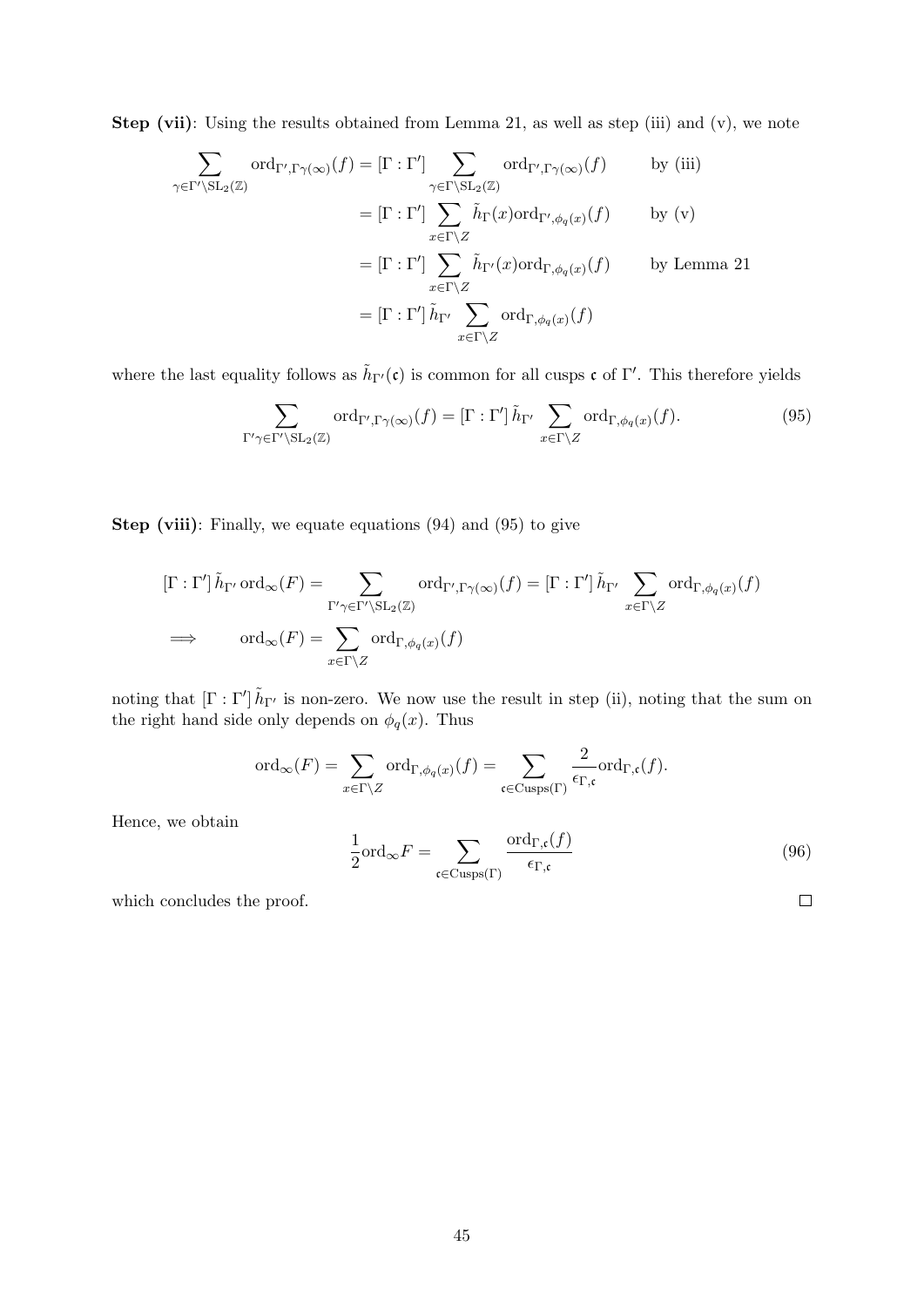# Applications

## Sturm's bound

The valence formula given in Theorem 26 for arbitrary finite-index subgroups Γ provides a powerful tool for bounding the dimension of  $\mathcal{M}_k(\Gamma)$ . To show this, we first note the following lemma.

Lemma 28: [10, p. 53] (Sturm's bound) Let  $\Gamma$  be a finite index subgroup of  $SL_2(\mathbb{Z})$  and let  $f \in \mathcal{M}_k(\Gamma)$ . If

$$
\frac{\text{ord}_{\Gamma,\infty}(f)}{\bar{\epsilon}_{\Gamma,\infty}} > \frac{k[\text{PSL}_2(\mathbb{Z}) : \bar{\Gamma}]}{12}
$$
\n(97)

then  $f = 0$ .

*Proof:* Since f is holomorphic on H and at each cusp, we have that  $\text{ord}_z(f) \geq 0$  for all  $z \in \mathcal{H}$ and ord<sub>Γ,c</sub>(f)  $\geq$  0 for all cusps  $\mathfrak{c} \in \text{Cusps}(\Gamma)$ . Thus, the left hand side of (79) is non-negative. Therefore, if f satisfies inequality (97), then this contradicts the valence formula, and thus  $f = 0$ .

We remark that Sturm's bound is often given as the slightly stronger result [15, p. 88]

$$
\sum_{\mathfrak{c} \in \text{Cusps}(\Gamma)} \frac{\text{ord}_{\Gamma,\mathfrak{c}}(f)}{\epsilon_{\Gamma,\mathfrak{c}}} > \frac{k[\text{PSL}_2(\mathbb{Z}) : \bar{\Gamma}]}{12}.
$$
 (98)

However, the proof of this is identical to what we present above.

Using Sturm's bound, one can show that any modular form  $f$  of weight  $k$  for a finite index subgroup  $\Gamma$  is uniquely identified by knowing sufficiently many of the first few terms in its q-expansion.

Indeed, let  $\Gamma \subseteq SL_2(\mathbb{Z})$  be a finite index subgroup, and let N be the minimal positive integer such that  $T^N \in \Gamma$  (note that, by definition,  $N = \tilde{h}_{\Gamma}(\infty)$ ). Now, for any modular form f for  $\Gamma$ , we can Let  $q = \exp \frac{2\pi i z}{N}$ . We thus write it's Fourier expansion as  $f = \sum a_n q^n$ .

**Theorem 29:** [15, p. 89] Let  $\Gamma$  be a finite index subgroup of  $SL_2(\mathbb{Z})$ . Let  $f, g \in \mathcal{M}_k(\Gamma)$  and denote their respective q-expansions at  $\infty$  as

$$
\tilde{f}(q) = \sum_{n=0}^{\infty} a_n q^n
$$
 and  $\tilde{g}(q) = \sum_{n=0}^{\infty} b_n q^n$ 

where  $q = \exp(2\pi i z/\tilde{h}_{\Gamma}(\infty))$ . If  $a_n = b_n$  for all  $0 \le n \le \bar{\epsilon}_{\Gamma,\infty} k[\text{PSL}_2(\mathbb{Z}) : \bar{\Gamma}]/12$ , then  $f = g$ .

Proof: Let  $r = \bar{\epsilon}_{\Gamma,\infty} k[\text{PSL}_2(\mathbb{Z}) : \bar{\Gamma}]/12$  and define the modular form  $h(z) = f(z) - g(z)$ . Note that  $h \in \mathcal{M}_k(\Gamma)$ . The q-expansion of h is thus

$$
\tilde{h}(q) = \sum_{n=0}^{\infty} (a_n - b_n) q^n = q^{r+1} \sum_{n=r+1}^{\infty} (a_n - b_n) q^{n-r-1}.
$$
\n(99)

Therefore, h has a zero at infinity of order  $>r$ . Thus, we have

$$
\text{ord}_{\Gamma,\infty}(f) > \frac{\bar{\epsilon}_{\Gamma,\infty} k[\text{PSL}_2(\mathbb{Z}) : \bar{\Gamma}]}{12}
$$

$$
\implies \frac{\text{ord}_{\Gamma,\infty}(f)}{\bar{\epsilon}_{\Gamma,\infty}} > \frac{k[\text{PSL}_2(\mathbb{Z}) : \bar{\Gamma}]}{12}.
$$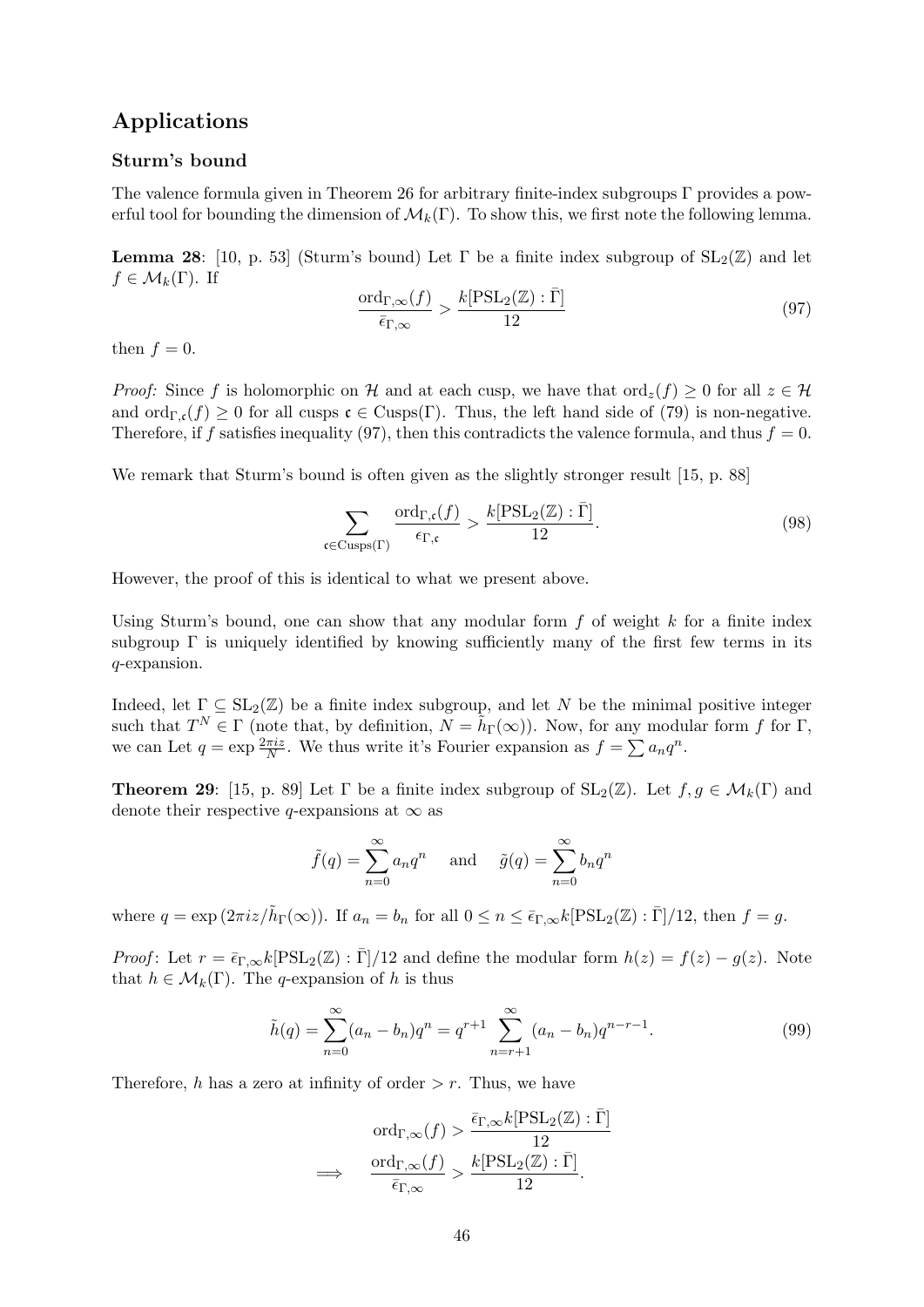Therefore, by Sturm's bound, we have h is identically zero and hence  $f = g$ .

Corollary 30: [15, p. 89] Let  $\Gamma$  be a finite index subgroup of  $SL_2(\mathbb{Z})$ . Then

$$
\dim \mathcal{M}_k(\Gamma) \le \left\lfloor \frac{k[\mathrm{PSL}_2(\mathbb{Z}) : \bar{\Gamma}]}{12} \right\rfloor + 1. \tag{100}
$$

*Proof*: We first assume the cusp at infinity is regular, thus  $\bar{\epsilon}_{\Gamma,\infty} = 1$ . Let  $r = \left| \frac{k[\text{PSL}_2(\mathbb{Z}):\Gamma]}{12} \right|$ . We define a linear map  $\phi : \mathcal{M}_k(\Gamma) \to \mathbb{C}^{r+1}$  where for any  $f \in \mathcal{M}_k(\Gamma)$ , we map f to the first  $r + 1$  of its Fourier coefficients, given as

$$
\tilde{f}(q) = \sum_{n=0}^{\infty} a_n q^n \quad \mapsto \quad (a_0, a_1, a_2, \dots, a_r).
$$

We clearly note that  $\phi$  is linear. Furthermore, by Theorem 29, we have that  $\phi$  is injective. Thus, we obtain

$$
\dim \mathcal{M}_k(\Gamma) = \dim(\mathrm{Im}\phi) \le \dim(\mathbb{C}^{r+1}) = r+1 = \left\lfloor \frac{k[\mathrm{PSL}_2(\mathbb{Z}) : \bar{\Gamma}]}{12} \right\rfloor + 1
$$

which proves the corollary. If the cusp at infinity is irregular, then doing the  $q$ -expansion in the usual way by substituting  $q = \exp(2\pi i z/\tilde{h}_{\Gamma}(\infty))$  introduces a factor of 2, since  $\tilde{h}_{\Gamma}(\infty) = 2h_{\Gamma}(\infty)$ for irregular cusps.

We now note that substituting  $\begin{pmatrix} -1 & h_{\Gamma}(\infty) \\ 0 & 1 \end{pmatrix}$  $0 \t -1$ ) into the modularity condition yields

$$
f(z - h_{\Gamma}(\infty)) = (-1)^k f(z).
$$

Therefore, if k is even, f is periodic with period  $h_{\Gamma}(\infty) = \frac{1}{2} \tilde{h}_{\Gamma}(\infty)$  in which case we can qexpand over  $q = \exp(2\pi i z/h_\Gamma(\infty))$  and thus proceed as if  $\infty$  is regular. If k is odd, we can then define a new function q on  $\mathcal H$  given by [14, p. 36]

$$
g(z) = f(z) \exp\left(\frac{-\pi i z}{h_{\Gamma}(\infty)}\right)
$$
 for all  $z \in \mathcal{H}$ .

We therefore note

$$
g(z - h_{\Gamma}(\infty)) = f(z - h_{\Gamma}(\infty)) \exp\left(\frac{-\pi i(z - h_{\Gamma}(\infty))}{h_{\Gamma}(\infty)}\right)
$$

$$
= e^{\pi i} f(z - h_{\Gamma}(\infty)) \exp\left(\frac{-\pi i z}{h_{\Gamma}(\infty)}\right)
$$

$$
= f(z) \exp(-\pi i z/h_{\Gamma}(\infty))
$$

$$
= g(z).
$$

We therefore have that  $g(z)$  is periodic with period  $h_{\Gamma}(\infty) = \frac{1}{2}\tilde{h}_{\Gamma}(\infty)$ . Doing the argument as before with  $g(z)$  therefore proves the corollary.  $\Box$ 

We thus have that dim  $\mathcal{M}_k(\Gamma)$  is always finite-dimensional for any finite index subgroup  $\Gamma$  and weight  $k \in \mathbb{Z}$ . This fundamental property lies at the heart of why modular forms are so widely studied. Indeed, both Loeffler and Sarnak refer to this as the "The unreasonable effectiveness of modular forms in number theory" [14, p. 46] [21].

We now apply the above theorems to certain spaces.

 $\Box$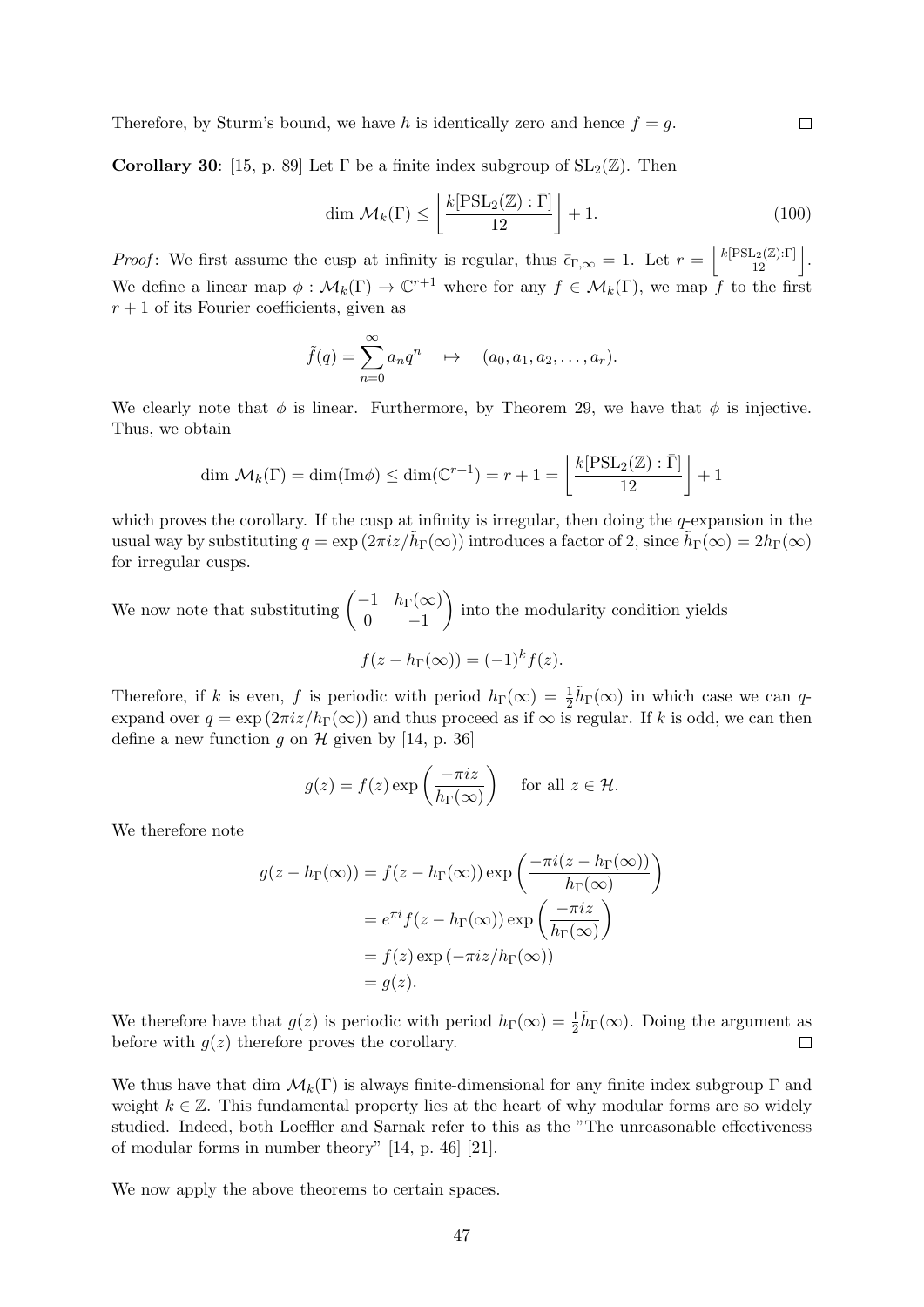## Dimension of  $\mathcal{M}_k(SL_2(\mathbb{Z}))$

We first consider the simplest case, applying the above results to  $\Gamma = SL_2(\mathbb{Z})$ .

**Theorem 31:** [23, p. 88] Let k be an integer and consider  $\mathcal{M}_k(SL_2(\mathbb{Z}))$ , the space of modular forms of weight k for  $SL_2(\mathbb{Z})$ . The dimension of  $\mathcal{M}_k(SL_2(\mathbb{Z}))$  can be given as

$$
\dim \mathcal{M}_k(\mathrm{SL}_2(\mathbb{Z})) = \begin{cases} 0 & \text{if } k < 0 \text{ or } k \text{ is odd} \\ \left\lfloor \frac{k}{12} \right\rfloor & \text{if } k \ge 0, \ k \equiv 2 \pmod{12} \\ \left\lfloor \frac{k}{12} \right\rfloor + 1 & \text{if } k \ge 0, \ k \not\equiv 2 \pmod{12} \end{cases} \tag{101}
$$

*Proof*: [23, p. 88] We first consider  $k < 0$ . Note that Corollary 30 directly implies that, if  $k < 0$ , then dim  $\mathcal{M}_k(\Gamma) = 0$  for any finite-index subgroup  $\Gamma$ , thus the claim clearly holds for  $SL_2(\mathbb{Z})$ . Furthermore, since  $-I \in SL_2(\mathbb{Z})$ , we have dim  $\mathcal{M}_k(SL_2(\mathbb{Z})) = 0$  for all k odd.

We now assume  $k \geq 0$  and k even. We first consider the small weight cases:

**Case 1:**  $k = 0$ . We have  $\mathbb{C} \subseteq \mathcal{M}_k(SL_2(\mathbb{Z}))$ , thus dim  $\mathcal{M}_0(SL_2(\mathbb{Z})) \geq 1$ . Furthermore, by the valence formula, we obtain dim  $\mathcal{M}_0(SL_2(\mathbb{Z})) \leq 1$ . Thus, we have  $\dim(M_0(SL_2(\mathbb{Z})) = 1$ .

**Case 2:**  $k = 2$ . By the valence formula for  $SL_2(\mathbb{Z})$ , we have

$$
\operatorname{ord}_{i\infty}(f) + \frac{1}{2}\operatorname{ord}_i(f) + \frac{1}{3}\operatorname{ord}_{\omega}(f) + \sum_{\substack{z \in \operatorname{SL}_2(\mathbb{Z}) \backslash \mathcal{H} \\ z \neq \omega, i}} \operatorname{ord}_z(f) = \frac{2}{12}.
$$
\n(102)

Note that, as f is holomorphic on H and at the cusp  $\infty$ , we have that the orders at each point is a non-negative integer. Therefore, the lowest positive value the left hand side of (102) can attain is 1/3. Hence, there are no solutions to equation (102), and thus the only modular form f of weight 2 for  $SL_2(\mathbb{Z})$  is  $f = 0$ . Thus dim  $\mathcal{M}_2(SL_2(\mathbb{Z})) = 0$ .

**Case 3:**  $k \in \{4, 6, 8, 10\}$ . As  $k < 12$ , by the valence formula, we obtain dim  $\mathcal{M}_k(SL_2(\mathbb{Z})) \leq 1$ . However, since  $k \geq 4$  and k even, we have the existence of a non-trivial modular form  $G_k$ . Thus  $\mathbb{C}G_k \subseteq \mathcal{M}_k(\mathrm{SL}_2(\mathbb{Z}))$ . Therefore dim  $\mathcal{M}_k(\mathrm{SL}_2(\mathbb{Z})) = 1$ .

In order to evaluate the dimension for higher weight  $k$ , we construct an isomorphism between  $\mathcal{M}_k(\mathrm{SL}_2(\mathbb{Z}))$  and  $\mathcal{S}_{k+12}(\mathrm{SL}_2(\mathbb{Z}))$  using the cusp form  $\Delta \in \mathcal{S}_{12}(\mathrm{SL}_2(\mathbb{Z}))$  introduced in (23).

**Lemma 32:** Let  $k \geq 0$  be an even integer and define the function  $\phi : \mathcal{M}_k(SL_2(\mathbb{Z})) \rightarrow$  $\mathcal{S}_{k+12}(\mathrm{SL}_2(\mathbb{Z}))$  defined as

$$
\phi(f) = \Delta f \quad \text{ for all } f \in \mathcal{M}_k(\text{SL}_2(\mathbb{Z})).
$$

Then  $\phi$  defines an isomorphism between  $\mathcal{M}_k(SL_2(\mathbb{Z}))$  and  $\mathcal{S}_{k+12}(SL_2(\mathbb{Z}))$ .

*Proof:* We first note that, by Lemma 2,  $\Delta f \in \mathcal{M}_{k+12}(\text{SL}_2(\mathbb{Z}))$  for all  $f \in \mathcal{M}_k(\text{SL}_2(\mathbb{Z}))$  as  $\Delta$  is a weight 12 modular form for  $SL_2(\mathbb{Z})$ . Furthermore, as  $\Delta \in \mathcal{S}_{12}(SL_2(\mathbb{Z}))$ , we have  $\text{ord}_{\infty}(\Delta) \geq 1$ and thus

$$
\text{ord}_{\infty}(\Delta f) = \text{ord}_{\infty}(\Delta) + \text{ord}_{\infty}(f) \ge 1
$$

as f is holomorphic at  $\infty$ . Thus  $\Delta f \in \mathcal{S}_{k+12}(\mathrm{SL}_2(\mathbb{Z}))$ , which therefore proves that  $\phi$  is welldefined.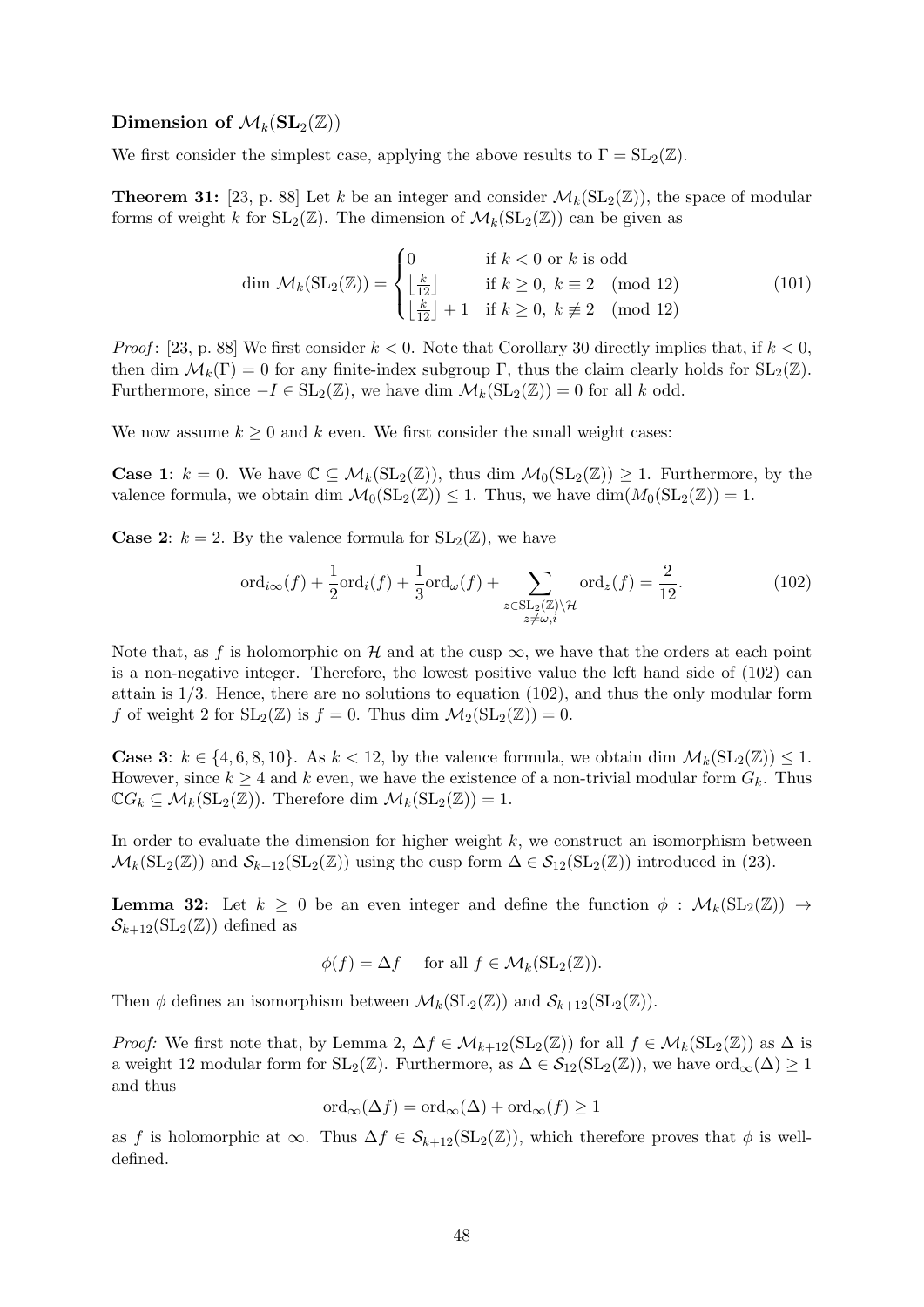We now note that  $\phi$  is clearly linear. Indeed, for any  $\alpha, \beta \in \mathbb{C}$  and  $f, g \in \mathcal{M}_k(SL_2(\mathbb{Z}))$ , we have

$$
\phi(\alpha f + \beta g) = \Delta(\alpha f + \beta g) = \alpha \Delta f + \beta \Delta f = \alpha \phi(f) + \beta \phi(g).
$$

We also note that, as  $\Delta$  is a cusp form, we have  $\text{ord}_{\infty}(\Delta) \geq 1$ . Thus, by the valence formula

$$
\frac{1}{2} \text{ord}_{i}(\Delta) + \frac{1}{3} \text{ord}_{\omega}(\Delta) + \sum_{\substack{z \in SL_2(\mathbb{Z}) \backslash \mathcal{H} \\ z \neq \omega, i}} \text{ord}_{z}(\Delta) = 1 - \text{ord}_{\infty}(\Delta) \leq 0.
$$

As the left hand is non-negative, this implies  $\text{ord}_{\infty}(\Delta) = 1$  and thus

$$
\frac{1}{2} \text{ord}_i(\Delta) + \frac{1}{3} \text{ord}_{\omega}(\Delta) + \sum_{\substack{z \in \text{SL}_2(\mathbb{Z}) \backslash \mathcal{H} \\ z \neq \omega, i}} \text{ord}_z(\Delta) = 1 - \text{ord}_{\infty}(\Delta) = 0.
$$

We therefore obtain that  $\Delta$  has a *simple* zero at infinity and that ord<sub>z</sub>( $\Delta$ ) = 0 for all  $z \in \mathcal{H}$ , thus  $\Delta$  is non-zero everywhere on  $\mathcal{H}$ .

We now prove that  $\phi$  is injective. Indeed, let  $f_1, f_2 \in \mathcal{M}_k(SL_2(\mathbb{Z}))$  such that  $\phi(f_1) = \phi(f_2)$ . Then

$$
\begin{array}{rcl}\n\phi(f_1) = \phi(f_2) & \implies \Delta f_1 = \Delta f_2 & \implies \Delta(f_1 - f_2) = 0 \\
\implies f_1 - f_2 = 0 & \implies f_1 = f_2\n\end{array}
$$

where the second last equality follows since  $\Delta(z) \neq 0$  for all  $z \in \mathcal{H}$ .

To prove  $\phi$  surjective, let  $g \in S_{k+12}(\mathrm{SL}_2(\mathbb{Z}))$  and define  $f = g/\Delta$ . Since g and  $\Delta$  are both holomorphic on H and  $\Delta(z) \neq 0$  for all  $z \in \mathcal{H}$ , we have that f is holomorphic on H. Furthermore, by a similar argument given in Lemma 2, we have that  $f$  satisfies the modularity condition of weight  $k + 12 - 12 = k$  for  $SL_2(\mathbb{Z})$ . Finally, since  $g \in \mathcal{S}_{k+12}(SL_2(\mathbb{Z}))$ , we have  $\text{ord}_{\infty}(g) \geq 1$ , and thus

$$
\text{ord}_{\infty}(f) = \text{ord}_{\infty}(g/\Delta) = \text{ord}_{\infty}(g) - \text{ord}_{\infty}(\Delta) \ge 0
$$
\n(103)

which proves f is holomorphic at  $\infty$ . Thus  $f \in \mathcal{M}_k(SL_2(\mathbb{Z}))$  and therefore  $\phi(f) = g$ , proving surjectivity.  $\Box$ 

Therefore, by this isomorphism, we have

$$
\dim \mathcal{M}_k(\mathrm{SL}_2(\mathbb{Z})) = \dim \mathcal{S}_{k+12}(\mathrm{SL}_2(\mathbb{Z})) \quad \text{for all } k \geq 0.
$$

This proves the first of two steps which wil enable us to calculate recursively the dimension of  $\mathcal{M}_k(SL_2(\mathbb{Z}))$  for all k.

Now, let  $k \geq 4$  with k even. We consider the linear map  $\sigma : \mathcal{M}_k(SL_2(\mathbb{Z})) \to \mathbb{C}$  which evaluates the leading coefficient in the q-expansion of f. That is  $\sigma(f) = a_0(f) = f(\infty)$ . We clearly note that f is linear. Furthermore, computing the kernel of  $\sigma$ , we obtain

$$
f \in \ker(\sigma) \iff a_0(f) = 0 \iff f \in \mathcal{S}_k(\mathrm{SL}_2(\mathbb{Z})).
$$

Thus we have ker( $\sigma$ ) =  $\mathcal{S}_k(SL_2(\mathbb{Z}))$ . We finally note that  $\sigma$  is surjective, as

$$
\sigma(\alpha E_k) = a_0(\alpha E_k) = \alpha a_0(E_k) = \alpha \quad \text{for all } \alpha \in \mathbb{C}.
$$

We therefore obtain

$$
\dim \mathcal{M}_k(\mathrm{SL}_2(\mathbb{Z})) = \dim \ker \sigma + \dim \mathrm{Im} \sigma = \dim \mathcal{S}_k(\mathrm{SL}_2(\mathbb{Z})) + 1. \tag{104}
$$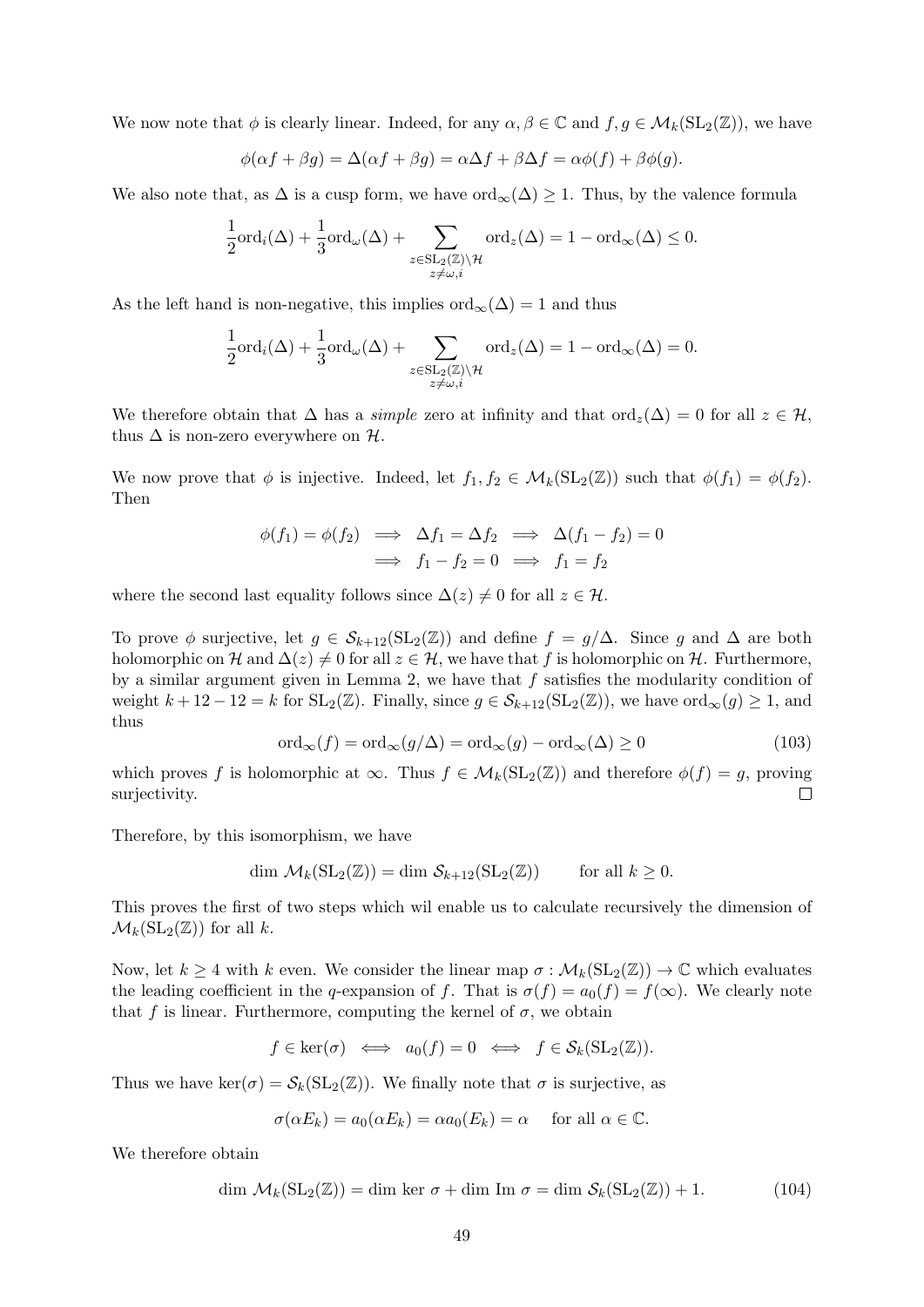Thus

$$
\dim \mathcal{M}_{k+12}(\mathrm{SL}_2(\mathbb{Z})) = \dim \mathcal{S}_{k+12}(\mathrm{SL}_2(\mathbb{Z})) + 1 = \dim \mathcal{M}_k(\mathrm{SL}_2(\mathbb{Z})) + 1
$$

for all  $k \geq 0$ , k even. This therefore gives a simple recursive expression, relating the dimension of  $\mathcal{M}_{k+12}(\mathrm{SL}_2(\mathbb{Z}))$  with that of  $\mathcal{M}_k(\mathrm{SL}_2(\mathbb{Z}))$ . Having computed the dimension for all  $k < 12$ , we thus conclude by induction that the dimension of  $\mathcal{M}_{k+12}(SL_2(\mathbb{Z}))$  is as given in (101).  $\Box$ 

## Dimension of  $\mathcal{M}_k(\Gamma_0(4))$

We shall furthermore use the valence formula to obtain the exact dimension of  $\mathcal{M}_k(\Gamma_0(4))$ . We first recall the Dedekind eta function, which plays an important role in the theory of modular forms.

**Definition 33:** [10, p. 98] We define the **Dedekind eta function**  $\eta(\tau)$  for  $\tau \in \mathcal{H}$  as

$$
\eta(\tau) = e^{\frac{\pi \tau i}{12}} \prod_{n=1}^{\infty} \left( 1 - e^{2n\pi i \tau} \right) = q^{\frac{1}{24}} \prod_{n=1}^{\infty} (1 - q^n) \tag{105}
$$

where the second equality follows by the standard  $q = \exp(2\pi i \tau)$  substitution. One can prove that  $\eta(\tau)$  is a modular form of weight 1/2, satisfying the following transformation property [10, p. 100]

$$
\eta\left(-\frac{1}{z}\right) = \sqrt{\frac{z}{i}} \eta(z) \quad \text{for all } z \in \mathcal{H}
$$

We remark that, from the infinite product representation of  $\Delta$  given in (24), we have  $\Delta(q)$  =  $\eta^{24}(q)$ .

For the purposes of calculating the dimension of  $\mathcal{M}_k(\Gamma_0(4))$ , we shall instead work with  $F_n(\tau)$  =  $\eta^{12}(2\tau)$ . Note that

$$
F_{\eta}(\tau) = \left(e^{\frac{2\pi\tau i}{12}}\prod_{n=1}^{\infty} \left(1 - e^{4n\pi i\tau}\right)\right)^{12} = e^{2\pi i\tau}\prod_{n=1}^{\infty} \left(1 - e^{4n\pi i\tau}\right)^{12} = q\prod_{n=1}^{\infty} \left(1 - q^{2n}\right)^{12}.
$$

We can prove that  $F_{\eta}(\tau)$  is a modular form of weight 6 for  $\Gamma_0(4)$ .

Let  ${x_n}_1^{\infty}$  be a sequence of positive real numbers. Recall that an infinite product over  $(1-x_n)$ for  $n \geq 1$  converges if and only if the sum over  $x_n$  for  $n \geq 1$  converges [11, p. 219]. That is

$$
\prod_{n=1}^{\infty} (1 + x_n) \text{ converges} \quad \Longleftrightarrow \quad \sum_{n=1}^{\infty} x_n \text{ converges.}
$$

We therefore note

$$
\sum_{n=1}^{\infty} 12q^{2n} = 12 \sum_{n=1}^{\infty} (q^2)^n = \frac{q^2}{1 - q^2}
$$

noting that the infinite geometric series converges as  $0 \leq |q| < 1$ . We furthermore note that this convergence is uniform over any compact disc  $D_r = \{ |q| \leq r < 1 \}$  Thus, the infinite product as defined in  $F_{\eta}(\tau)$  converges for all  $\tau \in \mathcal{H}$  and is holomorphic on  $\mathcal{H}$ .

To prove that  $F_{\eta}(\tau)$  satisfies the modularity condition of weight 6 for  $\Gamma_0(4)$ , it suffices to prove it for a set of generators of  $\Gamma_0(4)$ . As proven in the Appendix, we have  $\langle -I, T, U \rangle = \Gamma_0(4)$ . As  $F_{\eta}(\tau)$  has a well-defined q-expansion by definition, we have that  $F_{\eta}(\tau + 1) = F_{\eta}(\tau)$ . Furthermore, since  $k = 6$  is even, we have that  $F_{\eta}(\tau)$  trivially satisfies the modularity condition for  $-I$ .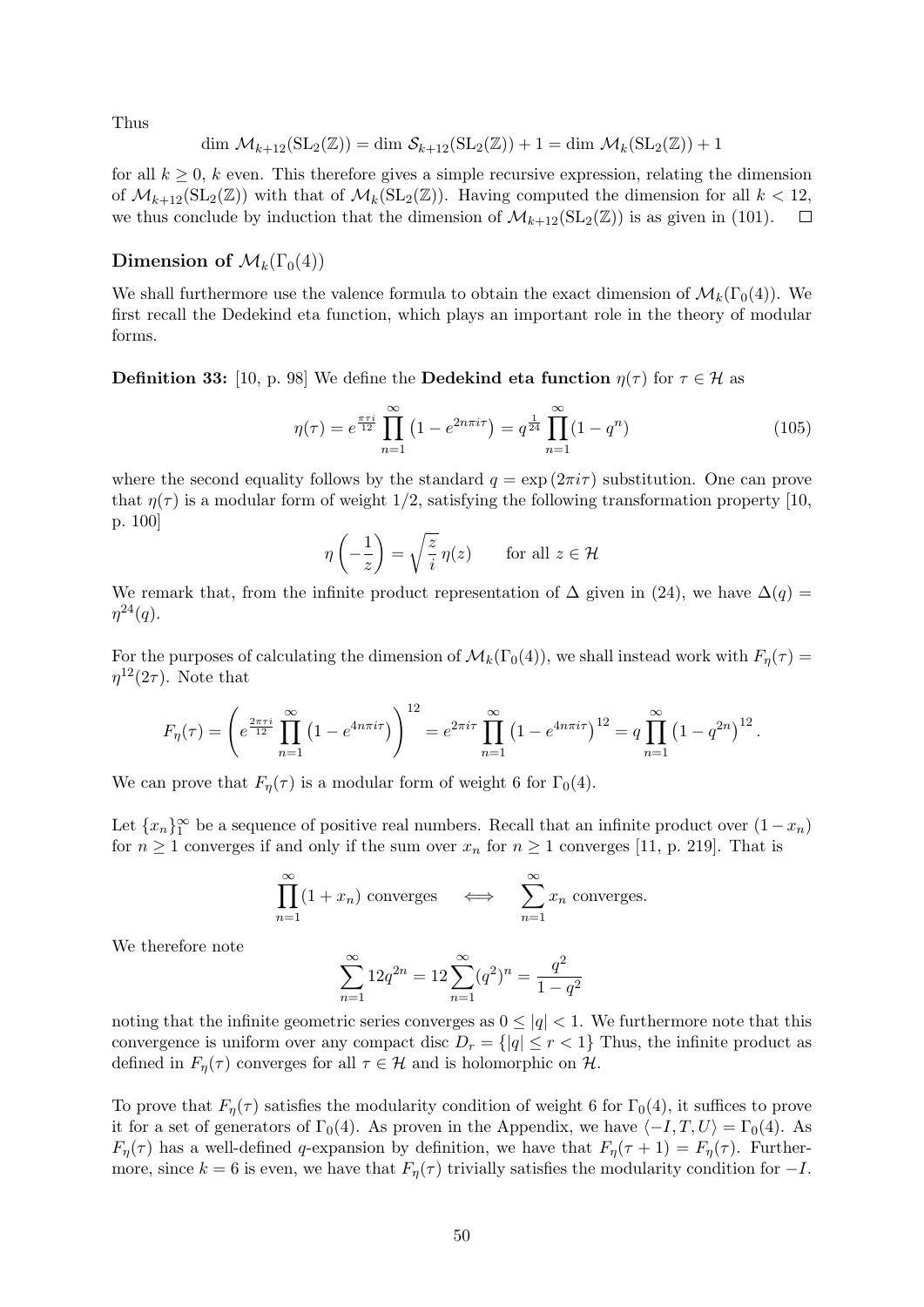It therefore only remains to prove the modularity condition of weight 6 for  $U = \begin{pmatrix} 1 & 0 \\ 4 & 1 \end{pmatrix}$ . We therefore prove

$$
F_{\eta}\left(\frac{\tau}{4\tau+1}\right) = (4\tau+1)^{6}F_{\eta}(\tau). \tag{106}
$$

We note that

$$
F_{\eta}\left(\frac{\tau}{4\tau+1}\right) = \eta^{12}\left(\frac{2\tau}{4\tau+1}\right) = \eta^{12}\left(-\left(-\frac{1}{2\tau}-2\right)^{-1}\right)
$$

$$
= \left(\sqrt{i\left(\frac{4\tau+1}{2\tau}\right)}\eta\left(-\frac{1}{2\tau}-2\right)\right)^{12}
$$

$$
= -\left(\frac{4\tau+1}{2\tau}\right)^{6}\eta^{12}\left(-\frac{1}{2\tau}\right)
$$

$$
= -\left(\frac{4\tau+1}{2\tau}\right)^{6}\left(\sqrt{\frac{2\tau}{i}}\right)^{12}\eta^{12}(2\tau)
$$

$$
= (4\tau+1)^{6}\eta^{12}(2\tau)
$$

which proves the transformation property in (106). Finally, we check the behaviour of  $F_{\eta}(\tau)$  at the three cusps of  $\Gamma_0(4)$ . By definition of  $F_\eta$ , we have the q-exansion at  $\infty$  as

$$
\tilde{F}_{\eta}(q) = q \prod_{n=1}^{\infty} (1 - q^{2n})^{12} = q - 12q^3 + 54q^5 + \mathcal{O}(q^6)
$$

Thus,  $F_{\eta}$  has a zero of order 1 at the cusp  $\infty$ . To check the order at the cusp 0, we q-expand  $F_{\eta}|_{k}S$ , noting that  $S(\infty) = 0$ . We thus obtain

$$
F_{\eta}|_{k}S(\tau) = \tau^{-6}\eta^{12}\left(-\frac{2}{\tau}\right) = \tau^{-6}\eta^{12}\left(-\frac{1}{\tau/2}\right)
$$

$$
= \tau^{-6}\left(\sqrt{\frac{\tau/2}{i}}\right)^{12}\eta^{12}\left(\frac{\tau}{2}\right)
$$

$$
= -\frac{1}{2^6}\eta^{12}\left(\frac{\tau}{2}\right)
$$

$$
= -\frac{1}{2^6}q^{1/4} + \frac{3}{2^4}q^{3/4} - \frac{27}{2^5}q^{5/4} + \mathcal{O}(q^{6/4})
$$

We note that the cusp at 0 has width 4, thus q-expanding around  $q_0 = q^{1/4}$  yields

$$
\tilde{F}_{\eta}|_{k}S(q_0) = -\frac{1}{2^6}q_0 + \frac{3}{2^4}q_0^3 - \frac{27}{2^5}q_0^5 + \mathcal{O}(q_0^6).
$$

Thus,  $F_{\eta}$  has a zero of order 1 at the cusp 0. Finally, we q-expand at the cusp 1/2, noting that  $\begin{pmatrix} 1 & 0 \\ 2 & 1 \end{pmatrix} (\infty) = 1/2.$ 

$$
F_{\eta}|_{k} \begin{pmatrix} 1 & 0 \ 2 & 1 \end{pmatrix} (\tau) = (2\tau + 1)^{-6} \eta^{12} \left( \frac{2\tau}{2\tau + 1} \right)
$$

$$
= (2\tau + 1)^{-6} \eta^{12} \left( 1 - \frac{1}{2\tau + 1} \right)
$$

$$
= -(2\tau + 1)^{-6} \eta^{12} \left( -\frac{1}{2\tau + 1} \right)
$$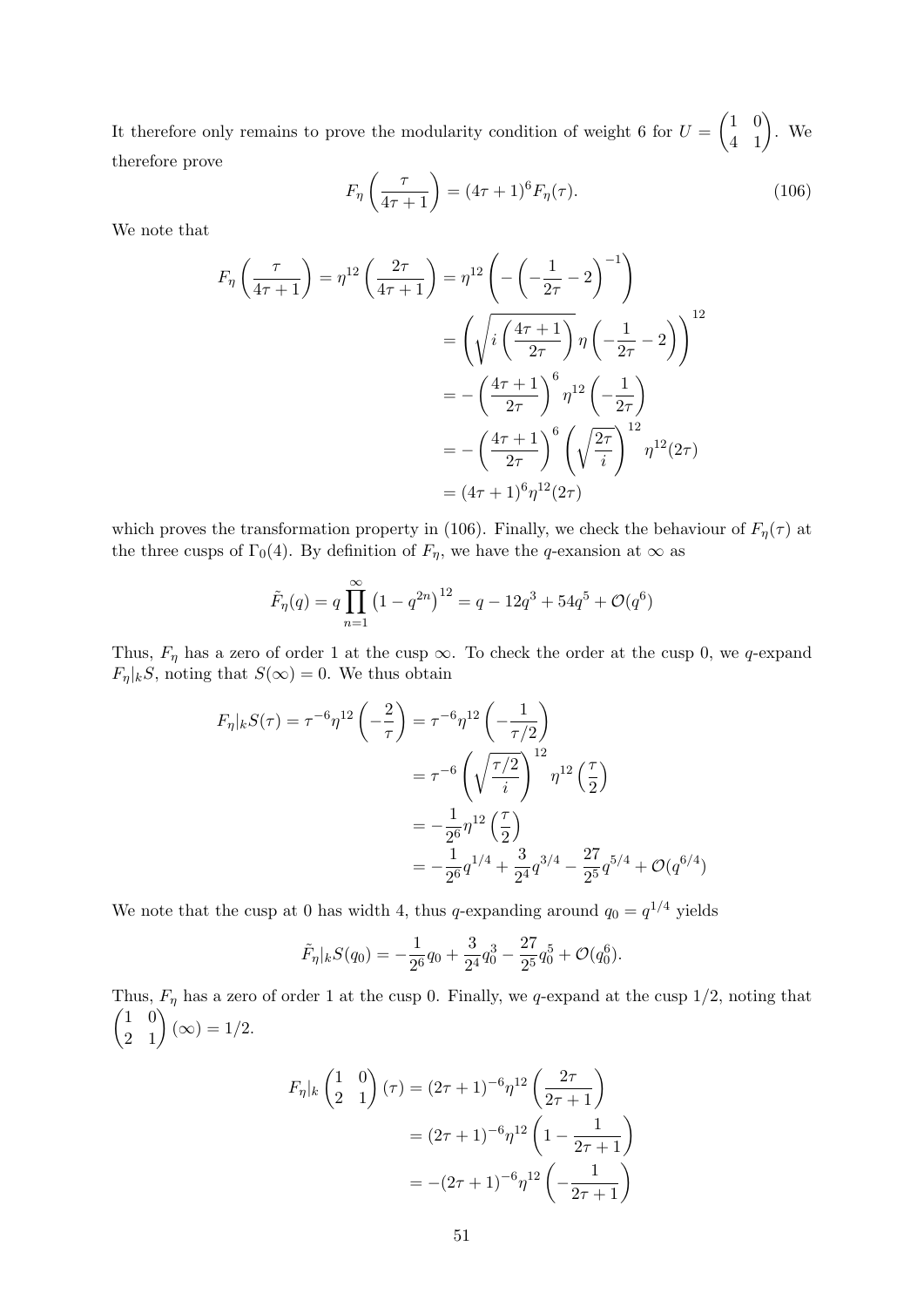$$
= \eta^{12}(2\tau + 1)
$$

$$
= -F_{\eta}(\tau)
$$

Thus, noting that the cusp at  $1/2$  has width 1, we therefore get the q-expansion

$$
\tilde{F}_{\eta}|_k \begin{pmatrix} 1 & 0 \\ 2 & 1 \end{pmatrix} (q) = -q + 12q^3 - 54q^5 + \mathcal{O}(q^6).
$$

Therefore,  $F_{\eta}$  has a zero of order 1 at the cusp 1/2. Hence, as  $F_{\eta}$  vanishes at all the cusps, we conclude that  $F_{\eta} \in \mathcal{S}_6(\Gamma_0(4)).$ 

Using this cusp form, we can now evaluate the dimension of  $\mathcal{M}_k(\Gamma_0(4))$ .

**Theorem 34:** [15, p. 90] Let k be an integer. The dimension of  $\mathcal{M}_k(\Gamma_0(4))$  is

$$
\dim \mathcal{M}_k(\Gamma_0(4)) = \begin{cases} 0 & \text{if } k < 0 \text{ or } k \text{ is odd} \\ \frac{k}{2} + 1 & \text{otherwise} \end{cases} .
$$
 (107)

*Proof:* We proceed in a similar way to the proof for  $SL_2(\mathbb{Z})$ . As before, by the valence formula, we have that dim  $\mathcal{M}_k(\Gamma_0(4)) = 0$  for  $k < 0$ , and since  $-I \in \Gamma_0(4)$ , we have dim  $\mathcal{M}_k(\Gamma_0(4)) = 0$  for k odd. Again, noting that dim  $\mathcal{M}_0(\Gamma_0(4)) \leq 1$  by the valence formula and that  $\mathbb{C} \subseteq \mathcal{M}_0(\Gamma_0(4))$ , we obtain dim  $\mathcal{M}_0(\Gamma_0(4)) = 1$ .

We now calculate the dimension of  $\mathcal{M}_k(\Gamma_0(4))$  for weights  $k = 2$  and  $k = 4$ . First, we note that  $[PSL_2(\mathbb{Z}) : \Gamma_0(4)] = 6$ . Thus, by Corollary 30, we obtain

$$
\dim \mathcal{M}_k(\Gamma_0(4) \leq \frac{k}{2} + 1.
$$

Therefore, dim  $\mathcal{M}_2(\Gamma_0(4) \leq 2$  and dim  $\mathcal{M}_4(\Gamma_0(4)) \leq 3$ . We now compute a set of linearly independent modular forms in  $\mathcal{M}_2(\Gamma_0(4))$ . Indeed, we have both  $E_{2,2} \in \mathcal{M}_2(\Gamma_0(4))$  and  $E_{2,4} \in$  $\mathcal{M}_2(\Gamma_0(4))$ . We note their respective q-expansions are

$$
\tilde{E}_{2,2}(q) = 1 + 24q + \mathcal{O}(q^2)
$$
  

$$
\tilde{E}_{2,4}(q) = 1 + 8q + \mathcal{O}(q^2)
$$

Thus,  $E_{2,2}$  and  $E_{2,4}$  are linearly independent in  $\mathcal{M}_2(\Gamma_0(4))$ . Therefore, we have dim  $\mathcal{M}_2(\Gamma_0(4))$  = 2. For weight  $k = 4$ , we obtain three linearly independent modular forms  $E_4, E_{4,2}$  and  $E_{4,4}$ . Their q-expansions are

$$
\tilde{E}_4(q) = 1 + 240q + 2160q^2 + \mathcal{O}(q^3)
$$
  
\n
$$
\tilde{E}_{4,2}(q) = 1 - 16q + 112q^2 + \mathcal{O}(q^3)
$$
  
\n
$$
\tilde{E}_{4,4}(q) = 1 - 16q^2 + 112q^4 + \mathcal{O}(q^5)
$$

Calculating the determinant of the  $3x3$  matrix formed by the first three terms in the q-expansion yields

$$
\det\begin{pmatrix} 1 & 240 & 2160 \\ 1 & -16 & 112 \\ 1 & 0 & -16 \end{pmatrix} = 65536 \neq 0.
$$

Thus, as the determinant is non-zero, we obtain three linearly independent modular forms of weight 4 for  $\Gamma_0(4)$ . Therefore dim  $\mathcal{M}_4(\Gamma_0(4)) = 3$ .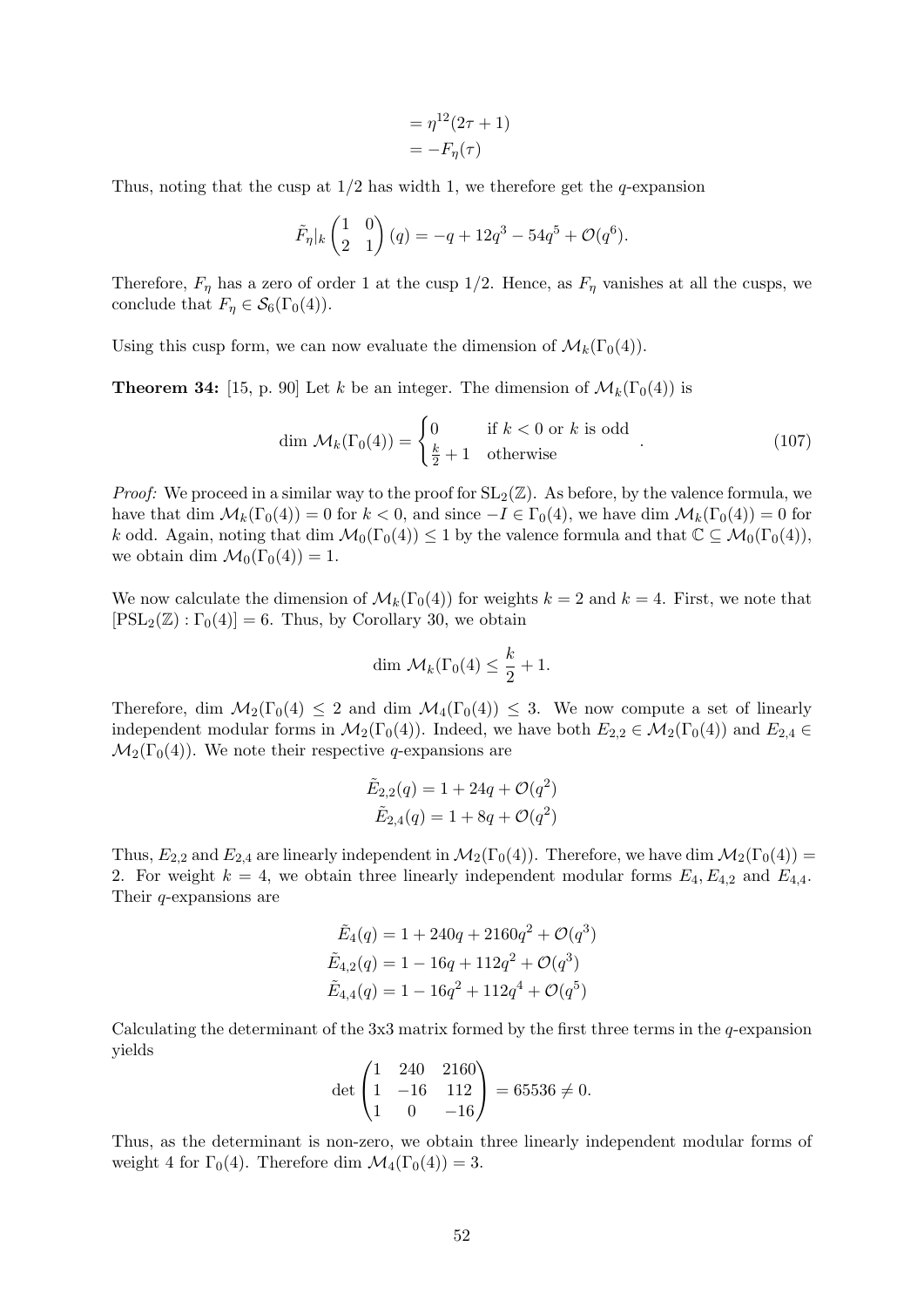As with  $SL_2(\mathbb{Z})$ , we now construct an isomorphism between  $\mathcal{M}_k(\Gamma_0(4))$  and  $\mathcal{S}_{k+6}(\Gamma_0(4))$  given by  $f \mapsto F_{\eta}f$ . Well-definedness and linearity can easily be checked in a similar manner to the case for  $SL_2(\mathbb{Z})$  Now, since  $F_\eta \in \mathcal{S}_6(\Gamma_0(4))$ , we have

$$
\text{ord}_{\infty}(F_{\eta}) \ge 1, \quad \text{ord}_{0}(F_{\eta}) \ge 1, \quad \text{ and } \quad \text{ord}_{1/2}(F_{\eta}) \ge 1
$$

However, by the valence formula for  $\Gamma_0(4)$ , we have

$$
\text{ord}_{\infty}(F_{\eta}) + \text{ord}_{0}(F_{\eta}) + \text{ord}_{1/2}(F_{\eta}) \leq 3
$$

Thus,  $F_{\eta}$  has a simple zero at each of the cusps  $\infty$ , 0 and 1/2 and is non-zero everywhere on H. As with the proof for  $SL_2(\mathbb{Z})$ , these two properties allow us to claim that  $f \mapsto F_\eta f$  is an injective and surjective map from  $\mathcal{M}_k(\Gamma_0(4))$  to  $\mathcal{S}_{k+6}(\Gamma_0(4))$ .

We therefore obtain

$$
\dim \mathcal{M}_k(\Gamma_0(4)) = \dim \mathcal{S}_{k+6}(\Gamma_0(4)) \qquad \text{for all } k \ge 0.
$$

To relate the space of modular forms with the space of cusps forms for a given weight  $k$ , we now consider the linear map  $\sigma : \mathcal{M}_k(\Gamma_0(4)) \to \mathbb{C}^3$  which maps f to its limit values at the cusps. That is

$$
\sigma(f) = (f(\infty), f(0), f(1/2)) = (a_{\infty,0}(f), a_{\infty,1}(f), a_{\infty,1/2}(f)).
$$

By definition, we have that the kernel of  $\sigma$  is  $\mathcal{S}_k(\Gamma_0(4))$ . We also have that  $\sigma$  is surjective, noting that the generalised Eisenstein series  $E_k, E_{k,2}$  and  $E_{k,4}$  always form a linearly independent set of modular forms for all  $k \geq 4$ , k even. We thus obtain

$$
\dim \mathcal{M}_k(\Gamma_0(4)) = \dim \ker(\sigma) + \dim \operatorname{Im}(\sigma) = \dim \mathcal{S}_k(\Gamma_0(4)) + 3.
$$

Therefore

$$
\dim \mathcal{M}_{k+6}(\Gamma_0(4)) = \dim \mathcal{S}_{k+6}(\Gamma_0(4)) + 3 = \dim \mathcal{M}_k(\Gamma_0(4)) + 3
$$

for all  $k \geq 0$ , k even. Therefore, as with  $SL_2(\mathbb{Z})$ , this gives a recursive expression for the dimension of  $\mathcal{M}_{k+6}(\Gamma_0(4))$  given the dimension of  $\mathcal{M}_k(\Gamma_0(4))$ . Noting that the dimension of  $\mathcal{M}_2(\Gamma_0(4))$  and  $\mathcal{M}_4(\Gamma_0(4))$  is 2 and 3 respectively, we therefore conclude by induction that the dimension for  $\mathcal{M}_k(\Gamma_0(4))$  is as given in (107).

## Further applications

We are not only limited to calculating the dimension for  $\mathcal{M}_k(SL_2(\mathbb{Z}))$  and  $\mathcal{M}_k(\Gamma_0(4)$ . In fact, an explicit formula for the dimension of  $\mathcal{M}_k(\Gamma)$  for several other subgroups  $\Gamma$  can be obtained using similar techniques to that shown previously.

To demonstrate we note the dimension for  $\mathcal{M}_k(\Gamma_0(6))$  can be given as

$$
\dim \mathcal{M}_k(\Gamma_0(6)) = \begin{cases} 0 & \text{if } k < 0 \text{ or } k \text{ odd} \\ k+1 & \text{otherwise} \end{cases}.
$$
 (108)

We shall simply summarise the steps applied for  $SL_2(\mathbb{Z})$  and  $\Gamma_0(4)$  to  $\Gamma_0(6)$ .

As before, we first prove the dimension for small weights k. Indeed, we have dim  $\mathcal{M}_0(\Gamma_0(6)) = 1$ and dim  $\mathcal{M}_2(\Gamma_0(6)) = 3$ . A lower bound of 3 can be attained by noting the three linear independent modular forms of weight 2 obtained from the generalised Eisenstein series construction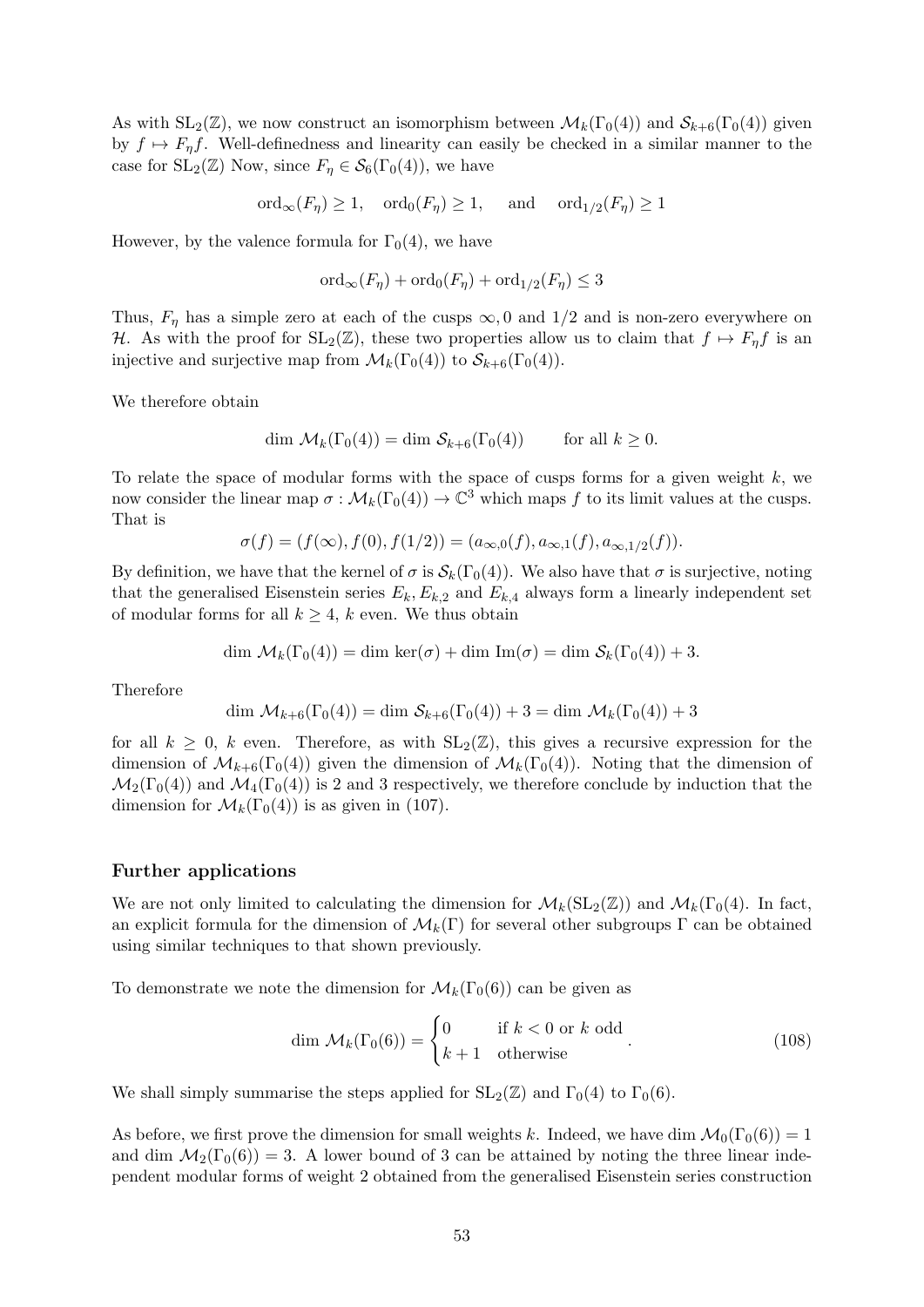$E_{2,2}, E_{2,3}$ , and  $E_{2,6}$ .

Conversely, we obtain an upper bound of 3 on the dimension of  $\mathcal{M}_2(\Gamma_0(6)$  by Corollary 30, noting that we have the index  $[PSL_2(\mathbb{Z}) : \Gamma_0(6)] = 12$ .

To obtain the dimension for higher weights  $k$  by induction, we need to use a cusp form of appropriately small weight. Indeed, one can prove that [16, p. 4852]

$$
F_6 := (\eta(\tau)\eta(2\tau)\eta(3\tau)\eta(6\tau))^2 \in \mathcal{S}_4(\Gamma_0(6)).
$$

As before, we can prove that the linear map from  $\mathcal{M}_k(\Gamma_0(6))$  to  $\mathcal{S}_{k+4}(\Gamma_0(6))$  given by  $f \mapsto F_6f$ is an isomorphism. We note that  $\Gamma_0(6)$  has four cusps (where a set of suitable representatives can be given as  $\{0, 1/2, 1/3, \infty\}$ . Thus, by the valence formula, we obtain that  $F_6$  must have a *simple* zero at each cusp and must be non-zero everywhere on  $H$ ,

Finally, we note that

$$
\dim \mathcal{M}_k(\Gamma_0(6)) = \dim \mathcal{S}_k(\Gamma_0(6)) + 4
$$

by considering the linear map from  $\mathcal{M}_k(\Gamma_0(6))$  to  $\mathbb{C}^4$  where f maps to the 4 limit values at each of the four cusps. Noting that this map is surjective as  $E_k, E_{k,2}, E_{k,3}$  and  $E_{k,6}$  are all linearly independent, we obtain

$$
\dim \mathcal{M}_{k+4}(\Gamma_0(6)) = \dim \mathcal{S}_{k+4}(\Gamma_0(6)) + 4 = \mathcal{M}_k(\Gamma_0(6)) + 4.
$$

Therefore, by induction, we obtain an explicit dimension formulae for  $\mathcal{M}_k(\Gamma_0(6))$ .

Generalising this process to arbitrary subgroups  $\Gamma$ , we note that one of the non-trivial steps is calculating a non-zero cusp form for  $\Gamma$  of sufficiently low weight. To aid us in this regard, we can refer to Martin's list of multiplicative *n*-quotients [16, p.4852] which construct cusp forms of varying weight and level from the Dedekind eta function  $\eta(\tau)$ .

We can thus compute the dimension for some further examples of subgroups. We provide three more explicit examples:

For  $\mathcal{M}_k(\Gamma_0(9))$ , we have

$$
\dim \mathcal{M}_k(\Gamma_0(9)) = \begin{cases} 0 & \text{if } k < 0 \text{ or } k \text{ odd} \\ k+1 & \text{otherwise} \end{cases}
$$

using the cusp form  $\eta^8(3\tau) \in \mathcal{S}_4(\Gamma_0(9))$ . For  $\mathcal{M}_k(\Gamma_1(2))$ , we have

$$
\dim \mathcal{M}_k(\Gamma_1(2)) = \begin{cases} 0 & \text{if } k < 0 \text{ or } k \text{ odd} \\ \lfloor \frac{k}{4} \rfloor + 1 & \text{otherwise} \end{cases}
$$

using the cusp form  $(\eta(\tau) \eta(2\tau))^8 \in S_8(\Gamma_1(2))$ . For  $\mathcal{M}_k(\Gamma_1(5))$ , we have

$$
\dim \mathcal{M}_k(\Gamma_1(5)) = \begin{cases} 0 & \text{if } k < 0 \text{ or } k \text{ odd} \\ k+1 & \text{otherwise} \end{cases}
$$

using the cusp form  $(\eta(\tau) \eta(5\tau))^4 \in \mathcal{S}_4(\Gamma_1(5))$ . Indeed, Martin [16] provides a total of 43 cusp forms all arising from eta quotients of the form  $\eta(t_1\tau)^{r_1}\eta(t_2\tau)^{r_2}\dots \eta(t_s\tau)^{r_s}$ , all of which can be used to calculate the dimension for different congruence subgroups of varying level.

To summarise this process for a general congruence subgroup  $\Gamma$ , we do the following: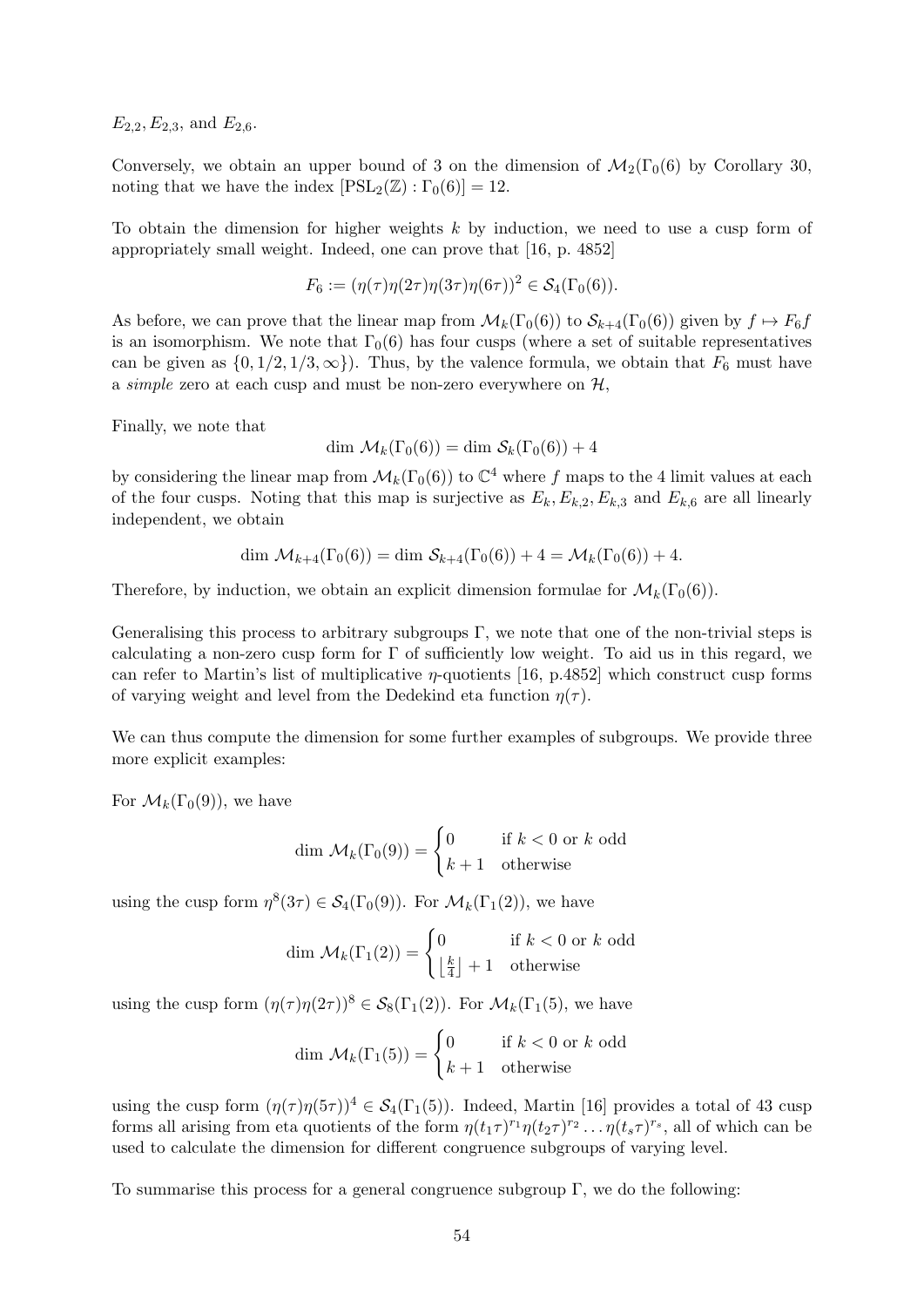- 1. Using  $\eta$  quotients or otherwise, compute a cusp form  $\Psi$  of sufficiently low weight l for Γ.
- 2. Use the valence formula (or alternatively product representations) to prove  $\Psi(\tau) \neq 0$  for all  $\tau \in \mathcal{H}$ .
- 3. Using the cusp form  $\Psi \in \mathcal{S}_l(\Gamma)$ , show that there is an isomorphism between  $\mathcal{M}_k(\Gamma)$  and  $\mathcal{S}_{k+l}(\Gamma)$  given by the mapping  $f \mapsto \Psi f$ .
- 4. Compute a set of  $\epsilon_{\infty}$  linearly independent modular forms using generalised Eisenstein series, where  $\epsilon_{\infty}$  denotes the number of cusps of Γ.
- 5. Use the valence formula and Eisenstein series to compute the exact dimension of  $\mathcal{M}_k(\Gamma)$ for weights  $k < l$ .
- 6. Apply

dim  $\mathcal{M}_{k+l}(\Gamma) = \dim \mathcal{S}_{k+l}(\Gamma) + \epsilon_{\infty} = \dim \mathcal{M}_k(\Gamma) + \epsilon_{\infty}$ 

recursively to obtain a general formula for  $\mathcal{M}_k(\Gamma)$  of arbitrary integer weight k.

# Asymptotic analysis

We now compare our results obtained with the exact dimension formulae.

For any finite index subgroup Γ, one can consider the compact Riemann surface  $X(\Gamma)$  in a topological way as a torus with  $g$  holes (or equivalently as a sphere with  $g$  handles). We denote the value q as the **genus** of  $X(\Gamma)$ .

We note the following useful result on computing the genus.

**Theorem 35:** [6, p. 68] Let  $\Gamma$  be a congruence subgroup of  $SL_2(\mathbb{Z})$ . Let d be the index  $[PSL_2(\mathbb{Z}) : \Gamma]$ , let  $\epsilon_2$  and  $\epsilon_3$  denote the number of elliptic points of  $X(\Gamma)$  of order 2 and order 3 respectively, and let  $\epsilon_{\infty}$  denote the number of cusps of  $X(\Gamma)$ . Then

$$
g = 1 + \frac{d}{12} - \frac{\epsilon_2}{4} - \frac{\epsilon_3}{3} - \frac{\epsilon_\infty}{2}.\tag{109}
$$

Proof sketch: [22, p. 39] Proving the above theorem formally is outside the scope of this project. However, to give an overview, we consider a triangulation of the Riemann surface  $X(\Gamma)$  using coset translates of the fundamental domain  $\mathcal F$  for  $SL_2(\mathbb Z)$ .

Indeed, we define the natural projection map  $\pi : \Gamma \backslash \mathcal{H} \to \Gamma \backslash SL_2(\mathbb{Z})$  which sends all points from the fundamental domain of Γ to the fundamental domain for  $SL_2(\mathbb{Z})$ . We can triangulate  $X(\mathrm{SL}_2(\mathbb{Z}))$  using two triangular faces at the three vertices i,  $\omega$  and  $\infty$ . Thus, the number of faces, edges and vertices for  $SL_2(\mathbb{Z})$  yields

$$
F_{\mathrm{SL}_2(\mathbb{Z})} = 2, \qquad E_{\mathrm{SL}_2(\mathbb{Z})} = 3 \qquad V_{\mathrm{SL}_2(\mathbb{Z})} = 3
$$

We now pull back this triangulation for  $SL_2(\mathbb{Z})$  using  $\pi^{-1}$  to obtain a triangulation for  $\Gamma$ . Denoting the faces, edges and vertices of this triangulation by  $F_{\Gamma}$ ,  $E_{\Gamma}$  and  $V_{\Gamma}$  respectively, we obtain

$$
F_{\Gamma} = 2d,
$$
  

$$
E_{\Gamma} = 3d,
$$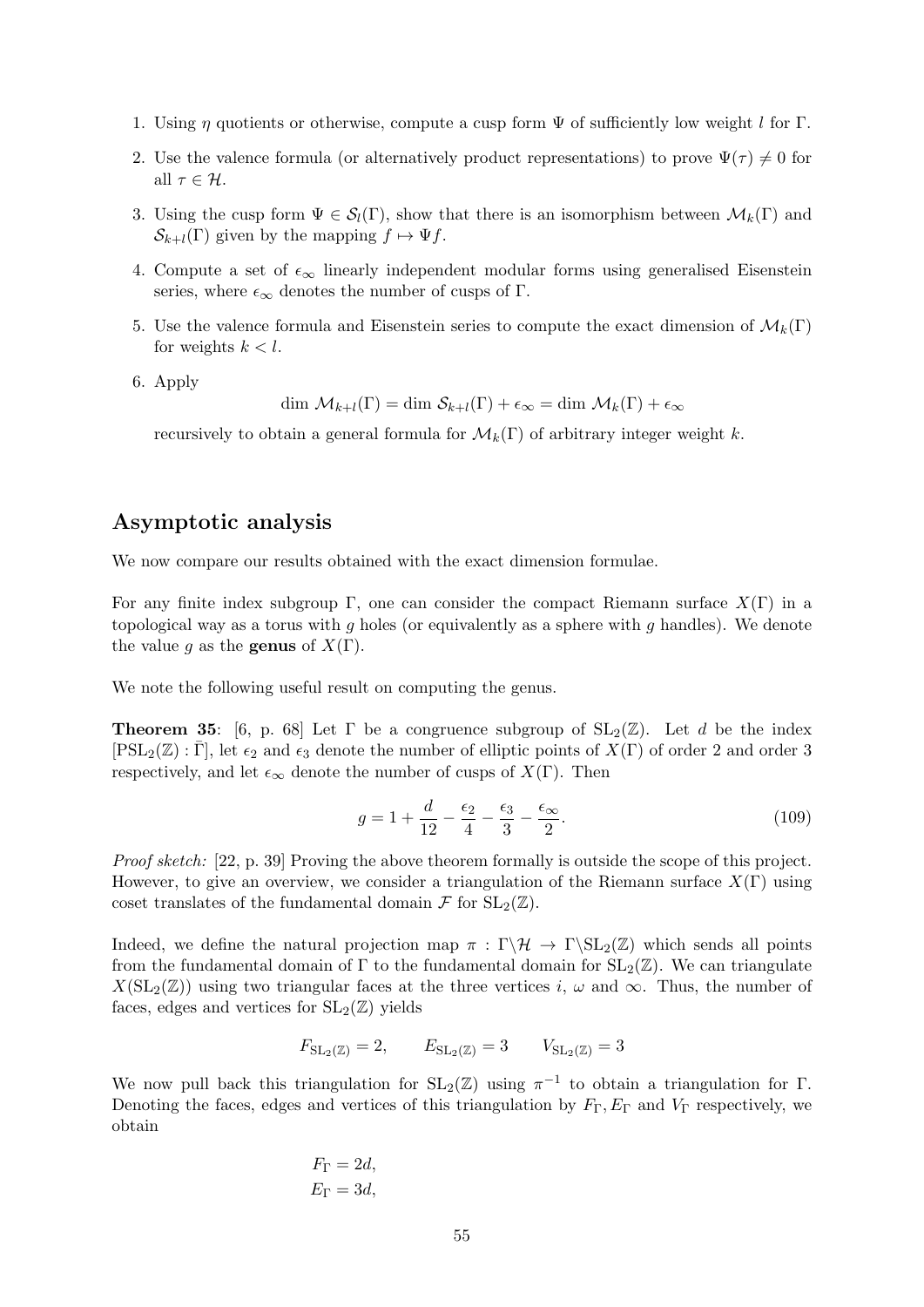$$
V_{\Gamma} = \epsilon_{\infty} + d - \frac{1}{2}(d - \epsilon_2) + d - \frac{2}{3}(d - \epsilon_3)
$$

where the number of vertices is calculated by carefully counting the number of elliptic points  $z \in \Gamma \backslash \mathcal{H}$  of order 2 and order 3 such that  $f(z) = i$  and  $f(z) = \omega$  respectively.

Using the Euler characteristic  $\chi$  for a Riemann surface, we have

$$
V_{\Gamma} - E_{\Gamma} + F_{\Gamma} = \chi = 2 - 2g \tag{110}
$$

which therefore yields

$$
2g = 2 - 2d + 3d - \epsilon_{\infty} - d + \frac{1}{2}(d - \epsilon_{2}) - d + \frac{2}{3}(d - \epsilon_{3})
$$
  
\n
$$
\implies 2g = 2 + \frac{d}{6} - \frac{\epsilon_{2}}{2} - \frac{2\epsilon_{3}}{3} - \epsilon_{\infty}
$$
  
\n
$$
\implies g = 1 + \frac{d}{12} - \frac{\epsilon_{2}}{4} - \frac{\epsilon_{3}}{3} - \frac{\epsilon_{\infty}}{2}
$$

which therefore proves the theorem.

For completeness, we state without proof the dimension formula for arbitrary congruence subgroups Γ.

**Theorem 36:** [6, p. 88,91] Let  $\Gamma$  be a congruence subgroup of  $SL_2(\mathbb{Z})$  and let  $k \in \mathbb{Z}$ . Let g denote the genus of  $X(\Gamma)$ , let  $\epsilon_2$  and  $\epsilon_3$  denote the number of elliptic points of  $X(\Gamma)$  of order 2 and order 3 respectively, and let  $\epsilon_{\infty}$  denote the number of cusps of  $X(\Gamma)$ . Then, the dimension of  $\mathcal{M}_k(\Gamma)$  can be given as

$$
\dim \mathcal{M}_k(\Gamma) = \begin{cases} (k-1)(g-1) + \left\lfloor \frac{k}{4} \right\rfloor \epsilon_2 + \left\lfloor \frac{k}{3} \right\rfloor \epsilon_3 + \frac{k}{2} \epsilon_\infty & \text{if } k \ge 2, k \text{ even} \\ 1 & \text{if } k = 0 \\ (k-1)(g-1) + \left\lfloor \frac{k}{3} \right\rfloor \epsilon_3 + \frac{k}{2} \epsilon_\infty^{\text{reg}} + \frac{k-1}{2} \epsilon_\infty^{\text{irr}} & \text{if } k \ge 3, k \text{ odd}, -I \notin \Gamma \\ 0 & \text{if } k \text{ odd}, -I \in \Gamma \\ 0 & \text{if } k < 0 \end{cases}
$$

Proving the above theorem in its full generality involves a large amount of Riemann surface theory as well as applying the Riemann-Roch theorem. We shall not present any details of the proof here, but simply note that these arguments can all be found in Chapter 3 of Diamond, Shurman [6, p. 65-108], Section 2.6 of Shimura [24, p. 45-50] and Section 2.5 of Miyake [19, p. 57-61] among others.

We note that the dimension is asymptotically linear in  $k$ . Indeed, we have:

$$
\dim \mathcal{M}_k(\Gamma) \sim k \left( g - 1 + \frac{\epsilon_2}{4} + \frac{\epsilon_3}{3} + \frac{\epsilon_\infty}{2} \right).
$$

However, noting the expression for the genus given in equation (109), this yields

$$
\dim \mathcal{M}_k(\Gamma) \sim \frac{k[\mathrm{PSL}_2(\mathbb{Z}) : \Gamma]}{12}.
$$

Therefore, not only is  $k[PSL_2(\mathbb{Z}) : \Gamma]/12 + 1$  an upper bound for the dimension, but indeed it provides the exact asymptotic behaviour of the dimension as  $k \to \infty$ . To further investigate the exact discrepancy between the upper bound obtained in the valence formula and the explicit dimension, we calculate

 $\Box$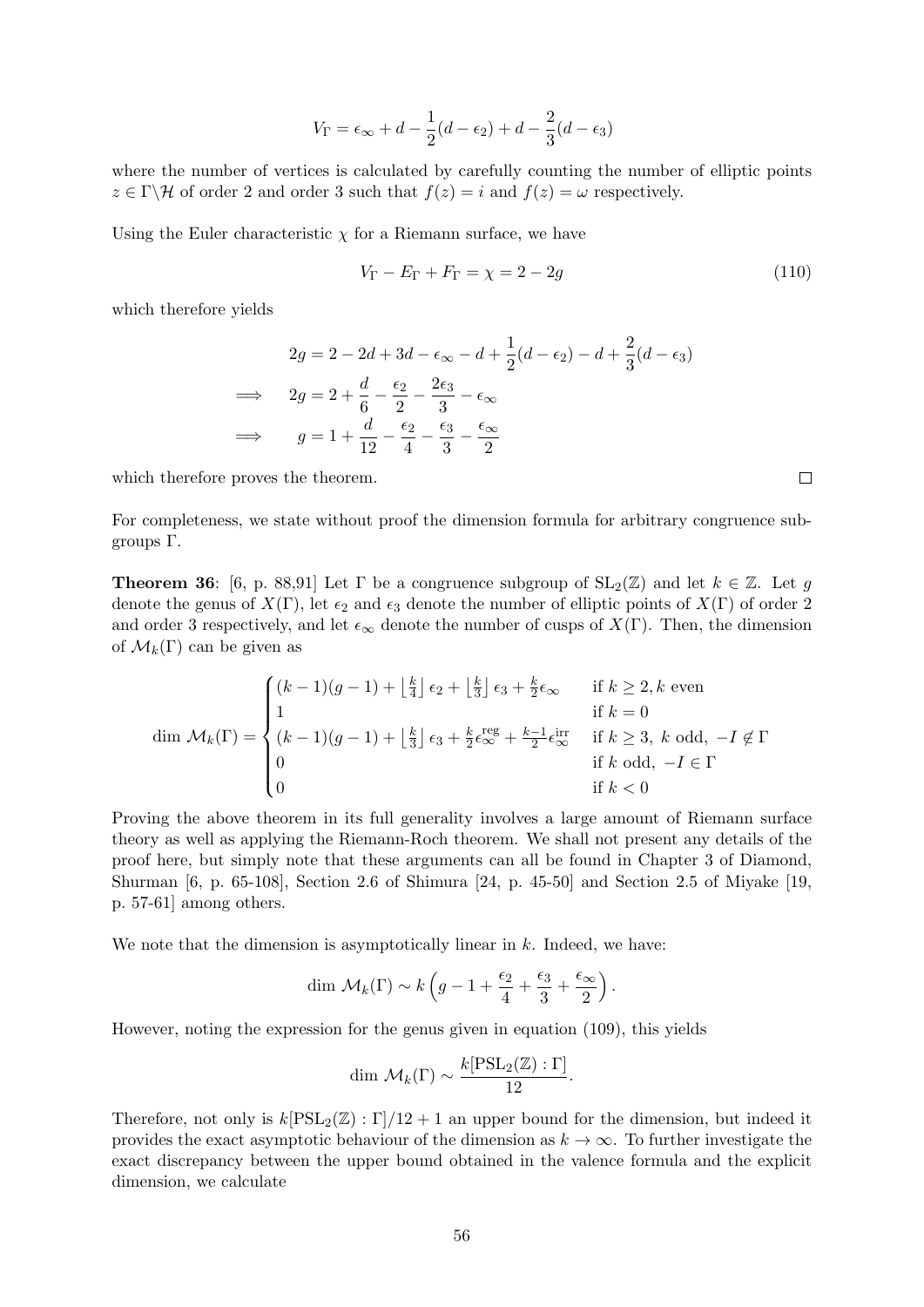$$
\frac{k[\text{PSL}_2(\mathbb{Z}) : \Gamma]}{12} + 1 - \dim \mathcal{M}_k(\Gamma) = \frac{kd}{12} + 1 - (k - 1)(g - 1) - \left\lfloor \frac{k}{4} \right\rfloor \epsilon_2 - \left\lfloor \frac{k}{3} \right\rfloor \epsilon_3 - \frac{k}{2} \epsilon_\infty
$$

$$
= g + k \left( \frac{\epsilon_2}{4} + \frac{\epsilon_3}{3} + \frac{\epsilon_\infty}{2} \right) - \left\lfloor \frac{k}{4} \right\rfloor \epsilon_2 - \left\lfloor \frac{k}{3} \right\rfloor \epsilon_3 - \frac{k}{2} \epsilon_\infty
$$

$$
= g + \epsilon_2 \left( \frac{k}{4} - \left\lfloor \frac{k}{4} \right\rfloor \right) + \epsilon_3 \left( \frac{k}{3} - \left\lfloor \frac{k}{3} \right\rfloor \right)
$$

$$
\leq g + \frac{3}{4} \epsilon_2 + \frac{2}{3} \epsilon_3
$$

We therefore note that the main discrepancy between the upper bound and the dimension arises from the genus g. This is not too surprising as our methods for calculating a bound on the dimension were purely elementary and did not use any algebro-geometric techniques. This hence demonstrates the limitations of doing the contour method integral as it does not see the correction term involving the genus g.

For the principal congruence subgroups  $\Gamma(N)$ , we have the following result [6, p. 107]

$$
\epsilon_2(\Gamma(N)) = \epsilon_2(\Gamma(N)) = 0 \quad \text{for all } N > 1
$$

which implies the discrepenacy between the upper bound and the dimension is exactly the genus g. Thus, the dimension formula simplifies to

$$
\dim \mathcal{M}_{k}(\Gamma(N)) = \frac{k[\mathrm{PSL}_2(\mathbb{Z}) : \bar{\Gamma}(N)]}{12} + 1 - g.
$$

For  $\Gamma_1(N)$ , one can also calculate [6, p. 107]

$$
\epsilon_2(\Gamma_1(N)) = \begin{cases} 1 & \text{if } N = 2 \\ 0 & \text{if } N > 2 \end{cases}
$$

and

$$
\epsilon_3(\Gamma_1(N)) = \begin{cases} 1 & \text{if } N = 3 \\ 0 & \text{if } N = 2 \text{ or } N > 3 \end{cases}.
$$

We therefore also obtain the following dimension formula for  $\Gamma_1(N)$  when  $N > 3$ 

$$
\dim \mathcal{M}_k(\Gamma_1(N)) = \frac{k[\mathrm{PSL}_2(\mathbb{Z}) : \bar{\Gamma}_1(N)]}{12} + 1 - g.
$$

For  $\Gamma_0(N)$ , one obtains a more involved expression involving the elliptic points of order 2 and 3 in the dimension (see Figure 3.3 and Figure 3.4 at [6, p. 107,108] for the precise dimension formulae). Noting that we do have exact results for the dimension at our disposal, we would nevertheless be interested in congruence subgroups which have dimension exactly the upper bound obtained in valence formula.

**Proposition 37:** Let  $\Gamma$  be a congruence subgroup of  $SL_2(\mathbb{Z})$ . If  $\Gamma = \Gamma_0(N)$  where  $N \in \mathbb{Z}$  ${2, 3, 4, 6, 8, 9, 12, 16, 18}$  or  $\Gamma = \Gamma_1(N)$  where  $N \in {2, 3, 4, 5, 6, 7, 8, 9, 10, 12}$  or  $\Gamma = \Gamma(N)$ where  $N \in \{3, 4, 5\}$ , then

$$
\dim \mathcal{M}_k(\Gamma) = \left\lfloor \frac{k[\text{PSL}_2(\mathbb{Z}) : \bar{\Gamma}(N)]}{12} \right\rfloor + 1 \quad \text{for all } k \ge 4, k \text{ even.}
$$

One can verify the above claim either by manually calculating the values  $d, g, \epsilon_2, \epsilon_3, \epsilon_\infty$  for each congruence subgroup  $\Gamma$  or by computational verification. We note that any congruence subgroup Γ which has equality with the upper bound must have genus  $g = 0$ . The converse, however, is not true, as the discrepancy between the upper bound and the dimension may also involve  $\epsilon_2$ and  $\epsilon_3$ .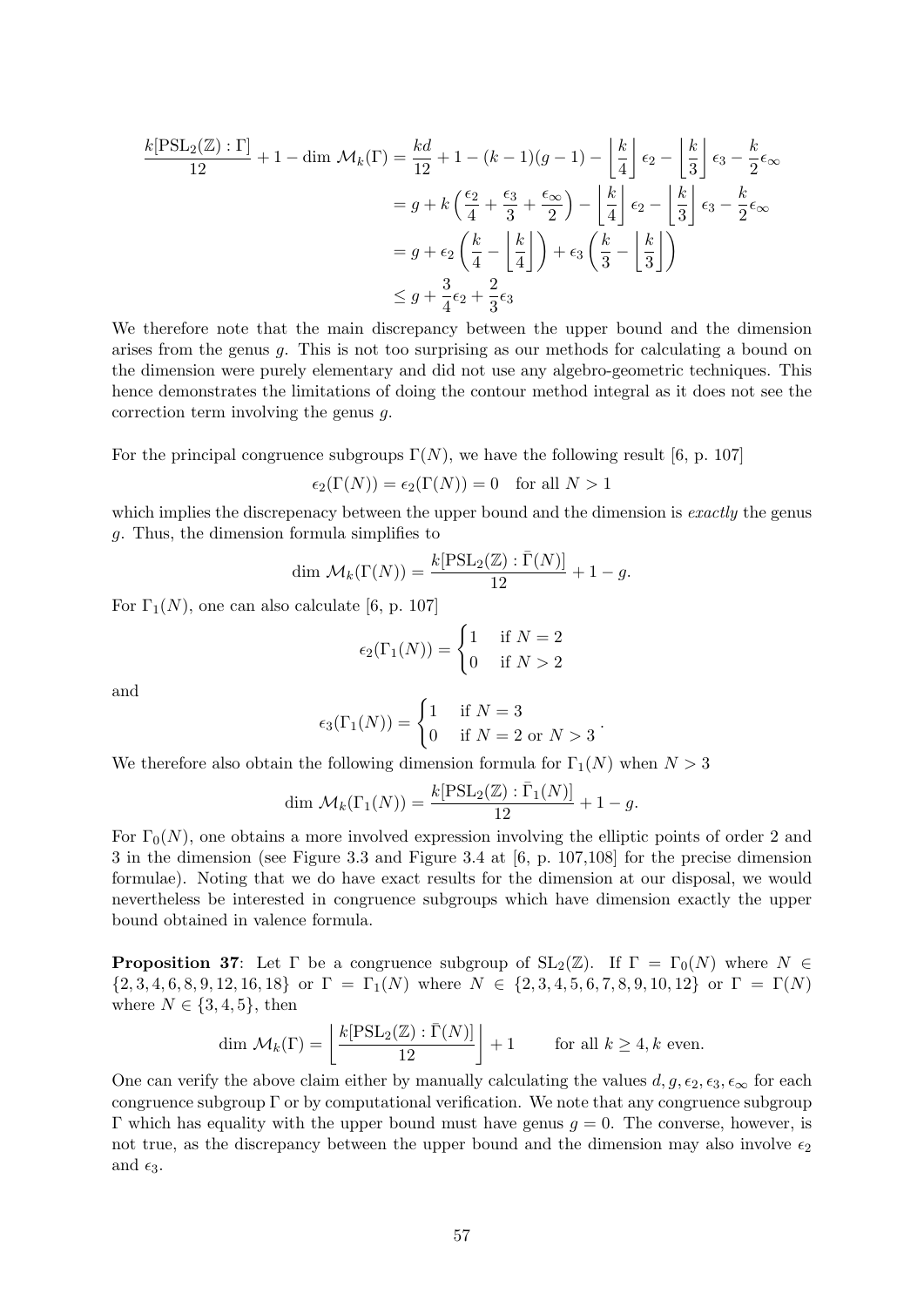# Conclusion

In conclusion, we have established in Theorem 26 a general valence formula for any finite index subgroup  $\Gamma$  of  $SL_2(\mathbb{Z})$ . This generalises the well-known valence formula for  $SL_2(\mathbb{Z})$  [23, p. 85]. Furthermore, our techniques are fully applicable to any finite index subgroup Γ, whereas several other authors [2, p.40] [17, p.32] restrict only to congruence subgroups.

Using the steps mentioned on page 54, one can obtain tight bounds on the dimension for many different finite index subgroups, where the valence formula provides an upper bound whilst constructions from Eisenstein series provide a lower bound. In several cases (for small level N), these bounds can give an explicit dimension formula, as shown for  $SL_2(\mathbb{Z}), \Gamma_0(4), \Gamma_0(6)$  and others. However, even in other cases where explicit formulae are not attainable, we can also establish tight enough bounds which are often good enough for many applications of modular forms.

Comparing our results to those already established using Riemann surface theory [6, p. 88], we note that the upper bound obtained in the valence formula provides an asymptotic estimate for the dimension, noting that further discrepancies arise primarily from the genus.

# Acknowledgements

I would like to thank my supervisor, Dr Dirk Basson, for his immense support and helpful suggestions. I would also like to thank the Stellenbosch Mathematics Department for providing this valuable opportunity to learn new mathematics outside the scope of material presented in lectures.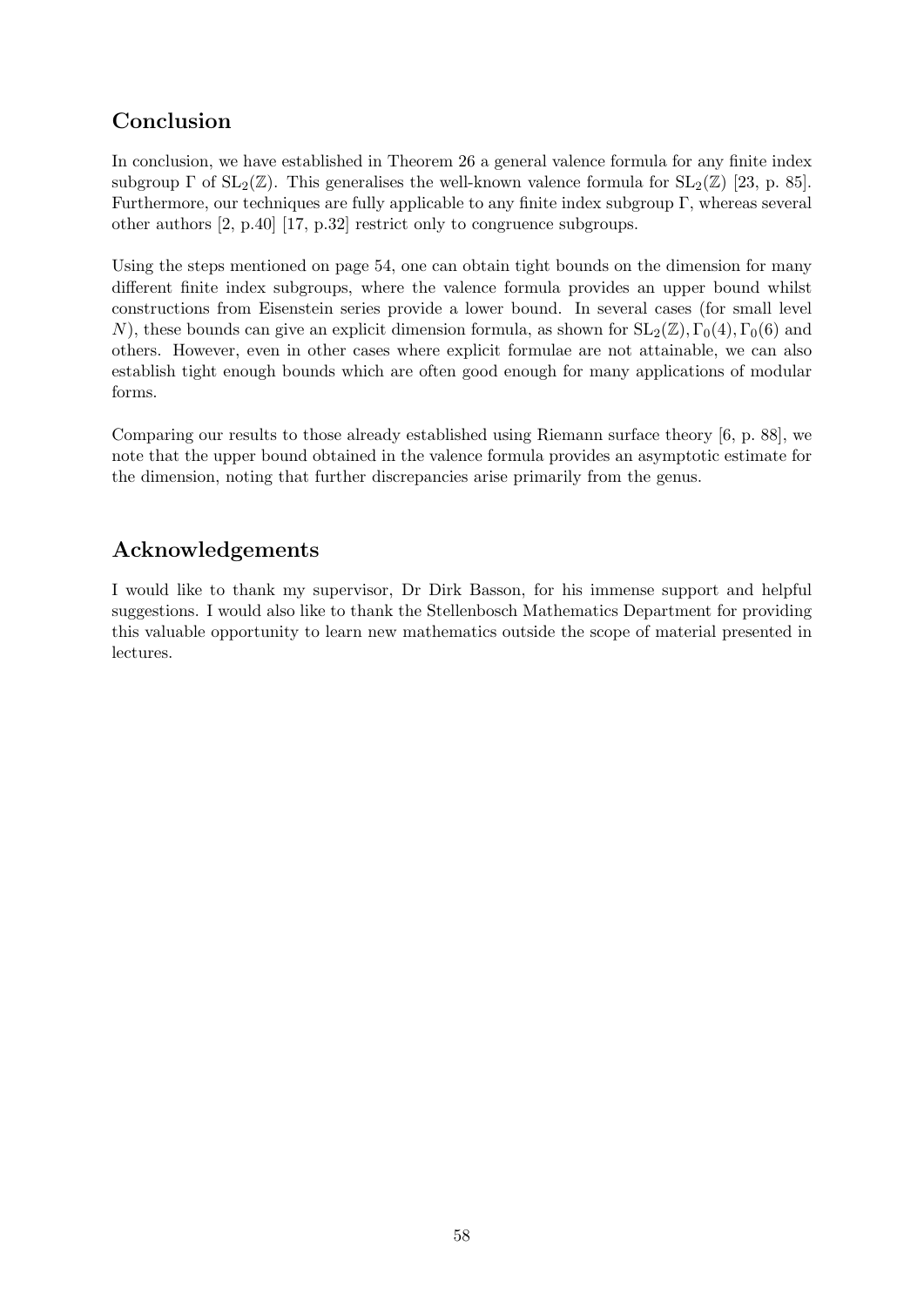## References

- [1] Andrianov, A. (2009) Introduction to Siegel Modular Forms and Dirichlet Series, Springer-Verlag, New York.
- [2] Bruin, P., Dahmen, S. (2016) Modular Forms, [online] [Accessed 27 September 2018] Available at: http://www.few.vu.nl/ sdn249/modularforms16/Notes.pdf
- [3] Bruinier, J.H., van der Geer, G., Harder, G., Zagier, D. (2008) The 1-2-3 of modular forms Springer-Verlag, Berlin, Heidelberg.
- [4] Conway, J.B. (1986) Functions of One Complex Variable I, Springer-Verlag, New York.
- [5] Cornell, G., Silverman, J.H., Stevens, G. (1997) Modular Forms and Fermats Last Theorem, Springer-Verlag, New York.
- [6] Diamond, F., Shurman, J. (2005) A First Course in Modular Forms, Springer-Verlag, New York.
- [7] Freitag, E. (1990) Hilbert Modular Forms, Springer-Verlag, Berlin, Heidelberg.
- [8] Gekeler, E. (1988) On the coefficients of Drinfeld modular forms, Invent. Math., Vol. 93, No. 3, pp. 667-700.
- [9] Jermann, J. (2006) The valence formula and the space of modular forms, [online] [Accessed 5 October 2018] Available at: https://www2.math.ethz.ch/education/bachelor/seminars/ws0607/ modular-forms/valence formula and the space of modular forms.pdf
- [10] Kilford, L.J.P. (2008) Modular Forms: A Classical and Computational Introduction, 2nd ed, Imperial College Press.
- [11] Knopp, K. (1990) Theory and Application of Infinite Series, Dover Publications.
- [12] Koblitz, N. (1993) Introduction to Elliptic Curves and Modular Forms, 2nd ed. Springer-Verlag New York.
- [13] Kulkarni, R.S. (1991) An arithmetic-geometric method in the study of the subgroups of the modular group. Amer. J. Math., Vol. 113, No. 6, pp. 1053-1133.
- [14] Loeffler, D. (2012) Modular Forms, [online] [Accessed 23 September 2018] Available at: https://www.mathematik.tu-darmstadt.de/media/algebra/homepages/ voelz 1/Modular Forms Loeffler 2011.pdf, University of Warwick.
- [15] Martin, K. (2011) Modular Forms Course Notes [online] [Accessed 27 September 2018] Available at: http://www2.math.ou.edu/ kmartin/mfs/mfs.pdf
- [16] Martin, Y. (1996) Multiplicative η-quotients Trans. Amer. Math. Soc., Vol. 348, No. 12, pp.4825-4856.
- [17] Masdeu, M. (2015) Modular Forms (MA4H9) [online] [Accessed 27 September 2018] Available at: http://homepages.warwick.ac.uk/ ~masmat/files/teaching/modforms.pdf, University of Warwick.
- [18] Milne, J.S. (2017) Modular Functions and Modular Forms (v1.31) [online] [Accessed 26 September 2018] Available at: https://www.jmilne.org/math/CourseNotes/MF.pdf
- [19] Miyake, T. (1989) Modular Forms, Springer-Verlag Berlin Heidelberg.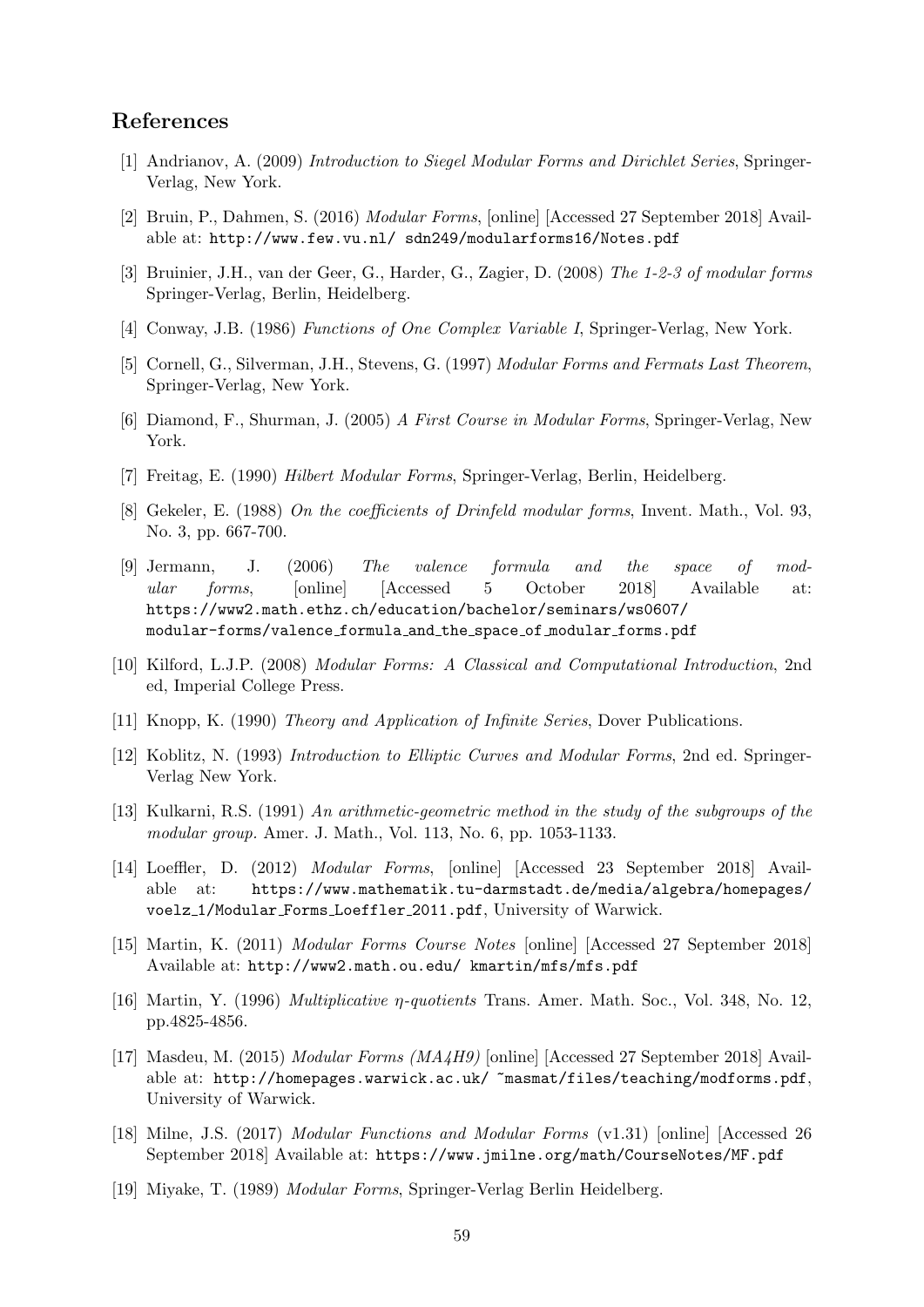- [20] Murty, M.R., Dewar, M., Graves, H. (2016) Problems in the Theory of Modular Forms, Springer Singapore.
- [21] Sarnak, P. (2011) Randomness in Number Theory, [online] [Accessed 24 October 2018] Available at: https://publications.ias.edu/sites/default/files/ Mahler%20Lecture%202%20-Randomness%20in%20number%20theory.pdf, Mahler Lectures
- [22] Schultz, D. (2015) Notes on Modular Forms [online] [Accessed 13 September 2018] Available at: https://faculty.math.illinois.edu/ ~schult25/ModFormNotes.pdf
- [23] Serre, J.P. (1973) A Course in Arithmetic, Springer-Verlag, New York.
- [24] Shimura, G. (1971) Introduction to the arithmetic theory of automorphic functions, Princeton University Press, Princeton, N.J.
- [25] Silverman, J.H. (1994) Advanced Topics in the Arithmetic of Elliptic Curves, Springer-Verlag, New York.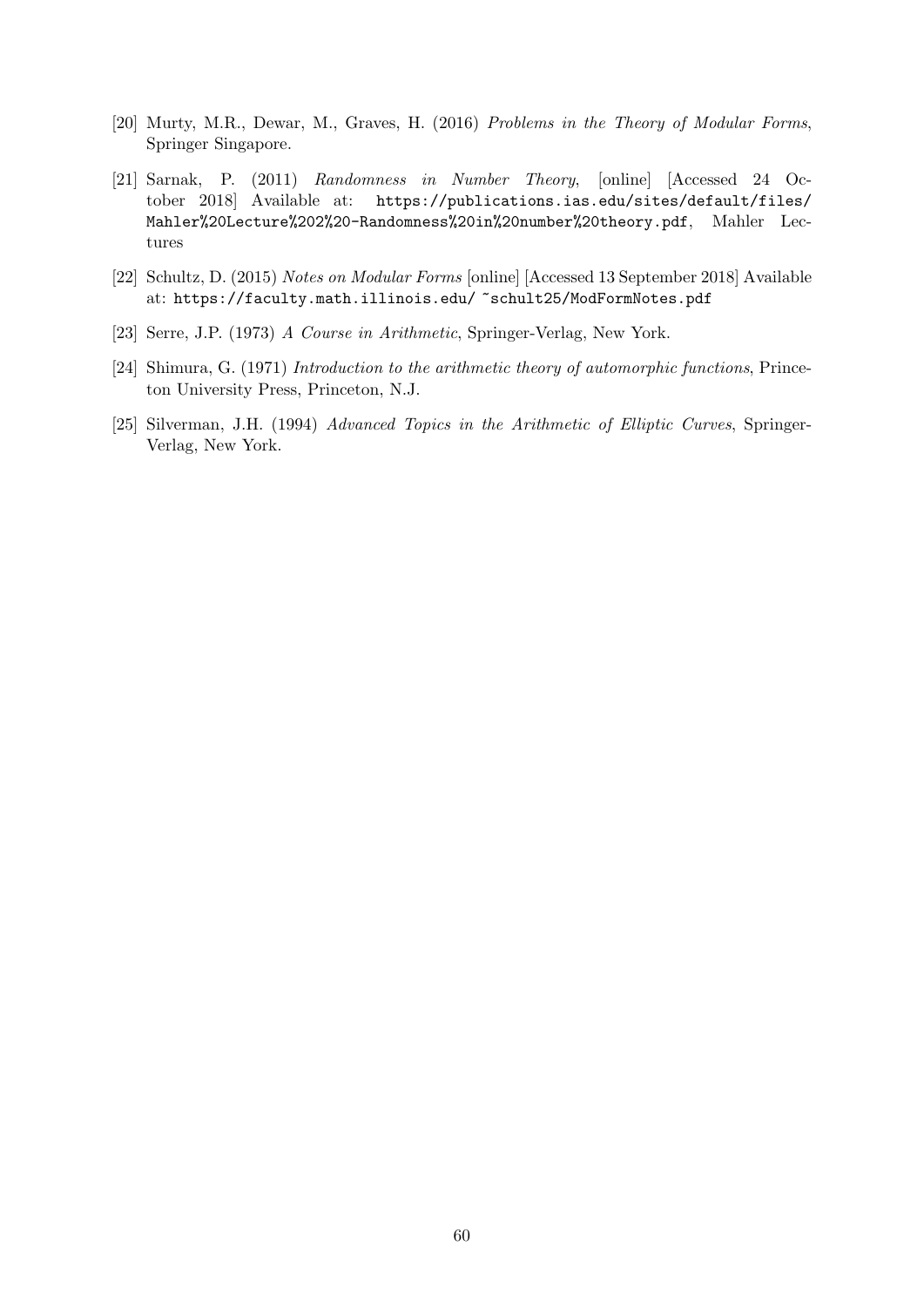# Appendix

## Generators of  $SL_2(\mathbb{Z})$

Let S and T be two matrices in  $SL_2(\mathbb{Z})$  defined by:

$$
S = \begin{pmatrix} 0 & -1 \\ 1 & 0 \end{pmatrix} \quad \text{and} \quad T = \begin{pmatrix} 1 & 1 \\ 0 & 1 \end{pmatrix}
$$

We shall prove that S and T generate the full modular group  $SL_2(\mathbb{Z})$ .

We define  $\langle S, T \rangle$  as the subgroup of  $SL_2(\mathbb{Z})$  generated by the matrices S and T. Clearly, as  $S, T \in SL_2(\mathbb{Z})$ , we have  $\langle S, T \rangle \subseteq SL_2(\mathbb{Z})$ . Now, for each  $l \in \mathbb{Z}, l \geq 0$ , we define

$$
A_l = \left\{ \begin{pmatrix} a & b \\ c & d \end{pmatrix} \in SL_2(\mathbb{Z}) \ : \ |c| = l \right\}.
$$

We prove by strong induction that  $A_l \subseteq \langle S, T \rangle$  for all  $l \geq 0$ .

**Base case**: We first consider  $l = 0$ . and let  $\gamma = \begin{pmatrix} a & b \\ c & d \end{pmatrix} \in A_0$ . Thus, by definition, we have  $c = 0$ , and thus  $ad = 1$ , since  $det(\gamma) = 1$ . We therefore obtain that either  $a = d = 1$  or  $a = d = -1$ . In the former case, we easily observe that

$$
\gamma = \begin{pmatrix} 1 & b \\ 0 & 1 \end{pmatrix} = T^b.
$$

In the latter case, noting that  $S^2 = -I$ , we obtain

$$
\gamma = \begin{pmatrix} -1 & b \\ 0 & -1 \end{pmatrix} = S^2 T^{-b}.
$$

Thus, for both cases, we have  $\gamma \in \langle S, T \rangle$ . Hence  $A_0 \subseteq \langle S, T \rangle$ .

**Induction hypothesis:** We now assume for induction that  $A_l \subseteq \langle S, T \rangle$  for all  $0 \leq l \leq k$  for some  $k \geq 0$ . Now, let  $\gamma = \begin{pmatrix} a & b \\ c & d \end{pmatrix} \in A_{k+1}$ . As  $k+1 > 0$ , we have that  $|c| > 0$ .

Thus, by the division algorithm, we can obtain two integers  $q, r \in \mathbb{Z}$  such that  $d = qc + r$  where  $|r| < c$ . Note that

$$
\gamma T^{-q}S = \begin{pmatrix} a & b \\ c & d \end{pmatrix} \begin{pmatrix} 1 & -q \\ 0 & 1 \end{pmatrix} \begin{pmatrix} 0 & -1 \\ 1 & 0 \end{pmatrix}
$$

$$
= \begin{pmatrix} a & -qa+b \\ c & -qc+d \end{pmatrix} \begin{pmatrix} 0 & -1 \\ 1 & 0 \end{pmatrix}
$$

$$
= \begin{pmatrix} -qa+b & -a \\ -qc+d & -c \end{pmatrix} = \begin{pmatrix} -qa+b & -a \\ r & -c \end{pmatrix}
$$

Note that, as  $|r| < c$ , we have  $\gamma T^{-q}S \in \langle S, T \rangle$  by the induction hypothesis. Thus,  $\gamma \in \langle S, T \rangle$ . We therefore obtain  $A_{k+1} \subseteq \langle S, T \rangle$ .

.

Therefore, by induction, we conclude that  $A_l \subseteq \langle S, T \rangle$  for all  $l \geq 0$ . Finally, note that for any  $\gamma = \begin{pmatrix} a & b \ c & d \end{pmatrix} \in SL_2(\mathbb{Z})$ , we have  $\gamma \in A_{|c|} \subseteq \langle S, T \rangle$ , and thus  $\langle S, T \rangle = SL_2(\mathbb{Z})$ , which proves that S and T generate the modular group  $SL_2(\mathbb{Z})$ .  $\Box$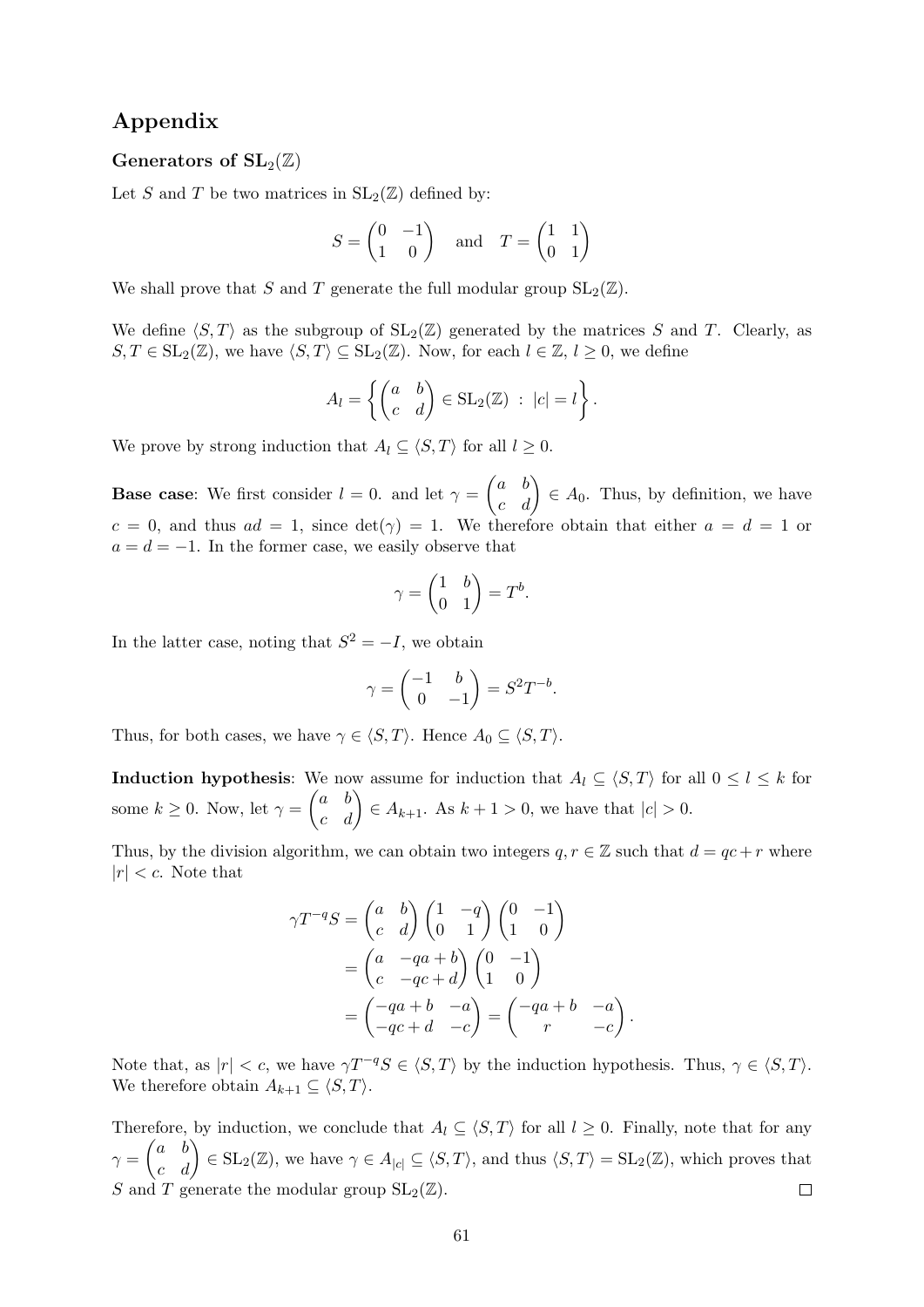## Generators of  $\Gamma_0(4)$

To calculate a set of generators for  $\Gamma_0(4)$ , we proceed in a similar manner to the proof for  $SL_2(\mathbb{Z})$ . We let  $-I$ , T and U be three matrices in  $SL_2(\mathbb{Z})$  defined by

$$
-I = \begin{pmatrix} -1 & 0 \\ 0 & -1 \end{pmatrix}, \quad T = \begin{pmatrix} 1 & 1 \\ 0 & 1 \end{pmatrix} \quad \text{and} \quad U = \begin{pmatrix} 1 & 0 \\ 4 & 1 \end{pmatrix}.
$$

We shall prove that  $-I, T$  and U generate the subgroup  $\Gamma_0(4)$ . We note that  $-I, T, U \in \Gamma_0(4)$ , thus  $\langle -I, T, U \rangle \subseteq \Gamma_0(4)$ .

As with  $SL_2(\mathbb{Z})$ , for each  $l \in \mathbb{Z}, l \geq 0$ , we define  $A_l$  as

$$
A_l = \left\{ \begin{pmatrix} a & b \\ c & d \end{pmatrix} \in SL_2(\mathbb{Z}) \ : \ |c| = l \right\}
$$

We prove by strong induction that  $A_l \subseteq \langle S, T \rangle$  for all  $l \geq 0$ .

**Base case:** Let  $\gamma \in A_0$ . By the same argument as with  $SL_2(\mathbb{Z})$ , we have either

$$
\gamma = \begin{pmatrix} 1 & b \\ 0 & 1 \end{pmatrix} = T^b \quad \text{or} \quad \gamma = \begin{pmatrix} -1 & b \\ 0 & -1 \end{pmatrix} = -I \cdot T^{-b}
$$

Thus  $A_0 \subseteq \langle -I, T, U \rangle$ .

**Induction hypothesis:** We now assume for induction that  $A_l \subseteq \langle -I, T, U \rangle$  for all  $0 \le l \le k$ .

We now prove that there exists an integer q such that  $|d-qc| < |c/2|$ . Indeed, apply the division algorithm to obtain two integers q' and r such that  $d = q'c + r$  where  $0 \le r < |c|$ . If  $r < |c/2|$ , then we simply let  $q = q'$ , which gives the desired inequality.

Otherwise, assuming  $r \ge |c/2|$ , let  $q = q' + \text{sgn}(c)$  (where  $\text{sgn}(c) = 1$  if  $c > 0$  and  $\text{sgn}(c) = -1$ if  $c < 0$ ). We therefore have

$$
|d - qc| = |d - (q' + \text{sgn}(c))c| = |d - (d - r) - |c|| = |r - |c|| \le |c/2|
$$

as  $r \ge |c/2|$ . We finally note that equality cannot occur. Indeed, we have  $gcd(c, d) = 1$ . As  $4|c$ , this implies d is odd. Thus  $|d-qc|$  is odd, whereas  $|c/2|$  is even, thus implying a strict inequality.

We therefore have the existence of an integer q such that  $|d - qc| < |c/2|$ . We note that

$$
\gamma T^{-q} U^{\pm 1} = \begin{pmatrix} a & b \\ c & d \end{pmatrix} \begin{pmatrix} 1 & -q \\ 0 & 1 \end{pmatrix} \begin{pmatrix} 1 & 0 \\ \pm 4 & 1 \end{pmatrix}
$$

$$
= \begin{pmatrix} a & -qa + b \\ c & -qc + d \end{pmatrix} \begin{pmatrix} 1 & 0 \\ \pm 4 & 1 \end{pmatrix}
$$

$$
= \begin{pmatrix} a \pm 4(b - aq) & b - aq \\ c \pm 4(d - cq) & d - cq \end{pmatrix}
$$

Note that  $|4(d - cq)| < 2c$ . Therefore, depending on the sign of c, we have that either  $|c + 4(d - cq)| < |c|$  or  $|c - 4(d - cq)| < |c|$ . We can therefore apply the induction hypothesis to obtain  $\gamma T^{-q}U^{\pm 1} \in \langle -I, T, U \rangle$  which implies  $\gamma \in \langle -I, T, U \rangle$ . Therefore,  $A_{k+1} \subseteq \langle -I, T, U \rangle$ .

Thus, by induction, we have that  $A_l \subseteq \langle -I, T, U \rangle$  for all  $l \leq 0$ . As with  $SL_2(\mathbb{Z})$ , we therefore easily conclude that  $-I$ , T and U generate the congruence subgroup  $\Gamma_0(4)$ .  $\Box$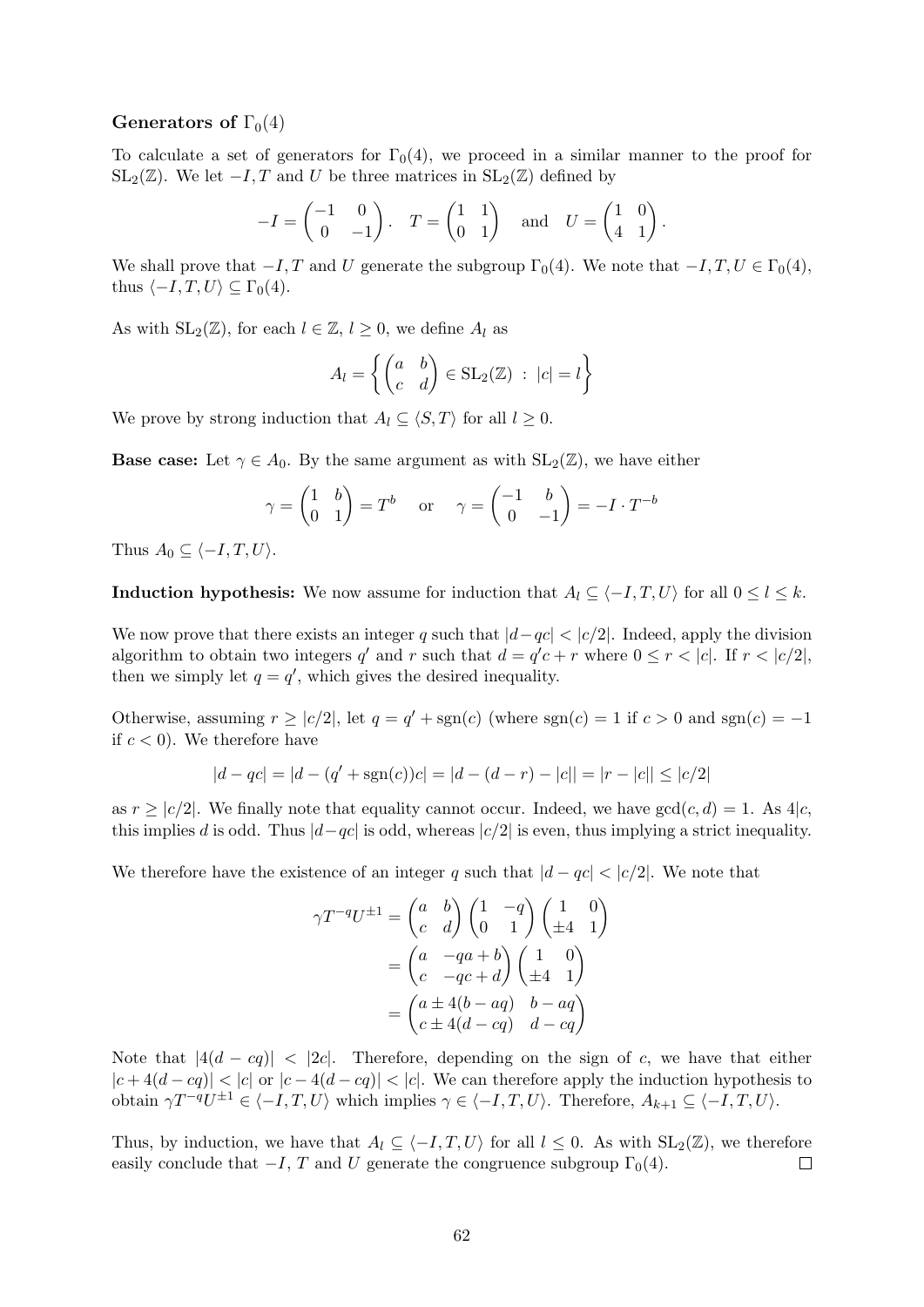## Order of  $SL_2(\mathbb{Z}/N\mathbb{Z})$

Let N be a positive integer. We prove that the order of  $SL_2(\mathbb{Z}/N\mathbb{Z})$  is given by [6, p. 13]

$$
|\mathrm{SL}_2(\mathbb{Z}/N\mathbb{Z})| = N^3 \prod_{p|N} \left(1 - \frac{1}{p^2}\right).
$$
 (111)

Note that, for  $N = 1$ , the claim is trivial. We now first prove the above claim for prime powers  $N = p^e$  where  $e \geq 1$ . We proceed by induction on e.

**Base case:** Let  $e = 1$ . Let  $M_2(\mathbb{Z}/p\mathbb{Z})$  denote the set of 2 by 2 matrices of entries in the finite field  $\mathbb{Z}/p\mathbb{Z}$ .

We define the general linear group over  $M_2(\mathbb{Z}/p\mathbb{Z})$  as the set of invertible 2 by 2 matrices over  $\mathbb{Z}/p\mathbb{Z}$ . As some matrix  $A \in M_2(\mathbb{Z}/p\mathbb{Z})$  is invertible if and only if  $\det(A) \neq 0$ , we therefore have

$$
GL_2(\mathbb{Z}/p\mathbb{Z}) = \left\{ \begin{pmatrix} a & b \\ c & d \end{pmatrix} \in M_2(\mathbb{Z}/p\mathbb{Z}) : ad - bc \neq 0 \right\}.
$$
 (112)

Counting the elements in  $GL_2(\mathbb{Z}/p\mathbb{Z})$ , we consider some  $\gamma = \begin{pmatrix} a & b \\ c & d \end{pmatrix} \in GL_2(\mathbb{Z}/p\mathbb{Z})$ . Note that  $\gamma$  is invertible if and only if the set of columns of  $\gamma$  are linearly independent.

For the first column  $\begin{pmatrix} a & b \\ c & d \end{pmatrix}$ c ), there are no restrictions a priori other than it not being the zero vector. This therefore gives  $p^2 - 1$  possible choices for  $\binom{a}{a}$ c ). For the second column  $\binom{b}{b}$ d  $\big), \text{ it}$ must only not be a linear multiple of the first column. As there are  $p$  different multiples of the first column, this therefore yields  $p^2 - p$  possible choices for  $\begin{pmatrix} b \\ j \end{pmatrix}$ d ). Therefore, the total number of elements in  $GL_2(\mathbb{Z}/p\mathbb{Z})$  can be given as

$$
|\mathrm{GL}_2(\mathbb{Z}/p\mathbb{Z})| = (p^2 - 1)(p^2 - p).
$$

We now consider a map  $\phi: GL_2(\mathbb{Z}/p\mathbb{Z}) \to (\mathbb{Z}/p\mathbb{Z})^*$  given by the determinant map

$$
\phi \begin{pmatrix} a & b \\ c & d \end{pmatrix} = \det \begin{pmatrix} a & b \\ c & d \end{pmatrix} = ad - bc.
$$

As the determinant of all matrices in  $GL_2(\mathbb{Z}/p\mathbb{Z})$  is non-zero,  $\phi$  is well-defined. We also note that  $\phi$  is a homomorphism as the determinant is multiplicative, and that  $\phi$  is surjective by Bézout's identity.

Note that the kernel of  $\phi$  is  $SL_2(\mathbb{Z}/N\mathbb{Z})$  by definition. Therefore, we have

$$
|\mathrm{SL}_2(\mathbb{Z}/p\mathbb{Z})| = \frac{|\mathrm{GL}_2(\mathbb{Z}/p\mathbb{Z})|}{|(\mathbb{Z}/p\mathbb{Z})^*|} = \frac{(p^2 - 1)(p^2 - p)}{(p - 1)} = p^3 - p
$$

**Induction hypothesis**: Let us now assume that we have  $|\text{SL}_2(\mathbb{Z}/p^e\mathbb{Z})| = p^{3e} - p^{3e-2}$  for some  $e \geq 1$ . We consider the reduction map  $\pi : SL_2(\mathbb{Z}/p^{e+1}\mathbb{Z}) \to SL_2(\mathbb{Z}/p^e\mathbb{Z})$  defined by the natural projection of reducing each entry modulo  $p^e$ . Since  $p^e$  divides  $p^{e+1}$ , this is well-defined. We also note that  $\pi$  is surjective as the natural map  $SL_2\mathbb{Z} \to SL_2(\mathbb{Z}/p^e\mathbb{Z})$  surjects.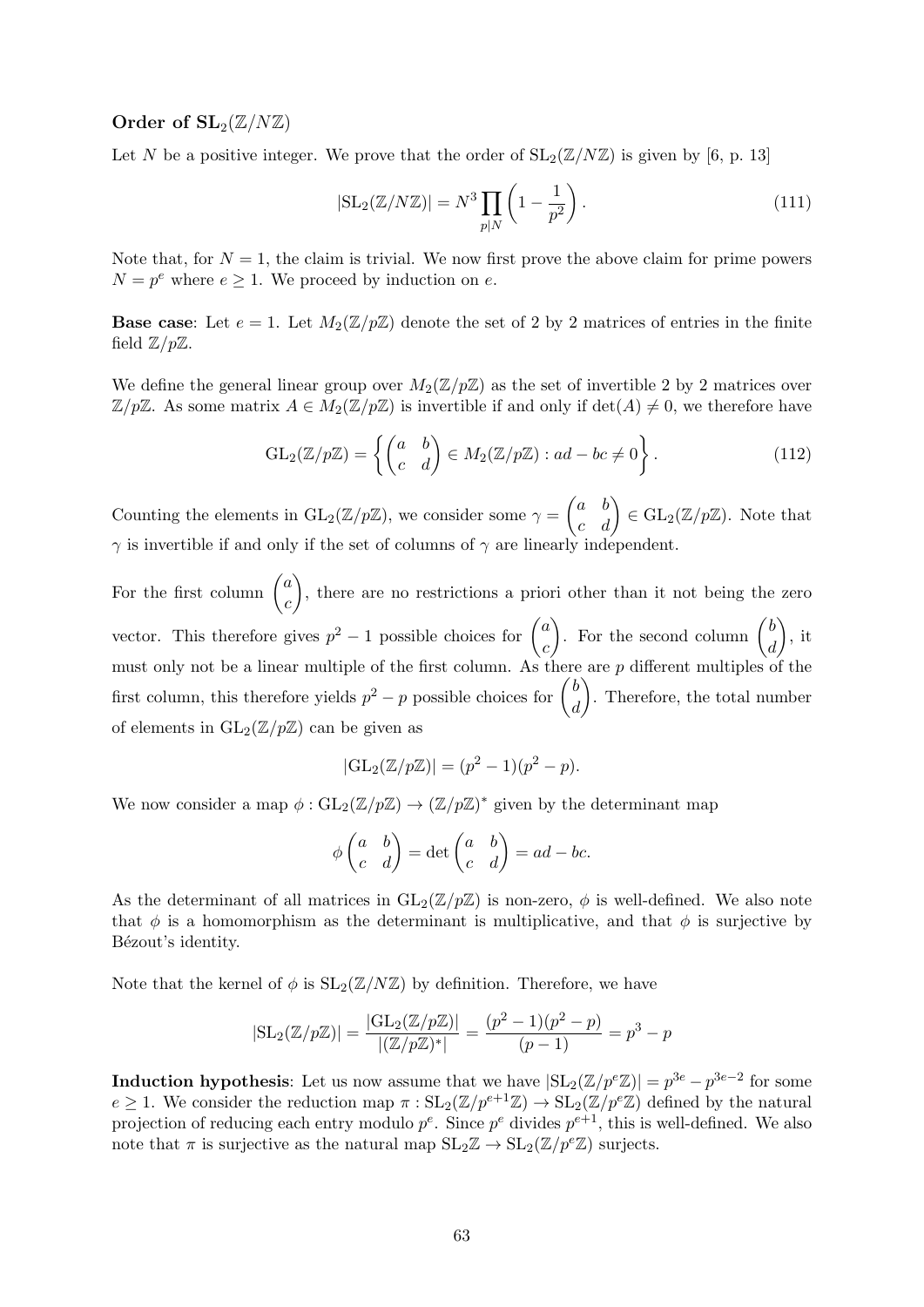We now compute the kernel of  $\phi$ . Let  $\gamma = \begin{pmatrix} a & b \\ c & d \end{pmatrix} \in SL_2(\mathbb{Z}/p^{e+1}\mathbb{Z})$ . Thus

$$
\gamma \in \ker \pi \quad \Longleftrightarrow \quad \begin{pmatrix} a & b \\ c & d \end{pmatrix} \equiv \begin{pmatrix} 1 & 0 \\ 0 & 1 \end{pmatrix} \pmod{p^e}
$$

$$
\iff \quad \begin{pmatrix} a & b \\ c & d \end{pmatrix} = \begin{pmatrix} kp^e + 1 & lp^e \\ mp^e & np^e + 1 \end{pmatrix}
$$

for some  $k, l, m, n \in \mathbb{Z}$ . We now count the number of possibilities for  $k, l, m, n$  which yield distinct  $\gamma \in SL_2(\mathbb{Z}/p^{e+1}\mathbb{Z})$ . As  $a, b, c, d$  are all considered modulo  $p^{e+1}$ , this implies a priori only p possibilities each for k, l, m, n. We also note, since  $\gamma \in SL_2(\mathbb{Z}/p^{e+1}\mathbb{Z})$ , we have

$$
ad - bc \equiv 1 \pmod{p^{e+1}} \iff (kp^e + 1)(np^e + 1) - (lp^e)(mp^e) \equiv 1 \pmod{p^{e+1}}
$$
  

$$
\iff (kn - lm)p^{2e} + (k + n)p^e + 1 \equiv 1 \pmod{p^{e+1}}
$$
  

$$
\iff k + n \equiv 0 \pmod{p}
$$

Thus, for  $\gamma$  to have determinant 1 modulo  $p^{e+1}$ , we require  $p|(k+n)$ . Cleraly, there are exactly p such pairs (as any choice for k yields a unique choice for n (modulo  $p^{e+1}$ )). Thus, we have p possibilities for  $(k, n)$ , p possibilities for l, and p possibilities for m, all independent from each other. We thus have

$$
|\ker \pi| = p^3. \tag{113}
$$

Therefore, by the first isomorphism theorem, we obtain

$$
|\mathrm{SL}_2(\mathbb{Z}/p^{e+1}\mathbb{Z})| = |\ker \pi| |\mathrm{SL}_2(\mathbb{Z}/p^e\mathbb{Z})| = p^3(p^{3e} - p^{3e-2}) = p^{3(e+1)} - p^{3(e+1)-2}
$$

which therefore completes the induction.

To obtain a general expression for an arbitrary positive integer  $N$ , we first note that, if  $R$  and  $S$ are two arbitrary rings, then we have an isomophism between  $SL_2(R \times S)$  and  $SL_2(R) \times SL_2(S)$ given by

$$
\begin{pmatrix}\n(a_1, a_2) & (b_1, b_2) \\
(c_1, c_2) & (d_1, d_2)\n\end{pmatrix} \mapsto \begin{pmatrix}\n(a_1 & b_1) \\
c_1 & d_1\n\end{pmatrix}, \begin{pmatrix}\na_2 & b_2 \\
c_2 & d_2\n\end{pmatrix}
$$

Furthermore, given a prime factorisation for  $N = p_1^{e_1} p_2^{e_2} \dots p_k^{e_k}$ , then by the Chinese Remainder Theorem, we have [6, p. 401]

$$
\mathbb{Z}/N\mathbb{Z} \cong \prod_{i=1}^k \mathbb{Z}/p_i^{e_i}\mathbb{Z}.
$$

Thus, we have

$$
SL_2(\mathbb{Z}/N\mathbb{Z}) \cong SL_2\left(\prod_{i=1}^k \mathbb{Z}/p_i^{e_i}\mathbb{Z}\right) \cong \prod_{i=1}^k SL_2(\mathbb{Z}/p_i^{e_i}\mathbb{Z}).
$$

Taking the orders from both sides, we finally obtain

$$
|\text{SL}_2(\mathbb{Z}/N\mathbb{Z})| = \prod_{i=1}^k |\text{SL}_2(\mathbb{Z}/p_i^{e_i}\mathbb{Z})| = \prod_{i=1}^k (p_i^{3e_i} - p_i^{3e_i - 2}) = \left(\prod_{i=1}^k p_i^{e_i}\right)^3 \prod_{i=1}^k \left(1 - \frac{1}{p_i^2}\right)
$$

$$
= N^3 \prod_{p|N} \left(1 - \frac{1}{p^2}\right)
$$

which therefore completes the proof.